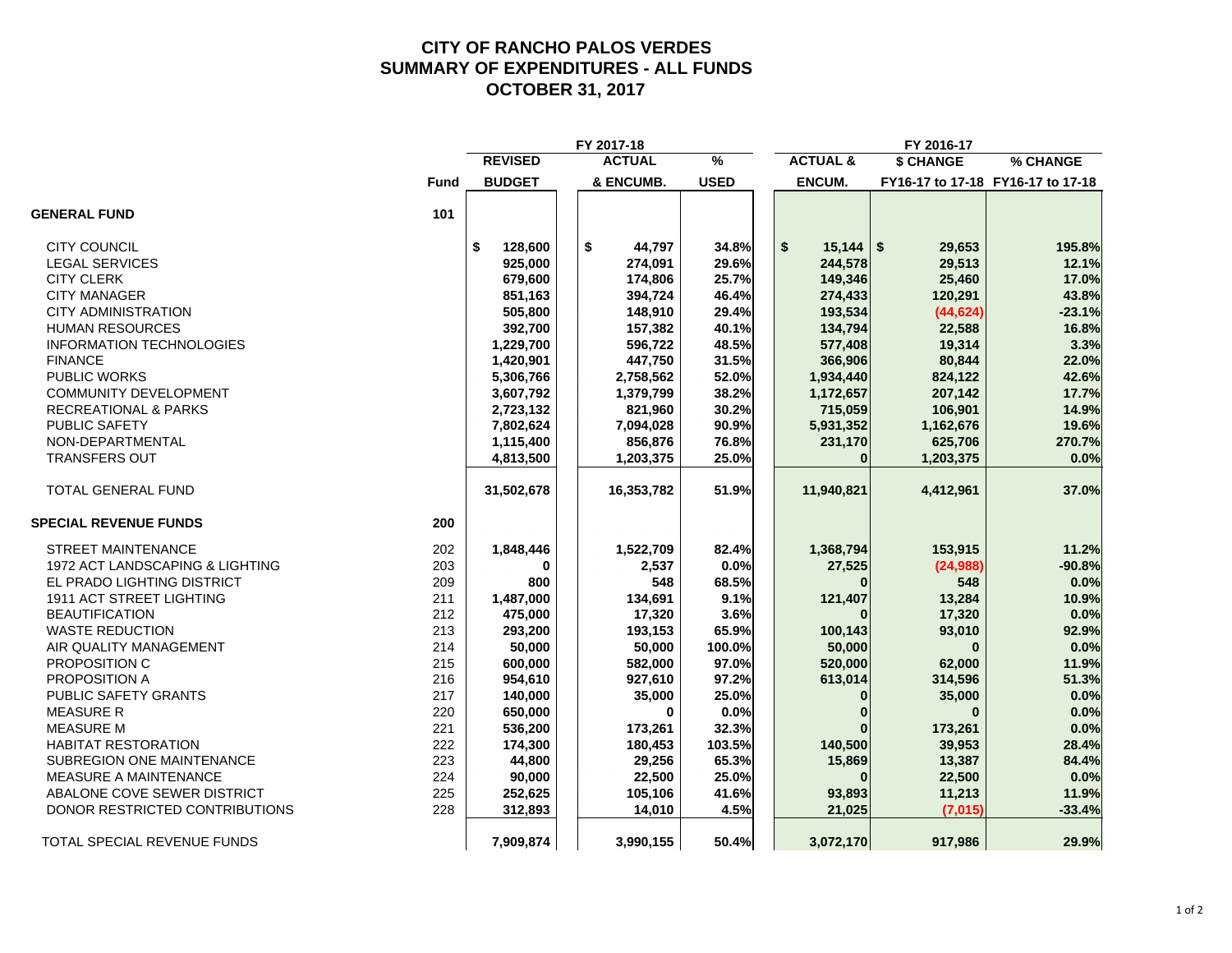# **CITY OF RANCHO PALOS VERDES SUMMARY OF EXPENDITURES - ALL FUNDS OCTOBER 31, 2017**

|                                             |             |                | FY 2017-18       |             |                     | FY 2016-17         |                                   |
|---------------------------------------------|-------------|----------------|------------------|-------------|---------------------|--------------------|-----------------------------------|
|                                             |             | <b>REVISED</b> | <b>ACTUAL</b>    | %           | <b>ACTUAL &amp;</b> | <b>\$ CHANGE</b>   | % CHANGE                          |
|                                             | <b>Fund</b> | <b>BUDGET</b>  | & ENCUMB.        | <b>USED</b> | <b>ENCUM.</b>       |                    | FY16-17 to 17-18 FY16-17 to 17-18 |
| <b>CAPITAL PROJECTS FUNDS</b>               | 300         |                |                  |             |                     |                    |                                   |
| COMMUNITY DEVELOPMENT BLOCK GRANT (CDBG)    | 310         | 305,060        | 214,380          | 70.3%       | 39,610              | 174,770            | 441.2%                            |
| <b>INFRASTRUCTURE IMPROVEMENTS</b>          | 330         | 10,334,330     | 9,994,074        | 96.7%       | 7,093,541           | 2,900,533          | 40.9%                             |
| <b>FEDERAL GRANTS</b>                       | 331         | 1,131,300      | 0                | 0.0%        | 0                   | $\bf{0}$           | 0.0%                              |
| <b>STATE GRANTS</b>                         | 332         | 600,000        | $\bf{0}$         | 0.0%        | $\bf{0}$            | $\bf{0}$           | 0.0%                              |
| <b>QUIMBY PARK DEVELOPMENT</b>              | 334         | 1,619,295      | 1,063,270        | 65.7%       |                     | 1,063,270          | 0.0%                              |
| LOW-MODERATE INCOME HOUSING                 | 336         |                |                  | 0.0%        |                     |                    | 0.0%                              |
| AFFORDABLE HOUSING PROJECTS                 | 337         | $\bf{0}$       | 0                | 0.0%        |                     | $\bf{0}$           | 0.0%                              |
|                                             |             |                |                  |             |                     |                    |                                   |
| DEVELOPMENT IMPACT MITIGATION (EET)         | 338         | ŋ              |                  | 0.0%        |                     |                    | 0.0%                              |
| <b>BICYCLE &amp; PEDESTRIAN ACCESS</b>      | 340         | 82,500         | 82,500           | 100.0%      |                     | 82,500             | 0.0%                              |
| TOTAL CAPITAL PROJECTS FUNDS                |             | 14,072,485     | 11,354,224       | 80.7%       | 7,133,151           | 4,221,073          | 59.2%                             |
| <b>ENTERPRISE FUNDS</b>                     | 500         |                |                  |             |                     |                    |                                   |
|                                             | 501         |                |                  |             |                     |                    |                                   |
| WATER QUALITY FLOOD PROTECTION              |             | 4,735,809      | 4,377,804        | 92.4%       | 1,358,792           | 3,019,013          | 222.2%                            |
| <b>TOTAL ENTERPRISE FUNDS</b>               |             | 4,735,809      | 4,377,804        | 92.4%       | 1,358,792           | 3,019,013          | 222.2%                            |
| <b>INTERNAL SERVICE FUND</b>                | 600         |                |                  |             |                     |                    |                                   |
| <b>EQUIPMENT REPLACEMENT</b>                | 681         | 2,108,365      | 267,369          | 12.7%       | 343,287             | (75, 919)          | $-22.1%$                          |
| <b>EMPLOYEE BENEFITS</b>                    | 685         | 0              | 88               | 0.0%        | 296,760             | (296.672)          | $-100.0%$                         |
| <b>TOTAL INTERNAL SERVICE FUNDS</b>         |             | 2,108,365      | 267,457          | 12.7%       | 640,047             | (372, 591)         | $-58.2%$                          |
|                                             |             |                |                  |             |                     |                    |                                   |
| <b>REDEVELOPMENT AGENCY</b>                 |             |                |                  |             |                     |                    |                                   |
| REDEVELOPMENT OBLIGATION                    |             | 0              | 4.323            | 0.0%        | $\bf{0}$            | 4.323              | 0.0%                              |
| TOTAL REDEVELOPMENT AGENCY                  | 701         | 0              | 4,323            | 0.0%        | $\mathbf{0}$        | 4,323              | 0.0%                              |
| <b>IMPROVEMENT AUTHORITIES</b>              |             |                |                  |             |                     |                    |                                   |
| IA - PORTUGUESE BEND MAINTENANCE            | 285         | 155.720        | 109,489          | 70.3%       | 81,384              | 28,105             | 34.5%                             |
| IMPROVEMENT AUTHORITY - ABALONE COVE MAINT. | 795         | 92,100         | 28,721           | 31.2%       | 49,224              | (20, 504)          | $-41.7%$                          |
| TOTAL IMPROVEMENT AUTHORITIES               |             | 247,820        | 138,210          | 55.8%       | 130,608             | 7,602              | 5.8%                              |
| <b>TOTAL EXPENDITURES ALL FUNDS</b>         |             | \$60,577,031   | 36,485,956<br>s. | 60.2%       | \$24,275,589        | 12,210,367<br>- \$ | 50.3%                             |
|                                             |             |                |                  |             |                     |                    |                                   |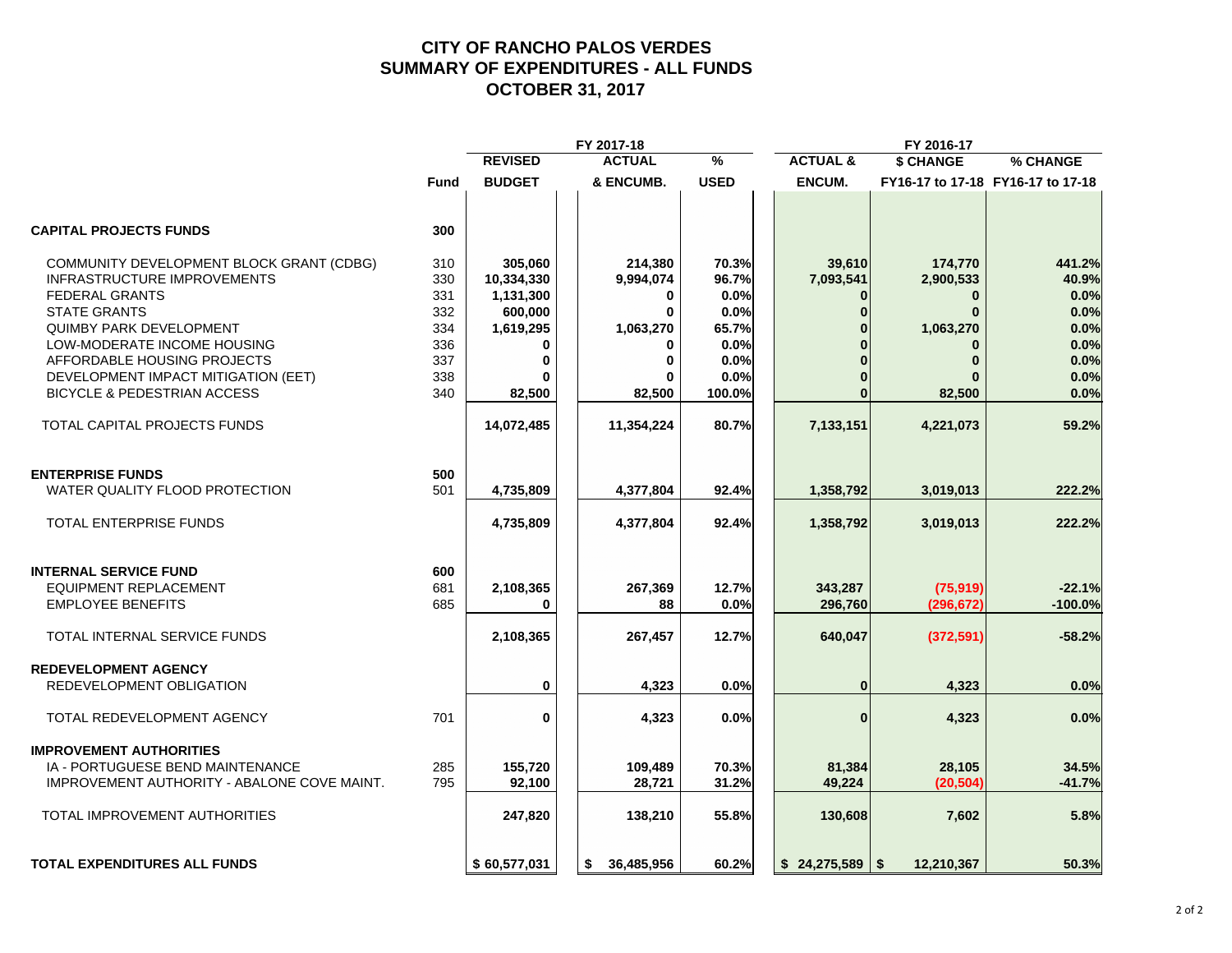| <b>Account Number</b><br>101 | <b>Account Desc</b><br><b>GENERAL FUND</b>                            | FY 2017-18<br><b>Revised Budge</b><br>31,502,677.17 | Oct. 2017<br><b>Actuals</b><br>594,878.73 | Oct. 2017<br>Encumbrances<br>1,504,183.67 | <b>YTD Actuals</b><br>7,586,854.05 | <b>YTD</b><br><b>Encumbrances</b><br>8,766,927.98 | <b>Available</b><br><b>Budget</b><br>15,148,895.14 | % Used<br>51.91%   | FY 2016-17<br>30,626,322.00 | evised Budget Oct. 2016 Actuals<br>1,033,650.55 | Oct. 2016<br><b>Encumbrances</b><br>(157,006.27) | 2016 YTD Actuals<br>5,142,285.85 | <b>2016 YTD</b><br>Encumbrances<br>6,798,535.19 | <b>Changes to</b><br><b>Actuals</b><br>(438, 771.82) | <b>Changes to</b><br>Encum.<br>1,661,189.94 |
|------------------------------|-----------------------------------------------------------------------|-----------------------------------------------------|-------------------------------------------|-------------------------------------------|------------------------------------|---------------------------------------------------|----------------------------------------------------|--------------------|-----------------------------|-------------------------------------------------|--------------------------------------------------|----------------------------------|-------------------------------------------------|------------------------------------------------------|---------------------------------------------|
| 0000                         | <b>UNASSIGNED</b>                                                     | 4,813,500.00                                        | 0.00                                      | 0.00                                      | 1,203,375.00                       | 0.00                                              | 3,610,125.00                                       | 25.00 %            | 5,446,000.00                | 0.00                                            | 0.00                                             | 0.00                             | 0.00                                            | 0.00                                                 | 0.00                                        |
| 9222                         | <b>TRANSFER - HABITAT RESTORATION</b>                                 | 0.00                                                | 0.00                                      | 0.00                                      | 0.00                               | 0.00                                              | 0.00                                               | 0.00%              | 0.00                        | 0.00                                            | 0.00                                             | 0.00                             | 0.00                                            | 0.00                                                 | 0.00                                        |
| 9223                         | <b>TRANSFER - SUBREGION 1 MAINT</b>                                   | 41,500.00                                           | 0.00                                      | 0.00                                      | 10,375.00                          | 0.00                                              | 31,125.00                                          | 25.00 %            | 0.00                        | 0.00                                            | 0.00                                             | 0.00                             | 0.00                                            | 0.00                                                 | 0.00                                        |
| 9225                         | <b>TRANSFER - ABALONE COVE SEWER</b>                                  | 208.000.00                                          | <b>0.00</b>                               | 0.00                                      | 52.000.00                          | 0.00                                              | 156.000.00                                         | 25.00%             | 208,000.00                  | 0.00                                            | n nn                                             | n nn                             | n nn                                            | n nn                                                 | 0.00                                        |
| 9285                         | TRANSFER - IA PORTUGUESE BEND                                         | 0.00                                                | 0.00                                      | 0.00                                      | 0.00                               | 0.00                                              | 0.00                                               | 0.00%              | 0.00                        | 0.00                                            | 0.00                                             | 0.00                             | 0.00                                            | 0.00                                                 | 0.00                                        |
| 9310                         | <b>TRANSFER - CDBG</b>                                                | 0.00                                                | 0.00                                      | 0.00                                      | 0.00                               | 0.00                                              | 0.00                                               | 0.00%              | 0.00                        | 0.00                                            | 0.00                                             | 0.00                             | 0.00                                            | 0.00                                                 | 0.00                                        |
| 9330<br>9795                 | <b>TRANSFER - INFRASTRUCTURE</b><br><b>TRANSFER - IA ABALONE COVE</b> | 4,526,000.00<br>38,000.00                           | 0.00<br>0.00                              | 0.00<br>0.00                              | 1,131,500.00<br>9.500.00           | 0.00<br>0.00                                      | 3,394,500.00<br>28,500.00                          | 25.00 %<br>25.00%  | 5,200,000.00<br>38,000,00   | 0.00<br>0.00                                    | 0.00<br>0.00                                     | 0.00<br>0.00                     | 0.00<br>0.00                                    | 0.00<br>0.00                                         | 0.00<br>0.00                                |
| 9999                         | <b>CAL-CARD HOLDING EXPENSE</b>                                       | 0.00                                                | 0.00                                      | 0.00                                      | 0.00                               | 0.00                                              | 0.00                                               | 0.00%              | 0.00                        | 0.00                                            | 0.00                                             | 0.00                             | 0.00                                            | 0.00                                                 | 0.00                                        |
| 1110                         | <b>CITY COUNCIL</b>                                                   | 128,600.00                                          | 1,979.15                                  | 0.00                                      | 42.117.45                          | 2,680.00                                          | 83.802.55                                          | 34.83%             | 126.500.00                  | 4.017.07                                        | 0.00                                             | 15.143.96                        | 0.00                                            | (2.037.92)                                           | 0.00                                        |
| 4102                         | <b>PART-TIME SALARIES</b>                                             | 24,000.00                                           | 923.10                                    | 0.00                                      | 7.384.80                           | 0.00                                              | 16,615.20                                          | 30.77%             | 24,000.00                   | 1,846.20                                        | 0.00                                             | 7,015.56                         | 0.00                                            | (923.10)                                             | 0.00                                        |
| 4200                         | <b>EMPLOYEE BENEFITS</b>                                              | 0.00                                                | 0.00                                      | 0.00                                      | 0.00                               | 0.00                                              | 0.00                                               | 0.00%              | 0.00                        | 0.00                                            | 0.00                                             | 0.00                             | 0.00                                            | 0.00                                                 | 0.00                                        |
| 4201<br>4202                 | <b>HEALTH/DENTAL/VISION INSURANCE</b><br><b>FICA/MEDICARE</b>         | 50,900.00<br>500.00                                 | 387.60<br>91.55                           | 0.00<br>0.00                              | 25.020.19<br>506.54                | 0.00<br>0.00                                      | 25,879.81<br>(6.54)                                | 49.16%<br>101.40%  | 53,200.00<br>0.00           | 638.00<br>0.00                                  | 0.00<br>0.00                                     | 2.552.00<br>0.00                 | 0.00<br>0.00                                    | (250.40)<br>91.55                                    | 0.00<br>0.00                                |
| 4204                         | <b>WORKERS' COMPENSATION</b>                                          | 600.00                                              | 0.00                                      | 0.00                                      | 138.00                             | 0.00                                              | 462.00                                             | 23.00 %            | 0.00                        | 0.00                                            | 0.00                                             | 0.00                             | 0.00                                            | 0.00                                                 | 0.00                                        |
| 4205                         | <b>OTHER BENEFITS</b>                                                 | 4,100.00                                            | 0.00                                      | 0.00                                      | 20.06                              | 0.00                                              | 4,079.94                                           | 0.49%              | 800.00                      | 129.07                                          | 0.00                                             | 516.20                           | 0.00                                            | (129.07)                                             | 0.00                                        |
| 4206                         | <b>H.S.A. CONTRIBUTION</b>                                            | 15,000.00                                           | 576.90                                    | 0.00                                      | 4.615.80                           | 0.00                                              | 10.384.20                                          | 30.77%             | 15,000.00                   | 1,153.80                                        | 0.00                                             | 4.615.20                         | 0.00                                            | (576.90)                                             | 0.00                                        |
| 4310                         | <b>OPERATING MATERIALS &amp; SUPPLIES</b>                             | 3,500.00                                            | 0.00                                      | 0.00                                      | 0.00                               | 0.00                                              | 3,500.00                                           | 0.00%              | 3,500.00                    | 0.00                                            | 0.00                                             | 0.00                             | 0.00                                            | 0.00                                                 | 0.00                                        |
| 4311<br>4601                 | <b>POSTAGE</b><br><b>DUES &amp; MEMBERSHIPS</b>                       | 0.00<br>0.00                                        | 0.00<br>0.00                              | 0.00<br>0.00                              | 0.00<br>0.00                       | 0.00<br>0.00                                      | 0.00<br>0.00                                       | 0.00%<br>0.00%     | 0.00<br>0.00                | 0.00<br>0.00                                    | 0.00<br>0.00                                     | 0.00<br>0.00                     | 0.00<br>0.00                                    | 0.00<br>0.00                                         | 0.00<br>0.00                                |
| 4701                         | <b>INSURANCE PREMIUM</b>                                              | 0.00                                                | 0.00                                      | 0.00                                      | 0.00                               | 0.00                                              | 0.00                                               | $0.00 \%$          | 0.00                        | 0.00                                            | 0.00                                             | 0.00                             | 0.00                                            | 0.00                                                 | 0.00                                        |
| 4901                         | <b>MISC. EXPENSES</b>                                                 | 0.00                                                | 0.00                                      | 0.00                                      | 0.00                               | 0.00                                              | 0.00                                               | 0.00%              | 0.00                        | 0.00                                            | 0.00                                             | 0.00                             | 0.00                                            | 0.00                                                 | 0.00                                        |
| 5101                         | PROFESSIONAL/TECHNICAL SERVICE                                        | 0.00                                                | 0.00                                      | 0.00                                      | 0.00                               | 0.00                                              | 0.00                                               | 0.00%              | 0.00                        | 0.00                                            | 0.00                                             | 0.00                             | 0.00                                            | 0.00                                                 | 0.00                                        |
| 5102<br>5103                 | <b>ADVERTISING</b><br><b>PRINTING/BINDING</b>                         | 0.00                                                | 0.00                                      | 0.00                                      | 0.00                               | 0.00                                              | 0.00                                               | 0.00%              | 0.00                        | 0.00<br>0.00                                    | 0.00                                             | 0.00                             | 0.00                                            | 0.00                                                 | 0.00                                        |
| 6001                         | <b>MEETINGS &amp; CONFERENCES</b>                                     | 0.00<br>30.000.00                                   | 0.00<br>0.00                              | 0.00<br>0.00                              | 0.00<br>4,432.06                   | 0.00<br>2,680.00                                  | 0.00<br>22,887.94                                  | 0.00%<br>23.71%    | 0.00<br>30.000.00           | 250.00                                          | 0.00<br>0.00                                     | 0.00<br>445.00                   | 0.00<br>0.00                                    | 0.00<br>(250.00)                                     | 0.00<br>0.00                                |
| 6002                         | TRAVEL/MILEAGE REIMBURSEMENT                                          | 0.00                                                | 0.00                                      | 0.00                                      | 0.00                               | 0.00                                              | 0.00                                               | 0.00%              | 0.00                        | 0.00                                            | 0.00                                             | 0.00                             | 0.00                                            | 0.00                                                 | 0.00                                        |
| 6101                         | <b>TRAINING</b>                                                       | 0.00                                                | 0.00                                      | 0.00                                      | 0.00                               | 0.00                                              | 0.00                                               | 0.00%              | 0.00                        | 0.00                                            | 0.00                                             | 0.00                             | 0.00                                            | 0.00                                                 | 0.00                                        |
| 6102                         | <b>PUBLICATIONS/JOURNALS</b>                                          | 0.00                                                | 0.00                                      | 0.00                                      | 0.00                               | 0.00                                              | 0.00                                               | $0.00 \%$          | 0.00                        | 0.00                                            | 0.00                                             | 0.00                             | 0.00                                            | 0.00                                                 | 0.00                                        |
| 1210                         | <b>LEGAL SERVICES - CITY ADMIN</b>                                    | 925,000.00                                          | 10,183.67                                 | 0.00                                      | 274,091.38                         | 0.00                                              | 650,908.62                                         | 29.63%             | 940,000.00                  | 137,135.12                                      | (16, 361.25)                                     | 244,578.92                       | 0.00                                            | (126, 951.45)                                        | 16,361.25                                   |
| 5101<br>5107                 | PROFESSIONAL/TECHNICAL SERVICE<br><b>LEGAL SERVICES - GENERAL</b>     | 0.00<br>750,000.00                                  | 10.183.67<br>0.00                         | 0.00<br>0.00                              | 10.498.67<br>220,558.33            | 0.00<br>0.00                                      | (10.498.67)<br>529,441.67                          | 100.00%<br>29.41 % | 0.00<br>610,000.00          | 1.079.50<br>121,772.09                          | 0.00<br>(16, 361.25)                             | 2.923.49<br>212,281.42           | 0.00<br>0.00                                    | 9.104.17<br>(121, 772.09)                            | 0.00<br>16,361.25                           |
| 5108                         | <b>LEGAL SERVICES - LABOR NEG</b>                                     | 60,000.00                                           | 0.00                                      | 0.00                                      | 0.00                               | 0.00                                              | 60,000.00                                          | $0.00 \%$          | 60,000.00                   | 451.50                                          | 0.00                                             | 4.300.00                         | 0.00                                            | (451.50)                                             | 0.00                                        |
| 5109                         | <b>LEGAL SERVICES - LITIGATION</b>                                    | 55.000.00                                           | 0.00                                      | 0.00                                      | 18.464.22                          | 0.00                                              | 36,535.78                                          | 33.57%             | 245,000.00                  | 11,385.00                                       | 0.00                                             | 18.067.50                        | 0.00                                            | (11, 385.00)                                         | 0.00                                        |
| 5110                         | <b>LEGAL SERVICES - CODE ENFORCE</b>                                  | 60,000.00                                           | 0.00                                      | 0.00                                      | 24.570.16                          | 0.00                                              | 35,429.84                                          | 40.95%             | 25,000.00                   | 2,447.03                                        | 0.00                                             | 7,006.51                         | 0.00                                            | (2, 447.03)                                          | 0.00                                        |
| 1310<br>4101                 | <b>CITY CLERK ADMINISTRATION</b><br><b>FULL-TIME SALARIES</b>         | 549,600.00                                          | 14.889.68                                 | 0.00<br>0.00                              | 165.523.98<br>101.376.67           | 040.51<br>0.00                                    | 381,035.51<br>243,623.33                           | 30.67%<br>29.38%   | 575.900.00<br>329,300.00    | 20.103.46<br>16,607.31                          | (155.09)                                         | 45.811.83                        | 533.81<br>0.00                                  | (5.213.78)                                           | 55.09<br>0.00                               |
| 4102                         | <b>PART-TIME SALARIES</b>                                             | 345,000.00<br>0.00                                  | 12,677.84<br>144.00                       | 0.00                                      | 144.00                             | 0.00                                              | (144.00)                                           | 100.00%            | 0.00                        | 0.00                                            | 0.00<br>0.00                                     | 83,069.73<br>0.00                | 0.00                                            | (3,929.47)<br>144.00                                 | 0.00                                        |
| 4103                         | <b>OVER-TIME SALARIES</b>                                             | 0.00                                                | 0.00                                      | 0.00                                      | 3.336.68                           | 0.00                                              | (3.336.68)                                         | 100.00%            | 2,400.00                    | 0.00                                            | 0.00                                             | 0.00                             | 0.00                                            | 0.00                                                 | 0.00                                        |
| 4104                         | <b>EMPLOYEE BONUSES</b>                                               | 0.00                                                | 0.00                                      | 0.00                                      | 0.00                               | 0.00                                              | 0.00                                               | 0.00%              | 0.00                        | 0.00                                            | 0.00                                             | 0.00                             | 0.00                                            | 0.00                                                 | 0.00                                        |
| 4200                         | <b>EMPLOYEE BENEFITS</b>                                              | 0.00                                                | 0.00                                      | 0.00                                      | 0.00                               | 0.00                                              | 0.00                                               | 0.00%              | 0.00                        | 0.00                                            | 0.00                                             | 0.00                             | 0.00                                            | 0.00                                                 | 0.00                                        |
| 4201<br>4202                 | <b>HEALTH/DENTAL/VISION INSURANCE</b><br><b>FICA/MEDICARE</b>         | 50,000.00<br>5.000.00                               | (329.14)<br>172.18                        | 0.00<br>0.00                              | 13.254.51<br>1.268.77              | 0.00<br>0.00                                      | 36.745.49<br>3.731.23                              | 26.51%<br>25.38%   | 52.100.00<br>0.00           | 0.00<br>0.00                                    | 0.00<br>0.00                                     | 0.00<br>0.00                     | 0.00<br>0.00                                    | (329.14)<br>172.18                                   | 0.00<br>0.00                                |
| 4203                         | <b>CALPERS RETIREMENT</b>                                             | 31,500.00                                           | 1,155.54                                  | 0.00                                      | 9.216.13                           | 0.00                                              | 22.283.87                                          | 29.26 %            | 61,400.00                   | 1,565.54                                        | 0.00                                             | 8,501.31                         | 0.00                                            | (410.00)                                             | 0.00                                        |
| 4204                         | <b>WORKERS' COMPENSATION</b>                                          | 7.500.00                                            | 0.00                                      | 0.00                                      | 1.972.89                           | 0.00                                              | 5.527.11                                           | 26.31 %            | 0.00                        | 0.00                                            | 0.00                                             | 1.899.83                         | 0.00                                            | 0.00                                                 | 0.00                                        |
| 4205                         | <b>OTHER BENEFITS</b>                                                 | 12,500.00                                           | 854.27                                    | 0.00                                      | 6.322.49                           | 0.00                                              | 6.177.51                                           | 50.58%             | 18,200.00                   | 1.746.37                                        | 0.00                                             | 9.003.64                         | 0.00                                            | (892.10)                                             | 0.00                                        |
| 4206                         | H.S.A. CONTRIBUTION                                                   | 17,700.00                                           | 0.00                                      | 0.00                                      | 577.38                             | 0.00                                              | 17,122.62                                          | 3.26%              | 17,700.00                   | 0.00                                            | 0.00                                             | 0.00                             | 0.00                                            | 0.00                                                 | 0.00                                        |
| 4207<br>4310                 | <b>CALPERS UNFUNDED LIABILITIES</b><br>OPERATING MATERIALS & SUPPLIES | 28.100.00<br>1,500.00                               | 0.00<br>88.81                             | 0.00<br>0.00                              | 28.100.00<br>88.81                 | 0.00<br>719.83                                    | 0.00<br>691.36                                     | 100.00%<br>53.93 % | 0.00<br>1,500.00            | 0.00<br>184.24                                  | 0.00<br>(155.09)                                 | 41.427.63<br>835.54              | 0.00<br>803.22                                  | 0.00<br>(95.43)                                      | 0.00<br>155.09                              |
| 4311                         | <b>POSTAGE</b>                                                        | 0.00                                                | 0.00                                      | 0.00                                      | 0.00                               | 0.00                                              | 0.00                                               | 0.00%              | 0.00                        | 0.00                                            | 0.00                                             | 0.00                             | 0.00                                            | 0.00                                                 | 0.00                                        |
| 4601                         | <b>DUES &amp; MEMBERSHIPS</b>                                         | 1,300.00                                            | 126.18                                    | 0.00                                      | 526.18                             | 0.00                                              | 773.82                                             | 40.46%             | 600.00                      | 0.00                                            | 0.00                                             | 480.00                           | 0.00                                            | 126.18                                               | 0.00                                        |
| 4701                         | <b>INSURANCE PREMIUM</b>                                              | 0.00                                                | 0.00                                      | 0.00                                      | 0.00                               | 0.00                                              | 0.00                                               | 0.00%              | 0.00                        | 0.00                                            | 0.00                                             | 0.00                             | 0.00                                            | 0.00                                                 | 0.00                                        |
| 4901                         | <b>MISC. EXPENSES</b>                                                 | 0.00                                                | 0.00                                      | 0.00                                      | 0.00                               | 0.00                                              | 0.00                                               | 0.00%              | 0.00                        | 0.00                                            | 0.00                                             | 0.00                             | 0.00                                            | 0.00                                                 | 0.00                                        |
| 5101<br>5102                 | PROFESSIONAL/TECHNICAL SERVICE<br><b>ADVERTISING</b>                  | 20.000.00<br>6,000.00                               | 0.00<br>0.00                              | 0.00<br>0.00                              | (2.960.00)<br>0.00                 | 0.00<br>0.00                                      | 22.960.00<br>6,000.00                              | $-14.80%$<br>0.00% | 65,000.00<br>5,500.00       | 0.00<br>0.00                                    | 0.00<br>0.00                                     | 35.80<br>126.45                  | 0.00<br>0.00                                    | 0.00<br>0.00                                         | 0.00<br>0.00                                |
| 5103                         | <b>PRINTING/BINDING</b>                                               | 1.000.00                                            | 0.00                                      | 0.00                                      | 274.70                             | 270.30                                            | 455.00                                             | 54.50 %            | 1.000.00                    | 0.00                                            | 0.00                                             | 65.40                            | 177.67                                          | 0.00                                                 | 0.00                                        |
| 6001                         | <b>MEETINGS &amp; CONFERENCES</b>                                     | 3,000.00                                            | 0.00                                      | 0.00                                      | 0.00                               | 0.00                                              | 3,000.00                                           | 0.00%              | 3,000.00                    | 0.00                                            | 0.00                                             | 150.00                           | 0.00                                            | 0.00                                                 | 0.00                                        |
| 6002                         | TRAVEL/MILEAGE REIMBURSEMENT                                          | 600.00                                              | 0.00                                      | 0.00                                      | 0.00                               | 0.00                                              | 600.00                                             | 0.00%              | 600.00                      | 0.00                                            | 0.00                                             | 0.00                             | 0.00                                            | 0.00                                                 | 0.00                                        |
| 6101<br>6102                 | <b>TRAINING</b><br><b>PUBLICATIONS/JOURNALS</b>                       | 7,000.00<br>5.500.00                                | 0.00                                      | 0.00<br>0.00                              | 0.00<br>424.77                     | 0.00                                              | 7,000.00<br>3.024.85                               | 0.00%<br>45.00%    | 7.000.00<br>5.000.00        | 0.00<br>0.00                                    | 0.00<br>0.00                                     | 216.50<br>0.00                   | 2.300.00<br>252.92                              | 0.00<br>0.00                                         | 0.00<br>0.00                                |
| 6201                         | <b>EQUIPMENT REPLACEMENT CHARGES</b>                                  | 6,400.00                                            | 0.00<br>0.00                              | 0.00                                      | 1,600.00                           | 2,050.38<br>0.00                                  | 4,800.00                                           | 25.00 %            | 5,600.00                    | 0.00                                            | 0.00                                             | 0.00                             | 0.00                                            | 0.00                                                 | 0.00                                        |
| 8101                         | <b>EQUIPMENT &amp; FURNITURE</b>                                      | 0.00                                                | 0.00                                      | 0.00                                      | <b>. 00</b>                        | 0.00                                              | 0.00                                               | $0.00 \%$          | n nr                        | n nn                                            | n nn                                             | n nn                             | n nn                                            | n nn                                                 | n nn                                        |
| 1311                         | <b>CITY CLERK ELECTION</b>                                            | 130.000.00                                          | 627.00                                    | 0.00                                      | 2.900.52                           | 3.340.57                                          | 123.758.91                                         | 4.80%              | 0.00                        | 0.00                                            | 0.00                                             | 0.00                             | 0.00                                            | 627.00                                               | 0.00                                        |
| 4311                         | <b>POSTAGE</b>                                                        | 0.00                                                | 0.00                                      | 0.00                                      | 0.00                               | 0.00                                              | 0.00                                               | 0.00%              | 0.00                        | 0.00                                            | 0.00                                             | 0.00                             | 0.00                                            | 0.00                                                 | 0.00                                        |
| 5101                         | PROFESSIONAL/TECHNICAL SERVICE<br><b>ADVERTISING</b>                  | 130.000.00                                          | 0.00                                      | 0.00                                      | 467.23                             | 147.24                                            | 129,385.53                                         | 0.47%              | 0.00                        | 0.00                                            | 0.00                                             | 0.00                             | 0.00<br>0.00                                    | 0.00                                                 | 0.00<br>0.00                                |
| 5102<br>1410                 | <b>CITY MANAGER</b>                                                   | 0.00<br>851.162.50                                  | 627.00<br>29.000.87                       | 0.00<br>81,769.56                         | 2.433.29<br>267.548.46             | 3.193.33<br>127,175.59                            | (5,626.62)<br>456.438.45                           | 100.00%<br>46.37%  | 0.00<br>795.700.00          | 0.00<br>54,771.74                               | 0.00<br>(5, 444.82)                              | 0.00<br>226.159.88               | 272.82                                          | 627.00<br>(25.770.87)                                | 87.214.38                                   |
| 4101                         | <b>FULL-TIME SALARIES</b>                                             | 561,700.00                                          | 23,240.55                                 | 0.00                                      | 180.509.54                         | 0.00                                              | 381,190.46                                         | 32.14 %            | 555,500.00                  | 43,014.95                                       | 0.00                                             | 163,494.88                       | 0.00                                            | (19, 774.40)                                         | 0.00                                        |
| 4102                         | <b>PART-TIME SALARIES</b>                                             | 0.00                                                | 0.00                                      | 0.00                                      | 0.00                               | 0.00                                              | 0.00                                               | 0.00%              | 0.00                        | 0.00                                            | 0.00                                             | 0.00                             | 0.00                                            | 0.00                                                 | 0.00                                        |
| 4103                         | <b>OVER-TIME SALARIES</b>                                             | 0.00                                                | 0.00                                      | 0.00                                      | 0.00                               | 0.00                                              | 0.00                                               | 0.00%              | 1.000.00                    | 0.00                                            | 0.00                                             | 0.00                             | 0.00                                            | 0.00                                                 | 0.00                                        |
| 4104<br>4200                 | <b>EMPLOYEE BONUSES</b><br><b>EMPLOYEE BENEFITS</b>                   | 0.00<br>0.00                                        | 0.00<br>0.00                              | 0.00<br>0.00                              | 0.00<br>0.00                       | 0.00<br>0.00                                      | 0.00<br>0.00                                       | $0.00 \%$          | 0.00<br>0.00                | 0.00<br>0.00                                    | 0.00<br>0.00                                     | 0.00<br>0.00                     | 0.00<br>0.00                                    | 0.00<br>0.00                                         | 0.00<br>0.00                                |
| 4201                         | HEALTH/DENTAL/VISION INSURANCE                                        | 56.700.00                                           | (172.08)                                  | 0.00                                      | 17.516.18                          | 0.00                                              | 39.183.82                                          | 0.00%<br>30.89 %   | 51.000.00                   | 319.00                                          | 0.00                                             | 1.276.00                         | 0.00                                            | (491.08)                                             | 0.00                                        |
| 4202                         | <b>FICA/MEDICARE</b>                                                  | 8.100.00                                            | 308.12                                    | 0.00                                      | 2.224.44                           | 0.00                                              | 5.875.56                                           | 27.46%             | 0.00                        | 0.00                                            | 0.00                                             | 0.00                             | 0.00                                            | 308.12                                               | 0.00                                        |
| 4203                         | <b>CALPERS RETIREMENT</b>                                             | 43.500.00                                           | 1.760.25                                  | 0.00                                      | 13.860.62                          | 0.00                                              | 29.639.38                                          | 31.86%             | 57,800.00                   | 3.387.92                                        | 0.00                                             | 13.534.75                        | 0.00                                            | (1.627.67)                                           | 0.00                                        |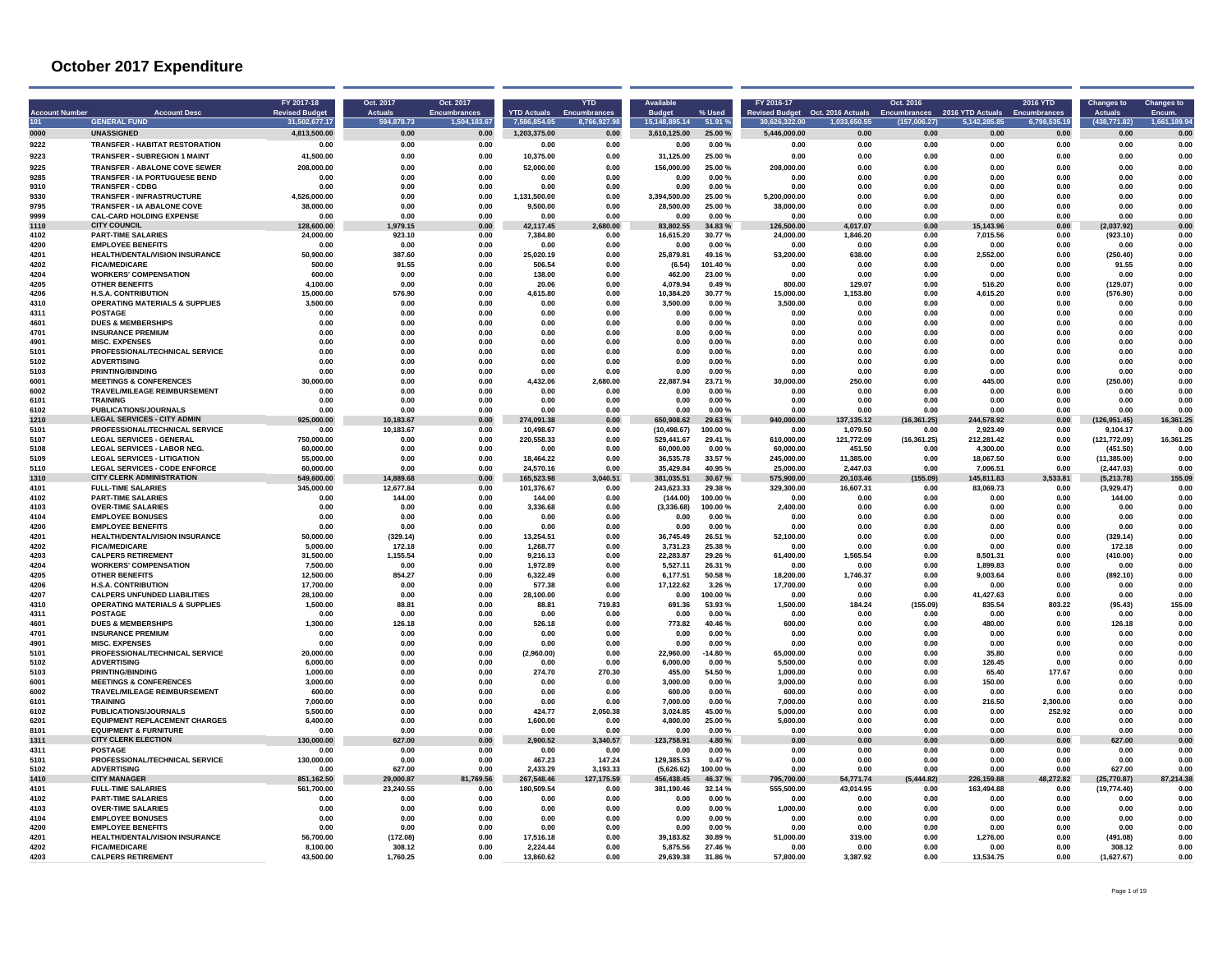| <b>Account Numbe</b> | <b>Account Desc</b>                                                  | FY 2017-18<br><b>Revised Budge</b> | Oct. 2017<br><b>Actuals</b> | Oct. 2017<br><b>Encumbrances</b> | <b>YTD Actuals</b> | <b>YTD</b><br>Encumbrar | Available          | % Used           | FY 2016-17<br>evised Budget | Oct. 2016 Actuals | Oct. 2016<br>Encumbrances | 2016 YTD Actuals   | 2016 YTD         | <b>Changes to</b> | <b>Changes to</b><br>Encum |
|----------------------|----------------------------------------------------------------------|------------------------------------|-----------------------------|----------------------------------|--------------------|-------------------------|--------------------|------------------|-----------------------------|-------------------|---------------------------|--------------------|------------------|-------------------|----------------------------|
| 4204                 | <b>WORKERS' COMPENSATION</b>                                         | 12.400.00                          | 0.00                        | 0.00                             | 3.363.66           | 0.00                    | 9.036.34           | 27.13%           | 0.00                        | 0.00              | 0.00                      | 3,174.71           | 0.00             | 0.00              | 0.00                       |
| 4205                 | OTHER RENEFITS                                                       | 14.200.00                          | 323.75                      | 0.00                             | 2.717.81           | 0.00                    | 11,482.19          | 19.14 %          | 28.000.00                   | 1.324,38          | 0.00                      | 5.286.26           | 0.00             | (1.000.63)        | 0.00                       |
| 4206                 | <b>H.S.A. CONTRIBUTION</b>                                           | 19.800.00                          | 692.28                      | 0.00                             | 5.539.08           | 0.00                    | 14.260.92          | 27.97%           | 13.800.00                   | 923.04            | 0.00                      | 3.692.16           | 0.00             | (230.76)          | 0.00                       |
| 4207                 | <b>CALPERS UNFUNDED LIABILITIES</b>                                  | 16,000.00                          | 0.00                        | 0.00                             | 16,000.00          | 0.00                    | 0.00               | 100.00%          | 0.00                        | 0.00              | 0.00                      | 21,498.74          | 0.00             | 0.00              | 0.00                       |
| 4310<br>4311         | <b>OPERATING MATERIALS &amp; SUPPLIES</b><br><b>POSTAGE</b>          | 10,000.00<br>100.00                | 0.00<br>0.00                | $0.00\,$<br>0.00                 | 184.72<br>0.00     | 4,815.28<br>0.00        | 5,000.00<br>100.00 | 50.00 %<br>0.00% | 10,000.00<br>100.00         | 0.00<br>0.00      | 0.00<br>0.00              | 69.86<br>0.00      | 4,930.14<br>0.00 | 0.00<br>0.00      | 0.00<br>0.00               |
| 4601                 | <b>DUES &amp; MEMBERSHIPS</b>                                        | 3.600.00                           | 0.00                        | 0.00                             | 6.890.00           | 0.00                    | (3.290.00)         | 191.39 %         | 3.600.00                    | 0.00              | 0.00                      | 425.00             | 0.00             | 0.00              | 0.00                       |
| 4701                 | <b>INSURANCE PREMIUM</b>                                             | 15,300.00                          | 0.00                        | 0.00                             | 0.00               | 0.00                    | 15,300.00          | 0.00%            | 0.00                        | 0.00              | 0.00                      | 0.00               | 0.00             | 0.00              | 0.00                       |
| 4901                 | <b>MISC. EXPENSES</b>                                                | 0.00                               | 0.00                        | 0.00                             | 0.00               | 0.00                    | 0.00               | 0.00%            | 0.00                        | 0.00              | 0.00                      | 0.00               | 0.00             | 0.00              | 0.00                       |
| 5100                 | PROFESSIONAL/TECHNICAL SERVICE                                       | 0.00                               | $0.00\,$                    | $0.00\,$                         | 0.00               | 0.00                    | 0.00               | 0.00%            | 0.00                        | 0.00              | 0.00                      | 0.00               | 0.00             | 0.00              | 0.00                       |
| 5101                 | PROFESSIONAL/TECHNICAL SERVICE                                       | 59.062.50                          | 1.714.86                    | 81.347.64                        | 11.124.11          | 121,938.39              | (74.000.00)        | 225.29 %         | 50.000.00                   | 5.444.82          | (5.444.82)                | 11.207.32          | 43.342.68        | (3.729.96)        | 86,792.46                  |
| 5102                 | <b>ADVERTISING</b>                                                   | 0.00                               | 0.00                        | 0.00                             | 37.53              | 0.00                    | (37.53)            | 100.00%          | 0.00                        | 0.00              | 0.00                      | 0.00               | 0.00             | 0.00              | 0.00                       |
| 5103                 | PRINTING/BINDING                                                     | 600.00                             | 178.08                      | 421.92                           | 178.08             | 421.92                  | 0.00               | 100.00%          | 600.00                      | 0.00              | 0.00                      | 0.00               | 0.00             | 178.08            | 421.92                     |
| 5301                 | <b>TELEPHONE</b>                                                     | 0.00                               | 0.00                        | 0.00                             | 0.00               | 0.00                    | 0.00               | 0.00%            | 0.00                        | 0.00              | 0.00                      | 0.00               | 0.00             | 0.00              | 0.00                       |
| 6001                 | <b>MEETINGS &amp; CONFERENCES</b>                                    | 15.000.00                          | 920.06                      | 0.00                             | 3.684.31           | 0.00                    | 11.315.69          | 24.56%           | 15.000.00                   | 344.45            | 0.00                      | 2.487.02           | <b>0.00</b>      | 575.61            | 0.00                       |
| 6002                 | TRAVEL/MILEAGE REIMBURSEMENT                                         | 500.00                             | 0.00                        | 0.00                             | 96.38              | 0.00                    | 403.62             | 19.20%           | 500.00                      | 13.18             | 0.00                      | 13.18              | 0.00             | (13.18)           | 0.00                       |
| 6101                 | <b>TRAINING</b>                                                      | 0.00                               | 0.00                        | 0.00                             | 0.00               | 0.00                    | 0.00               | 0.00%            | 0.00                        | 0.00              | 0.00                      | 0.00               | 0.00             | 0.00              | 0.00                       |
| 6102                 | <b>PUBLICATIONS/JOURNALS</b>                                         | 400.00                             | 35.00                       | 0.00                             | 72.00              | 0.00                    | 328.00             | 18.00%           | 400.00                      | 0.00              | 0.00                      | 0.00               | 0.00             | 35.00             | 0.00                       |
| 6201                 | <b>EQUIPMENT REPLACEMENT CHARGES</b>                                 | 14.200.00                          | 0.00                        | 0.00                             | 3.550.00           | 0.00                    | 10,650.00          | 25.00 %          | 8.400.00                    | 0.00              | 0.00                      | 0.00               | 0.00             | 0.00              | 0.00                       |
| 8803                 | <b>I AND</b>                                                         | 0.00                               | 0.00                        | 0.00                             | 0.00               | 0.00                    | 0.00               | 0.00%            | 0.00                        | 0.00              | 0.00                      | 0.00               | 0.00             | 0.00              | 0.00                       |
| 1420                 | <b>COMMUNITY OUTREACH</b>                                            | 87,500.00                          | 5,454.89                    | 2,101.43                         | 18,939.59          | 12,619.02               | 55,941.39<br>0.00  | 36.07%           | 81,500.00                   | 2,524.63          | (2, 393.88)               | 26,325.36          | 8,124.66         | 2,930.26          | 4,495.31<br>0.00           |
| 4101<br>4102         | <b>FULL-TIME SALARIES</b><br><b>PART-TIME SALARIES</b>               | 0.00<br>0.00                       | 0.00<br>0.00                | 0.00<br>0.00                     | 0.00<br>0.00       | 0.00<br>0.00            | 0.00               | 0.00%<br>0.00%   | 0.00<br>0.00                | 0.00<br>0.00      | 0.00<br>0.00              | 0.00<br>0.00       | 0.00<br>0.00     | 0.00<br>0.00      | 0.00                       |
| 4103                 | <b>OVER-TIME SALARIES</b>                                            | 0.00                               | 0.00                        | 0.00                             | 0.00               | 0.00                    | 0.00               | 0.00%            | 0.00                        | 0.00              | 0.00                      | 0.00               | 0.00             | 0.00              | 0.00                       |
| 4200                 | <b>EMPLOYEE BENEFITS</b>                                             | 0.00                               | 0.00                        | 0.00                             | 0.00               | 0.00                    | 0.00               | 0.00%            | 0.00                        | 0.00              | 0.00                      | 0.00               | 0.00             | 0.00              | 0.00                       |
| 4310                 | <b>OPERATING MATERIALS &amp; SUPPLIES</b>                            | 4.200.00                           | 428.28                      | 2,185.00                         | 3,900.48           | 3,636.87                | (3,337.35)         | 179.45%          | 4.200.00                    | 0.00              | 0.00                      | 14.71              | 485.29           | 428.28            | 2,185.00                   |
| 4311                 | <b>POSTAGE</b>                                                       | 8.400.00                           | 0.00                        | 0.00                             | 0.00               | 8.400.00                | 0.00               | 100.00%          | 8.400.00                    | 0.00              | 0.00                      | 8.308.00           | 0.00             | 0.00              | 0.00                       |
| 4601                 | <b>DUES &amp; MEMBERSHIPS</b>                                        | 45.800.00                          | 4.320.00                    | 0.00                             | 12.965.61          | 0.00                    | 32.834.39          | 28.31 %          | 45.800.00                   | 0.00              | 0.00                      | 17.252.65          | 0.00             | 4.320.00          | 0.00                       |
| 4701                 | <b>INSURANCE PREMIUM</b>                                             | 0.00                               | 0.00                        | 0.00                             | 0.00               | 0.00                    | 0.00               | 0.00%            | 0.00                        | 0.00              | 0.00                      | 0.00               | 0.00             | 0.00              | 0.00                       |
| 4901                 | <b>MISC. EXPENSES</b>                                                | 0.00                               | 0.00                        | $0.00\,$                         | 0.00               | 0.00                    | 0.00               | 0.00%            | 0.00                        | 0.00              | 0.00                      | 0.00               | 0.00             | 0.00              | 0.00                       |
| 5101                 | PROFESSIONAL/TECHNICAL SERVICE                                       | 0.00                               | 0.00                        | 0.00                             | 0.00               | 0.00                    | 0.00               | 0.00%            | 0.00                        | 0.00              | 0.00                      | 0.00               | 0.00             | 0.00              | 0.00                       |
| 5102                 | <b>ADVERTISING</b>                                                   | 0.00                               | 0.00                        | 0.00                             | 0.00               | 0.00                    | 0.00               | 0.00%            | 0.00                        | 0.00              | 0.00                      | 0.00               | 0.00             | 0.00              | 0.00                       |
| 5103                 | PRINTING/BINDING                                                     | 15,000.00                          | 0.00                        | 0.00                             | 0.00               | 0.00                    | 15,000.00          | 0.00%            | 15,000.00                   | 2,312.74          | (2,312.74)                | 2,312.74           | 5,087.26         | (2,312.74)        | 2,312.74                   |
| 5106                 | <b>RENTS &amp; LEASES</b>                                            | 0.00                               | 0.00                        | 0.00                             | 0.00               | 0.00                    | 0.00               | 0.00%            | 0.00                        | 0.00              | 0.00                      | 0.00               | 0.00             | 0.00              | 0.00                       |
| 5201                 | <b>REPAIR &amp; MAINTENANCE SERVICES</b>                             | 1,100.00                           | 83.57                       | (83.57)                          | 417.85             | 582.15                  | 100.00             | 90.91%           | 1,000.00                    | 0.00              | 0.00                      | 0.00               | 0.00             | 83.57             | (83.57)                    |
| 6001                 | <b>MEETINGS &amp; CONFERENCES</b>                                    | 13.000.00                          | 623.04                      | 0.00                             | 1.655.65           | 0.00                    | 11.344.35          | 12.74 %          | 7.000.00                    | 130.75            | 0.00                      | (1, 137.30)        | 1.876.67         | 492.29            | 0.00                       |
| 6002<br>6101         | TRAVEL/MILEAGE REIMBURSEMENT<br><b>TRAINING</b>                      | 0.00<br>0.00                       | 0.00<br>0.00                | 0.00<br>0.00                     | 0.00<br>0.00       | 0.00<br>0.00            | 0.00<br>0.00       | 0.00%<br>0.00%   | 100.00<br>0.00              | 0.00<br>0.00      | 0.00<br>0.00              | 0.00<br>(750.00)   | 0.00<br>0.00     | 0.00<br>0.00      | 0.00<br>0.00               |
| 6102                 | <b>PUBLICATIONS/JOURNALS</b>                                         | 0.00                               | 0.00                        | 0.00                             | 0.00               | 0.00                    | 0.00               | 0.00%            | 0.00                        | 81.14             | (81.14)                   | 324.56             | 675.44           | (81.14)           | 81.14                      |
| 6201                 | FOURMENT REPLACEMENT CHARGES                                         | <b>0.00</b>                        | 0.00                        | 0.00                             | 0.00               | 0.00                    | 0.00               | 0.00 %           | 0.00                        | 0.00              | 0.00                      | <b>በ በበ</b>        | <b>0.00</b>      | <b>በ በበ</b>       | 0.00                       |
| 1430                 | <b>EMERGENCY PREPAREDNESS</b>                                        | 189,300.00                         | 4,292.77                    | 0.00                             | 36.264.98          | 000.00                  | 152,035.02         | 19.69%           | 206,679.00                  | 9,013.18          | (1,575.50)                | 38,917.70          | 3,213.58         | (4,720.41)        | ,575.50                    |
| 4101                 | <b>FULL-TIME SALARIES</b>                                            | 80.100.00                          | 3.054.06                    | 0.00                             | 16.877.37          | 0.00                    | 63.222.63          | 21.07%           | 77,500.00                   | 5.842.28          | 0.00                      | 22,397.06          | 0.00             | (2.788.22)        | 0.00                       |
| 4102                 | <b>PART-TIME SALARIES</b>                                            | 0.00                               | 0.00                        | $0.00\,$                         | 0.00               | 0.00                    | 0.00               | 0.00%            | 0.00                        | 0.00              | 0.00                      | 0.00               | 0.00             | 0.00              | 0.00                       |
| 4103                 | <b>OVER-TIME SALARIES</b>                                            | 0.00                               | 0.00                        | 0.00                             | 0.00               | 0.00                    | 0.00               | 0.00%            | 0.00                        | 0.00              | 0.00                      | 0.00               | 0.00             | 0.00              | 0.00                       |
| 4200                 | <b>EMPLOYEE BENEFITS</b>                                             | 0.00                               | 0.00                        | 0.00                             | 0.00               | 0.00                    | 0.00               | 0.00%            | 0.00                        | 0.00              | 0.00                      | 0.00               | 0.00             | 0.00              | 0.00                       |
| 4201                 | <b>HEALTH/DENTAL/VISION INSURANCE</b>                                | 18,000.00                          | 24.12                       | 0.00                             | 3,075.74           | 0.00                    | 14,924.26          | 17.09%           | 18,000.00                   | 0.00              | 0.00                      | 0.00               | 0.00             | 24.12             | 0.00                       |
| 4202                 | <b>FICA/MEDICARE</b>                                                 | 1,200.00                           | 40.30                       | 0.00                             | 203.20             | 0.00                    | 996.80             | 16.92%           | 0.00                        | 0.00              | 0.00                      | 0.00               | 0.00             | 40.30             | 0.00                       |
| 4203                 | <b>CALPERS RETIREMENT</b>                                            | 8.100.00                           | 308.77                      | 0.00                             | 1.690.69           | 0.00                    | 6.409.31           | 20.88%           | 14.500.00                   | 588.26            | 0.00                      | 2.350.58           | <b>0.00</b>      | (279.49)          | 0.00                       |
| 4204                 | <b>WORKERS' COMPENSATION</b>                                         | 1.700.00                           | 0.00                        | 0.00                             | 1.736.00           | 0.00                    | (36.00)            | 102.12%          | 0.00                        | 0.00              | 0.00                      | 449.96             | 0.00             | 0.00              | 0.00                       |
| 4205                 | <b>OTHER BENEFITS</b>                                                | 2.500.00                           | 0.00                        | 0.00                             | 19.66              | 0.00                    | 2,480.34           | 0.80%            | 4,100.00                    | 167.63            | 0.00                      | 673.12             | 0.00             | (167.63)          | 0.00                       |
| 4206<br>4207         | <b>H.S.A. CONTRIBUTION</b><br><b>CALPERS UNFUNDED LIABILITIES</b>    | 0.00<br>9.900.00                   | 0.00<br>0.00                | 0.00<br>0.00                     | 0.00<br>9.900.00   | 0.00<br>0.00            | 0.00<br>0.00       | 0.00%<br>100.00% | 0.00<br>0.00                | 0.00<br>0.00      | 0.00<br>0.00              | 461.52<br>9.885.20 | 0.00<br>0.00     | 0.00<br>0.00      | 0.00<br>0.00               |
| 4310                 | <b>OPERATING MATERIALS &amp; SUPPLIES</b>                            | 19.800.00                          | 0.00                        | 0.00                             | 120.85             | 1.000.00                | 18,679.15          | 5.66%            | 19.379.00                   | 2.225.01          | (1,575.50)                | 2.527.56           | 2.253.58         | (2, 225.01)       | 1,575.50                   |
| 4311                 | <b>POSTAGE</b>                                                       | 0.00                               | 0.00                        | 0.00                             | 0.00               | 0.00                    | 0.00               | 0.00%            | 0.00                        | 0.00              | 0.00                      | 0.00               | 0.00             | 0.00              | 0.00                       |
| 4601                 | <b>DUES &amp; MEMBERSHIPS</b>                                        | 11,400.00                          | 605.00                      | 0.00                             | 605.00             | 0.00                    | 10,795.00          | 5.31 %           | 11,400.00                   | 190.00            | 0.00                      | 190.00             | 0.00             | 415.00            | 0.00                       |
| 4701                 | <b>INSURANCE PREMIUM</b>                                             | 2.300.00                           | 0.00                        | 0.00                             | 0.00               | 0.00                    | 2.300.00           | 0.00%            | 0.00                        | 0.00              | 0.00                      | 0.00               | 0.00             | 0.00              | 0.00                       |
| 4901                 | <b>MISC. EXPENSES</b>                                                | 0.00                               | 0.00                        | 0.00                             | 0.00               | 0.00                    | 0.00               | 0.00%            | 0.00                        | 0.00              | 0.00                      | 0.00               | 0.00             | 0.00              | 0.00                       |
| 5101                 | PROFESSIONAL/TECHNICAL SERVICE                                       | 13,500.00                          | $0.00\,$                    | 0.00                             | 0.00               | 0.00                    | 13,500.00          | 0.00%            | 37,000.00                   | 0.00              | 0.00                      | (300.00)           | 960.00           | 0.00              | 0.00                       |
| 5102                 | <b>ADVERTISING</b>                                                   | 0.00                               | 0.00                        | 0.00                             | 0.00               | 0.00                    | 0.00               | 0.00%            | 0.00                        | 0.00              | 0.00                      | 0.00               | 0.00             | 0.00              | 0.00                       |
| 5103                 | <b>PRINTING/BINDING</b>                                              | 500.00                             | 0.00                        | 0.00                             | 0.00               | 0.00                    | 500.00             | 0.00%            | 500.00                      | 0.00              | 0.00                      | 0.00               | 0.00             | 0.00              | 0.00                       |
| 5301                 | <b>TELEPHONE</b>                                                     | 3.000.00                           | 260.52                      | 0.00                             | 1.486.47           | 0.00                    | 1.513.53           | 49.53%           | 2.700.00                    | 0.00              | 0.00                      | 245.44             | 0.00             | 260.52            | 0.00                       |
| 6001                 | <b>MEETINGS &amp; CONFERENCES</b>                                    | 4.800.00                           | 0.00                        | 0.00                             | 0.00               | 0.00                    | 4,800.00           | 0.00%            | 4,800.00                    | 0.00              | 0.00                      | 0.00               | 0.00             | 0.00              | 0.00                       |
| 6002                 | TRAVEL/MILEAGE REIMBURSEMENT                                         | 200.00                             | 0.00                        | 0.00                             | 0.00               | 0.00                    | 200.00             | 0.00%            | 200.00                      | 0.00              | 0.00                      | 37.26              | 0.00             | 0.00              | 0.00                       |
| 6101                 | <b>TRAINING</b>                                                      | 10,100.00                          | 0.00                        | 0.00                             | 0.00               | 0.00                    | 10,100.00          | 0.00%            | 9,100.00                    | 0.00              | 0.00                      | 0.00               | 0.00             | 0.00              | 0.00                       |
| 6102<br>6201         | <b>PUBLICATIONS/JOURNALS</b><br><b>EQUIPMENT REPLACEMENT CHARGES</b> | 0.00<br>2,200.00                   | 0.00<br>0.00                | 0.00<br>0.00                     | 0.00<br>550.00     | 0.00<br>0.00            | 0.00<br>1,650.00   | 0.00%<br>25.00 % | 0.00<br>7,500.00            | 0.00<br>0.00      | 0.00<br>0.00              | 0.00<br>0.00       | 0.00<br>0.00     | 0.00<br>0.00      | 0.00<br>0.00               |
| 1440                 | <b>RPV TV</b>                                                        | 229.000.00                         | 13.275.94                   | 23,480.00                        | 49.105.47          | 980.00                  | 48.914.53          | 34.97%           | 230,853.00                  | ,433.55           | 566.45                    | 43.778.55          | 73,173.95        | (1.157.61)        | 10,913.55                  |
| 4102                 | <b>PART-TIME SALARIES</b>                                            | 0.00                               | 1,627.50                    | 0.00                             | 6,116.25           | 0.00                    | (6, 116.25)        | 100.00%          | 0.00                        | 0.00              | 0.00                      | 0.00               | 0.00             | 1,627.50          | 0.00                       |
| 4200                 | <b>EMPLOYEE BENEFITS</b>                                             | 0.00                               | 0.00                        | 0.00                             | 0.00               | 0.00                    | 0.00               | $0.00 \%$        | 0.00                        | 0.00              | 0.00                      | 0.00               | 0.00             | 0.00              | 0.00                       |
| 4202                 | <b>FICA/MEDICARE</b>                                                 | 0.00                               | 22.12                       | 0.00                             | 83.14              | 0.00                    | (83.14)            | 100.00%          | 0.00                        | 0.00              | 0.00                      | 0.00               | 0.00             | 22.12             | 0.00                       |
| 4203                 | <b>CALPERS RETIREMENT</b>                                            | 0.00                               | 106.32                      | 0.00                             | 399.57             | 0.00                    | (399.57)           | 100.00%          | 0.00                        | 0.00              | 0.00                      | 0.00               | 0.00             | 106.32            | 0.00                       |
| 4204                 | <b>WORKERS' COMPENSATION</b>                                         | 0.00                               | 0.00                        | 0.00                             | 81.51              | 0.00                    | (81.51)            | 100.00%          | 0.00                        | 0.00              | 0.00                      | 0.00               | 0.00             | 0.00              | 0.00                       |
| 4205                 | OTHER RENEFITS                                                       | <b>0.00</b>                        | 0.00                        | n nn                             | 0.00               | 0.00                    | n nn               | 0.00%            | <b>0.00</b>                 | <b>በ በበ</b>       | 0.00                      | <b>በ በበ</b>        | <b>0.00</b>      | <b>በ በበ</b>       | 0.00                       |
| 4310                 | <b>OPERATING MATERIALS &amp; SUPPLIES</b>                            | 20.000.00                          | 0.00                        | 0.00                             | 0.00               | 0.00                    | 20,000.00          | 0.00%            | 22.453.00                   | 703.55            | (703.55)                  | 703.55             | 15,748.95        | (703.55)          | 703.55                     |
| 4601                 | <b>DUES &amp; MEMBERSHIPS</b>                                        | 700.00                             | 0.00                        | 0.00                             | 0.00               | 0.00                    | 700.00             | 0.00%            | 700.00                      | 0.00              | 0.00                      | 0.00               | 0.00             | 0.00              | 0.00                       |
| 5101                 | PROFESSIONAL/TECHNICAL SERVICE                                       | 203.000.00                         | 11,520.00                   | 23,480.00                        | 41,100.00          | 30,980.00               | 130,920.00         | 35.51 %          | 203,000.00                  | 13,730.00         | 13,270.00                 | 43,075.00          | 57,425.00        | (2, 210.00)       | 10,210.00                  |
| 6201                 | <b>EQUIPMENT REPLACEMENT CHARGES</b>                                 | 5.300.00                           | 0.00                        | 0.00                             | 1.325.00           | 0.00                    | 3.975.00           | 25.00 %          | 4.700.00                    | 0.00              | 0.00                      | 0.00               | 0.00             | 0.00              | 0.00                       |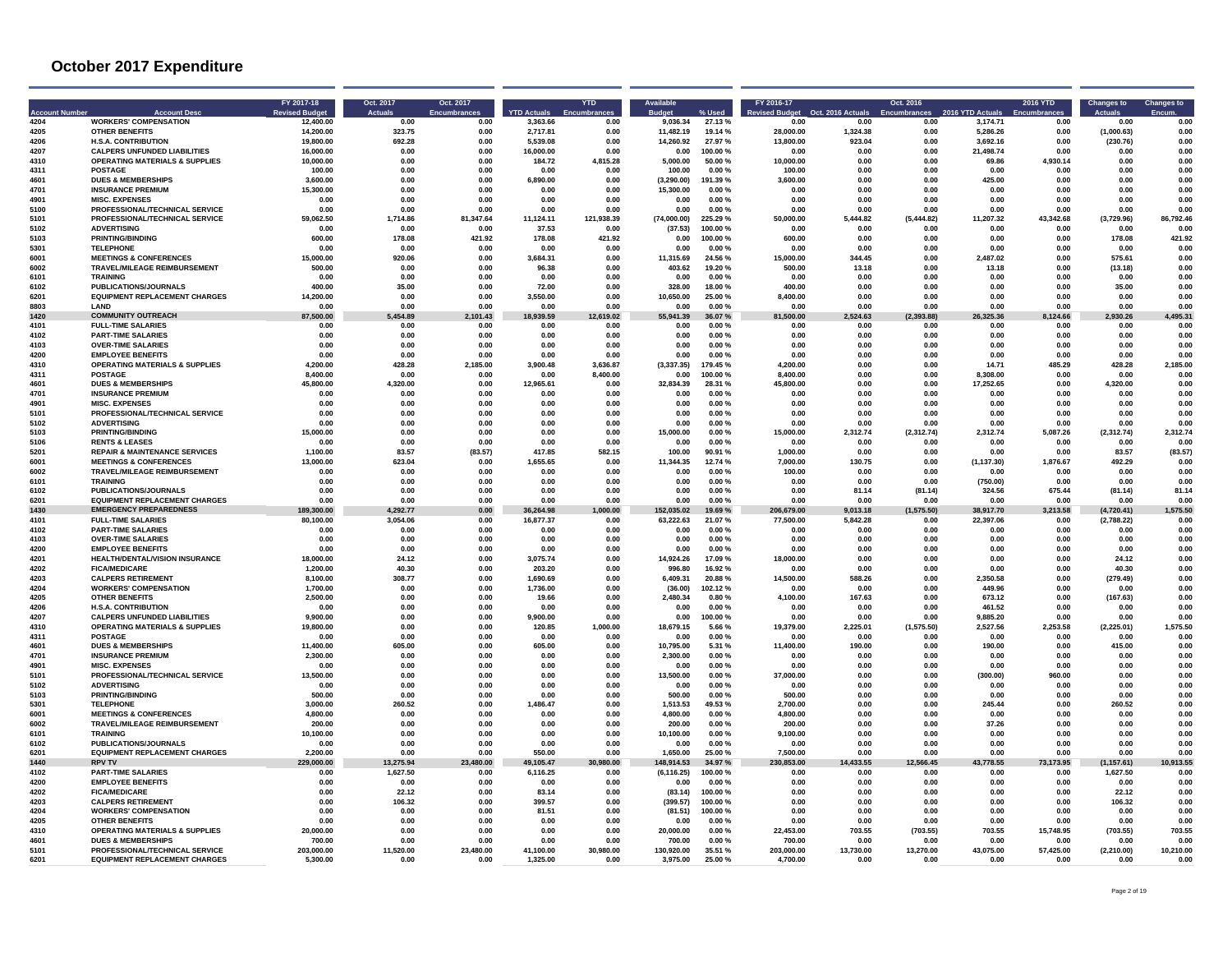| <b>Account Number</b> | <b>Account Desc</b>                                                              | FY 2017-18<br><b>Revised Budge</b> | Oct. 2017<br><b>Actuals</b> | Oct. 2017<br><b>Encumbrances</b> | <b>YTD Actuals</b>    | <b>YTD</b><br>Encumbrances | Available<br><b>Budget</b> | % Used             | FY 2016-17                                     |                       | Oct. 2016                         |                                | <b>2016 YTD</b><br><b>Encumbrances</b> | <b>Changes to</b><br>Actuals | <b>Changes to</b><br>Encum. |
|-----------------------|----------------------------------------------------------------------------------|------------------------------------|-----------------------------|----------------------------------|-----------------------|----------------------------|----------------------------|--------------------|------------------------------------------------|-----------------------|-----------------------------------|--------------------------------|----------------------------------------|------------------------------|-----------------------------|
| 1450                  | <b>PERSONNEL</b>                                                                 | 392,700.00                         | 13.120.35                   | (1.056.46)                       | 106.774.38            | 50,607.33                  | 235.318.29                 | 40.08%             | Revised Budget Oct. 2016 Actuals<br>419.055.00 | 24.354.58             | <b>Encumbrances</b><br>(1,888.82) | 2016 YTD Actuals<br>105,696.47 | 29,097.88                              | (11.234.23)                  | 832.36                      |
| 4101                  | <b>FULL-TIME SALARIES</b>                                                        | 258,900.00                         | 8,174.03                    | 0.00                             | 65,192.87             | 0.00                       | 193,707.13                 | 25.18%             | 245,500.00                                     | 19,040.45             | 0.00                              | 72,272.68                      | 0.00                                   | (10, 866.42)                 | 0.00                        |
| 4102                  | <b>PART-TIME SALARIES</b>                                                        | 0.00                               | 0.00                        | 0.00                             | 0.00                  | 0.00                       | 0.00                       | 0.00%              | 0.00                                           | 0.00                  | 0.00                              | 0.00                           | 0.00                                   | 0.00                         | 0.00                        |
| 4103                  | <b>OVER-TIME SALARIES</b>                                                        | 0.00                               | 0.00                        | 0.00                             | 0.00                  | 0.00                       | 0.00                       | 0.00%              | 300.00                                         | 0.00                  | 0.00                              | 0.00                           | 0.00                                   | 0.00                         | 0.00                        |
| 4200                  | <b>EMPLOYEE BENEFITS</b>                                                         | 0.00                               | 0.00                        | 0.00                             | 0.00                  | 0.00                       | 0.00                       | 0.00%              | 0.00                                           | 0.00                  | 0.00                              | 0.00                           | 0.00                                   | 0.00                         | 0.00                        |
| 4201<br>4202          | HEALTH/DENTAL/VISION INSURANCE<br><b>FICA/MEDICARE</b>                           | 21,700.00<br>3.800.00              | 384.90<br>113.82            | 0.00<br>0.00                     | 4,109.00<br>834.86    | 0.00<br>0.00               | 17,591.00<br>2.965.14      | 18.94 %<br>21.97%  | 30,300.00<br>0.00                              | 319.00<br>0.00        | 0.00<br>0.00                      | 1,276.00<br>0.00               | 0.00<br>0.00                           | 65.90<br>113.82              | 0.00<br>0.00                |
| 4203                  | <b>CALPERS RETIREMENT</b>                                                        | 18,400.00                          | 588.53                      | 0.00                             | 4.693.88              | 0.00                       | 13.706.12                  | 25.51 %            | 22.200.00                                      | 1.453.04              | 0.00                              | 5.798.35                       | 0.00                                   | (864.51)                     | 0.00                        |
| 4204                  | <b>WORKERS' COMPENSATION</b>                                                     | 5.600.00                           | 0.00                        | 0.00                             | 1.220.76              | 0.00                       | 4.379.24                   | 21.80%             | 0.00                                           | 0.00                  | 0.00                              | 1.399.87                       | 0.00                                   | 0.00                         | 0.00                        |
| 4205                  | <b>OTHER BENEFITS</b>                                                            | 8,400.00                           | 201.74                      | 0.00                             | 1.658.23              | 0.00                       | 6.741.77                   | 19.74 %            | 15,000.00                                      | 726.07                | 0.00                              | 2.826.17                       | 0.00                                   | (524.33)                     | 0.00                        |
| 4206                  | <b>H.S.A. CONTRIBUTION</b>                                                       | 1.500.00                           | 0.00                        | 0.00                             | 0.00                  | 0.00                       | 1,500.00                   | 0.00%              | 4.500.00                                       | 230.76                | 0.00                              | 923.04                         | 0.00                                   | (230.76)                     | 0.00                        |
| 4207<br>4310          | <b>CALPERS UNFUNDED LIABILITIES</b><br><b>OPERATING MATERIALS &amp; SUPPLIES</b> | 0.00<br>7.000.00                   | 0.00<br>218.27              | 0.00<br>(238.46)                 | 0.00<br>362.17        | 0.00<br>1.400.29           | 0.00<br>5.237.54           | 0.00%<br>25.17%    | 0.00<br>21,655.00                              | 0.00<br>412.26        | 0.00<br>(165.82)                  | 5,127.67<br>5.264.75           | 0.00<br>2.389.68                       | 0.00<br>(193.99)             | 0.00<br>(72.64)             |
| 4311                  | <b>POSTAGE</b>                                                                   | 0.00                               | 0.00                        | 0.00                             | 0.00                  | 0.00                       | 0.00                       | 0.00%              | 0.00                                           | 0.00                  | 0.00                              | 0.00                           | 0.00                                   | 0.00                         | 0.00                        |
| 4601                  | <b>DUES &amp; MEMBERSHIPS</b>                                                    | 1.300.00                           | 450.00                      | 0.00                             | 450.00                | 0.00                       | 850.00                     | 34.62%             | 1,000.00                                       | 0.00                  | 0.00                              | 0.00                           | 0.00                                   | 450.00                       | 0.00                        |
| 4701                  | <b>INSURANCE PREMIUM</b>                                                         | 9,400.00                           | 0.00                        | 0.00                             | 0.00                  | 0.00                       | 9,400.00                   | 0.00%              | 0.00                                           | 0.00                  | 0.00                              | 0.00                           | 0.00                                   | 0.00                         | 0.00                        |
| 4901                  | <b>MISC. EXPENSES</b>                                                            | 0.00                               | 0.00                        | 0.00                             | (291.38)              | 0.00                       | 291.38                     | 100.00%            | 0.00                                           | 0.00                  | 0.00                              | 352.43                         | 0.00                                   | 0.00                         | 0.00                        |
| 5101                  | PROFESSIONAL/TECHNICAL SERVICE<br><b>ADVERTISING</b>                             | 30.000.00<br>0.00                  | 1.543.00                    | (818.00)                         | 17.924.65             | 46.230.35                  | (34, 155.00)               | 213.85%            | 55,000.00                                      | 1,723.00              | (1,723.00)                        | 5.530.11                       | 26.708.20                              | (180.00)                     | 905.00<br>0.00              |
| 5102<br>5103          | <b>PRINTING/BINDING</b>                                                          | 1.000.00                           | 0.00<br>0.00                | 0.00<br>0.00                     | 0.00<br>0.00          | 0.00<br>0.00               | 0.00<br>1.000.00           | 0.00%<br>0.00%     | 10,000.00<br>1.000.00                          | 200.00<br>0.00        | 0.00<br>0.00                      | 450.00<br>0.00                 | 0.00<br>0.00                           | (200.00)<br>0.00             | 0.00                        |
| 5117                  | <b>RECRUITMENT ACTIVITIES</b>                                                    | 5,900.00                           | 461.77                      | 0.00                             | 4,464.92              | 0.00                       | 1,435.08                   | 75.68%             | 0.00                                           | 0.00                  | 0.00                              | 0.00                           | 0.00                                   | 461.77                       | 0.00                        |
| 6001                  | <b>MEETINGS &amp; CONFERENCES</b>                                                | 4.500.00                           | 984.29                      | 0.00                             | 1.266.87              | 0.00                       | 3.233.13                   | 28.16%             | 4.500.00                                       | 0.00                  | 0.00                              | 675.40                         | 0.00                                   | 984.29                       | 0.00                        |
| 6002                  | TRAVEL/MILEAGE REIMBURSEMENT                                                     | 500.00                             | 0.00                        | 0.00                             | 0.00                  | 0.00                       | 500.00                     | 0.00%              | 200.00                                         | 0.00                  | 0.00                              | 0.00                           | 0.00                                   | 0.00                         | 0.00                        |
| 6101                  | <b>TRAINING</b>                                                                  | 5,500.00                           | 0.00                        | 0.00                             | 3.695.00              | 0.00                       | 1,805.00                   | 67.18%             | 5,000.00                                       | 250.00                | 0.00                              | 3,800.00                       | 0.00                                   | (250.00)                     | 0.00                        |
| 6102<br>6104          | <b>PUBLICATIONS/JOURNALS</b><br><b>RISK/SAFFTY ACTIVITIES</b>                    | 1.000.00<br>6.500.00               | 0.00<br>0.00                | 0.00<br>0.00                     | 244.22<br>498.33      | 0.00<br>2,976.69           | 755.78<br>3.024.98         | 24.40%<br>53.46%   | 1,000.00<br>0.00                               | 0.00<br>0.00          | 0.00<br>0.00                      | 0.00<br>n nn                   | 0.00<br>0.00                           | 0.00<br>0.00                 | 0.00<br>0.00                |
| 6201                  | <b>EQUIPMENT REPLACEMENT CHARGES</b>                                             | 1,800.00                           | 0.00                        | 0.00                             | 450.00                | 0.00                       | 1,350.00                   | 25.00%             | 1,900.00                                       | 0.00                  | 0.00                              | 0.00                           | 0.00                                   | 0.00                         | 0.00                        |
| 1460                  | <b>RISK MANAGEMENT</b>                                                           | 0.00                               | 0.00                        | 0.00                             | 0.00                  | 0.00                       | 0.00                       | 0.00%              | 0.00                                           | 0.00                  | 0.00                              | 0.00                           | 0.00                                   | 0.00                         | 0.00                        |
| 4101                  | <b>FULL-TIME SALARIES</b>                                                        | 0.00                               | 0.00                        | 0.00                             | 0.00                  | 0.00                       | 0.00                       | 0.00%              | 0.00                                           | 0.00                  | 0.00                              | 0.00                           | 0.00                                   | 0.00                         | 0.00                        |
| 4102                  | <b>PART-TIME SALARIES</b>                                                        | 0.00                               | 0.00                        | 0.00                             | 0.00                  | 0.00                       | 0.00                       | $0.00 \%$          | 0.00                                           | 0.00                  | 0.00                              | 0.00                           | 0.00                                   | 0.00                         | 0.00                        |
| 4103                  | <b>OVER-TIME SALARIES</b>                                                        | 0.00                               | 0.00                        | 0.00                             | 0.00                  | 0.00                       | 0.00                       | 0.00%              | 0.00                                           | 0.00                  | 0.00                              | 0.00                           | 0.00                                   | 0.00                         | 0.00                        |
| 4200<br>4310          | <b>EMPLOYEE BENEFITS</b><br><b>OPERATING MATERIALS &amp; SUPPLIES</b>            | 0.00<br>0.00                       | 0.00<br>0.00                | 0.00<br>0.00                     | 0.00<br>0.00          | 0.00<br>0.00               | 0.00<br>0.00               | 0.00%<br>0.00%     | 0.00<br>0.00                                   | 0.00<br>0.00          | 0.00<br>0.00                      | 0.00<br>0.00                   | 0.00<br>0.00                           | 0.00<br>0.00                 | 0.00<br>0.00                |
| 4311                  | <b>POSTAGE</b>                                                                   | 0.00                               | 0.00                        | 0.00                             | 0.00                  | 0.00                       | 0.00                       | 0.00%              | 0.00                                           | 0.00                  | 0.00                              | 0.00                           | 0.00                                   | 0.00                         | 0.00                        |
| 4601                  | <b>DUES &amp; MEMBERSHIPS</b>                                                    | 0.00                               | 0.00                        | 0.00                             | 0.00                  | 0.00                       | 0.00                       | 0.00%              | 0.00                                           | 0.00                  | 0.00                              | 0.00                           | 0.00                                   | 0.00                         | 0.00                        |
| 4701                  | <b>INSURANCE PREMIUM</b>                                                         | 0.00                               | 0.00                        | 0.00                             | 0.00                  | 0.00                       | 0.00                       | 0.00%              | 0.00                                           | 0.00                  | 0.00                              | 0.00                           | 0.00                                   | 0.00                         | 0.00                        |
| 490                   | <b>MISC. EXPENSES</b>                                                            | 0.00                               | 0.00                        | 0.00                             | 0.00                  | 0.00                       | 0.00                       | 0.00%              | 0.00                                           | 0.00                  | 0.00                              | 0.00                           | 0.00                                   | 0.00                         | 0.00                        |
| 5101<br>5102          | PROFESSIONAL/TECHNICAL SERVICE<br><b>ADVERTISING</b>                             | 0.00<br>0.00                       | 0.00<br>0.00                | 0.00<br>0.00                     | 0.00<br>0.00          | 0.00<br>0.00               | 0.00<br>0.00               | $0.00 \%$<br>0.00% | 0.00<br>0.00                                   | 0.00<br>0.00          | 0.00<br>0.00                      | 0.00<br>0.00                   | 0.00<br>0.00                           | 0.00<br>0.00                 | 0.00<br>0.00                |
| 5103                  | PRINTING/BINDING                                                                 | 0.00                               | 0.00                        | 0.00                             | 0.00                  | 0.00                       | 0.00                       | 0.00%              | 0.00                                           | 0.00                  | 0.00                              | 0.00                           | 0.00                                   | 0.00                         | 0.00                        |
| 6001                  | <b>MEETINGS &amp; CONFERENCES</b>                                                | 0.00                               | $0.00\,$                    | 0.00                             | 0.00                  | 0.00                       | 0.00                       | 0.00%              | 0.00                                           | 0.00                  | 0.00                              | 0.00                           | 0.00                                   | 0.00                         | 0.00                        |
| 6002                  | TRAVEL/MILEAGE REIMBURSEMENT                                                     | 0.00                               | 0.00                        | 0.00                             | 0.00                  | 0.00                       | 0.00                       | 0.00%              | 0.00                                           | 0.00                  | 0.00                              | 0.00                           | 0.00                                   | 0.00                         | 0.00                        |
| 6101                  | <b>TRAINING</b>                                                                  | 0.00                               | 0.00                        | 0.00                             | 0.00                  | 0.00                       | 0.00                       | $0.00 \%$          | 0.00                                           | 0.00                  | 0.00                              | 0.00                           | 0.00                                   | 0.00                         | 0.00                        |
| 6102                  | PUBLICATIONS/JOURNALS                                                            | 0.00                               | 0.00                        | 0.00                             | 0.00                  | 0.00                       | 0.00                       | 0.00%              | 0.00                                           | 0.00                  | 0.00                              | 0.00                           | 0.00                                   | 0.00                         | 0.00                        |
| 1470                  | <b>INFORMATION TECHNOLOGY - DATA</b>                                             | 1.134.700.00                       | 48,033.83                   | (16, 870.02)                     | 317,206.07            | 246,725.52                 | 570,768.41                 | 49.70%             | 1,168,664.00                                   | 64,840.83             | (29, 365.96)                      | 338.157.43                     | 213,619.86                             | (16, 807.00)                 | 12,495.94<br>0.00           |
| 4101<br>4102          | <b>FULL-TIME SALARIES</b><br><b>PART-TIME SALARIES</b>                           | 214,000.00<br>15,800.00            | 8,110.39<br>126.00          | 0.00<br>0.00                     | 64,612.96<br>2.697.55 | 0.00<br>0.00               | 149,387.04<br>13.102.45    | 30.19%<br>17.08%   | 200,200.00<br>15,900.00                        | 15,602.16<br>1.144.13 | 0.00<br>0.00                      | 53,984.21<br>8.623.40          | 0.00<br>0.00                           | (7, 491.77)<br>(1,018.13)    | 0.00                        |
| 4103                  | <b>OVER-TIME SALARIES</b>                                                        | 0.00                               | 665.37                      | 0.00                             | 1.038.30              | 0.00                       | (1,038.30)                 | 100.00%            | 0.00                                           | 0.00                  | 0.00                              | 0.00                           | 0.00                                   | 665.37                       | 0.00                        |
| 4200                  | <b>EMPLOYEE BENEFITS</b>                                                         | 0.00                               | 0.00                        | 0.00                             | 0.00                  | 0.00                       | 0.00                       | 0.00%              | 0.00                                           | 0.00                  | 0.00                              | 0.00                           | 0.00                                   | 0.00                         | 0.00                        |
| 4201                  | HEALTH/DENTAL/VISION INSURANCE                                                   | 27.600.00                          | (217.44)                    | 0.00                             | 9.715.46              | 0.00                       | 17.884.54                  | 35.20%             | 28,700.00                                      | 0.00                  | 0.00                              | 0.00                           | 0.00                                   | (217.44)                     | 0.00                        |
| 4202                  | <b>FICA/MEDICARE</b>                                                             | 3.300.00                           | 124.45                      | 0.00                             | 986.86                | 0.00                       | 2.313.14                   | 29.91%             | 0.00                                           | 0.00                  | 0.00                              | 0.00                           | 0.00                                   | 124.45                       | 0.00                        |
| 4203<br>4204          | <b>CALPERS RETIREMENT</b><br><b>WORKERS' COMPENSATION</b>                        | 14,800.00<br>5.000.00              | 561.40<br>0.00              | 0.00<br>0.00                     | 4,461.53<br>2,157.20  | 0.00<br>0.00               | 10,338.47<br>2.842.80      | 30.15%<br>43.14%   | 14,300.00<br>0.00                              | 1,078.48<br>0.00      | 0.00<br>0.00                      | 4,244.31<br>1,224.89           | 0.00<br>0.00                           | (517.08)<br>0.00             | 0.00<br>0.00                |
| 4205                  | <b>OTHER BENEFITS</b>                                                            | 7.700.00                           | 167.31                      | 0.00                             | 1.106.19              | 0.00                       | 6,593.81                   | 14.36%             | 14,000.00                                      | 528.24                | 0.00                              | 2,052.37                       | 0.00                                   | (360.93)                     | 0.00                        |
| 4206                  | <b>H.S.A. CONTRIBUTION</b>                                                       | 9.000.00                           | 346.14                      | 0.00                             | 2,769.48              | 0.00                       | 6.230.52                   | 30.77%             | 9,000.00                                       | 692.28                | 0.00                              | 2.519.18                       | 0.00                                   | (346.14)                     | 0.00                        |
| 4207                  | <b>CALPERS UNFUNDED LIABILITIES</b>                                              | 0.00                               | 0.00                        | 0.00                             | 0.00                  | 0.00                       | 0.00                       | 0.00%              | 0.00                                           | 0.00                  | 0.00                              | 0.00                           | 0.00                                   | 0.00                         | 0.00                        |
| 4310                  | <b>OPERATING MATERIALS &amp; SUPPLIES</b>                                        | 55,000.00                          | 1,229.81                    | 5,000.00                         | 9,469.79              | 8,052.38                   | 37,477.83                  | 31.86%             | 137,574.00                                     | 3,004.78              | 0.00                              | 10,967.24                      | 0.00                                   | (1,774.97)                   | 5,000.00                    |
| 4601                  | <b>DUES &amp; MEMBERSHIPS</b>                                                    | 1,000.00                           | 0.00                        | 0.00                             | 290.00                | 0.00                       | 710.00                     | 29.00%             | 3,500.00                                       | 0.00                  | 0.00                              | 290.00                         | 0.00                                   | 0.00                         | 0.00                        |
| 4701<br>4901          | <b>INSURANCE PREMIUM</b><br><b>MISC. EXPENSES</b>                                | 9.100.00<br>0.00                   | 0.00<br>0.00                | 0.00<br>0.00                     | 0.00<br>0.00          | 0.00<br>0.00               | 9.100.00<br>0.00           | 0.00%<br>$0.00 \%$ | 0.00<br>0.00                                   | 0.00<br>0.00          | 0.00<br>0.00                      | 0.00<br>0.00                   | 0.00<br>0.00                           | 0.00<br>0.00                 | 0.00<br>0.00                |
| 5101                  | PROFESSIONAL/TECHNICAL SERVICE                                                   | 280,000.00                         | 15,410.00                   | (15, 410.00)                     | 63,005.00             | 133,513.00                 | 83,482.00                  | 70.19%             | 284,922.00                                     | 17,995.00             | (16, 198.00)                      | 78,357.50                      | 139,816.99                             | (2,585.00)                   | 788.00                      |
| 5103                  | <b>PRINTING/BINDING</b>                                                          | 0.00                               | 0.00                        | 0.00                             | 0.00                  | 0.00                       | 0.00                       | 0.00%              | 0.00                                           | 0.00                  | 0.00                              | 0.00                           | 0.00                                   | 0.00                         | 0.00                        |
| 5201                  | <b>REPAIR &amp; MAINTENANCE SERVICES</b>                                         | 433.000.00                         | 20,253.19                   | (6,460.02)                       | 137.663.89            | 105,160.14                 | 190,175.97                 | 56.08%             | 442,868.00                                     | 21,798.30             | (13, 167.96)                      | 172,017.21                     | 73,802.87                              | (1, 545.11)                  | 6,707.94                    |
| 6001                  | <b>MEETINGS &amp; CONFERENCES</b>                                                | 6,000.00                           | 1.011.97                    | 0.00                             | 3.567.29              | 0.00                       | 2.432.71                   | 59.45%             | 5.000.00                                       | (0.00)                | 0.00                              | 440.11                         | 0.00                                   | 1.011.97                     | 0.00                        |
| 6002                  | TRAVEL/MILEAGE REIMBURSEMENT                                                     | 600.00                             | 0.00                        | 0.00                             | 160.61                | 0.00                       | 439.39                     | 26.83%             | 300.00                                         | 37.26                 | 0.00                              | 252.56                         | 0.00                                   | (37.26)                      | 0.00                        |
| 6101<br>6102          | <b>TRAINING</b><br><b>PUBLICATIONS/JOURNALS</b>                                  | 10.000.00<br>500.00                | 245.24<br>0.00              | 0.00<br>0.00                     | 2,928.96<br>0.00      | 0.00<br>0.00               | 7,071.04<br>500.00         | 29.29%<br>0.00%    | 10,000.00<br>500.00                            | 2,960.20<br>0.00      | 0.00<br>0.00                      | 3,184.45<br>0.00               | 0.00<br>0.00                           | (2,714.96)<br>0.00           | 0.00<br>0.00                |
| 6201                  | <b>EQUIPMENT REPLACEMENT CHARGES</b>                                             | 42.300.00                          | 0.00                        | 0.00                             | 10.575.00             | 0.00                       | 31,725.00                  | 25.00 %            | 1.900.00                                       | 0.00                  | 0.00                              | 0.00                           | 0.00                                   | 0.00                         | 0.00                        |
| 8101                  | <b>EQUIPMENT &amp; FURNITURE</b>                                                 | 0.00                               | 0.00                        | 0.00                             | 0.00                  | 0.00                       | 0.00                       | 0.00%              | 0.00                                           | 0.00                  | 0.00                              | 0.00                           | 0.00                                   | 0.00                         | 0.00                        |
| 1480                  | <b>INFORMATION TECHNOLOGY - VOICE</b>                                            | 95,000.00                          | 2,137.57                    | 7,130.70                         | 20,659.85             | 12,130.70                  | 62.209.45                  | 34.52%             | 105,000.00                                     | 7.659.69              | 0.00                              | 25.630.68                      | 0.00                                   | (5,522.12)                   | 7,130.70                    |
| 4101                  | <b>FULL-TIME SALARIES</b>                                                        | 0.00                               | 0.00                        | 0.00                             | 0.00                  | 0.00                       | 0.00                       | 0.00%              | 0.00                                           | 0.00                  | 0.00                              | 0.00                           | 0.00                                   | 0.00                         | 0.00                        |
| 4102<br>4103          | <b>PART-TIME SALARIES</b><br><b>OVER-TIME SALARIES</b>                           | 0.00<br>0.00                       | 0.00<br>0.00                | 0.00<br>0.00                     | 0.00<br>0.00          | 0.00<br>0.00               | 0.00<br>0.00               | $0.00 \%$<br>0.00% | 0.00<br>0.00                                   | 0.00<br>0.00          | 0.00<br>0.00                      | 0.00<br>0.00                   | 0.00<br>0.00                           | 0.00<br>0.00                 | 0.00<br>0.00                |
| 4200                  | <b>EMPLOYEE BENEFITS</b>                                                         | 0.00                               | 0.00                        | 0.00                             | 0.00                  | 0.00                       | 0.00                       | 0.00%              | 0.00                                           | 0.00                  | 0.00                              | 0.00                           | 0.00                                   | 0.00                         | 0.00                        |
| 4310                  | <b>OPERATING MATERIALS &amp; SUPPLIES</b>                                        | 5,000.00                           | 0.00                        | 0.00                             | 0.00                  | 0.00                       | 5,000.00                   | 0.00%              | 5,000.00                                       | 0.00                  | 0.00                              | 0.00                           | 0.00                                   | 0.00                         | 0.00                        |
| 4311                  | <b>POSTAGE</b>                                                                   | 0.00                               | 0.00                        | 0.00                             | 0.00                  | 0.00                       | 0.00                       | 0.00%              | 0.00                                           | 0.00                  | 0.00                              | 0.00                           | 0.00                                   | 0.00                         | 0.00                        |
| 4601                  | <b>DUES &amp; MEMBERSHIPS</b>                                                    | 0.00                               | 0.00                        | 0.00                             | 0.00                  | 0.00                       | 0.00                       | 0.00%              | 0.00                                           | 0.00                  | 0.00                              | 0.00                           | 0.00                                   | 0.00                         | 0.00                        |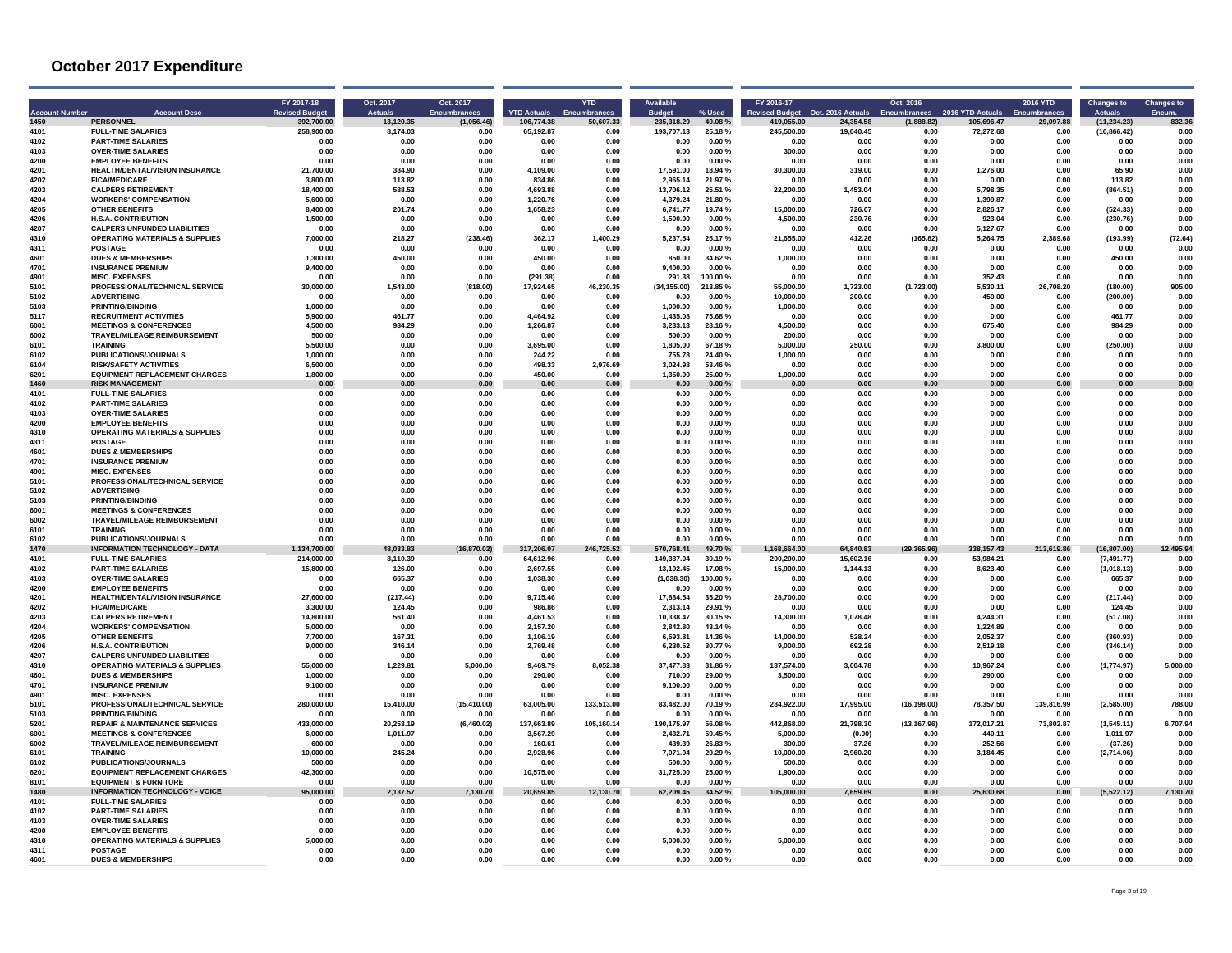| <b>Account Number</b> | <b>Account Dese</b>                                               | FY 2017-18<br><b>Revised Budge</b> | Oct. 2017<br><b>Actuals</b> | Oct. 2017<br><b>Encumbrances</b> | <b>YTD Actuals</b> | <b>YTD</b>   | <b>Rudget</b> |                  | FY 2016-17<br>evised Budget | Oct. 2016 Actuals | Oct. 2016<br><b>Encumbrances</b> | 2016 YTD Actuals | 2016 YTD     | <b>Changes to</b> | <b>Changes to</b> |
|-----------------------|-------------------------------------------------------------------|------------------------------------|-----------------------------|----------------------------------|--------------------|--------------|---------------|------------------|-----------------------------|-------------------|----------------------------------|------------------|--------------|-------------------|-------------------|
| 4701                  | <b>INSURANCE PREMIUM</b>                                          | 0.00                               | 0.00                        | 0.00                             | 0.00               | 0.00         | 0.00          | 0.00%            | 0.00                        | 0.00              | 0.00                             | 0.00             | 0.00         | 0.00              | 0.00              |
| 4901                  | <b>MISC. EXPENSES</b>                                             | 0.00                               | 0.00                        | 0.00                             | 0.00               | 0.00         | 0.00          | $0.00 \%$        | 0.00                        | 0.00              | 0.00                             | 0.00             | 0.00         | 0.00              | 0.00              |
| 5101                  | PROFESSIONAL/TECHNICAL SERVICE                                    | 0.00                               | 0.00                        | 0.00                             | 0.00               | 0.00         | 0.00          | 0.00%            | 0.00                        | 0.00              | 0.00                             | 0.00             | 0.00         | 0.00              | 0.00              |
| 5102                  | <b>ADVERTISING</b>                                                | 0.00                               | 0.00                        | 0.00                             | 0.00               | 0.00         | 0.00          | 0.00%            | 0.00                        | 0.00              | 0.00                             | 0.00             | 0.00         | 0.00              | 0.00              |
| 5103                  | <b>PRINTING/BINDING</b>                                           | 0.00                               | 0.00                        | 0.00                             | 0.00               | 0.00         | 0.00          | 0.00%            | 0.00                        | 0.00              | 0.00                             | 0.00             | 0.00         | 0.00              | 0.00              |
| 5201                  | <b>REPAIR &amp; MAINTENANCE SERVICES</b>                          | 5.000.00                           | 0.00                        | 7,130.70                         | 0.00               | 12.130.70    | (7.130.70)    | 242.62%          | 10.000.00                   | 0.00              | 0.00                             | 0.00             | 0.00         | 0.00              | 7,130.70          |
| 5301                  | <b>TELEPHONE</b>                                                  | 85.000.00                          | 2.137.57                    | 0.00                             | 20.659.85          | 0.00         | 64.340.15     | 24.31 %          | 90.000.00                   | 7.659.69          | 0.00                             | 25.630.68        | 0.00         | (5,522.12)        | 0.00              |
| 6001                  | <b>MEETINGS &amp; CONFERENCES</b>                                 | 0.00                               | 0.00                        | 0.00                             | 0.00               | 0.00         | 0.00          | 0.00%            | 0.00                        | 0.00              | 0.00                             | 0.00             | 0.00         | 0.00              | 0.00              |
| 6002                  | TRAVEL/MILEAGE REIMBURSEMENT                                      | 0.00                               | 0.00                        | 0.00                             | 0.00               | $0.00\,$     | 0.00          | 0.00%            | 0.00                        | 0.00              | 0.00                             | 0.00             | 0.00         | 0.00              | 0.00              |
| 6101                  | <b>TRAINING</b>                                                   | 0.00                               | 0.00                        | 0.00                             | 0.00               | 0.00         | 0.00          | 0.00%            | 0.00                        | 0.00              | 0.00                             | 0.00             | 0.00         | 0.00              | 0.00              |
| 6102                  | PUBLICATIONS/JOURNALS                                             | 0.00                               | 0.00                        | 0.00                             | 0.00               | 0.00         | 0.00          | 0.00%            | 0.00                        | 0.00              | 0.00                             | 0.00             | 0.00         | 0.00              | 0.00              |
| 6201                  | <b>EQUIPMENT REPLACEMENT CHARGES</b>                              | 0.00                               | 0.00                        | 0.00                             | 0.00               | 0.00         | 0.00          | 0.00%            | 0.00                        | 0.00              | 0.00                             | 0.00             | 0.00         | 0.00              | 0.00              |
| 2110                  | <b>FINANCE ADMINISTRATION</b>                                     | 1,420,900.88                       | 51,776.48                   | 7,968.05                         | 423,807.52         | 23,942.49    | 973,150.87    | 31.51 %          | 1,296,900.00                | 82,203.12         | (8,590.11)                       | 328.874.04       | 38,031.68    | (30, 426.64)      | 16,558.16         |
| 4101                  | <b>FULL-TIME SALARIES</b>                                         | 836.700.00                         | 36.537.00                   | 0.00                             | 266.261.37         | 0.00         | 570.438.63    | 31.82%           | 803.200.00                  | 57,026.76         | 0.00                             | 216,684.16       | 0.00         | (20, 489.76)      | n nn              |
| 4102                  | <b>PART-TIME SALARIES</b>                                         | 49,000.00                          | 3.098.33                    | 0.00                             | 21.571.74          | 0.00         | 27.428.26     | 44.02%           | 37.300.00                   | 4,121.51          | 0.00                             | 16.578.87        | 0.00         | (1,023.18)        | 0.00              |
| 4103                  | <b>OVER-TIME SALARIES</b>                                         | 700.00                             | 0.00                        | 0.00                             | 377.63             | 0.00         | 322.37        | 54.00 %          | 0.00                        | 0.00              | 0.00                             | 0.00             | 0.00         | 0.00              | 0.00              |
| 4104<br>4200          | <b>EMPLOYEE BONUSES</b>                                           | 0.00                               | 0.00<br>0.00                | 0.00<br>0.00                     | 0.00               | 0.00         | 0.00<br>0.00  | 0.00%            | 0.00<br>0.00                | 0.00<br>0.00      | 0.00                             | 0.00<br>0.00     | 0.00<br>0.00 | 0.00<br>0.00      | 0.00<br>0.00      |
| 4201                  | <b>EMPLOYEE BENEFITS</b><br><b>HEALTH/DENTAL/VISION INSURANCE</b> | 0.00<br>93.900.00                  | (233.35)                    | 0.00                             | 0.00<br>29,424.17  | 0.00<br>0.00 | 64.475.83     | 0.00%<br>31.34 % | 95,200.00                   | 319.00            | 0.00<br>0.00                     | 1,276.00         | 0.00         | (552.35)          | 0.00              |
| 4202                  | <b>FICA/MEDICARE</b>                                              | 12,900.00                          | 520.38                      | 0.00                             | 3.536.86           | 0.00         | 9.363.14      | 27.42%           | 0.00                        | 0.00              | 0.00                             | 0.00             | 0.00         | 520.38            | 0.00              |
| 4203                  | <b>CALPERS RETIREMENT</b>                                         | 68.300.00                          | 3,029.59                    | 0.00                             | 22,153.52          | 0.00         | 46.146.48     | 32.44 %          | 81,200.00                   | 4,774.84          | 0.00                             | 19,163.23        | 0.00         | (1,745.25)        | 0.00              |
| 4204                  | <b>WORKERS' COMPENSATION</b>                                      | 19,400.00                          | 0.00                        | 0.00                             | 4.085.54           | 0.00         | 15.314.46     | 21.06%           | 0.00                        | 0.00              | 0.00                             | 4.799.57         | 0.00         | 0.00              | 0.00              |
| 4205                  | <b>OTHER BENEFITS</b>                                             | 26,900.00                          | 588.98                      | 0.00                             | 4.899.93           | 0.00         | 22.000.07     | 18.22%           | 47.400.00                   | 2.118.05          | 0.00                             | 8.476.52         | 0.00         | (1.529.07)        | 0.00              |
| 4206                  | <b>H.S.A. CONTRIBUTION</b>                                        | 24.000.00                          | 923.04                      | 0.00                             | 7.385.28           | 0.00         | 16.614.72     | 30.77%           | 21.000.00                   | 1,384.56          | 0.00                             | 5,538.24         | 0.00         | (461.52)          | 0.00              |
| 4207                  | <b>CALPERS UNFUNDED LIABILITIES</b>                               | 23,900.00                          | 0.00                        | 0.00                             | 23.900.00          | 0.00         | 0.00          | 100.00%          | 0.00                        | 0.00              | 0.00                             | 25,304.65        | 0.00         | 0.00              | 0.00              |
| 4310                  | <b>OPERATING MATERIALS &amp; SUPPLIES</b>                         | 10.000.00                          | 234.13                      | (234.13)                         | 1.304.05           | 2,127.67     | 6.568.28      | 34.32%           | 10.000.00                   | 149.06            | (149.06)                         | 497.53           | 2.192.71     | 85.07             | (85.07)           |
| 4311                  | <b>POSTAGE</b>                                                    | 0.00                               | 0.00                        | 0.00                             | 0.00               | 0.00         | 0.00          | 0.00%            | 0.00                        | 0.00              | 0.00                             | 0.00             | 0.00         | 0.00              | 0.00              |
| 4601                  | <b>DUES &amp; MEMBERSHIPS</b>                                     | 2.000.00                           | 0.00                        | 0.00                             | 659.18             | 0.00         | 1.340.82      | 32.95%           | 2.500.00                    | 150.00            | 0.00                             | 150.00           | 0.00         | (150.00)          | 0.00              |
| 4701                  | <b>INSURANCE PREMIUM</b>                                          | 28.200.00                          | 0.00                        | 0.00                             | 0.00               | 0.00         | 28,200.00     | 0.00%            | 0.00                        | 0.00              | 0.00                             | 0.00             | 0.00         | 0.00              | 0.00              |
| 4901                  | <b>MISC. EXPENSES</b>                                             | 40.000.00                          | 4.215.50                    | (512.05)                         | 12,478.92          | 1,278.30     | 26.242.78     | 34.39 %          | 40.000.00                   | 3.544.04          | 0.00                             | 10.130.00        | 0.00         | 671.46            | (512.05)          |
| 5101                  | PROFESSIONAL/TECHNICAL SERVICE                                    | 125.300.88                         | 1.386.98                    | 8,913.90                         | 11.305.27          | 14.990.61    | 99,005.00     | 20.99%           | 112.000.00                  | 7,617.29          | (7,617.29)                       | 14.135.15        | 29,699.85    | (6, 230.31)       | 16,531.19         |
| 5102                  | <b>ADVERTISING</b>                                                | 1.000.00                           | 0.00                        | 0.00                             | 0.00               | 0.00         | 1.000.00      | 0.00%            | 1.000.00                    | 0.00              | 0.00                             | 218.28           | 600.00       | 0.00              | 0.00              |
| 5103                  | <b>PRINTING/BINDING</b>                                           | 5.300.00                           | 0.00                        | 0.00                             | 3,463.23           | 4.036.77     | (2,200.00)    | 141.51%          | 5.000.00                    | 14.40             | 0.00                             | 2.997.50         | 1.334.16     | (14.40)           | 0.00              |
| 5106                  | <b>RENTS &amp; LEASES</b>                                         | 2.500.00                           | 199.67                      | (199.67)                         | 990.86             | 1,509.14     | 0.00          | 100.00 %         | 2.500.00                    | 198.76            | (198.76)                         | 795.04           | 4.204.96     | 0.91              | (0.91)            |
| 6001                  | <b>MEETINGS &amp; CONFERENCES</b>                                 | 15.000.00                          | 438.40                      | 0.00                             | 1.530.26           | 0.00         | 13.469.74     | 10.20%           | 20,000.00                   | 0.00              | 0.00                             | 498.97           | 0.00         | 438.40            | 0.00              |
| 6002                  | TRAVEL/MILEAGE REIMBURSEMENT                                      | 1.000.00                           | 47.83                       | 0.00                             | 90.74              | 0.00         | 909.26        | 9.10%            | 1.000.00                    | 74.85             | 0.00                             | 106.39           | 0.00         | (27.02)           | 0.00              |
| 6101                  | <b>TRAINING</b>                                                   | 5,000.00                           | 790.00                      | 0.00                             | 940.00             | 0.00         | 4,060.00      | 18.80%           | 5,000.00                    | 710.00            | (625.00)                         | 1,350.00         | 0.00         | 80.00             | 625.00            |
| 6102                  | <b>PUBLICATIONS/JOURNALS</b>                                      | 500.00                             | 0.00                        | 0.00                             | 98.97              | 0.00         | 401.03        | 19.80%           | 500.00                      | 0.00              | 0.00                             | 173.94           | 0.00         | 0.00              | 0.00              |
| 6201                  | <b>EQUIPMENT REPLACEMENT CHARGES</b>                              | 29,400.00                          | 0.00                        | 0.00                             | 7,350.00           | 0.00         | 22,050.00     | 25.00%           | 12.100.00                   | 0.00              | 0.00                             | 0.00             | 0.00         | 0.00              | 0.00              |
| 8101                  | <b>EQUIPMENT &amp; FURNITURE</b>                                  | 0.00                               | 0.00                        | 0.00                             | 0.00               | 0.00         | 0.00          | 0.00%            | 0.00                        | 0.00              | 0.00                             | 0.00             | 0.00         | 0.00              | 0.00              |
| 2999                  | <b>NON-DEPARTMENTAL</b>                                           | 1.115.400.00                       | 7.514.86                    | 309.80                           | 788.881.74         | ,994.56      | 258.523.70    | 76.82%           | 2.093.350.00                | 18.196.25         | (2,714.57)                       | 198.736.70       | 433.60       | (10.681.39)       | .024.37           |
| 4105                  | <b>LEAVE BUYOUT</b>                                               | 50.000.00                          | 0.00                        | 0.00                             | 15.515.86          | 0.00         | 34.484.14     | 31.03%           | 50.000.00                   | 8.612.55          | 0.00                             | 21.265.61        | 0.00         | (8.612.55)        | 0.00              |
| 4199                  | HOLDING ACCOUNT FOR SALARY                                        | 0.00                               | 0.00                        | 0.00                             | 0.00               | 0.00         | 0.00          | 0.00%            | 0.00                        | 0.00              | 0.00                             | 0.00             | 0.00         | 0.00              | 0.00              |
| 4201                  | HEALTH/DENTAL/VISION INSURANCE                                    | 0.00                               | 46.90                       | 0.00                             | 251.65             | 0.00         | (251.65)      | 100.00%          | 0.00                        | 0.00              | 0.00                             | 0.00             | 0.00         | 46.90             | 0.00              |
| 4203                  | <b>CALPERS RETIREMENT</b>                                         | 0.00                               | 0.00                        | 0.00                             | 0.00               | 0.00         | 0.00          | 0.00%            | 0.00                        | 0.00              | 0.00                             | 0.00             | 0.00         | 0.00              | 0.00              |
| 4205                  | OTHER RENEFITS                                                    | n nn                               | 18.70                       | 0.00                             | 12.851.44          | 0.00         | (12.851.44)   | 100.00%          | 0.00                        | 0.00              | 0.00                             | 0.00             | 0.00         | 18.70             | 0.00              |
| 4207                  | <b>CALPERS UNFUNDED LIABILITIES</b>                               | 0.00                               | 0.00                        | 0.00                             | 121,274.00         | 0.00         | (121, 274.00) | 100.00%          | 0.00                        | 0.00              | 0.00                             | 86.00            | 0.00         | 0.00              | 0.00              |
| 4310                  | <b>OPERATING MATERIALS &amp; SUPPLIES</b>                         | 125.000.00                         | 2.190.20                    | (2, 190.20)                      | 7.273.36           | 36,330.30    | 81,396.34     | 34.88%           | 125.000.00                  | 1.309.31          | (1,309.31)                       | 3.747.80         | 12.252.20    | 880.89            | (880.89)          |
| 4311                  | <b>POSTAGE</b>                                                    | 35,000.00                          | 3.050.26                    | 0.00                             | 9.232.26           | 0.00         | 25.767.74     | 26.38%           | 35,000.00                   | 2,500.00          | 0.00                             | 7.682.68         | 0.00         | 550.26            | 0.00              |
| 4701                  | <b>INSURANCE PREMIUM</b>                                          | 585.900.00                         | 0.00                        | 0.00                             | 593.403.32         | 0.00         | (7.503.32)    | 101.28%          | 394,100.00                  | 0.00              | 0.00                             | 154,506.75       | 0.00         | 0.00              | 0.00              |
| 4703                  | <b>CLAIM SETTLEMENTS</b>                                          | 0.00                               | 1.250.00                    | 0.00                             | 7,608.31           | 0.00         | (7,608.31)    | 100.00%          | 0.00                        | 0.00              | 0.00                             | 0.00             | 0.00         | 1,250.00          | 0.00              |
| 4901                  | <b>MISC. EXPENSES</b>                                             | 150,000.00                         | 0.00                        | 0.00                             | 6,050.00           | 0.00         | 143,950.00    | 4.03%            | 1.401.250.00                | 50.00             | 0.00                             | (4, 852.42)      | 0.00         | (50.00)           | 0.00              |
| 5101                  | PROFESSIONAL/TECHNICAL SERVICE                                    | 59.000.00                          | 750.00                      | 10.500.00                        | 3.900.00           | 31,350.00    | 23.750.00     | 59.75%           | 13.000.00                   | 0.00              | 0.00                             | 3,150.00         | 9,450.00     | 750.00            | 10.500.00         |
| 5201                  | <b>REPAIR &amp; MAINTENANCE SERVICES</b>                          | 50,000.00                          | 208.80                      | n nn                             | 3.896.54           | 314.26       | 45.789.20     | 8 42 %           | 50,000,00                   | 5.724.39          | (1,405.26)                       | 13.150.28        | 10 731 40    | (5,515.59)        | 1.405.26          |
| 5304                  | <b>ELETRIC</b>                                                    | 0.00                               | 0.00                        | 0.00                             | 0.00               | 0.00         | 0.00          | 0.00%            | 0.00                        | 0.00              | 0.00                             | 0.00             | 0.00         | 0.00              | 0.00              |
| 6001                  | <b>MEETINGS &amp; CONFERENCES</b>                                 | 5.000.00                           | 0.00                        | 0.00                             | 0.00               | 0.00         | 5.000.00      | 0.00%            | 0.00                        | 0.00              | 0.00                             | 0.00             | 0.00         | 0.00              | 0.00              |
| 6201                  | <b>EQUIPMENT REPLACEMENT CHARGES</b>                              | 30.500.00                          | 0.00                        | 0.00                             | 7,625.00           | 0.00         | 22.875.00     | 25.00%           | 0.00                        | 0.00              | 0.00                             | 0.00             | 0.00         | 0.00              | 0.00              |
| 8803                  | LAND                                                              | 25,000.00                          | 0.00                        | 0.00                             | 0.00               | 0.00         | 25,000.00     | 0.00%            | 25,000.00                   | 0.00              | 0.00                             | 0.00             | 0.00         | 0.00              | 0.00              |
| 3110                  | PUBLIC WORKS ADMINISTRATION                                       | 2.736.424.60                       | 89,347.60                   | (17, 736.96)                     | 643,540.19         | 141,102.56   | 1,951,781.85  | 28.67%           | 2,282,200.00                | 140,917.34        | (26, 395.20)                     | 540.490.49       | 106,445.19   | (51, 569.74)      | 8,658.24          |
| 4101                  | <b>FULL-TIME SALARIES</b>                                         | 1,686,000.00                       | 43.894.69                   | 0.00                             | 350.835.83         | 0.00         | 1,335,164.17  | 20.81%           | 1.439.800.00                | 96.815.50         | 0.00                             | 364,680.50       | 0.00         | (52, 920.81)      | 0.00              |
| 4102                  | <b>PART-TIME SALARIES</b>                                         | 0.00                               | 1,306.80                    | 0.00                             | 8.459.83           | 0.00         | (8.459.83)    | 100.00%          | 25,200.00                   | 1,936.36          | 0.00                             | 7,409.47         | 0.00         | (629.56)          | 0.00              |
| 4103                  | <b>OVER-TIME SALARIES</b>                                         | 22,200.00                          | 731.04                      | 0.00                             | 4.694.67           | 0.00         | 17.505.33     | 21.15%           | 18,900.00                   | 0.00              | 0.00                             | 0.00             | 0.00         | 731.04            | 0.00              |
| 4104                  | <b>EMPLOYEE BONUSES</b>                                           | 0.00                               | 0.00                        | 0.00                             | 1,395.00           | $0.00\,$     | (1, 395.00)   | 100.00%          | 0.00                        | 0.00              | 0.00                             | 0.00             | 0.00         | 0.00              | 0.00              |
| 4200                  | <b>EMPLOYEE BENEFITS</b>                                          | 0.00                               | 0.00                        | 0.00                             | 0.00               | 0.00         | 0.00          | 0.00%            | 0.00                        | 0.00              | 0.00                             | 0.00             | 0.00         | 0.00              | 0.00              |
| 4201                  | HEALTH/DENTAL/VISION INSURANCE                                    | 178,600.00                         | (387.31)                    | 0.00                             | 39,626.06          | 0.00         | 138,973.94    | 22.19%           | 192,600.00                  | 414.70            | 0.00                             | 1,658.80         | 0.00         | (802.01)          | 0.00              |
| 4202                  | <b>FICA/MEDICARE</b>                                              | 24.800.00                          | 687.37                      | 0.00                             | 4.986.75           | 0.00         | 19.813.25     | 20.11%           | 0.00                        | 0.00              | 0.00                             | 0.00             | 0.00         | 687.37            | 0.00              |
| 4203                  | <b>CALPERS RETIREMENT</b>                                         | 129,200.00                         | 3,452.89                    | 0.00                             | 27,404.93          | 0.00         | 101,795.07    | 21.21 %          | 159,000.00                  | 7,597.91          | 0.00                             | 30,350.76        | 0.00         | (4, 145.02)       | 0.00              |
| 4204                  | <b>WORKERS' COMPENSATION</b>                                      | 36,900.00                          | 0.00                        | 0.00                             | 6.648.12           | 0.00         | 30.251.88     | 18.02%           | 0.00                        | 0.00              | 0.00                             | 8.624.22         | 0.00         | 0.00              | 0.00              |
| 4205                  | <b>OTHER BENEFITS</b>                                             | 56.100.00                          | 745.80                      | 0.00                             | 5.834.23           | 0.00         | 50.265.77     | 10.40%           | 85.800.00                   | 3,556.52          | 0.00                             | 14.060.75        | 0.00         | (2.810.72)        | 0.00              |
| 4206                  | <b>H.S.A. CONTRIBUTION</b>                                        | 50.600.00                          | 2.269.18                    | 0.00                             | 11.654.94          | 0.00         | 38.945.06     | 23.03%           | 41.700.00                   | 2.076.84          | 0.00                             | 8.307.36         | 0.00         | 192.34            | 0.00              |
| 4207                  | <b>CALPERS UNFUNDED LIABILITIES</b>                               | 54.900.00                          | 0.00                        | 0.00                             | 54.900.00          | 0.00         | 0.00          | 100.00%          | 0.00                        | 0.00              | 0.00                             | 64.841.39        | 0.00         | 0.00              | 0.00              |
| 4310                  | <b>OPERATING MATERIALS &amp; SUPPLIES</b>                         | 13.000.00                          | 132.75                      | (132.75)                         | 578.26             | 9.921.74     | 2,500.00      | 80.77%           | 13.000.00                   | 906.05            | (885.35)                         | 1.351.96         | 10,253.74    | (773.30)          | 752.60            |
| 4311                  | <b>POSTAGE</b>                                                    | 0.00                               | 0.00                        | 0.00                             | 0.00               | 0.00         | 0.00          | 0.00%            | 0.00                        | 0.00              | 0.00                             | 0.00             | 0.00         | 0.00              | 0.00              |
| 4601                  | <b>DUES &amp; MEMBERSHIPS</b>                                     | 5.000.00                           | 0.00                        | 0.00                             | 80.00              | 0.00         | 4.920.00      | 1.60%            | 5.000.00                    | 781.95            | 0.00                             | 861.95           | 0.00         | (781.95)          | 0.01              |
| 4701                  | <b>INSURANCE PREMIUM</b>                                          | 51,300.00                          | 0.00                        | 0.00                             | 0.00               | 0.00         | 51,300.00     | 0.00%            | 0.00                        | 0.00              | 0.00                             | 0.00             | 0.00         | 0.00              | 0.00              |
| 4901                  | <b>MISC. EXPENSES</b>                                             | 0.00                               | 0.00                        | 0.00                             | 0.00               | 0.00         | 0.00          | 0.00%            | 0.00                        | 0.00              | 0.00                             | 0.00             | 0.00         | 0.00              | 0.00              |
| 5101                  | PROFESSIONAL/TECHNICAL SERVICE                                    | 273,324.60                         | 33,514.25                   | (15, 189.65)                     | 102,498.12         | 91,091.48    | 79,735.00     | 70.83%           | 155,000.00                  | 21,164.50         | (21,089.50)                      | 15,269.50        | 28,105.50    | 12,349.75         | 5,899.85          |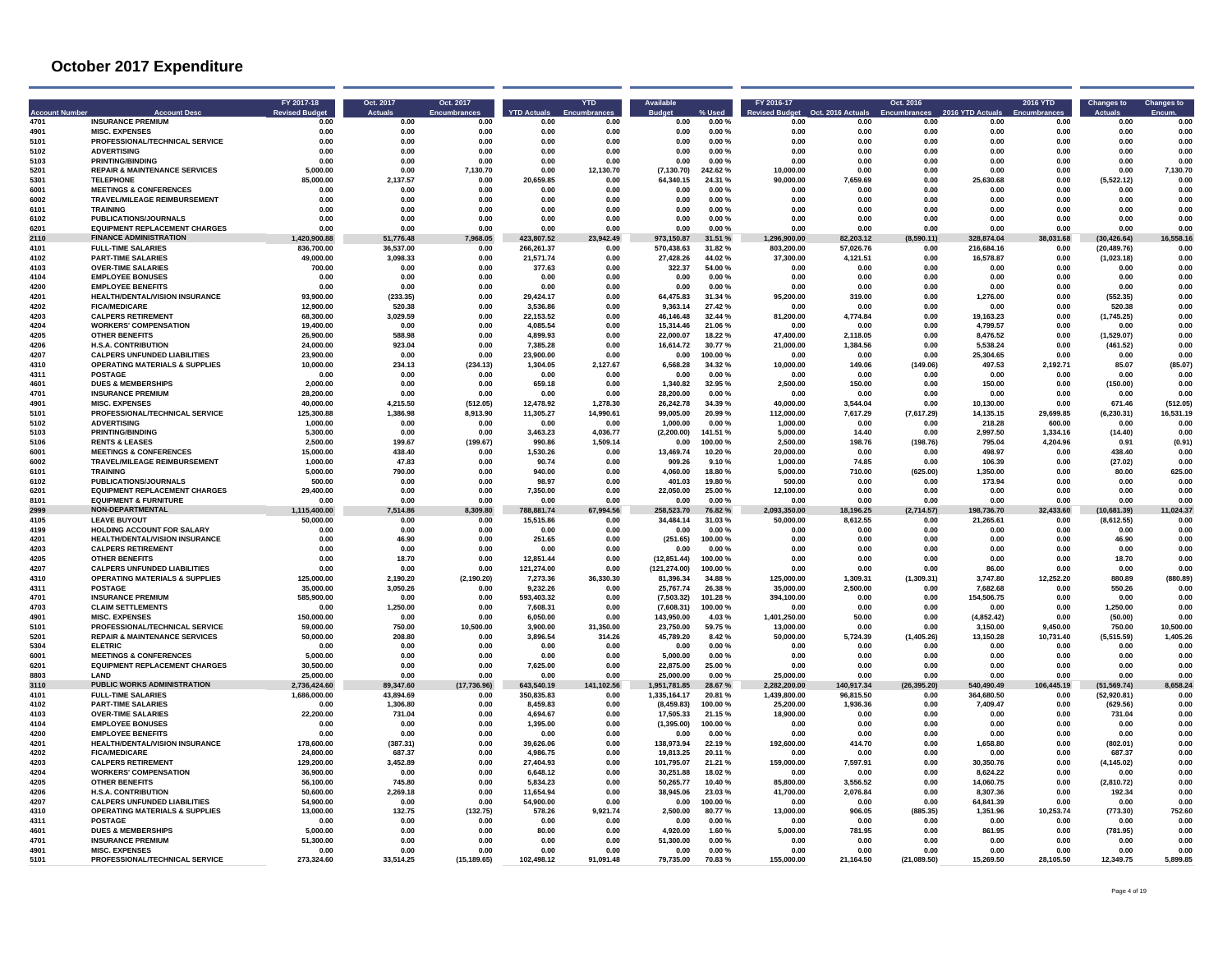| 60.000.00<br>(2.003.04)<br>5103<br><b>PRINTING/BINDING</b><br>(217.99)<br>3.819.67<br>5.000.00<br>4.034.19<br>(4.034.19)<br>6.514.90<br>13,485.10<br>3.816.20<br>25.000.00<br>217.99<br>16.180.33<br>80.00%<br>25,000.00<br>(3.816.20)<br>386.16<br>5106<br><b>RENTS &amp; LEASES</b><br>7.300.00<br>193.53<br>(193.53)<br>1.548.24<br>3.451.76<br>2.300.00<br>68.49%<br>7.300.00<br>(386.16)<br>1.544.64<br>3.455.36<br>(192.63)<br>192.63<br>5301<br><b>TELEPHONE</b><br>5,000.00<br>585.58<br>1.526.80<br>3,473.20<br>30.54 %<br>5,000.00<br>756.58<br>585.58<br>0.00<br>0.00<br>0.00<br>0.00<br>0.00<br>0.00<br>6001<br><b>MEETINGS &amp; CONFERENCES</b><br>15,000.00<br>0.00<br>2,180.99<br>0.00<br>12,819.01<br>14.54 %<br>15,000.00<br>1,196.96<br>1,570.96<br>0.00<br>(1, 196.96)<br>0.00<br>0.00<br>0.00<br>TRAVEL/MILEAGE REIMBURSEMENT<br>6002<br>1.500.00<br>0.00<br>0.00<br>0.00<br>0.00<br>1.500.00<br>0.00%<br>1.500.00<br>49.70<br>0.00<br>63.74<br>0.00<br>(49.70)<br>0.00<br>6101<br>8.000.00<br>0.00<br>0.00<br>0.00<br>8.000.00<br>0.00%<br>10.000.00<br>0.00<br>2.394.00<br>0.00<br><b>TRAINING</b><br>0.00<br>0.00<br>0.00<br>0.00<br>6102<br><b>PUBLICATIONS/JOURNALS</b><br>1.800.00<br>0.00<br>0.00<br>0.00<br>600.00<br>1.200.00<br>33.33 %<br>1.800.00<br>0.00<br>0.00<br>114.50<br>0.00<br>0.00<br>0.00<br><b>EQUIPMENT REPLACEMENT CHARGES</b><br>30,900.00<br>0.00<br>23,175.00<br>25.00 %<br>20,600.00<br>6201<br>0.00<br>725.00<br>0.00<br>0.00<br>0.00<br>0.00<br>0.00<br>0.00<br>0.00<br>8101<br><b>EQUIPMENT &amp; FURNITURE</b><br>0.00<br>0.00<br>0.00<br>0.00<br>0.00%<br>0.00<br>0.00<br>0.00<br>0.00<br>0.00<br>0.00<br>0.00<br>0.00<br>0.00<br><b>VEHICLES</b><br>8201<br>0.00<br>0.00<br>0.00<br>9.579.51<br>180.49<br>0.00<br>0.00<br>0.00<br>0.00<br>0.00<br>0.00<br>$0.00 \%$<br>0.00<br>0.00<br><b>TRAFFIC SAFETY</b><br>3120<br>416,825.57<br>12.348.58<br>53,476.99<br>29.556.82<br>199,568.39<br>187,700.36<br>54.97%<br>298,000.00<br>24,584.90<br>(24, 584.90)<br>43,709.75<br>208,190.49<br>(12, 236.32)<br>78,061.89<br>4101<br><b>FULL-TIME SALARIES</b><br>0.00<br>0.00<br>0.00%<br>0.00<br>0.00<br>0.00<br>0.00<br>0.00<br>0.00<br>0.00<br>0.00<br>0.00<br>0.00<br>0.00<br>4102<br><b>PART-TIME SALARIES</b><br>0.00<br>0.00<br>0.00<br>0.00<br>0.00<br>0.00<br>0.00%<br>0.00<br>0.00<br>0.00<br>0.00<br>0.00<br>0.00<br>0.00<br>4200<br><b>EMPLOYEE BENEFITS</b><br>0.00<br>0.00<br>0.00%<br>0.00<br>0.00<br>0.00<br>0.00<br>0.00<br>0.00<br>0.00<br>0.00<br>0.00<br>0.00<br>0.00<br>OPERATING MATERIALS & SUPPLIES<br>4310<br>40.000.00<br>0.00<br>0.00<br>0.00<br>0.00<br>40.000.00<br>0.00%<br>0.00<br>0.00<br>0.00<br>0.00<br>0.00<br>0.00<br>0.00<br>5101<br>PROFESSIONAL/TECHNICAL SERVICE<br>268,825.57<br>11,009.17<br>54,816.40<br>27,029.23<br>182,247.42<br>59,548.92<br>77.85%<br>190,000.00<br>8,682.12<br>(8,682.12)<br>27,282.00<br>125,543.88<br>2,327.05<br>63,498.52<br>5102<br><b>ADVERTISING</b><br>0.00<br>0.00<br>0.00<br>0.00<br>0.00<br>0.00<br>0.00%<br>0.00<br>0.00<br>0.00<br>0.00<br>0.00<br>0.00<br>0.00<br>5103<br><b>PRINTING/BINDING</b><br>2.000.00<br>0.00<br>0.00<br>2.000.00<br>0.00%<br>2.000.00<br>0.00<br>0.00<br>0.00<br>0.00<br>0.00<br>0.00<br>0.00<br>0.00<br>5201<br><b>REPAIR &amp; MAINTENANCE SERVICES</b><br>106,000.00<br>1,339.41<br>(1, 339.41)<br>2,527.59<br>17,320.97<br>86,151.44<br>18.73%<br>106,000.00<br>15,902.78<br>(15,902.78)<br>16,427.75<br>82,646.61<br>(14, 563.37)<br>14,563.37<br><b>OTHER IMPROVEMENTS</b><br>8802<br>0.00<br>0.00<br>0.00<br>0.00<br>0.00<br>0.00<br>0.00%<br>0.00<br>0.00<br>0.00<br>0.00<br>0.00<br>0.00<br>0.00<br><b>STORM WATER QUALITY</b><br>395,505.13<br>453.396.80<br>21,340.15<br>409.634.13<br>3130<br>683,115.83<br>6,900.15<br>28.944.83<br>200,774.20<br>70.61 %<br>587,100.00<br>(14,440.00)<br>(14, 129.00)<br>(186.738.60)<br>579,607.00<br><b>FULL-TIME SALARIES</b><br>4101<br>0.00<br>0.00<br>0.00<br>0.00<br>0.00<br>0.00%<br>0.00<br>0.00<br>0.00<br>0.00<br>0.00<br>0.00<br>0.00<br>0.00<br>4102<br><b>PART-TIME SALARIES</b><br>0.00<br>0.00<br>0.00<br>0.00<br>0.00<br>0.00<br>0.00%<br>0.00<br>0.00<br>0.00<br>0.00<br>0.00<br>0.00<br>0.00<br>4200<br><b>EMPLOYEE BENEFITS</b><br>0.00<br>$0.00\,$<br>0.00%<br>0.00<br>0.00<br>0.00<br>0.00<br>0.00<br>0.00<br>0.00<br>0.00<br>0.00<br>0.00<br>0.00<br>4310<br><b>OPERATING MATERIALS &amp; SUPPLIES</b><br>2.000.00<br>600.15<br>0.00<br>600.15<br>0.00<br>1.399.85<br>30.00%<br>2.000.00<br>0.00<br>0.00<br>0.00<br>0.00<br>600.15<br>0.00<br>4311<br><b>POSTAGE</b><br>0.00<br>0.00<br>0.00%<br>0.00<br>0.00<br>0.01<br>0.00<br>0.00<br>0.00<br>0.00<br>0.00<br>0.00<br>0.00<br>0.00<br>4601<br><b>DUES &amp; MEMBERSHIPS</b><br>0.00<br>0.00<br>0.00<br>0.00<br>0.00<br>0.00<br>0.00%<br>0.00<br>0.00<br>0.00<br>0.00<br>0.00<br>0.00<br>0.00<br>PROFESSIONAL/TECHNICAL SERVICE<br>425,816.80<br>123,874.35<br>77.88%<br>469,500.00<br>12,205.00<br>557,455.00<br>407,710.13<br>5101<br>560.015.83<br>6.300.00<br>395.505.13<br>10.324.68<br>(12, 205.00)<br>(161.742.35)<br>(5.905.00)<br>5102<br><b>ADVERTISING</b><br>0.00<br><b>0.00</b><br><b>በ በበ</b><br><b>በ በበ</b><br>0.00<br>n nn<br>.ስ. በሰ %<br>0.00<br>0.00<br>0.00<br>0.00<br>n nn<br>0.00<br>n nr<br>5107<br><b>LEGAL SERVICES - GENERAL</b><br>0.00<br>0.00<br>0.00<br>0.00%<br>0.00<br>0.00<br>0.00<br>0.00<br>0.00<br>0.00<br>0.00<br>0.00<br>0.00<br>0.00<br>5201<br><b>REPAIR &amp; MAINTENANCE SERVICES</b><br>0.00<br>0.00<br>18,020.00<br>27,580.00<br>75,500.00<br>37.65%<br>115,600.00<br>(26, 645.00)<br>22,152.00<br>26,645.00<br>1,924.00<br>121.100.00<br>(1.924.00)<br>(24.996.25)<br>6001<br><b>MEETINGS &amp; CONFERENCES</b><br>0.00<br>0.00<br>0.00%<br>0.00<br>0.00<br>0.00<br>0.00<br>0.00<br>0.00<br>0.00<br>0.00<br>0.00<br>0.00<br>0.00<br>6002<br>TRAVEL/MILEAGE REIMBURSEMENT<br>0.00<br>0.00<br>0.00<br>0.00<br>0.00<br>0.00<br>0.00%<br>0.00<br>0.00<br>0.00<br>0.00<br>0.00<br>0.00<br>0.00<br><b>TRAINING</b><br>0.00<br>0.00<br>0.00%<br>0.00<br>0.00<br>6101<br>0.00<br>0.00<br>0.00<br>0.00<br>0.00<br>0.00<br>0.00<br>0.00<br>0.00<br>6102<br>PUBLICATIONS/JOURNALS<br>0.00<br>0.00<br>0.00<br>0.00<br>0.00<br>0.00<br>0.00%<br>0.00<br>0.00<br>0.00<br>0.00<br>0.00<br>0.00<br>0.00<br><b>EQUIPMENT REPLACEMENT CHARGES</b><br>0.00<br>0.00<br>0.00<br>0.00<br>0.00<br>0.00<br>6201<br>0.00<br>0.00<br>0.00<br>0.00<br>0.00<br>0.00%<br>0.00<br>0.00<br><b>BUILDING MAINTENANCE</b><br>45.154.37<br>(19, 174.55)<br>273.679.65<br>083.00<br>32.232.02<br>57,125.03<br>246.232.83<br>12.922.35<br>(76.299.58)<br>3140<br>653.300.00<br>140.726.56<br>238,893.79<br>63.43 %<br>121.690.27<br>4101<br><b>FULL-TIME SALARIES</b><br>0.00<br>0.00<br>0.00<br>0.00<br>0.00<br>0.00%<br>0.00<br>0.00<br>0.00<br>0.00<br>0.00<br>0.00<br>0.00<br>0.00<br>4102<br><b>PART-TIME SALARIES</b><br>0.00<br>0.00<br>0.00<br>0.00<br>0.00<br>0.00%<br>0.00<br>0.00<br>0.00<br>0.00<br>0.00<br>0.00<br>0.00<br>0.00<br>4103<br><b>OVER-TIME SALARIES</b><br>0.00<br>0.00<br>0.00<br>0.00<br>0.00<br>0.00<br>0.00<br>0.00<br>0.00<br>0.00%<br>0.00<br>0.00<br>0.00<br>0.00<br>4200<br><b>EMPLOYEE BENEFITS</b><br>0.00<br>0.00<br>0.00<br>0.00<br>0.00<br>0.00<br>0.00%<br>0.00<br>0.00<br>0.00<br>0.00<br>0.00<br>0.00<br>0.01<br><b>OPERATING MATERIALS &amp; SUPPLIES</b><br>57,793.30<br>480.74<br>1.402.71<br>4310<br>4.613.31<br>(1, 159.88)<br>14.353.89<br>22.852.81<br>78.500.00<br>4.132.57<br>(2.562.59)<br>24.278.96<br>30.795.77<br>95.000.00<br>39.17%<br>4901<br><b>MISC. EXPENSES</b><br>0.00<br>0.00<br>0.00<br>0.00<br>0.00%<br>0.00<br>0.00<br>0.00<br>0.00<br>0.00<br>0.00<br>0.00<br>0.00<br>0.00<br>PROFESSIONAL/TECHNICAL SERVICE<br>2,500.00<br>4,000.00<br>479.21<br>(479.21)<br>1,437.63<br>562.37<br>(479.21)<br>479.21<br>5101<br>2.500.00<br>0.00<br>0.00<br>0.00<br>0.00<br>0.00%<br>5106<br><b>RENTS &amp; LEASES</b><br>5.000.00<br>0.00<br>0.00<br>2.586.00<br>2,414.00<br>0.00<br>100.00%<br>5,000.00<br>1,000.00<br>(1,000.00)<br>3,486.00<br>1,514.00<br>(1,000.00)<br>1.000.00<br>5201<br><b>REPAIR &amp; MAINTENANCE SERVICES</b><br>420.900.00<br>28.634.95<br>(18,014.67)<br>248.412.84<br>83.472.78<br>80.17%<br>397.883.00<br>16.712.45<br>61.166.83<br>62.073.69<br>213.360.69<br>11.922.50<br>(79.181.50)<br>89.014.38<br>5302<br><b>WATER</b><br>15,000.00<br>5,071.15<br>9.928.85<br>33.81 %<br>15,000.00<br>572.45<br>1,665.80<br>0.00<br>938.73<br>1.511.18<br>0.00<br>0.00<br>0.00<br>0.01<br>5303<br>GAS<br>1,900.00<br>0.00<br>0.00<br>1.468.92<br>22.68%<br>1,900.00<br>66.04<br>0.00<br>(66.04)<br>0.00<br>0.00<br>431.08<br>0.00<br>211.01<br><b>FLECTRIC</b><br>5304<br>113.000.00<br>10.394.93<br>0.00<br>29.270.06<br>0.00<br>83.729.94<br>25.90%<br>113,000.00<br>9.269.30<br>0.00<br>28,537.18<br>0.00<br>1.125.63<br>0.00<br>6201<br><b>EQUIPMENT REPLACEMENT CHARGES</b><br>0.00<br>2,800.00<br>0.00<br>0.00%<br>0.00<br>0.00<br>0.00<br>0.00<br>0.00<br>0.00<br>0.00<br>0.00<br>0.00<br>0.00<br>PARKS, TRAILS& OPEN SPACE MAINT<br>3150<br>748,100.00<br>67,695.23<br>(48, 356.13)<br>240,916.66<br>575,124.75<br>(67, 941.41)<br>109.08%<br>979,483.00<br>11,318.25<br>(2, 114.54)<br>109,544.18<br>151,418.28<br>56,376.98<br>(46, 241.59)<br><b>FULL-TIME SALARIES</b><br>4101<br>0.00<br>0.00<br>0.00<br>0.00<br>0.00<br>0.00<br>0.00%<br>0.00<br>0.00<br>0.00<br>0.00<br>0.00<br>0.00<br>0.01<br>4102<br><b>PART-TIME SALARIES</b><br>0.00<br>0.00<br>0.00<br>0.00<br>0.00<br>0.00<br>0.00%<br>0.00<br>0.00<br>0.00<br>0.00<br>0.00<br>0.00<br>0.00<br>4103<br><b>OVER-TIME SALARIES</b><br>0.00<br>0.00<br>0.00<br>0.00<br>0.00<br>0.00<br>0.00<br>0.00%<br>0.00<br>0.00<br>0.00<br>0.00<br>0.00<br>0.00<br>4200<br><b>EMPLOYEE BENEFITS</b><br>0.00<br>0.00<br>0.00<br>0.00<br>0.00<br>0.00<br>0.00%<br>0.00<br>0.00<br>0.00<br>0.00<br>0.00<br>0.00<br>0.01<br><b>OPERATING MATERIALS &amp; SUPPLIES</b><br>52.70%<br>(2,676.25)<br>4310<br>102.000.00<br>3.674.10<br>(2.676.25)<br>24.646.78<br>29.102.14<br>48.251.08<br>82.600.00<br>3.335.48<br>0.00<br>12.100.12<br>5.000.00<br>338.62<br>4601<br><b>DUES &amp; MEMBERSHIPS</b><br>0.00<br>0.00<br>0.00<br>0.00<br>0.00<br>0.00<br>$0.00 \%$<br>0.00<br>0.00<br>0.00<br>0.00<br>0.00<br>0.00<br>n nr<br>42.971.90<br>23.822.07<br>4901<br><b>MISC. EXPENSES</b><br>116,000.00<br>0.00<br>73.028.10<br>37.04%<br>116,000,00<br>0.00<br>0.00<br>0.00<br>0.00<br>0.00<br>0.00<br>0.00<br>5101<br>PROFESSIONAL/TECHNICAL SERVICE<br>8,332.00<br>8,669.00<br>75.23%<br>35.000.00<br>0.00<br>0.00<br>17.999.00<br>35,000,00<br>0.00<br>0.00<br>0.00<br>0.00<br>0.01<br>0.00<br><b>RENTS &amp; LEASES</b><br>1,054.54<br>(1,054.54)<br>17,129.38<br>(1,054.54)<br>1,054.54<br>5106<br>0.00<br>0.00<br>0.00<br>0.00<br>0.00<br>0.00<br>0.00%<br>0.00<br>3.163.62<br><b>REPAIR &amp; MAINTENANCE SERVICES</b><br>5201<br>402.100.00<br>50.579.88<br>(45, 679.88)<br>123.854.24<br>528.023.61<br>(249.777.85)<br>162.12%<br>667.883.00<br>1.060.00<br>(1,060.00)<br>49.753.10<br>129.288.90<br>49.519.88<br>(44.619.88)<br>5302<br><b>WATER</b><br>40.937.66<br>49.062.34<br>45.49 %<br>75,000.00<br>5.809.30<br>20.473.32<br>7.631.95<br>90.000.00<br>13.441.25<br>0.00<br>0.00<br>0.00<br>0.00<br>0.01<br>5303<br>GAS<br>0.00<br>0.00<br>0.00<br>0.00<br>1.500.00<br>0.00%<br>1.500.00<br>0.00<br>0.00<br>0.00<br>0.00<br>0.01<br>1.500.00<br>0.00<br>5304<br><b>ELECTRIC</b><br>1,325.92<br>11.60%<br>1,500.00<br>(58.93)<br>1.500.00<br>0.00<br>0.00<br>174.08<br>0.00<br>58.93<br>0.00<br>231.95<br>0.00<br>0.00<br><b>EQUIPMENT REPLACEMENT CHARGES</b><br>6201<br>0.00<br>0.00<br>0.00<br>0.00<br>0.00<br>0.00<br>$0.00 \%$<br>0.00<br>0.00<br>0.00<br>0.00<br>0.00<br>0.00<br>0.00<br>8802<br><b>OTHER IMPROVEMENTS</b><br>0.00<br>0.00<br>0.00<br>0.00<br>0.00<br>0.00<br>0.00<br>0.00%<br>0.00<br>0.00<br>0.00<br>0.00<br>0.00<br>0.00<br>3160<br><b>SEWER MAINTENANCE</b><br>0.00<br>1,599.83<br>64,400.17<br>69,000.00<br>1,945.75<br>14,354.25<br>(504.54)<br>14,354.25<br>(1,945.75)<br>(14, 354.25)<br>69.000.00<br>0.00<br>0.00<br>6.67%<br><b>FULL-TIME SALARIES</b><br>4101<br>0.00<br>0.00<br>0.00<br>0.00<br>0.00<br>0.00<br>0.00%<br>0.00<br>0.00<br>0.00<br>0.00<br>0.00<br>0.00<br>0.00<br>4103<br><b>OVER-TIME SALARIES</b><br>0.00<br>0.00<br>0.00<br>0.00<br>0.00<br>0.00<br>0.00%<br>0.00<br>0.00<br>0.00<br>0.00<br>0.00<br>0.00<br>0.00<br>4200<br><b>EMPLOYEE BENEFITS</b><br>0.00<br>0.00<br>0.00<br>0.00<br>0.00<br>0.00<br>0.00<br>0.00<br>$0.00 \%$<br>0.00<br>0.00<br>0.00<br>0.00<br>0.00<br>5101<br>PROFESSIONAL/TECHNICAL SERVICE<br>59,000.00<br>0.00<br>0.00<br>0.00<br>4,599.83<br>54,400.17<br>7.80%<br>59,000.00<br>1,945.75<br>14.354.25<br>(504.54)<br>14.354.25<br>(1,945.75)<br>(14, 354.25)<br>5201<br><b>REPAIR &amp; MAINTENANCE SERVICES</b><br>0.00%<br>10.000.00<br>0.00<br>0.00<br>0.00<br>0.00<br>10.000.00<br>10.000.00<br>0.00<br>0.00<br>0.00<br>0.00<br>0.00<br>0.00<br><b>EQUIPMENT REPLACEMENT CHARGES</b><br>0.00<br>6201<br>0.00<br><b>0.00</b><br>0.00<br>0.00<br>0.00<br>.ስ. በሰ %<br>n nn<br>n nn<br>n na<br>0.00<br>n nn<br>n nn<br>n nr<br><b>VEHICLES MAINTENANCE</b><br>3240<br>5.664.16<br>(1.719.45)<br>9.333.52<br>18,071.55<br>(1,719.45)<br>0.00<br>(27.405.07)<br>100.00%<br>0.00<br>0.00<br>0.00<br>0.00<br>5.664.16<br>0.00<br>4310<br><b>OPERATING MATERIALS &amp; SUPPLIES</b><br>1,647.93<br>2,453.99<br>(2,453.99)<br>100.00%<br>0.00<br>1,647.93<br>0.00<br>0.00<br>0.00<br>0.00<br>0.00<br>0.00<br>0.00<br>0.00<br>4313<br><b>FUELS/GASOLINE</b><br>0.00<br>0.00<br>4,042.64<br>0.00<br>(4,042.64)<br>0.00<br>0.00<br>0.00<br>0.00<br>1,241.33<br>100.00%<br>0.00<br>0.00<br>1,241.33 | <b>Account Numbe</b> | <b>Account Deso</b> | FY 2017-18<br><b>Revised Budge</b> | Oct. 2017<br><b>Actuals</b> | Oct. 2017<br><b>Encumbrances</b> | <b>YTD Actuals</b> | <b>YTD</b> | <b>Available</b> |         | FY 2016-17<br><b>svised Budget</b> | Oct. 2016 Actuals | Oct. 2016 | 2016 YTD Actual: | <b>2016 YTD</b> | <b>Changes to</b> | <b>Changes to</b> |
|-----------------------------------------------------------------------------------------------------------------------------------------------------------------------------------------------------------------------------------------------------------------------------------------------------------------------------------------------------------------------------------------------------------------------------------------------------------------------------------------------------------------------------------------------------------------------------------------------------------------------------------------------------------------------------------------------------------------------------------------------------------------------------------------------------------------------------------------------------------------------------------------------------------------------------------------------------------------------------------------------------------------------------------------------------------------------------------------------------------------------------------------------------------------------------------------------------------------------------------------------------------------------------------------------------------------------------------------------------------------------------------------------------------------------------------------------------------------------------------------------------------------------------------------------------------------------------------------------------------------------------------------------------------------------------------------------------------------------------------------------------------------------------------------------------------------------------------------------------------------------------------------------------------------------------------------------------------------------------------------------------------------------------------------------------------------------------------------------------------------------------------------------------------------------------------------------------------------------------------------------------------------------------------------------------------------------------------------------------------------------------------------------------------------------------------------------------------------------------------------------------------------------------------------------------------------------------------------------------------------------------------------------------------------------------------------------------------------------------------------------------------------------------------------------------------------------------------------------------------------------------------------------------------------------------------------------------------------------------------------------------------------------------------------------------------------------------------------------------------------------------------------------------------------------------------------------------------------------------------------------------------------------------------------------------------------------------------------------------------------------------------------------------------------------------------------------------------------------------------------------------------------------------------------------------------------------------------------------------------------------------------------------------------------------------------------------------------------------------------------------------------------------------------------------------------------------------------------------------------------------------------------------------------------------------------------------------------------------------------------------------------------------------------------------------------------------------------------------------------------------------------------------------------------------------------------------------------------------------------------------------------------------------------------------------------------------------------------------------------------------------------------------------------------------------------------------------------------------------------------------------------------------------------------------------------------------------------------------------------------------------------------------------------------------------------------------------------------------------------------------------------------------------------------------------------------------------------------------------------------------------------------------------------------------------------------------------------------------------------------------------------------------------------------------------------------------------------------------------------------------------------------------------------------------------------------------------------------------------------------------------------------------------------------------------------------------------------------------------------------------------------------------------------------------------------------------------------------------------------------------------------------------------------------------------------------------------------------------------------------------------------------------------------------------------------------------------------------------------------------------------------------------------------------------------------------------------------------------------------------------------------------------------------------------------------------------------------------------------------------------------------------------------------------------------------------------------------------------------------------------------------------------------------------------------------------------------------------------------------------------------------------------------------------------------------------------------------------------------------------------------------------------------------------------------------------------------------------------------------------------------------------------------------------------------------------------------------------------------------------------------------------------------------------------------------------------------------------------------------------------------------------------------------------------------------------------------------------------------------------------------------------------------------------------------------------------------------------------------------------------------------------------------------------------------------------------------------------------------------------------------------------------------------------------------------------------------------------------------------------------------------------------------------------------------------------------------------------------------------------------------------------------------------------------------------------------------------------------------------------------------------------------------------------------------------------------------------------------------------------------------------------------------------------------------------------------------------------------------------------------------------------------------------------------------------------------------------------------------------------------------------------------------------------------------------------------------------------------------------------------------------------------------------------------------------------------------------------------------------------------------------------------------------------------------------------------------------------------------------------------------------------------------------------------------------------------------------------------------------------------------------------------------------------------------------------------------------------------------------------------------------------------------------------------------------------------------------------------------------------------------------------------------------------------------------------------------------------------------------------------------------------------------------------------------------------------------------------------------------------------------------------------------------------------------------------------------------------------------------------------------------------------------------------------------------------------------------------------------------------------------------------------------------------------------------------------------------------------------------------------------------------------------------------------------------------------------------------------------------------------------------------------------------------------------------------------------------------------------------------------------------------------------------------------------------------------------------------------------------------------------------------------------------------------------------------------------------------------------------------------------------------------------------------------------------------------------------------------------------------------------------------------------------------------------------------------------------------------------------------------------------------------------------------------------------------------------------------------------------------------------------------------------------------------------------------------------------------------------------------------------------------------------------------------------------------------------------------------------------------------------------------------------------------------------------------------------------------------------------------------------------------------------------------------------------------------------------------------------------------------------------------------------------------------------------------------------------------------------------------------------------------------------------------------------------------------------------------------------------------------------------------------------------------------------------------------------------------------------------------------------------------------------------------------------------------------------------------------------------------------------------------------------------------------------------------------------------------------------------------------------------------------------------------------------------------------------------------------------------------------------------------------------------------------------------------------------------------------------------------------------------------------------------------------------------------------------------------------------------------------------------------------------------------------------------------------------------------------------------------------------------------------------------------------------------------------------------------------------------------------------------------------------------------------------------------------------------------------------------------------------------------------------------------------------------------------------------------------------------------------------------------------------------------------------------------------------------------------------------------------------------------------------------------------------------------------------------------------------------------------------------------------------------------------------------------------------------------------------------------------------------------------------------------------------------------------------------------------------------------------------------------------------------------------------------------------------------------------------------------------------------------------------------------------------------------------------------------------------------------------------------------------------------------------------------------------------------------------------------------------------------------------------------------------------------------------------------------------------------------------------------------------------------------------------------------------------------------------------------------------------------------------------------------------------------------------------------------------------------------------------------------------------------------------------------------------------------------------------------------------------------------------------------------------------------------------------------------------------------------------------------------------------------------------------------------------------------------------------------------------------------------------------------------------------------|----------------------|---------------------|------------------------------------|-----------------------------|----------------------------------|--------------------|------------|------------------|---------|------------------------------------|-------------------|-----------|------------------|-----------------|-------------------|-------------------|
|                                                                                                                                                                                                                                                                                                                                                                                                                                                                                                                                                                                                                                                                                                                                                                                                                                                                                                                                                                                                                                                                                                                                                                                                                                                                                                                                                                                                                                                                                                                                                                                                                                                                                                                                                                                                                                                                                                                                                                                                                                                                                                                                                                                                                                                                                                                                                                                                                                                                                                                                                                                                                                                                                                                                                                                                                                                                                                                                                                                                                                                                                                                                                                                                                                                                                                                                                                                                                                                                                                                                                                                                                                                                                                                                                                                                                                                                                                                                                                                                                                                                                                                                                                                                                                                                                                                                                                                                                                                                                                                                                                                                                                                                                                                                                                                                                                                                                                                                                                                                                                                                                                                                                                                                                                                                                                                                                                                                                                                                                                                                                                                                                                                                                                                                                                                                                                                                                                                                                                                                                                                                                                                                                                                                                                                                                                                                                                                                                                                                                                                                                                                                                                                                                                                                                                                                                                                                                                                                                                                                                                                                                                                                                                                                                                                                                                                                                                                                                                                                                                                                                                                                                                                                                                                                                                                                                                                                                                                                                                                                                                                                                                                                                                                                                                                                                                                                                                                                                                                                                                                                                                                                                                                                                                                                                                                                                                                                                                                                                                                                                                                                                                                                                                                                                                                                                                                                                                                                                                                                                                                                                                                                                                                                                                                                                                                                                                                                                                                                                                                                                                                                                                                                                                                                                                                                                                                                                                                                                                                                                                                                                                                                                                                                                                                                                                                                                                                                                                                                                                                                                                                                                                                                                                                                                                                                                                                                                                                                                                                                                                                                                                                                                                                                                                                                                                                                                                                                                                                                                                                                                                                                                                                                                                                                                                                                                                                                                                                                                                                                                                                                                                                                                                                                                                                                                                                                                                                                                                                                                                                                                                                                                                                                                                                                                                                                                                                                                                                                                                                                                                                                                                                                                                                                                                                                                                                                           | 5102                 | <b>ADVERTISING</b>  |                                    | 2,003.04                    | (2,003.04)                       | 7,142.75           | 19,857.25  | 33,000.00        | 45.00 % | 60,000.00                          | 0.00              | 0.00      | 535.00           | 50,965.00       | 2,003.04          |                   |
|                                                                                                                                                                                                                                                                                                                                                                                                                                                                                                                                                                                                                                                                                                                                                                                                                                                                                                                                                                                                                                                                                                                                                                                                                                                                                                                                                                                                                                                                                                                                                                                                                                                                                                                                                                                                                                                                                                                                                                                                                                                                                                                                                                                                                                                                                                                                                                                                                                                                                                                                                                                                                                                                                                                                                                                                                                                                                                                                                                                                                                                                                                                                                                                                                                                                                                                                                                                                                                                                                                                                                                                                                                                                                                                                                                                                                                                                                                                                                                                                                                                                                                                                                                                                                                                                                                                                                                                                                                                                                                                                                                                                                                                                                                                                                                                                                                                                                                                                                                                                                                                                                                                                                                                                                                                                                                                                                                                                                                                                                                                                                                                                                                                                                                                                                                                                                                                                                                                                                                                                                                                                                                                                                                                                                                                                                                                                                                                                                                                                                                                                                                                                                                                                                                                                                                                                                                                                                                                                                                                                                                                                                                                                                                                                                                                                                                                                                                                                                                                                                                                                                                                                                                                                                                                                                                                                                                                                                                                                                                                                                                                                                                                                                                                                                                                                                                                                                                                                                                                                                                                                                                                                                                                                                                                                                                                                                                                                                                                                                                                                                                                                                                                                                                                                                                                                                                                                                                                                                                                                                                                                                                                                                                                                                                                                                                                                                                                                                                                                                                                                                                                                                                                                                                                                                                                                                                                                                                                                                                                                                                                                                                                                                                                                                                                                                                                                                                                                                                                                                                                                                                                                                                                                                                                                                                                                                                                                                                                                                                                                                                                                                                                                                                                                                                                                                                                                                                                                                                                                                                                                                                                                                                                                                                                                                                                                                                                                                                                                                                                                                                                                                                                                                                                                                                                                                                                                                                                                                                                                                                                                                                                                                                                                                                                                                                                                                                                                                                                                                                                                                                                                                                                                                                                                                                                                                                                                           |                      |                     |                                    |                             |                                  |                    |            |                  |         |                                    |                   |           |                  |                 |                   |                   |
|                                                                                                                                                                                                                                                                                                                                                                                                                                                                                                                                                                                                                                                                                                                                                                                                                                                                                                                                                                                                                                                                                                                                                                                                                                                                                                                                                                                                                                                                                                                                                                                                                                                                                                                                                                                                                                                                                                                                                                                                                                                                                                                                                                                                                                                                                                                                                                                                                                                                                                                                                                                                                                                                                                                                                                                                                                                                                                                                                                                                                                                                                                                                                                                                                                                                                                                                                                                                                                                                                                                                                                                                                                                                                                                                                                                                                                                                                                                                                                                                                                                                                                                                                                                                                                                                                                                                                                                                                                                                                                                                                                                                                                                                                                                                                                                                                                                                                                                                                                                                                                                                                                                                                                                                                                                                                                                                                                                                                                                                                                                                                                                                                                                                                                                                                                                                                                                                                                                                                                                                                                                                                                                                                                                                                                                                                                                                                                                                                                                                                                                                                                                                                                                                                                                                                                                                                                                                                                                                                                                                                                                                                                                                                                                                                                                                                                                                                                                                                                                                                                                                                                                                                                                                                                                                                                                                                                                                                                                                                                                                                                                                                                                                                                                                                                                                                                                                                                                                                                                                                                                                                                                                                                                                                                                                                                                                                                                                                                                                                                                                                                                                                                                                                                                                                                                                                                                                                                                                                                                                                                                                                                                                                                                                                                                                                                                                                                                                                                                                                                                                                                                                                                                                                                                                                                                                                                                                                                                                                                                                                                                                                                                                                                                                                                                                                                                                                                                                                                                                                                                                                                                                                                                                                                                                                                                                                                                                                                                                                                                                                                                                                                                                                                                                                                                                                                                                                                                                                                                                                                                                                                                                                                                                                                                                                                                                                                                                                                                                                                                                                                                                                                                                                                                                                                                                                                                                                                                                                                                                                                                                                                                                                                                                                                                                                                                                                                                                                                                                                                                                                                                                                                                                                                                                                                                                                                                                           |                      |                     |                                    |                             |                                  |                    |            |                  |         |                                    |                   |           |                  |                 |                   |                   |
|                                                                                                                                                                                                                                                                                                                                                                                                                                                                                                                                                                                                                                                                                                                                                                                                                                                                                                                                                                                                                                                                                                                                                                                                                                                                                                                                                                                                                                                                                                                                                                                                                                                                                                                                                                                                                                                                                                                                                                                                                                                                                                                                                                                                                                                                                                                                                                                                                                                                                                                                                                                                                                                                                                                                                                                                                                                                                                                                                                                                                                                                                                                                                                                                                                                                                                                                                                                                                                                                                                                                                                                                                                                                                                                                                                                                                                                                                                                                                                                                                                                                                                                                                                                                                                                                                                                                                                                                                                                                                                                                                                                                                                                                                                                                                                                                                                                                                                                                                                                                                                                                                                                                                                                                                                                                                                                                                                                                                                                                                                                                                                                                                                                                                                                                                                                                                                                                                                                                                                                                                                                                                                                                                                                                                                                                                                                                                                                                                                                                                                                                                                                                                                                                                                                                                                                                                                                                                                                                                                                                                                                                                                                                                                                                                                                                                                                                                                                                                                                                                                                                                                                                                                                                                                                                                                                                                                                                                                                                                                                                                                                                                                                                                                                                                                                                                                                                                                                                                                                                                                                                                                                                                                                                                                                                                                                                                                                                                                                                                                                                                                                                                                                                                                                                                                                                                                                                                                                                                                                                                                                                                                                                                                                                                                                                                                                                                                                                                                                                                                                                                                                                                                                                                                                                                                                                                                                                                                                                                                                                                                                                                                                                                                                                                                                                                                                                                                                                                                                                                                                                                                                                                                                                                                                                                                                                                                                                                                                                                                                                                                                                                                                                                                                                                                                                                                                                                                                                                                                                                                                                                                                                                                                                                                                                                                                                                                                                                                                                                                                                                                                                                                                                                                                                                                                                                                                                                                                                                                                                                                                                                                                                                                                                                                                                                                                                                                                                                                                                                                                                                                                                                                                                                                                                                                                                                                                                           |                      |                     |                                    |                             |                                  |                    |            |                  |         |                                    |                   |           |                  |                 |                   |                   |
|                                                                                                                                                                                                                                                                                                                                                                                                                                                                                                                                                                                                                                                                                                                                                                                                                                                                                                                                                                                                                                                                                                                                                                                                                                                                                                                                                                                                                                                                                                                                                                                                                                                                                                                                                                                                                                                                                                                                                                                                                                                                                                                                                                                                                                                                                                                                                                                                                                                                                                                                                                                                                                                                                                                                                                                                                                                                                                                                                                                                                                                                                                                                                                                                                                                                                                                                                                                                                                                                                                                                                                                                                                                                                                                                                                                                                                                                                                                                                                                                                                                                                                                                                                                                                                                                                                                                                                                                                                                                                                                                                                                                                                                                                                                                                                                                                                                                                                                                                                                                                                                                                                                                                                                                                                                                                                                                                                                                                                                                                                                                                                                                                                                                                                                                                                                                                                                                                                                                                                                                                                                                                                                                                                                                                                                                                                                                                                                                                                                                                                                                                                                                                                                                                                                                                                                                                                                                                                                                                                                                                                                                                                                                                                                                                                                                                                                                                                                                                                                                                                                                                                                                                                                                                                                                                                                                                                                                                                                                                                                                                                                                                                                                                                                                                                                                                                                                                                                                                                                                                                                                                                                                                                                                                                                                                                                                                                                                                                                                                                                                                                                                                                                                                                                                                                                                                                                                                                                                                                                                                                                                                                                                                                                                                                                                                                                                                                                                                                                                                                                                                                                                                                                                                                                                                                                                                                                                                                                                                                                                                                                                                                                                                                                                                                                                                                                                                                                                                                                                                                                                                                                                                                                                                                                                                                                                                                                                                                                                                                                                                                                                                                                                                                                                                                                                                                                                                                                                                                                                                                                                                                                                                                                                                                                                                                                                                                                                                                                                                                                                                                                                                                                                                                                                                                                                                                                                                                                                                                                                                                                                                                                                                                                                                                                                                                                                                                                                                                                                                                                                                                                                                                                                                                                                                                                                                                                                           |                      |                     |                                    |                             |                                  |                    |            |                  |         |                                    |                   |           |                  |                 |                   |                   |
|                                                                                                                                                                                                                                                                                                                                                                                                                                                                                                                                                                                                                                                                                                                                                                                                                                                                                                                                                                                                                                                                                                                                                                                                                                                                                                                                                                                                                                                                                                                                                                                                                                                                                                                                                                                                                                                                                                                                                                                                                                                                                                                                                                                                                                                                                                                                                                                                                                                                                                                                                                                                                                                                                                                                                                                                                                                                                                                                                                                                                                                                                                                                                                                                                                                                                                                                                                                                                                                                                                                                                                                                                                                                                                                                                                                                                                                                                                                                                                                                                                                                                                                                                                                                                                                                                                                                                                                                                                                                                                                                                                                                                                                                                                                                                                                                                                                                                                                                                                                                                                                                                                                                                                                                                                                                                                                                                                                                                                                                                                                                                                                                                                                                                                                                                                                                                                                                                                                                                                                                                                                                                                                                                                                                                                                                                                                                                                                                                                                                                                                                                                                                                                                                                                                                                                                                                                                                                                                                                                                                                                                                                                                                                                                                                                                                                                                                                                                                                                                                                                                                                                                                                                                                                                                                                                                                                                                                                                                                                                                                                                                                                                                                                                                                                                                                                                                                                                                                                                                                                                                                                                                                                                                                                                                                                                                                                                                                                                                                                                                                                                                                                                                                                                                                                                                                                                                                                                                                                                                                                                                                                                                                                                                                                                                                                                                                                                                                                                                                                                                                                                                                                                                                                                                                                                                                                                                                                                                                                                                                                                                                                                                                                                                                                                                                                                                                                                                                                                                                                                                                                                                                                                                                                                                                                                                                                                                                                                                                                                                                                                                                                                                                                                                                                                                                                                                                                                                                                                                                                                                                                                                                                                                                                                                                                                                                                                                                                                                                                                                                                                                                                                                                                                                                                                                                                                                                                                                                                                                                                                                                                                                                                                                                                                                                                                                                                                                                                                                                                                                                                                                                                                                                                                                                                                                                                                                                           |                      |                     |                                    |                             |                                  |                    |            |                  |         |                                    |                   |           |                  |                 |                   |                   |
|                                                                                                                                                                                                                                                                                                                                                                                                                                                                                                                                                                                                                                                                                                                                                                                                                                                                                                                                                                                                                                                                                                                                                                                                                                                                                                                                                                                                                                                                                                                                                                                                                                                                                                                                                                                                                                                                                                                                                                                                                                                                                                                                                                                                                                                                                                                                                                                                                                                                                                                                                                                                                                                                                                                                                                                                                                                                                                                                                                                                                                                                                                                                                                                                                                                                                                                                                                                                                                                                                                                                                                                                                                                                                                                                                                                                                                                                                                                                                                                                                                                                                                                                                                                                                                                                                                                                                                                                                                                                                                                                                                                                                                                                                                                                                                                                                                                                                                                                                                                                                                                                                                                                                                                                                                                                                                                                                                                                                                                                                                                                                                                                                                                                                                                                                                                                                                                                                                                                                                                                                                                                                                                                                                                                                                                                                                                                                                                                                                                                                                                                                                                                                                                                                                                                                                                                                                                                                                                                                                                                                                                                                                                                                                                                                                                                                                                                                                                                                                                                                                                                                                                                                                                                                                                                                                                                                                                                                                                                                                                                                                                                                                                                                                                                                                                                                                                                                                                                                                                                                                                                                                                                                                                                                                                                                                                                                                                                                                                                                                                                                                                                                                                                                                                                                                                                                                                                                                                                                                                                                                                                                                                                                                                                                                                                                                                                                                                                                                                                                                                                                                                                                                                                                                                                                                                                                                                                                                                                                                                                                                                                                                                                                                                                                                                                                                                                                                                                                                                                                                                                                                                                                                                                                                                                                                                                                                                                                                                                                                                                                                                                                                                                                                                                                                                                                                                                                                                                                                                                                                                                                                                                                                                                                                                                                                                                                                                                                                                                                                                                                                                                                                                                                                                                                                                                                                                                                                                                                                                                                                                                                                                                                                                                                                                                                                                                                                                                                                                                                                                                                                                                                                                                                                                                                                                                                                                                           |                      |                     |                                    |                             |                                  |                    |            |                  |         |                                    |                   |           |                  |                 |                   |                   |
|                                                                                                                                                                                                                                                                                                                                                                                                                                                                                                                                                                                                                                                                                                                                                                                                                                                                                                                                                                                                                                                                                                                                                                                                                                                                                                                                                                                                                                                                                                                                                                                                                                                                                                                                                                                                                                                                                                                                                                                                                                                                                                                                                                                                                                                                                                                                                                                                                                                                                                                                                                                                                                                                                                                                                                                                                                                                                                                                                                                                                                                                                                                                                                                                                                                                                                                                                                                                                                                                                                                                                                                                                                                                                                                                                                                                                                                                                                                                                                                                                                                                                                                                                                                                                                                                                                                                                                                                                                                                                                                                                                                                                                                                                                                                                                                                                                                                                                                                                                                                                                                                                                                                                                                                                                                                                                                                                                                                                                                                                                                                                                                                                                                                                                                                                                                                                                                                                                                                                                                                                                                                                                                                                                                                                                                                                                                                                                                                                                                                                                                                                                                                                                                                                                                                                                                                                                                                                                                                                                                                                                                                                                                                                                                                                                                                                                                                                                                                                                                                                                                                                                                                                                                                                                                                                                                                                                                                                                                                                                                                                                                                                                                                                                                                                                                                                                                                                                                                                                                                                                                                                                                                                                                                                                                                                                                                                                                                                                                                                                                                                                                                                                                                                                                                                                                                                                                                                                                                                                                                                                                                                                                                                                                                                                                                                                                                                                                                                                                                                                                                                                                                                                                                                                                                                                                                                                                                                                                                                                                                                                                                                                                                                                                                                                                                                                                                                                                                                                                                                                                                                                                                                                                                                                                                                                                                                                                                                                                                                                                                                                                                                                                                                                                                                                                                                                                                                                                                                                                                                                                                                                                                                                                                                                                                                                                                                                                                                                                                                                                                                                                                                                                                                                                                                                                                                                                                                                                                                                                                                                                                                                                                                                                                                                                                                                                                                                                                                                                                                                                                                                                                                                                                                                                                                                                                                                                                           |                      |                     |                                    |                             |                                  |                    |            |                  |         |                                    |                   |           |                  |                 |                   |                   |
|                                                                                                                                                                                                                                                                                                                                                                                                                                                                                                                                                                                                                                                                                                                                                                                                                                                                                                                                                                                                                                                                                                                                                                                                                                                                                                                                                                                                                                                                                                                                                                                                                                                                                                                                                                                                                                                                                                                                                                                                                                                                                                                                                                                                                                                                                                                                                                                                                                                                                                                                                                                                                                                                                                                                                                                                                                                                                                                                                                                                                                                                                                                                                                                                                                                                                                                                                                                                                                                                                                                                                                                                                                                                                                                                                                                                                                                                                                                                                                                                                                                                                                                                                                                                                                                                                                                                                                                                                                                                                                                                                                                                                                                                                                                                                                                                                                                                                                                                                                                                                                                                                                                                                                                                                                                                                                                                                                                                                                                                                                                                                                                                                                                                                                                                                                                                                                                                                                                                                                                                                                                                                                                                                                                                                                                                                                                                                                                                                                                                                                                                                                                                                                                                                                                                                                                                                                                                                                                                                                                                                                                                                                                                                                                                                                                                                                                                                                                                                                                                                                                                                                                                                                                                                                                                                                                                                                                                                                                                                                                                                                                                                                                                                                                                                                                                                                                                                                                                                                                                                                                                                                                                                                                                                                                                                                                                                                                                                                                                                                                                                                                                                                                                                                                                                                                                                                                                                                                                                                                                                                                                                                                                                                                                                                                                                                                                                                                                                                                                                                                                                                                                                                                                                                                                                                                                                                                                                                                                                                                                                                                                                                                                                                                                                                                                                                                                                                                                                                                                                                                                                                                                                                                                                                                                                                                                                                                                                                                                                                                                                                                                                                                                                                                                                                                                                                                                                                                                                                                                                                                                                                                                                                                                                                                                                                                                                                                                                                                                                                                                                                                                                                                                                                                                                                                                                                                                                                                                                                                                                                                                                                                                                                                                                                                                                                                                                                                                                                                                                                                                                                                                                                                                                                                                                                                                                                                                           |                      |                     |                                    |                             |                                  |                    |            |                  |         |                                    |                   |           |                  |                 |                   |                   |
|                                                                                                                                                                                                                                                                                                                                                                                                                                                                                                                                                                                                                                                                                                                                                                                                                                                                                                                                                                                                                                                                                                                                                                                                                                                                                                                                                                                                                                                                                                                                                                                                                                                                                                                                                                                                                                                                                                                                                                                                                                                                                                                                                                                                                                                                                                                                                                                                                                                                                                                                                                                                                                                                                                                                                                                                                                                                                                                                                                                                                                                                                                                                                                                                                                                                                                                                                                                                                                                                                                                                                                                                                                                                                                                                                                                                                                                                                                                                                                                                                                                                                                                                                                                                                                                                                                                                                                                                                                                                                                                                                                                                                                                                                                                                                                                                                                                                                                                                                                                                                                                                                                                                                                                                                                                                                                                                                                                                                                                                                                                                                                                                                                                                                                                                                                                                                                                                                                                                                                                                                                                                                                                                                                                                                                                                                                                                                                                                                                                                                                                                                                                                                                                                                                                                                                                                                                                                                                                                                                                                                                                                                                                                                                                                                                                                                                                                                                                                                                                                                                                                                                                                                                                                                                                                                                                                                                                                                                                                                                                                                                                                                                                                                                                                                                                                                                                                                                                                                                                                                                                                                                                                                                                                                                                                                                                                                                                                                                                                                                                                                                                                                                                                                                                                                                                                                                                                                                                                                                                                                                                                                                                                                                                                                                                                                                                                                                                                                                                                                                                                                                                                                                                                                                                                                                                                                                                                                                                                                                                                                                                                                                                                                                                                                                                                                                                                                                                                                                                                                                                                                                                                                                                                                                                                                                                                                                                                                                                                                                                                                                                                                                                                                                                                                                                                                                                                                                                                                                                                                                                                                                                                                                                                                                                                                                                                                                                                                                                                                                                                                                                                                                                                                                                                                                                                                                                                                                                                                                                                                                                                                                                                                                                                                                                                                                                                                                                                                                                                                                                                                                                                                                                                                                                                                                                                                                                                           |                      |                     |                                    |                             |                                  |                    |            |                  |         |                                    |                   |           |                  |                 |                   |                   |
|                                                                                                                                                                                                                                                                                                                                                                                                                                                                                                                                                                                                                                                                                                                                                                                                                                                                                                                                                                                                                                                                                                                                                                                                                                                                                                                                                                                                                                                                                                                                                                                                                                                                                                                                                                                                                                                                                                                                                                                                                                                                                                                                                                                                                                                                                                                                                                                                                                                                                                                                                                                                                                                                                                                                                                                                                                                                                                                                                                                                                                                                                                                                                                                                                                                                                                                                                                                                                                                                                                                                                                                                                                                                                                                                                                                                                                                                                                                                                                                                                                                                                                                                                                                                                                                                                                                                                                                                                                                                                                                                                                                                                                                                                                                                                                                                                                                                                                                                                                                                                                                                                                                                                                                                                                                                                                                                                                                                                                                                                                                                                                                                                                                                                                                                                                                                                                                                                                                                                                                                                                                                                                                                                                                                                                                                                                                                                                                                                                                                                                                                                                                                                                                                                                                                                                                                                                                                                                                                                                                                                                                                                                                                                                                                                                                                                                                                                                                                                                                                                                                                                                                                                                                                                                                                                                                                                                                                                                                                                                                                                                                                                                                                                                                                                                                                                                                                                                                                                                                                                                                                                                                                                                                                                                                                                                                                                                                                                                                                                                                                                                                                                                                                                                                                                                                                                                                                                                                                                                                                                                                                                                                                                                                                                                                                                                                                                                                                                                                                                                                                                                                                                                                                                                                                                                                                                                                                                                                                                                                                                                                                                                                                                                                                                                                                                                                                                                                                                                                                                                                                                                                                                                                                                                                                                                                                                                                                                                                                                                                                                                                                                                                                                                                                                                                                                                                                                                                                                                                                                                                                                                                                                                                                                                                                                                                                                                                                                                                                                                                                                                                                                                                                                                                                                                                                                                                                                                                                                                                                                                                                                                                                                                                                                                                                                                                                                                                                                                                                                                                                                                                                                                                                                                                                                                                                                                                                           |                      |                     |                                    |                             |                                  |                    |            |                  |         |                                    |                   |           |                  |                 |                   |                   |
|                                                                                                                                                                                                                                                                                                                                                                                                                                                                                                                                                                                                                                                                                                                                                                                                                                                                                                                                                                                                                                                                                                                                                                                                                                                                                                                                                                                                                                                                                                                                                                                                                                                                                                                                                                                                                                                                                                                                                                                                                                                                                                                                                                                                                                                                                                                                                                                                                                                                                                                                                                                                                                                                                                                                                                                                                                                                                                                                                                                                                                                                                                                                                                                                                                                                                                                                                                                                                                                                                                                                                                                                                                                                                                                                                                                                                                                                                                                                                                                                                                                                                                                                                                                                                                                                                                                                                                                                                                                                                                                                                                                                                                                                                                                                                                                                                                                                                                                                                                                                                                                                                                                                                                                                                                                                                                                                                                                                                                                                                                                                                                                                                                                                                                                                                                                                                                                                                                                                                                                                                                                                                                                                                                                                                                                                                                                                                                                                                                                                                                                                                                                                                                                                                                                                                                                                                                                                                                                                                                                                                                                                                                                                                                                                                                                                                                                                                                                                                                                                                                                                                                                                                                                                                                                                                                                                                                                                                                                                                                                                                                                                                                                                                                                                                                                                                                                                                                                                                                                                                                                                                                                                                                                                                                                                                                                                                                                                                                                                                                                                                                                                                                                                                                                                                                                                                                                                                                                                                                                                                                                                                                                                                                                                                                                                                                                                                                                                                                                                                                                                                                                                                                                                                                                                                                                                                                                                                                                                                                                                                                                                                                                                                                                                                                                                                                                                                                                                                                                                                                                                                                                                                                                                                                                                                                                                                                                                                                                                                                                                                                                                                                                                                                                                                                                                                                                                                                                                                                                                                                                                                                                                                                                                                                                                                                                                                                                                                                                                                                                                                                                                                                                                                                                                                                                                                                                                                                                                                                                                                                                                                                                                                                                                                                                                                                                                                                                                                                                                                                                                                                                                                                                                                                                                                                                                                                                                           |                      |                     |                                    |                             |                                  |                    |            |                  |         |                                    |                   |           |                  |                 |                   |                   |
|                                                                                                                                                                                                                                                                                                                                                                                                                                                                                                                                                                                                                                                                                                                                                                                                                                                                                                                                                                                                                                                                                                                                                                                                                                                                                                                                                                                                                                                                                                                                                                                                                                                                                                                                                                                                                                                                                                                                                                                                                                                                                                                                                                                                                                                                                                                                                                                                                                                                                                                                                                                                                                                                                                                                                                                                                                                                                                                                                                                                                                                                                                                                                                                                                                                                                                                                                                                                                                                                                                                                                                                                                                                                                                                                                                                                                                                                                                                                                                                                                                                                                                                                                                                                                                                                                                                                                                                                                                                                                                                                                                                                                                                                                                                                                                                                                                                                                                                                                                                                                                                                                                                                                                                                                                                                                                                                                                                                                                                                                                                                                                                                                                                                                                                                                                                                                                                                                                                                                                                                                                                                                                                                                                                                                                                                                                                                                                                                                                                                                                                                                                                                                                                                                                                                                                                                                                                                                                                                                                                                                                                                                                                                                                                                                                                                                                                                                                                                                                                                                                                                                                                                                                                                                                                                                                                                                                                                                                                                                                                                                                                                                                                                                                                                                                                                                                                                                                                                                                                                                                                                                                                                                                                                                                                                                                                                                                                                                                                                                                                                                                                                                                                                                                                                                                                                                                                                                                                                                                                                                                                                                                                                                                                                                                                                                                                                                                                                                                                                                                                                                                                                                                                                                                                                                                                                                                                                                                                                                                                                                                                                                                                                                                                                                                                                                                                                                                                                                                                                                                                                                                                                                                                                                                                                                                                                                                                                                                                                                                                                                                                                                                                                                                                                                                                                                                                                                                                                                                                                                                                                                                                                                                                                                                                                                                                                                                                                                                                                                                                                                                                                                                                                                                                                                                                                                                                                                                                                                                                                                                                                                                                                                                                                                                                                                                                                                                                                                                                                                                                                                                                                                                                                                                                                                                                                                                                                           |                      |                     |                                    |                             |                                  |                    |            |                  |         |                                    |                   |           |                  |                 |                   |                   |
|                                                                                                                                                                                                                                                                                                                                                                                                                                                                                                                                                                                                                                                                                                                                                                                                                                                                                                                                                                                                                                                                                                                                                                                                                                                                                                                                                                                                                                                                                                                                                                                                                                                                                                                                                                                                                                                                                                                                                                                                                                                                                                                                                                                                                                                                                                                                                                                                                                                                                                                                                                                                                                                                                                                                                                                                                                                                                                                                                                                                                                                                                                                                                                                                                                                                                                                                                                                                                                                                                                                                                                                                                                                                                                                                                                                                                                                                                                                                                                                                                                                                                                                                                                                                                                                                                                                                                                                                                                                                                                                                                                                                                                                                                                                                                                                                                                                                                                                                                                                                                                                                                                                                                                                                                                                                                                                                                                                                                                                                                                                                                                                                                                                                                                                                                                                                                                                                                                                                                                                                                                                                                                                                                                                                                                                                                                                                                                                                                                                                                                                                                                                                                                                                                                                                                                                                                                                                                                                                                                                                                                                                                                                                                                                                                                                                                                                                                                                                                                                                                                                                                                                                                                                                                                                                                                                                                                                                                                                                                                                                                                                                                                                                                                                                                                                                                                                                                                                                                                                                                                                                                                                                                                                                                                                                                                                                                                                                                                                                                                                                                                                                                                                                                                                                                                                                                                                                                                                                                                                                                                                                                                                                                                                                                                                                                                                                                                                                                                                                                                                                                                                                                                                                                                                                                                                                                                                                                                                                                                                                                                                                                                                                                                                                                                                                                                                                                                                                                                                                                                                                                                                                                                                                                                                                                                                                                                                                                                                                                                                                                                                                                                                                                                                                                                                                                                                                                                                                                                                                                                                                                                                                                                                                                                                                                                                                                                                                                                                                                                                                                                                                                                                                                                                                                                                                                                                                                                                                                                                                                                                                                                                                                                                                                                                                                                                                                                                                                                                                                                                                                                                                                                                                                                                                                                                                                                                                           |                      |                     |                                    |                             |                                  |                    |            |                  |         |                                    |                   |           |                  |                 |                   |                   |
|                                                                                                                                                                                                                                                                                                                                                                                                                                                                                                                                                                                                                                                                                                                                                                                                                                                                                                                                                                                                                                                                                                                                                                                                                                                                                                                                                                                                                                                                                                                                                                                                                                                                                                                                                                                                                                                                                                                                                                                                                                                                                                                                                                                                                                                                                                                                                                                                                                                                                                                                                                                                                                                                                                                                                                                                                                                                                                                                                                                                                                                                                                                                                                                                                                                                                                                                                                                                                                                                                                                                                                                                                                                                                                                                                                                                                                                                                                                                                                                                                                                                                                                                                                                                                                                                                                                                                                                                                                                                                                                                                                                                                                                                                                                                                                                                                                                                                                                                                                                                                                                                                                                                                                                                                                                                                                                                                                                                                                                                                                                                                                                                                                                                                                                                                                                                                                                                                                                                                                                                                                                                                                                                                                                                                                                                                                                                                                                                                                                                                                                                                                                                                                                                                                                                                                                                                                                                                                                                                                                                                                                                                                                                                                                                                                                                                                                                                                                                                                                                                                                                                                                                                                                                                                                                                                                                                                                                                                                                                                                                                                                                                                                                                                                                                                                                                                                                                                                                                                                                                                                                                                                                                                                                                                                                                                                                                                                                                                                                                                                                                                                                                                                                                                                                                                                                                                                                                                                                                                                                                                                                                                                                                                                                                                                                                                                                                                                                                                                                                                                                                                                                                                                                                                                                                                                                                                                                                                                                                                                                                                                                                                                                                                                                                                                                                                                                                                                                                                                                                                                                                                                                                                                                                                                                                                                                                                                                                                                                                                                                                                                                                                                                                                                                                                                                                                                                                                                                                                                                                                                                                                                                                                                                                                                                                                                                                                                                                                                                                                                                                                                                                                                                                                                                                                                                                                                                                                                                                                                                                                                                                                                                                                                                                                                                                                                                                                                                                                                                                                                                                                                                                                                                                                                                                                                                                                                                           |                      |                     |                                    |                             |                                  |                    |            |                  |         |                                    |                   |           |                  |                 |                   |                   |
|                                                                                                                                                                                                                                                                                                                                                                                                                                                                                                                                                                                                                                                                                                                                                                                                                                                                                                                                                                                                                                                                                                                                                                                                                                                                                                                                                                                                                                                                                                                                                                                                                                                                                                                                                                                                                                                                                                                                                                                                                                                                                                                                                                                                                                                                                                                                                                                                                                                                                                                                                                                                                                                                                                                                                                                                                                                                                                                                                                                                                                                                                                                                                                                                                                                                                                                                                                                                                                                                                                                                                                                                                                                                                                                                                                                                                                                                                                                                                                                                                                                                                                                                                                                                                                                                                                                                                                                                                                                                                                                                                                                                                                                                                                                                                                                                                                                                                                                                                                                                                                                                                                                                                                                                                                                                                                                                                                                                                                                                                                                                                                                                                                                                                                                                                                                                                                                                                                                                                                                                                                                                                                                                                                                                                                                                                                                                                                                                                                                                                                                                                                                                                                                                                                                                                                                                                                                                                                                                                                                                                                                                                                                                                                                                                                                                                                                                                                                                                                                                                                                                                                                                                                                                                                                                                                                                                                                                                                                                                                                                                                                                                                                                                                                                                                                                                                                                                                                                                                                                                                                                                                                                                                                                                                                                                                                                                                                                                                                                                                                                                                                                                                                                                                                                                                                                                                                                                                                                                                                                                                                                                                                                                                                                                                                                                                                                                                                                                                                                                                                                                                                                                                                                                                                                                                                                                                                                                                                                                                                                                                                                                                                                                                                                                                                                                                                                                                                                                                                                                                                                                                                                                                                                                                                                                                                                                                                                                                                                                                                                                                                                                                                                                                                                                                                                                                                                                                                                                                                                                                                                                                                                                                                                                                                                                                                                                                                                                                                                                                                                                                                                                                                                                                                                                                                                                                                                                                                                                                                                                                                                                                                                                                                                                                                                                                                                                                                                                                                                                                                                                                                                                                                                                                                                                                                                                                                                           |                      |                     |                                    |                             |                                  |                    |            |                  |         |                                    |                   |           |                  |                 |                   |                   |
|                                                                                                                                                                                                                                                                                                                                                                                                                                                                                                                                                                                                                                                                                                                                                                                                                                                                                                                                                                                                                                                                                                                                                                                                                                                                                                                                                                                                                                                                                                                                                                                                                                                                                                                                                                                                                                                                                                                                                                                                                                                                                                                                                                                                                                                                                                                                                                                                                                                                                                                                                                                                                                                                                                                                                                                                                                                                                                                                                                                                                                                                                                                                                                                                                                                                                                                                                                                                                                                                                                                                                                                                                                                                                                                                                                                                                                                                                                                                                                                                                                                                                                                                                                                                                                                                                                                                                                                                                                                                                                                                                                                                                                                                                                                                                                                                                                                                                                                                                                                                                                                                                                                                                                                                                                                                                                                                                                                                                                                                                                                                                                                                                                                                                                                                                                                                                                                                                                                                                                                                                                                                                                                                                                                                                                                                                                                                                                                                                                                                                                                                                                                                                                                                                                                                                                                                                                                                                                                                                                                                                                                                                                                                                                                                                                                                                                                                                                                                                                                                                                                                                                                                                                                                                                                                                                                                                                                                                                                                                                                                                                                                                                                                                                                                                                                                                                                                                                                                                                                                                                                                                                                                                                                                                                                                                                                                                                                                                                                                                                                                                                                                                                                                                                                                                                                                                                                                                                                                                                                                                                                                                                                                                                                                                                                                                                                                                                                                                                                                                                                                                                                                                                                                                                                                                                                                                                                                                                                                                                                                                                                                                                                                                                                                                                                                                                                                                                                                                                                                                                                                                                                                                                                                                                                                                                                                                                                                                                                                                                                                                                                                                                                                                                                                                                                                                                                                                                                                                                                                                                                                                                                                                                                                                                                                                                                                                                                                                                                                                                                                                                                                                                                                                                                                                                                                                                                                                                                                                                                                                                                                                                                                                                                                                                                                                                                                                                                                                                                                                                                                                                                                                                                                                                                                                                                                                                                                           |                      |                     |                                    |                             |                                  |                    |            |                  |         |                                    |                   |           |                  |                 |                   |                   |
|                                                                                                                                                                                                                                                                                                                                                                                                                                                                                                                                                                                                                                                                                                                                                                                                                                                                                                                                                                                                                                                                                                                                                                                                                                                                                                                                                                                                                                                                                                                                                                                                                                                                                                                                                                                                                                                                                                                                                                                                                                                                                                                                                                                                                                                                                                                                                                                                                                                                                                                                                                                                                                                                                                                                                                                                                                                                                                                                                                                                                                                                                                                                                                                                                                                                                                                                                                                                                                                                                                                                                                                                                                                                                                                                                                                                                                                                                                                                                                                                                                                                                                                                                                                                                                                                                                                                                                                                                                                                                                                                                                                                                                                                                                                                                                                                                                                                                                                                                                                                                                                                                                                                                                                                                                                                                                                                                                                                                                                                                                                                                                                                                                                                                                                                                                                                                                                                                                                                                                                                                                                                                                                                                                                                                                                                                                                                                                                                                                                                                                                                                                                                                                                                                                                                                                                                                                                                                                                                                                                                                                                                                                                                                                                                                                                                                                                                                                                                                                                                                                                                                                                                                                                                                                                                                                                                                                                                                                                                                                                                                                                                                                                                                                                                                                                                                                                                                                                                                                                                                                                                                                                                                                                                                                                                                                                                                                                                                                                                                                                                                                                                                                                                                                                                                                                                                                                                                                                                                                                                                                                                                                                                                                                                                                                                                                                                                                                                                                                                                                                                                                                                                                                                                                                                                                                                                                                                                                                                                                                                                                                                                                                                                                                                                                                                                                                                                                                                                                                                                                                                                                                                                                                                                                                                                                                                                                                                                                                                                                                                                                                                                                                                                                                                                                                                                                                                                                                                                                                                                                                                                                                                                                                                                                                                                                                                                                                                                                                                                                                                                                                                                                                                                                                                                                                                                                                                                                                                                                                                                                                                                                                                                                                                                                                                                                                                                                                                                                                                                                                                                                                                                                                                                                                                                                                                                                                                           |                      |                     |                                    |                             |                                  |                    |            |                  |         |                                    |                   |           |                  |                 |                   |                   |
|                                                                                                                                                                                                                                                                                                                                                                                                                                                                                                                                                                                                                                                                                                                                                                                                                                                                                                                                                                                                                                                                                                                                                                                                                                                                                                                                                                                                                                                                                                                                                                                                                                                                                                                                                                                                                                                                                                                                                                                                                                                                                                                                                                                                                                                                                                                                                                                                                                                                                                                                                                                                                                                                                                                                                                                                                                                                                                                                                                                                                                                                                                                                                                                                                                                                                                                                                                                                                                                                                                                                                                                                                                                                                                                                                                                                                                                                                                                                                                                                                                                                                                                                                                                                                                                                                                                                                                                                                                                                                                                                                                                                                                                                                                                                                                                                                                                                                                                                                                                                                                                                                                                                                                                                                                                                                                                                                                                                                                                                                                                                                                                                                                                                                                                                                                                                                                                                                                                                                                                                                                                                                                                                                                                                                                                                                                                                                                                                                                                                                                                                                                                                                                                                                                                                                                                                                                                                                                                                                                                                                                                                                                                                                                                                                                                                                                                                                                                                                                                                                                                                                                                                                                                                                                                                                                                                                                                                                                                                                                                                                                                                                                                                                                                                                                                                                                                                                                                                                                                                                                                                                                                                                                                                                                                                                                                                                                                                                                                                                                                                                                                                                                                                                                                                                                                                                                                                                                                                                                                                                                                                                                                                                                                                                                                                                                                                                                                                                                                                                                                                                                                                                                                                                                                                                                                                                                                                                                                                                                                                                                                                                                                                                                                                                                                                                                                                                                                                                                                                                                                                                                                                                                                                                                                                                                                                                                                                                                                                                                                                                                                                                                                                                                                                                                                                                                                                                                                                                                                                                                                                                                                                                                                                                                                                                                                                                                                                                                                                                                                                                                                                                                                                                                                                                                                                                                                                                                                                                                                                                                                                                                                                                                                                                                                                                                                                                                                                                                                                                                                                                                                                                                                                                                                                                                                                                                                                           |                      |                     |                                    |                             |                                  |                    |            |                  |         |                                    |                   |           |                  |                 |                   |                   |
|                                                                                                                                                                                                                                                                                                                                                                                                                                                                                                                                                                                                                                                                                                                                                                                                                                                                                                                                                                                                                                                                                                                                                                                                                                                                                                                                                                                                                                                                                                                                                                                                                                                                                                                                                                                                                                                                                                                                                                                                                                                                                                                                                                                                                                                                                                                                                                                                                                                                                                                                                                                                                                                                                                                                                                                                                                                                                                                                                                                                                                                                                                                                                                                                                                                                                                                                                                                                                                                                                                                                                                                                                                                                                                                                                                                                                                                                                                                                                                                                                                                                                                                                                                                                                                                                                                                                                                                                                                                                                                                                                                                                                                                                                                                                                                                                                                                                                                                                                                                                                                                                                                                                                                                                                                                                                                                                                                                                                                                                                                                                                                                                                                                                                                                                                                                                                                                                                                                                                                                                                                                                                                                                                                                                                                                                                                                                                                                                                                                                                                                                                                                                                                                                                                                                                                                                                                                                                                                                                                                                                                                                                                                                                                                                                                                                                                                                                                                                                                                                                                                                                                                                                                                                                                                                                                                                                                                                                                                                                                                                                                                                                                                                                                                                                                                                                                                                                                                                                                                                                                                                                                                                                                                                                                                                                                                                                                                                                                                                                                                                                                                                                                                                                                                                                                                                                                                                                                                                                                                                                                                                                                                                                                                                                                                                                                                                                                                                                                                                                                                                                                                                                                                                                                                                                                                                                                                                                                                                                                                                                                                                                                                                                                                                                                                                                                                                                                                                                                                                                                                                                                                                                                                                                                                                                                                                                                                                                                                                                                                                                                                                                                                                                                                                                                                                                                                                                                                                                                                                                                                                                                                                                                                                                                                                                                                                                                                                                                                                                                                                                                                                                                                                                                                                                                                                                                                                                                                                                                                                                                                                                                                                                                                                                                                                                                                                                                                                                                                                                                                                                                                                                                                                                                                                                                                                                                                                           |                      |                     |                                    |                             |                                  |                    |            |                  |         |                                    |                   |           |                  |                 |                   |                   |
|                                                                                                                                                                                                                                                                                                                                                                                                                                                                                                                                                                                                                                                                                                                                                                                                                                                                                                                                                                                                                                                                                                                                                                                                                                                                                                                                                                                                                                                                                                                                                                                                                                                                                                                                                                                                                                                                                                                                                                                                                                                                                                                                                                                                                                                                                                                                                                                                                                                                                                                                                                                                                                                                                                                                                                                                                                                                                                                                                                                                                                                                                                                                                                                                                                                                                                                                                                                                                                                                                                                                                                                                                                                                                                                                                                                                                                                                                                                                                                                                                                                                                                                                                                                                                                                                                                                                                                                                                                                                                                                                                                                                                                                                                                                                                                                                                                                                                                                                                                                                                                                                                                                                                                                                                                                                                                                                                                                                                                                                                                                                                                                                                                                                                                                                                                                                                                                                                                                                                                                                                                                                                                                                                                                                                                                                                                                                                                                                                                                                                                                                                                                                                                                                                                                                                                                                                                                                                                                                                                                                                                                                                                                                                                                                                                                                                                                                                                                                                                                                                                                                                                                                                                                                                                                                                                                                                                                                                                                                                                                                                                                                                                                                                                                                                                                                                                                                                                                                                                                                                                                                                                                                                                                                                                                                                                                                                                                                                                                                                                                                                                                                                                                                                                                                                                                                                                                                                                                                                                                                                                                                                                                                                                                                                                                                                                                                                                                                                                                                                                                                                                                                                                                                                                                                                                                                                                                                                                                                                                                                                                                                                                                                                                                                                                                                                                                                                                                                                                                                                                                                                                                                                                                                                                                                                                                                                                                                                                                                                                                                                                                                                                                                                                                                                                                                                                                                                                                                                                                                                                                                                                                                                                                                                                                                                                                                                                                                                                                                                                                                                                                                                                                                                                                                                                                                                                                                                                                                                                                                                                                                                                                                                                                                                                                                                                                                                                                                                                                                                                                                                                                                                                                                                                                                                                                                                                                                           |                      |                     |                                    |                             |                                  |                    |            |                  |         |                                    |                   |           |                  |                 |                   |                   |
|                                                                                                                                                                                                                                                                                                                                                                                                                                                                                                                                                                                                                                                                                                                                                                                                                                                                                                                                                                                                                                                                                                                                                                                                                                                                                                                                                                                                                                                                                                                                                                                                                                                                                                                                                                                                                                                                                                                                                                                                                                                                                                                                                                                                                                                                                                                                                                                                                                                                                                                                                                                                                                                                                                                                                                                                                                                                                                                                                                                                                                                                                                                                                                                                                                                                                                                                                                                                                                                                                                                                                                                                                                                                                                                                                                                                                                                                                                                                                                                                                                                                                                                                                                                                                                                                                                                                                                                                                                                                                                                                                                                                                                                                                                                                                                                                                                                                                                                                                                                                                                                                                                                                                                                                                                                                                                                                                                                                                                                                                                                                                                                                                                                                                                                                                                                                                                                                                                                                                                                                                                                                                                                                                                                                                                                                                                                                                                                                                                                                                                                                                                                                                                                                                                                                                                                                                                                                                                                                                                                                                                                                                                                                                                                                                                                                                                                                                                                                                                                                                                                                                                                                                                                                                                                                                                                                                                                                                                                                                                                                                                                                                                                                                                                                                                                                                                                                                                                                                                                                                                                                                                                                                                                                                                                                                                                                                                                                                                                                                                                                                                                                                                                                                                                                                                                                                                                                                                                                                                                                                                                                                                                                                                                                                                                                                                                                                                                                                                                                                                                                                                                                                                                                                                                                                                                                                                                                                                                                                                                                                                                                                                                                                                                                                                                                                                                                                                                                                                                                                                                                                                                                                                                                                                                                                                                                                                                                                                                                                                                                                                                                                                                                                                                                                                                                                                                                                                                                                                                                                                                                                                                                                                                                                                                                                                                                                                                                                                                                                                                                                                                                                                                                                                                                                                                                                                                                                                                                                                                                                                                                                                                                                                                                                                                                                                                                                                                                                                                                                                                                                                                                                                                                                                                                                                                                                                                                           |                      |                     |                                    |                             |                                  |                    |            |                  |         |                                    |                   |           |                  |                 |                   |                   |
|                                                                                                                                                                                                                                                                                                                                                                                                                                                                                                                                                                                                                                                                                                                                                                                                                                                                                                                                                                                                                                                                                                                                                                                                                                                                                                                                                                                                                                                                                                                                                                                                                                                                                                                                                                                                                                                                                                                                                                                                                                                                                                                                                                                                                                                                                                                                                                                                                                                                                                                                                                                                                                                                                                                                                                                                                                                                                                                                                                                                                                                                                                                                                                                                                                                                                                                                                                                                                                                                                                                                                                                                                                                                                                                                                                                                                                                                                                                                                                                                                                                                                                                                                                                                                                                                                                                                                                                                                                                                                                                                                                                                                                                                                                                                                                                                                                                                                                                                                                                                                                                                                                                                                                                                                                                                                                                                                                                                                                                                                                                                                                                                                                                                                                                                                                                                                                                                                                                                                                                                                                                                                                                                                                                                                                                                                                                                                                                                                                                                                                                                                                                                                                                                                                                                                                                                                                                                                                                                                                                                                                                                                                                                                                                                                                                                                                                                                                                                                                                                                                                                                                                                                                                                                                                                                                                                                                                                                                                                                                                                                                                                                                                                                                                                                                                                                                                                                                                                                                                                                                                                                                                                                                                                                                                                                                                                                                                                                                                                                                                                                                                                                                                                                                                                                                                                                                                                                                                                                                                                                                                                                                                                                                                                                                                                                                                                                                                                                                                                                                                                                                                                                                                                                                                                                                                                                                                                                                                                                                                                                                                                                                                                                                                                                                                                                                                                                                                                                                                                                                                                                                                                                                                                                                                                                                                                                                                                                                                                                                                                                                                                                                                                                                                                                                                                                                                                                                                                                                                                                                                                                                                                                                                                                                                                                                                                                                                                                                                                                                                                                                                                                                                                                                                                                                                                                                                                                                                                                                                                                                                                                                                                                                                                                                                                                                                                                                                                                                                                                                                                                                                                                                                                                                                                                                                                                                                                           |                      |                     |                                    |                             |                                  |                    |            |                  |         |                                    |                   |           |                  |                 |                   |                   |
|                                                                                                                                                                                                                                                                                                                                                                                                                                                                                                                                                                                                                                                                                                                                                                                                                                                                                                                                                                                                                                                                                                                                                                                                                                                                                                                                                                                                                                                                                                                                                                                                                                                                                                                                                                                                                                                                                                                                                                                                                                                                                                                                                                                                                                                                                                                                                                                                                                                                                                                                                                                                                                                                                                                                                                                                                                                                                                                                                                                                                                                                                                                                                                                                                                                                                                                                                                                                                                                                                                                                                                                                                                                                                                                                                                                                                                                                                                                                                                                                                                                                                                                                                                                                                                                                                                                                                                                                                                                                                                                                                                                                                                                                                                                                                                                                                                                                                                                                                                                                                                                                                                                                                                                                                                                                                                                                                                                                                                                                                                                                                                                                                                                                                                                                                                                                                                                                                                                                                                                                                                                                                                                                                                                                                                                                                                                                                                                                                                                                                                                                                                                                                                                                                                                                                                                                                                                                                                                                                                                                                                                                                                                                                                                                                                                                                                                                                                                                                                                                                                                                                                                                                                                                                                                                                                                                                                                                                                                                                                                                                                                                                                                                                                                                                                                                                                                                                                                                                                                                                                                                                                                                                                                                                                                                                                                                                                                                                                                                                                                                                                                                                                                                                                                                                                                                                                                                                                                                                                                                                                                                                                                                                                                                                                                                                                                                                                                                                                                                                                                                                                                                                                                                                                                                                                                                                                                                                                                                                                                                                                                                                                                                                                                                                                                                                                                                                                                                                                                                                                                                                                                                                                                                                                                                                                                                                                                                                                                                                                                                                                                                                                                                                                                                                                                                                                                                                                                                                                                                                                                                                                                                                                                                                                                                                                                                                                                                                                                                                                                                                                                                                                                                                                                                                                                                                                                                                                                                                                                                                                                                                                                                                                                                                                                                                                                                                                                                                                                                                                                                                                                                                                                                                                                                                                                                                                                                           |                      |                     |                                    |                             |                                  |                    |            |                  |         |                                    |                   |           |                  |                 |                   |                   |
|                                                                                                                                                                                                                                                                                                                                                                                                                                                                                                                                                                                                                                                                                                                                                                                                                                                                                                                                                                                                                                                                                                                                                                                                                                                                                                                                                                                                                                                                                                                                                                                                                                                                                                                                                                                                                                                                                                                                                                                                                                                                                                                                                                                                                                                                                                                                                                                                                                                                                                                                                                                                                                                                                                                                                                                                                                                                                                                                                                                                                                                                                                                                                                                                                                                                                                                                                                                                                                                                                                                                                                                                                                                                                                                                                                                                                                                                                                                                                                                                                                                                                                                                                                                                                                                                                                                                                                                                                                                                                                                                                                                                                                                                                                                                                                                                                                                                                                                                                                                                                                                                                                                                                                                                                                                                                                                                                                                                                                                                                                                                                                                                                                                                                                                                                                                                                                                                                                                                                                                                                                                                                                                                                                                                                                                                                                                                                                                                                                                                                                                                                                                                                                                                                                                                                                                                                                                                                                                                                                                                                                                                                                                                                                                                                                                                                                                                                                                                                                                                                                                                                                                                                                                                                                                                                                                                                                                                                                                                                                                                                                                                                                                                                                                                                                                                                                                                                                                                                                                                                                                                                                                                                                                                                                                                                                                                                                                                                                                                                                                                                                                                                                                                                                                                                                                                                                                                                                                                                                                                                                                                                                                                                                                                                                                                                                                                                                                                                                                                                                                                                                                                                                                                                                                                                                                                                                                                                                                                                                                                                                                                                                                                                                                                                                                                                                                                                                                                                                                                                                                                                                                                                                                                                                                                                                                                                                                                                                                                                                                                                                                                                                                                                                                                                                                                                                                                                                                                                                                                                                                                                                                                                                                                                                                                                                                                                                                                                                                                                                                                                                                                                                                                                                                                                                                                                                                                                                                                                                                                                                                                                                                                                                                                                                                                                                                                                                                                                                                                                                                                                                                                                                                                                                                                                                                                                                                                           |                      |                     |                                    |                             |                                  |                    |            |                  |         |                                    |                   |           |                  |                 |                   |                   |
|                                                                                                                                                                                                                                                                                                                                                                                                                                                                                                                                                                                                                                                                                                                                                                                                                                                                                                                                                                                                                                                                                                                                                                                                                                                                                                                                                                                                                                                                                                                                                                                                                                                                                                                                                                                                                                                                                                                                                                                                                                                                                                                                                                                                                                                                                                                                                                                                                                                                                                                                                                                                                                                                                                                                                                                                                                                                                                                                                                                                                                                                                                                                                                                                                                                                                                                                                                                                                                                                                                                                                                                                                                                                                                                                                                                                                                                                                                                                                                                                                                                                                                                                                                                                                                                                                                                                                                                                                                                                                                                                                                                                                                                                                                                                                                                                                                                                                                                                                                                                                                                                                                                                                                                                                                                                                                                                                                                                                                                                                                                                                                                                                                                                                                                                                                                                                                                                                                                                                                                                                                                                                                                                                                                                                                                                                                                                                                                                                                                                                                                                                                                                                                                                                                                                                                                                                                                                                                                                                                                                                                                                                                                                                                                                                                                                                                                                                                                                                                                                                                                                                                                                                                                                                                                                                                                                                                                                                                                                                                                                                                                                                                                                                                                                                                                                                                                                                                                                                                                                                                                                                                                                                                                                                                                                                                                                                                                                                                                                                                                                                                                                                                                                                                                                                                                                                                                                                                                                                                                                                                                                                                                                                                                                                                                                                                                                                                                                                                                                                                                                                                                                                                                                                                                                                                                                                                                                                                                                                                                                                                                                                                                                                                                                                                                                                                                                                                                                                                                                                                                                                                                                                                                                                                                                                                                                                                                                                                                                                                                                                                                                                                                                                                                                                                                                                                                                                                                                                                                                                                                                                                                                                                                                                                                                                                                                                                                                                                                                                                                                                                                                                                                                                                                                                                                                                                                                                                                                                                                                                                                                                                                                                                                                                                                                                                                                                                                                                                                                                                                                                                                                                                                                                                                                                                                                                                                                           |                      |                     |                                    |                             |                                  |                    |            |                  |         |                                    |                   |           |                  |                 |                   |                   |
|                                                                                                                                                                                                                                                                                                                                                                                                                                                                                                                                                                                                                                                                                                                                                                                                                                                                                                                                                                                                                                                                                                                                                                                                                                                                                                                                                                                                                                                                                                                                                                                                                                                                                                                                                                                                                                                                                                                                                                                                                                                                                                                                                                                                                                                                                                                                                                                                                                                                                                                                                                                                                                                                                                                                                                                                                                                                                                                                                                                                                                                                                                                                                                                                                                                                                                                                                                                                                                                                                                                                                                                                                                                                                                                                                                                                                                                                                                                                                                                                                                                                                                                                                                                                                                                                                                                                                                                                                                                                                                                                                                                                                                                                                                                                                                                                                                                                                                                                                                                                                                                                                                                                                                                                                                                                                                                                                                                                                                                                                                                                                                                                                                                                                                                                                                                                                                                                                                                                                                                                                                                                                                                                                                                                                                                                                                                                                                                                                                                                                                                                                                                                                                                                                                                                                                                                                                                                                                                                                                                                                                                                                                                                                                                                                                                                                                                                                                                                                                                                                                                                                                                                                                                                                                                                                                                                                                                                                                                                                                                                                                                                                                                                                                                                                                                                                                                                                                                                                                                                                                                                                                                                                                                                                                                                                                                                                                                                                                                                                                                                                                                                                                                                                                                                                                                                                                                                                                                                                                                                                                                                                                                                                                                                                                                                                                                                                                                                                                                                                                                                                                                                                                                                                                                                                                                                                                                                                                                                                                                                                                                                                                                                                                                                                                                                                                                                                                                                                                                                                                                                                                                                                                                                                                                                                                                                                                                                                                                                                                                                                                                                                                                                                                                                                                                                                                                                                                                                                                                                                                                                                                                                                                                                                                                                                                                                                                                                                                                                                                                                                                                                                                                                                                                                                                                                                                                                                                                                                                                                                                                                                                                                                                                                                                                                                                                                                                                                                                                                                                                                                                                                                                                                                                                                                                                                                                                                           |                      |                     |                                    |                             |                                  |                    |            |                  |         |                                    |                   |           |                  |                 |                   |                   |
|                                                                                                                                                                                                                                                                                                                                                                                                                                                                                                                                                                                                                                                                                                                                                                                                                                                                                                                                                                                                                                                                                                                                                                                                                                                                                                                                                                                                                                                                                                                                                                                                                                                                                                                                                                                                                                                                                                                                                                                                                                                                                                                                                                                                                                                                                                                                                                                                                                                                                                                                                                                                                                                                                                                                                                                                                                                                                                                                                                                                                                                                                                                                                                                                                                                                                                                                                                                                                                                                                                                                                                                                                                                                                                                                                                                                                                                                                                                                                                                                                                                                                                                                                                                                                                                                                                                                                                                                                                                                                                                                                                                                                                                                                                                                                                                                                                                                                                                                                                                                                                                                                                                                                                                                                                                                                                                                                                                                                                                                                                                                                                                                                                                                                                                                                                                                                                                                                                                                                                                                                                                                                                                                                                                                                                                                                                                                                                                                                                                                                                                                                                                                                                                                                                                                                                                                                                                                                                                                                                                                                                                                                                                                                                                                                                                                                                                                                                                                                                                                                                                                                                                                                                                                                                                                                                                                                                                                                                                                                                                                                                                                                                                                                                                                                                                                                                                                                                                                                                                                                                                                                                                                                                                                                                                                                                                                                                                                                                                                                                                                                                                                                                                                                                                                                                                                                                                                                                                                                                                                                                                                                                                                                                                                                                                                                                                                                                                                                                                                                                                                                                                                                                                                                                                                                                                                                                                                                                                                                                                                                                                                                                                                                                                                                                                                                                                                                                                                                                                                                                                                                                                                                                                                                                                                                                                                                                                                                                                                                                                                                                                                                                                                                                                                                                                                                                                                                                                                                                                                                                                                                                                                                                                                                                                                                                                                                                                                                                                                                                                                                                                                                                                                                                                                                                                                                                                                                                                                                                                                                                                                                                                                                                                                                                                                                                                                                                                                                                                                                                                                                                                                                                                                                                                                                                                                                                                                           |                      |                     |                                    |                             |                                  |                    |            |                  |         |                                    |                   |           |                  |                 |                   |                   |
|                                                                                                                                                                                                                                                                                                                                                                                                                                                                                                                                                                                                                                                                                                                                                                                                                                                                                                                                                                                                                                                                                                                                                                                                                                                                                                                                                                                                                                                                                                                                                                                                                                                                                                                                                                                                                                                                                                                                                                                                                                                                                                                                                                                                                                                                                                                                                                                                                                                                                                                                                                                                                                                                                                                                                                                                                                                                                                                                                                                                                                                                                                                                                                                                                                                                                                                                                                                                                                                                                                                                                                                                                                                                                                                                                                                                                                                                                                                                                                                                                                                                                                                                                                                                                                                                                                                                                                                                                                                                                                                                                                                                                                                                                                                                                                                                                                                                                                                                                                                                                                                                                                                                                                                                                                                                                                                                                                                                                                                                                                                                                                                                                                                                                                                                                                                                                                                                                                                                                                                                                                                                                                                                                                                                                                                                                                                                                                                                                                                                                                                                                                                                                                                                                                                                                                                                                                                                                                                                                                                                                                                                                                                                                                                                                                                                                                                                                                                                                                                                                                                                                                                                                                                                                                                                                                                                                                                                                                                                                                                                                                                                                                                                                                                                                                                                                                                                                                                                                                                                                                                                                                                                                                                                                                                                                                                                                                                                                                                                                                                                                                                                                                                                                                                                                                                                                                                                                                                                                                                                                                                                                                                                                                                                                                                                                                                                                                                                                                                                                                                                                                                                                                                                                                                                                                                                                                                                                                                                                                                                                                                                                                                                                                                                                                                                                                                                                                                                                                                                                                                                                                                                                                                                                                                                                                                                                                                                                                                                                                                                                                                                                                                                                                                                                                                                                                                                                                                                                                                                                                                                                                                                                                                                                                                                                                                                                                                                                                                                                                                                                                                                                                                                                                                                                                                                                                                                                                                                                                                                                                                                                                                                                                                                                                                                                                                                                                                                                                                                                                                                                                                                                                                                                                                                                                                                                                                                           |                      |                     |                                    |                             |                                  |                    |            |                  |         |                                    |                   |           |                  |                 |                   |                   |
|                                                                                                                                                                                                                                                                                                                                                                                                                                                                                                                                                                                                                                                                                                                                                                                                                                                                                                                                                                                                                                                                                                                                                                                                                                                                                                                                                                                                                                                                                                                                                                                                                                                                                                                                                                                                                                                                                                                                                                                                                                                                                                                                                                                                                                                                                                                                                                                                                                                                                                                                                                                                                                                                                                                                                                                                                                                                                                                                                                                                                                                                                                                                                                                                                                                                                                                                                                                                                                                                                                                                                                                                                                                                                                                                                                                                                                                                                                                                                                                                                                                                                                                                                                                                                                                                                                                                                                                                                                                                                                                                                                                                                                                                                                                                                                                                                                                                                                                                                                                                                                                                                                                                                                                                                                                                                                                                                                                                                                                                                                                                                                                                                                                                                                                                                                                                                                                                                                                                                                                                                                                                                                                                                                                                                                                                                                                                                                                                                                                                                                                                                                                                                                                                                                                                                                                                                                                                                                                                                                                                                                                                                                                                                                                                                                                                                                                                                                                                                                                                                                                                                                                                                                                                                                                                                                                                                                                                                                                                                                                                                                                                                                                                                                                                                                                                                                                                                                                                                                                                                                                                                                                                                                                                                                                                                                                                                                                                                                                                                                                                                                                                                                                                                                                                                                                                                                                                                                                                                                                                                                                                                                                                                                                                                                                                                                                                                                                                                                                                                                                                                                                                                                                                                                                                                                                                                                                                                                                                                                                                                                                                                                                                                                                                                                                                                                                                                                                                                                                                                                                                                                                                                                                                                                                                                                                                                                                                                                                                                                                                                                                                                                                                                                                                                                                                                                                                                                                                                                                                                                                                                                                                                                                                                                                                                                                                                                                                                                                                                                                                                                                                                                                                                                                                                                                                                                                                                                                                                                                                                                                                                                                                                                                                                                                                                                                                                                                                                                                                                                                                                                                                                                                                                                                                                                                                                                                                           |                      |                     |                                    |                             |                                  |                    |            |                  |         |                                    |                   |           |                  |                 |                   |                   |
|                                                                                                                                                                                                                                                                                                                                                                                                                                                                                                                                                                                                                                                                                                                                                                                                                                                                                                                                                                                                                                                                                                                                                                                                                                                                                                                                                                                                                                                                                                                                                                                                                                                                                                                                                                                                                                                                                                                                                                                                                                                                                                                                                                                                                                                                                                                                                                                                                                                                                                                                                                                                                                                                                                                                                                                                                                                                                                                                                                                                                                                                                                                                                                                                                                                                                                                                                                                                                                                                                                                                                                                                                                                                                                                                                                                                                                                                                                                                                                                                                                                                                                                                                                                                                                                                                                                                                                                                                                                                                                                                                                                                                                                                                                                                                                                                                                                                                                                                                                                                                                                                                                                                                                                                                                                                                                                                                                                                                                                                                                                                                                                                                                                                                                                                                                                                                                                                                                                                                                                                                                                                                                                                                                                                                                                                                                                                                                                                                                                                                                                                                                                                                                                                                                                                                                                                                                                                                                                                                                                                                                                                                                                                                                                                                                                                                                                                                                                                                                                                                                                                                                                                                                                                                                                                                                                                                                                                                                                                                                                                                                                                                                                                                                                                                                                                                                                                                                                                                                                                                                                                                                                                                                                                                                                                                                                                                                                                                                                                                                                                                                                                                                                                                                                                                                                                                                                                                                                                                                                                                                                                                                                                                                                                                                                                                                                                                                                                                                                                                                                                                                                                                                                                                                                                                                                                                                                                                                                                                                                                                                                                                                                                                                                                                                                                                                                                                                                                                                                                                                                                                                                                                                                                                                                                                                                                                                                                                                                                                                                                                                                                                                                                                                                                                                                                                                                                                                                                                                                                                                                                                                                                                                                                                                                                                                                                                                                                                                                                                                                                                                                                                                                                                                                                                                                                                                                                                                                                                                                                                                                                                                                                                                                                                                                                                                                                                                                                                                                                                                                                                                                                                                                                                                                                                                                                                                                                           |                      |                     |                                    |                             |                                  |                    |            |                  |         |                                    |                   |           |                  |                 |                   |                   |
|                                                                                                                                                                                                                                                                                                                                                                                                                                                                                                                                                                                                                                                                                                                                                                                                                                                                                                                                                                                                                                                                                                                                                                                                                                                                                                                                                                                                                                                                                                                                                                                                                                                                                                                                                                                                                                                                                                                                                                                                                                                                                                                                                                                                                                                                                                                                                                                                                                                                                                                                                                                                                                                                                                                                                                                                                                                                                                                                                                                                                                                                                                                                                                                                                                                                                                                                                                                                                                                                                                                                                                                                                                                                                                                                                                                                                                                                                                                                                                                                                                                                                                                                                                                                                                                                                                                                                                                                                                                                                                                                                                                                                                                                                                                                                                                                                                                                                                                                                                                                                                                                                                                                                                                                                                                                                                                                                                                                                                                                                                                                                                                                                                                                                                                                                                                                                                                                                                                                                                                                                                                                                                                                                                                                                                                                                                                                                                                                                                                                                                                                                                                                                                                                                                                                                                                                                                                                                                                                                                                                                                                                                                                                                                                                                                                                                                                                                                                                                                                                                                                                                                                                                                                                                                                                                                                                                                                                                                                                                                                                                                                                                                                                                                                                                                                                                                                                                                                                                                                                                                                                                                                                                                                                                                                                                                                                                                                                                                                                                                                                                                                                                                                                                                                                                                                                                                                                                                                                                                                                                                                                                                                                                                                                                                                                                                                                                                                                                                                                                                                                                                                                                                                                                                                                                                                                                                                                                                                                                                                                                                                                                                                                                                                                                                                                                                                                                                                                                                                                                                                                                                                                                                                                                                                                                                                                                                                                                                                                                                                                                                                                                                                                                                                                                                                                                                                                                                                                                                                                                                                                                                                                                                                                                                                                                                                                                                                                                                                                                                                                                                                                                                                                                                                                                                                                                                                                                                                                                                                                                                                                                                                                                                                                                                                                                                                                                                                                                                                                                                                                                                                                                                                                                                                                                                                                                                                                           |                      |                     |                                    |                             |                                  |                    |            |                  |         |                                    |                   |           |                  |                 |                   |                   |
|                                                                                                                                                                                                                                                                                                                                                                                                                                                                                                                                                                                                                                                                                                                                                                                                                                                                                                                                                                                                                                                                                                                                                                                                                                                                                                                                                                                                                                                                                                                                                                                                                                                                                                                                                                                                                                                                                                                                                                                                                                                                                                                                                                                                                                                                                                                                                                                                                                                                                                                                                                                                                                                                                                                                                                                                                                                                                                                                                                                                                                                                                                                                                                                                                                                                                                                                                                                                                                                                                                                                                                                                                                                                                                                                                                                                                                                                                                                                                                                                                                                                                                                                                                                                                                                                                                                                                                                                                                                                                                                                                                                                                                                                                                                                                                                                                                                                                                                                                                                                                                                                                                                                                                                                                                                                                                                                                                                                                                                                                                                                                                                                                                                                                                                                                                                                                                                                                                                                                                                                                                                                                                                                                                                                                                                                                                                                                                                                                                                                                                                                                                                                                                                                                                                                                                                                                                                                                                                                                                                                                                                                                                                                                                                                                                                                                                                                                                                                                                                                                                                                                                                                                                                                                                                                                                                                                                                                                                                                                                                                                                                                                                                                                                                                                                                                                                                                                                                                                                                                                                                                                                                                                                                                                                                                                                                                                                                                                                                                                                                                                                                                                                                                                                                                                                                                                                                                                                                                                                                                                                                                                                                                                                                                                                                                                                                                                                                                                                                                                                                                                                                                                                                                                                                                                                                                                                                                                                                                                                                                                                                                                                                                                                                                                                                                                                                                                                                                                                                                                                                                                                                                                                                                                                                                                                                                                                                                                                                                                                                                                                                                                                                                                                                                                                                                                                                                                                                                                                                                                                                                                                                                                                                                                                                                                                                                                                                                                                                                                                                                                                                                                                                                                                                                                                                                                                                                                                                                                                                                                                                                                                                                                                                                                                                                                                                                                                                                                                                                                                                                                                                                                                                                                                                                                                                                                                                                           |                      |                     |                                    |                             |                                  |                    |            |                  |         |                                    |                   |           |                  |                 |                   |                   |
|                                                                                                                                                                                                                                                                                                                                                                                                                                                                                                                                                                                                                                                                                                                                                                                                                                                                                                                                                                                                                                                                                                                                                                                                                                                                                                                                                                                                                                                                                                                                                                                                                                                                                                                                                                                                                                                                                                                                                                                                                                                                                                                                                                                                                                                                                                                                                                                                                                                                                                                                                                                                                                                                                                                                                                                                                                                                                                                                                                                                                                                                                                                                                                                                                                                                                                                                                                                                                                                                                                                                                                                                                                                                                                                                                                                                                                                                                                                                                                                                                                                                                                                                                                                                                                                                                                                                                                                                                                                                                                                                                                                                                                                                                                                                                                                                                                                                                                                                                                                                                                                                                                                                                                                                                                                                                                                                                                                                                                                                                                                                                                                                                                                                                                                                                                                                                                                                                                                                                                                                                                                                                                                                                                                                                                                                                                                                                                                                                                                                                                                                                                                                                                                                                                                                                                                                                                                                                                                                                                                                                                                                                                                                                                                                                                                                                                                                                                                                                                                                                                                                                                                                                                                                                                                                                                                                                                                                                                                                                                                                                                                                                                                                                                                                                                                                                                                                                                                                                                                                                                                                                                                                                                                                                                                                                                                                                                                                                                                                                                                                                                                                                                                                                                                                                                                                                                                                                                                                                                                                                                                                                                                                                                                                                                                                                                                                                                                                                                                                                                                                                                                                                                                                                                                                                                                                                                                                                                                                                                                                                                                                                                                                                                                                                                                                                                                                                                                                                                                                                                                                                                                                                                                                                                                                                                                                                                                                                                                                                                                                                                                                                                                                                                                                                                                                                                                                                                                                                                                                                                                                                                                                                                                                                                                                                                                                                                                                                                                                                                                                                                                                                                                                                                                                                                                                                                                                                                                                                                                                                                                                                                                                                                                                                                                                                                                                                                                                                                                                                                                                                                                                                                                                                                                                                                                                                                                                           |                      |                     |                                    |                             |                                  |                    |            |                  |         |                                    |                   |           |                  |                 |                   |                   |
|                                                                                                                                                                                                                                                                                                                                                                                                                                                                                                                                                                                                                                                                                                                                                                                                                                                                                                                                                                                                                                                                                                                                                                                                                                                                                                                                                                                                                                                                                                                                                                                                                                                                                                                                                                                                                                                                                                                                                                                                                                                                                                                                                                                                                                                                                                                                                                                                                                                                                                                                                                                                                                                                                                                                                                                                                                                                                                                                                                                                                                                                                                                                                                                                                                                                                                                                                                                                                                                                                                                                                                                                                                                                                                                                                                                                                                                                                                                                                                                                                                                                                                                                                                                                                                                                                                                                                                                                                                                                                                                                                                                                                                                                                                                                                                                                                                                                                                                                                                                                                                                                                                                                                                                                                                                                                                                                                                                                                                                                                                                                                                                                                                                                                                                                                                                                                                                                                                                                                                                                                                                                                                                                                                                                                                                                                                                                                                                                                                                                                                                                                                                                                                                                                                                                                                                                                                                                                                                                                                                                                                                                                                                                                                                                                                                                                                                                                                                                                                                                                                                                                                                                                                                                                                                                                                                                                                                                                                                                                                                                                                                                                                                                                                                                                                                                                                                                                                                                                                                                                                                                                                                                                                                                                                                                                                                                                                                                                                                                                                                                                                                                                                                                                                                                                                                                                                                                                                                                                                                                                                                                                                                                                                                                                                                                                                                                                                                                                                                                                                                                                                                                                                                                                                                                                                                                                                                                                                                                                                                                                                                                                                                                                                                                                                                                                                                                                                                                                                                                                                                                                                                                                                                                                                                                                                                                                                                                                                                                                                                                                                                                                                                                                                                                                                                                                                                                                                                                                                                                                                                                                                                                                                                                                                                                                                                                                                                                                                                                                                                                                                                                                                                                                                                                                                                                                                                                                                                                                                                                                                                                                                                                                                                                                                                                                                                                                                                                                                                                                                                                                                                                                                                                                                                                                                                                                                                                           |                      |                     |                                    |                             |                                  |                    |            |                  |         |                                    |                   |           |                  |                 |                   |                   |
|                                                                                                                                                                                                                                                                                                                                                                                                                                                                                                                                                                                                                                                                                                                                                                                                                                                                                                                                                                                                                                                                                                                                                                                                                                                                                                                                                                                                                                                                                                                                                                                                                                                                                                                                                                                                                                                                                                                                                                                                                                                                                                                                                                                                                                                                                                                                                                                                                                                                                                                                                                                                                                                                                                                                                                                                                                                                                                                                                                                                                                                                                                                                                                                                                                                                                                                                                                                                                                                                                                                                                                                                                                                                                                                                                                                                                                                                                                                                                                                                                                                                                                                                                                                                                                                                                                                                                                                                                                                                                                                                                                                                                                                                                                                                                                                                                                                                                                                                                                                                                                                                                                                                                                                                                                                                                                                                                                                                                                                                                                                                                                                                                                                                                                                                                                                                                                                                                                                                                                                                                                                                                                                                                                                                                                                                                                                                                                                                                                                                                                                                                                                                                                                                                                                                                                                                                                                                                                                                                                                                                                                                                                                                                                                                                                                                                                                                                                                                                                                                                                                                                                                                                                                                                                                                                                                                                                                                                                                                                                                                                                                                                                                                                                                                                                                                                                                                                                                                                                                                                                                                                                                                                                                                                                                                                                                                                                                                                                                                                                                                                                                                                                                                                                                                                                                                                                                                                                                                                                                                                                                                                                                                                                                                                                                                                                                                                                                                                                                                                                                                                                                                                                                                                                                                                                                                                                                                                                                                                                                                                                                                                                                                                                                                                                                                                                                                                                                                                                                                                                                                                                                                                                                                                                                                                                                                                                                                                                                                                                                                                                                                                                                                                                                                                                                                                                                                                                                                                                                                                                                                                                                                                                                                                                                                                                                                                                                                                                                                                                                                                                                                                                                                                                                                                                                                                                                                                                                                                                                                                                                                                                                                                                                                                                                                                                                                                                                                                                                                                                                                                                                                                                                                                                                                                                                                                                                                           |                      |                     |                                    |                             |                                  |                    |            |                  |         |                                    |                   |           |                  |                 |                   |                   |
|                                                                                                                                                                                                                                                                                                                                                                                                                                                                                                                                                                                                                                                                                                                                                                                                                                                                                                                                                                                                                                                                                                                                                                                                                                                                                                                                                                                                                                                                                                                                                                                                                                                                                                                                                                                                                                                                                                                                                                                                                                                                                                                                                                                                                                                                                                                                                                                                                                                                                                                                                                                                                                                                                                                                                                                                                                                                                                                                                                                                                                                                                                                                                                                                                                                                                                                                                                                                                                                                                                                                                                                                                                                                                                                                                                                                                                                                                                                                                                                                                                                                                                                                                                                                                                                                                                                                                                                                                                                                                                                                                                                                                                                                                                                                                                                                                                                                                                                                                                                                                                                                                                                                                                                                                                                                                                                                                                                                                                                                                                                                                                                                                                                                                                                                                                                                                                                                                                                                                                                                                                                                                                                                                                                                                                                                                                                                                                                                                                                                                                                                                                                                                                                                                                                                                                                                                                                                                                                                                                                                                                                                                                                                                                                                                                                                                                                                                                                                                                                                                                                                                                                                                                                                                                                                                                                                                                                                                                                                                                                                                                                                                                                                                                                                                                                                                                                                                                                                                                                                                                                                                                                                                                                                                                                                                                                                                                                                                                                                                                                                                                                                                                                                                                                                                                                                                                                                                                                                                                                                                                                                                                                                                                                                                                                                                                                                                                                                                                                                                                                                                                                                                                                                                                                                                                                                                                                                                                                                                                                                                                                                                                                                                                                                                                                                                                                                                                                                                                                                                                                                                                                                                                                                                                                                                                                                                                                                                                                                                                                                                                                                                                                                                                                                                                                                                                                                                                                                                                                                                                                                                                                                                                                                                                                                                                                                                                                                                                                                                                                                                                                                                                                                                                                                                                                                                                                                                                                                                                                                                                                                                                                                                                                                                                                                                                                                                                                                                                                                                                                                                                                                                                                                                                                                                                                                                                                                           |                      |                     |                                    |                             |                                  |                    |            |                  |         |                                    |                   |           |                  |                 |                   |                   |
|                                                                                                                                                                                                                                                                                                                                                                                                                                                                                                                                                                                                                                                                                                                                                                                                                                                                                                                                                                                                                                                                                                                                                                                                                                                                                                                                                                                                                                                                                                                                                                                                                                                                                                                                                                                                                                                                                                                                                                                                                                                                                                                                                                                                                                                                                                                                                                                                                                                                                                                                                                                                                                                                                                                                                                                                                                                                                                                                                                                                                                                                                                                                                                                                                                                                                                                                                                                                                                                                                                                                                                                                                                                                                                                                                                                                                                                                                                                                                                                                                                                                                                                                                                                                                                                                                                                                                                                                                                                                                                                                                                                                                                                                                                                                                                                                                                                                                                                                                                                                                                                                                                                                                                                                                                                                                                                                                                                                                                                                                                                                                                                                                                                                                                                                                                                                                                                                                                                                                                                                                                                                                                                                                                                                                                                                                                                                                                                                                                                                                                                                                                                                                                                                                                                                                                                                                                                                                                                                                                                                                                                                                                                                                                                                                                                                                                                                                                                                                                                                                                                                                                                                                                                                                                                                                                                                                                                                                                                                                                                                                                                                                                                                                                                                                                                                                                                                                                                                                                                                                                                                                                                                                                                                                                                                                                                                                                                                                                                                                                                                                                                                                                                                                                                                                                                                                                                                                                                                                                                                                                                                                                                                                                                                                                                                                                                                                                                                                                                                                                                                                                                                                                                                                                                                                                                                                                                                                                                                                                                                                                                                                                                                                                                                                                                                                                                                                                                                                                                                                                                                                                                                                                                                                                                                                                                                                                                                                                                                                                                                                                                                                                                                                                                                                                                                                                                                                                                                                                                                                                                                                                                                                                                                                                                                                                                                                                                                                                                                                                                                                                                                                                                                                                                                                                                                                                                                                                                                                                                                                                                                                                                                                                                                                                                                                                                                                                                                                                                                                                                                                                                                                                                                                                                                                                                                                                                                           |                      |                     |                                    |                             |                                  |                    |            |                  |         |                                    |                   |           |                  |                 |                   |                   |
|                                                                                                                                                                                                                                                                                                                                                                                                                                                                                                                                                                                                                                                                                                                                                                                                                                                                                                                                                                                                                                                                                                                                                                                                                                                                                                                                                                                                                                                                                                                                                                                                                                                                                                                                                                                                                                                                                                                                                                                                                                                                                                                                                                                                                                                                                                                                                                                                                                                                                                                                                                                                                                                                                                                                                                                                                                                                                                                                                                                                                                                                                                                                                                                                                                                                                                                                                                                                                                                                                                                                                                                                                                                                                                                                                                                                                                                                                                                                                                                                                                                                                                                                                                                                                                                                                                                                                                                                                                                                                                                                                                                                                                                                                                                                                                                                                                                                                                                                                                                                                                                                                                                                                                                                                                                                                                                                                                                                                                                                                                                                                                                                                                                                                                                                                                                                                                                                                                                                                                                                                                                                                                                                                                                                                                                                                                                                                                                                                                                                                                                                                                                                                                                                                                                                                                                                                                                                                                                                                                                                                                                                                                                                                                                                                                                                                                                                                                                                                                                                                                                                                                                                                                                                                                                                                                                                                                                                                                                                                                                                                                                                                                                                                                                                                                                                                                                                                                                                                                                                                                                                                                                                                                                                                                                                                                                                                                                                                                                                                                                                                                                                                                                                                                                                                                                                                                                                                                                                                                                                                                                                                                                                                                                                                                                                                                                                                                                                                                                                                                                                                                                                                                                                                                                                                                                                                                                                                                                                                                                                                                                                                                                                                                                                                                                                                                                                                                                                                                                                                                                                                                                                                                                                                                                                                                                                                                                                                                                                                                                                                                                                                                                                                                                                                                                                                                                                                                                                                                                                                                                                                                                                                                                                                                                                                                                                                                                                                                                                                                                                                                                                                                                                                                                                                                                                                                                                                                                                                                                                                                                                                                                                                                                                                                                                                                                                                                                                                                                                                                                                                                                                                                                                                                                                                                                                                                                                           |                      |                     |                                    |                             |                                  |                    |            |                  |         |                                    |                   |           |                  |                 |                   |                   |
|                                                                                                                                                                                                                                                                                                                                                                                                                                                                                                                                                                                                                                                                                                                                                                                                                                                                                                                                                                                                                                                                                                                                                                                                                                                                                                                                                                                                                                                                                                                                                                                                                                                                                                                                                                                                                                                                                                                                                                                                                                                                                                                                                                                                                                                                                                                                                                                                                                                                                                                                                                                                                                                                                                                                                                                                                                                                                                                                                                                                                                                                                                                                                                                                                                                                                                                                                                                                                                                                                                                                                                                                                                                                                                                                                                                                                                                                                                                                                                                                                                                                                                                                                                                                                                                                                                                                                                                                                                                                                                                                                                                                                                                                                                                                                                                                                                                                                                                                                                                                                                                                                                                                                                                                                                                                                                                                                                                                                                                                                                                                                                                                                                                                                                                                                                                                                                                                                                                                                                                                                                                                                                                                                                                                                                                                                                                                                                                                                                                                                                                                                                                                                                                                                                                                                                                                                                                                                                                                                                                                                                                                                                                                                                                                                                                                                                                                                                                                                                                                                                                                                                                                                                                                                                                                                                                                                                                                                                                                                                                                                                                                                                                                                                                                                                                                                                                                                                                                                                                                                                                                                                                                                                                                                                                                                                                                                                                                                                                                                                                                                                                                                                                                                                                                                                                                                                                                                                                                                                                                                                                                                                                                                                                                                                                                                                                                                                                                                                                                                                                                                                                                                                                                                                                                                                                                                                                                                                                                                                                                                                                                                                                                                                                                                                                                                                                                                                                                                                                                                                                                                                                                                                                                                                                                                                                                                                                                                                                                                                                                                                                                                                                                                                                                                                                                                                                                                                                                                                                                                                                                                                                                                                                                                                                                                                                                                                                                                                                                                                                                                                                                                                                                                                                                                                                                                                                                                                                                                                                                                                                                                                                                                                                                                                                                                                                                                                                                                                                                                                                                                                                                                                                                                                                                                                                                                                                                           |                      |                     |                                    |                             |                                  |                    |            |                  |         |                                    |                   |           |                  |                 |                   |                   |
|                                                                                                                                                                                                                                                                                                                                                                                                                                                                                                                                                                                                                                                                                                                                                                                                                                                                                                                                                                                                                                                                                                                                                                                                                                                                                                                                                                                                                                                                                                                                                                                                                                                                                                                                                                                                                                                                                                                                                                                                                                                                                                                                                                                                                                                                                                                                                                                                                                                                                                                                                                                                                                                                                                                                                                                                                                                                                                                                                                                                                                                                                                                                                                                                                                                                                                                                                                                                                                                                                                                                                                                                                                                                                                                                                                                                                                                                                                                                                                                                                                                                                                                                                                                                                                                                                                                                                                                                                                                                                                                                                                                                                                                                                                                                                                                                                                                                                                                                                                                                                                                                                                                                                                                                                                                                                                                                                                                                                                                                                                                                                                                                                                                                                                                                                                                                                                                                                                                                                                                                                                                                                                                                                                                                                                                                                                                                                                                                                                                                                                                                                                                                                                                                                                                                                                                                                                                                                                                                                                                                                                                                                                                                                                                                                                                                                                                                                                                                                                                                                                                                                                                                                                                                                                                                                                                                                                                                                                                                                                                                                                                                                                                                                                                                                                                                                                                                                                                                                                                                                                                                                                                                                                                                                                                                                                                                                                                                                                                                                                                                                                                                                                                                                                                                                                                                                                                                                                                                                                                                                                                                                                                                                                                                                                                                                                                                                                                                                                                                                                                                                                                                                                                                                                                                                                                                                                                                                                                                                                                                                                                                                                                                                                                                                                                                                                                                                                                                                                                                                                                                                                                                                                                                                                                                                                                                                                                                                                                                                                                                                                                                                                                                                                                                                                                                                                                                                                                                                                                                                                                                                                                                                                                                                                                                                                                                                                                                                                                                                                                                                                                                                                                                                                                                                                                                                                                                                                                                                                                                                                                                                                                                                                                                                                                                                                                                                                                                                                                                                                                                                                                                                                                                                                                                                                                                                                                                           |                      |                     |                                    |                             |                                  |                    |            |                  |         |                                    |                   |           |                  |                 |                   |                   |
|                                                                                                                                                                                                                                                                                                                                                                                                                                                                                                                                                                                                                                                                                                                                                                                                                                                                                                                                                                                                                                                                                                                                                                                                                                                                                                                                                                                                                                                                                                                                                                                                                                                                                                                                                                                                                                                                                                                                                                                                                                                                                                                                                                                                                                                                                                                                                                                                                                                                                                                                                                                                                                                                                                                                                                                                                                                                                                                                                                                                                                                                                                                                                                                                                                                                                                                                                                                                                                                                                                                                                                                                                                                                                                                                                                                                                                                                                                                                                                                                                                                                                                                                                                                                                                                                                                                                                                                                                                                                                                                                                                                                                                                                                                                                                                                                                                                                                                                                                                                                                                                                                                                                                                                                                                                                                                                                                                                                                                                                                                                                                                                                                                                                                                                                                                                                                                                                                                                                                                                                                                                                                                                                                                                                                                                                                                                                                                                                                                                                                                                                                                                                                                                                                                                                                                                                                                                                                                                                                                                                                                                                                                                                                                                                                                                                                                                                                                                                                                                                                                                                                                                                                                                                                                                                                                                                                                                                                                                                                                                                                                                                                                                                                                                                                                                                                                                                                                                                                                                                                                                                                                                                                                                                                                                                                                                                                                                                                                                                                                                                                                                                                                                                                                                                                                                                                                                                                                                                                                                                                                                                                                                                                                                                                                                                                                                                                                                                                                                                                                                                                                                                                                                                                                                                                                                                                                                                                                                                                                                                                                                                                                                                                                                                                                                                                                                                                                                                                                                                                                                                                                                                                                                                                                                                                                                                                                                                                                                                                                                                                                                                                                                                                                                                                                                                                                                                                                                                                                                                                                                                                                                                                                                                                                                                                                                                                                                                                                                                                                                                                                                                                                                                                                                                                                                                                                                                                                                                                                                                                                                                                                                                                                                                                                                                                                                                                                                                                                                                                                                                                                                                                                                                                                                                                                                                                                                                           |                      |                     |                                    |                             |                                  |                    |            |                  |         |                                    |                   |           |                  |                 |                   |                   |
|                                                                                                                                                                                                                                                                                                                                                                                                                                                                                                                                                                                                                                                                                                                                                                                                                                                                                                                                                                                                                                                                                                                                                                                                                                                                                                                                                                                                                                                                                                                                                                                                                                                                                                                                                                                                                                                                                                                                                                                                                                                                                                                                                                                                                                                                                                                                                                                                                                                                                                                                                                                                                                                                                                                                                                                                                                                                                                                                                                                                                                                                                                                                                                                                                                                                                                                                                                                                                                                                                                                                                                                                                                                                                                                                                                                                                                                                                                                                                                                                                                                                                                                                                                                                                                                                                                                                                                                                                                                                                                                                                                                                                                                                                                                                                                                                                                                                                                                                                                                                                                                                                                                                                                                                                                                                                                                                                                                                                                                                                                                                                                                                                                                                                                                                                                                                                                                                                                                                                                                                                                                                                                                                                                                                                                                                                                                                                                                                                                                                                                                                                                                                                                                                                                                                                                                                                                                                                                                                                                                                                                                                                                                                                                                                                                                                                                                                                                                                                                                                                                                                                                                                                                                                                                                                                                                                                                                                                                                                                                                                                                                                                                                                                                                                                                                                                                                                                                                                                                                                                                                                                                                                                                                                                                                                                                                                                                                                                                                                                                                                                                                                                                                                                                                                                                                                                                                                                                                                                                                                                                                                                                                                                                                                                                                                                                                                                                                                                                                                                                                                                                                                                                                                                                                                                                                                                                                                                                                                                                                                                                                                                                                                                                                                                                                                                                                                                                                                                                                                                                                                                                                                                                                                                                                                                                                                                                                                                                                                                                                                                                                                                                                                                                                                                                                                                                                                                                                                                                                                                                                                                                                                                                                                                                                                                                                                                                                                                                                                                                                                                                                                                                                                                                                                                                                                                                                                                                                                                                                                                                                                                                                                                                                                                                                                                                                                                                                                                                                                                                                                                                                                                                                                                                                                                                                                                                                                           |                      |                     |                                    |                             |                                  |                    |            |                  |         |                                    |                   |           |                  |                 |                   |                   |
|                                                                                                                                                                                                                                                                                                                                                                                                                                                                                                                                                                                                                                                                                                                                                                                                                                                                                                                                                                                                                                                                                                                                                                                                                                                                                                                                                                                                                                                                                                                                                                                                                                                                                                                                                                                                                                                                                                                                                                                                                                                                                                                                                                                                                                                                                                                                                                                                                                                                                                                                                                                                                                                                                                                                                                                                                                                                                                                                                                                                                                                                                                                                                                                                                                                                                                                                                                                                                                                                                                                                                                                                                                                                                                                                                                                                                                                                                                                                                                                                                                                                                                                                                                                                                                                                                                                                                                                                                                                                                                                                                                                                                                                                                                                                                                                                                                                                                                                                                                                                                                                                                                                                                                                                                                                                                                                                                                                                                                                                                                                                                                                                                                                                                                                                                                                                                                                                                                                                                                                                                                                                                                                                                                                                                                                                                                                                                                                                                                                                                                                                                                                                                                                                                                                                                                                                                                                                                                                                                                                                                                                                                                                                                                                                                                                                                                                                                                                                                                                                                                                                                                                                                                                                                                                                                                                                                                                                                                                                                                                                                                                                                                                                                                                                                                                                                                                                                                                                                                                                                                                                                                                                                                                                                                                                                                                                                                                                                                                                                                                                                                                                                                                                                                                                                                                                                                                                                                                                                                                                                                                                                                                                                                                                                                                                                                                                                                                                                                                                                                                                                                                                                                                                                                                                                                                                                                                                                                                                                                                                                                                                                                                                                                                                                                                                                                                                                                                                                                                                                                                                                                                                                                                                                                                                                                                                                                                                                                                                                                                                                                                                                                                                                                                                                                                                                                                                                                                                                                                                                                                                                                                                                                                                                                                                                                                                                                                                                                                                                                                                                                                                                                                                                                                                                                                                                                                                                                                                                                                                                                                                                                                                                                                                                                                                                                                                                                                                                                                                                                                                                                                                                                                                                                                                                                                                                                                                           |                      |                     |                                    |                             |                                  |                    |            |                  |         |                                    |                   |           |                  |                 |                   |                   |
|                                                                                                                                                                                                                                                                                                                                                                                                                                                                                                                                                                                                                                                                                                                                                                                                                                                                                                                                                                                                                                                                                                                                                                                                                                                                                                                                                                                                                                                                                                                                                                                                                                                                                                                                                                                                                                                                                                                                                                                                                                                                                                                                                                                                                                                                                                                                                                                                                                                                                                                                                                                                                                                                                                                                                                                                                                                                                                                                                                                                                                                                                                                                                                                                                                                                                                                                                                                                                                                                                                                                                                                                                                                                                                                                                                                                                                                                                                                                                                                                                                                                                                                                                                                                                                                                                                                                                                                                                                                                                                                                                                                                                                                                                                                                                                                                                                                                                                                                                                                                                                                                                                                                                                                                                                                                                                                                                                                                                                                                                                                                                                                                                                                                                                                                                                                                                                                                                                                                                                                                                                                                                                                                                                                                                                                                                                                                                                                                                                                                                                                                                                                                                                                                                                                                                                                                                                                                                                                                                                                                                                                                                                                                                                                                                                                                                                                                                                                                                                                                                                                                                                                                                                                                                                                                                                                                                                                                                                                                                                                                                                                                                                                                                                                                                                                                                                                                                                                                                                                                                                                                                                                                                                                                                                                                                                                                                                                                                                                                                                                                                                                                                                                                                                                                                                                                                                                                                                                                                                                                                                                                                                                                                                                                                                                                                                                                                                                                                                                                                                                                                                                                                                                                                                                                                                                                                                                                                                                                                                                                                                                                                                                                                                                                                                                                                                                                                                                                                                                                                                                                                                                                                                                                                                                                                                                                                                                                                                                                                                                                                                                                                                                                                                                                                                                                                                                                                                                                                                                                                                                                                                                                                                                                                                                                                                                                                                                                                                                                                                                                                                                                                                                                                                                                                                                                                                                                                                                                                                                                                                                                                                                                                                                                                                                                                                                                                                                                                                                                                                                                                                                                                                                                                                                                                                                                                                                                           |                      |                     |                                    |                             |                                  |                    |            |                  |         |                                    |                   |           |                  |                 |                   |                   |
|                                                                                                                                                                                                                                                                                                                                                                                                                                                                                                                                                                                                                                                                                                                                                                                                                                                                                                                                                                                                                                                                                                                                                                                                                                                                                                                                                                                                                                                                                                                                                                                                                                                                                                                                                                                                                                                                                                                                                                                                                                                                                                                                                                                                                                                                                                                                                                                                                                                                                                                                                                                                                                                                                                                                                                                                                                                                                                                                                                                                                                                                                                                                                                                                                                                                                                                                                                                                                                                                                                                                                                                                                                                                                                                                                                                                                                                                                                                                                                                                                                                                                                                                                                                                                                                                                                                                                                                                                                                                                                                                                                                                                                                                                                                                                                                                                                                                                                                                                                                                                                                                                                                                                                                                                                                                                                                                                                                                                                                                                                                                                                                                                                                                                                                                                                                                                                                                                                                                                                                                                                                                                                                                                                                                                                                                                                                                                                                                                                                                                                                                                                                                                                                                                                                                                                                                                                                                                                                                                                                                                                                                                                                                                                                                                                                                                                                                                                                                                                                                                                                                                                                                                                                                                                                                                                                                                                                                                                                                                                                                                                                                                                                                                                                                                                                                                                                                                                                                                                                                                                                                                                                                                                                                                                                                                                                                                                                                                                                                                                                                                                                                                                                                                                                                                                                                                                                                                                                                                                                                                                                                                                                                                                                                                                                                                                                                                                                                                                                                                                                                                                                                                                                                                                                                                                                                                                                                                                                                                                                                                                                                                                                                                                                                                                                                                                                                                                                                                                                                                                                                                                                                                                                                                                                                                                                                                                                                                                                                                                                                                                                                                                                                                                                                                                                                                                                                                                                                                                                                                                                                                                                                                                                                                                                                                                                                                                                                                                                                                                                                                                                                                                                                                                                                                                                                                                                                                                                                                                                                                                                                                                                                                                                                                                                                                                                                                                                                                                                                                                                                                                                                                                                                                                                                                                                                                                                                           |                      |                     |                                    |                             |                                  |                    |            |                  |         |                                    |                   |           |                  |                 |                   |                   |
|                                                                                                                                                                                                                                                                                                                                                                                                                                                                                                                                                                                                                                                                                                                                                                                                                                                                                                                                                                                                                                                                                                                                                                                                                                                                                                                                                                                                                                                                                                                                                                                                                                                                                                                                                                                                                                                                                                                                                                                                                                                                                                                                                                                                                                                                                                                                                                                                                                                                                                                                                                                                                                                                                                                                                                                                                                                                                                                                                                                                                                                                                                                                                                                                                                                                                                                                                                                                                                                                                                                                                                                                                                                                                                                                                                                                                                                                                                                                                                                                                                                                                                                                                                                                                                                                                                                                                                                                                                                                                                                                                                                                                                                                                                                                                                                                                                                                                                                                                                                                                                                                                                                                                                                                                                                                                                                                                                                                                                                                                                                                                                                                                                                                                                                                                                                                                                                                                                                                                                                                                                                                                                                                                                                                                                                                                                                                                                                                                                                                                                                                                                                                                                                                                                                                                                                                                                                                                                                                                                                                                                                                                                                                                                                                                                                                                                                                                                                                                                                                                                                                                                                                                                                                                                                                                                                                                                                                                                                                                                                                                                                                                                                                                                                                                                                                                                                                                                                                                                                                                                                                                                                                                                                                                                                                                                                                                                                                                                                                                                                                                                                                                                                                                                                                                                                                                                                                                                                                                                                                                                                                                                                                                                                                                                                                                                                                                                                                                                                                                                                                                                                                                                                                                                                                                                                                                                                                                                                                                                                                                                                                                                                                                                                                                                                                                                                                                                                                                                                                                                                                                                                                                                                                                                                                                                                                                                                                                                                                                                                                                                                                                                                                                                                                                                                                                                                                                                                                                                                                                                                                                                                                                                                                                                                                                                                                                                                                                                                                                                                                                                                                                                                                                                                                                                                                                                                                                                                                                                                                                                                                                                                                                                                                                                                                                                                                                                                                                                                                                                                                                                                                                                                                                                                                                                                                                                                                           |                      |                     |                                    |                             |                                  |                    |            |                  |         |                                    |                   |           |                  |                 |                   |                   |
|                                                                                                                                                                                                                                                                                                                                                                                                                                                                                                                                                                                                                                                                                                                                                                                                                                                                                                                                                                                                                                                                                                                                                                                                                                                                                                                                                                                                                                                                                                                                                                                                                                                                                                                                                                                                                                                                                                                                                                                                                                                                                                                                                                                                                                                                                                                                                                                                                                                                                                                                                                                                                                                                                                                                                                                                                                                                                                                                                                                                                                                                                                                                                                                                                                                                                                                                                                                                                                                                                                                                                                                                                                                                                                                                                                                                                                                                                                                                                                                                                                                                                                                                                                                                                                                                                                                                                                                                                                                                                                                                                                                                                                                                                                                                                                                                                                                                                                                                                                                                                                                                                                                                                                                                                                                                                                                                                                                                                                                                                                                                                                                                                                                                                                                                                                                                                                                                                                                                                                                                                                                                                                                                                                                                                                                                                                                                                                                                                                                                                                                                                                                                                                                                                                                                                                                                                                                                                                                                                                                                                                                                                                                                                                                                                                                                                                                                                                                                                                                                                                                                                                                                                                                                                                                                                                                                                                                                                                                                                                                                                                                                                                                                                                                                                                                                                                                                                                                                                                                                                                                                                                                                                                                                                                                                                                                                                                                                                                                                                                                                                                                                                                                                                                                                                                                                                                                                                                                                                                                                                                                                                                                                                                                                                                                                                                                                                                                                                                                                                                                                                                                                                                                                                                                                                                                                                                                                                                                                                                                                                                                                                                                                                                                                                                                                                                                                                                                                                                                                                                                                                                                                                                                                                                                                                                                                                                                                                                                                                                                                                                                                                                                                                                                                                                                                                                                                                                                                                                                                                                                                                                                                                                                                                                                                                                                                                                                                                                                                                                                                                                                                                                                                                                                                                                                                                                                                                                                                                                                                                                                                                                                                                                                                                                                                                                                                                                                                                                                                                                                                                                                                                                                                                                                                                                                                                                                                           |                      |                     |                                    |                             |                                  |                    |            |                  |         |                                    |                   |           |                  |                 |                   |                   |
|                                                                                                                                                                                                                                                                                                                                                                                                                                                                                                                                                                                                                                                                                                                                                                                                                                                                                                                                                                                                                                                                                                                                                                                                                                                                                                                                                                                                                                                                                                                                                                                                                                                                                                                                                                                                                                                                                                                                                                                                                                                                                                                                                                                                                                                                                                                                                                                                                                                                                                                                                                                                                                                                                                                                                                                                                                                                                                                                                                                                                                                                                                                                                                                                                                                                                                                                                                                                                                                                                                                                                                                                                                                                                                                                                                                                                                                                                                                                                                                                                                                                                                                                                                                                                                                                                                                                                                                                                                                                                                                                                                                                                                                                                                                                                                                                                                                                                                                                                                                                                                                                                                                                                                                                                                                                                                                                                                                                                                                                                                                                                                                                                                                                                                                                                                                                                                                                                                                                                                                                                                                                                                                                                                                                                                                                                                                                                                                                                                                                                                                                                                                                                                                                                                                                                                                                                                                                                                                                                                                                                                                                                                                                                                                                                                                                                                                                                                                                                                                                                                                                                                                                                                                                                                                                                                                                                                                                                                                                                                                                                                                                                                                                                                                                                                                                                                                                                                                                                                                                                                                                                                                                                                                                                                                                                                                                                                                                                                                                                                                                                                                                                                                                                                                                                                                                                                                                                                                                                                                                                                                                                                                                                                                                                                                                                                                                                                                                                                                                                                                                                                                                                                                                                                                                                                                                                                                                                                                                                                                                                                                                                                                                                                                                                                                                                                                                                                                                                                                                                                                                                                                                                                                                                                                                                                                                                                                                                                                                                                                                                                                                                                                                                                                                                                                                                                                                                                                                                                                                                                                                                                                                                                                                                                                                                                                                                                                                                                                                                                                                                                                                                                                                                                                                                                                                                                                                                                                                                                                                                                                                                                                                                                                                                                                                                                                                                                                                                                                                                                                                                                                                                                                                                                                                                                                                                                                                           |                      |                     |                                    |                             |                                  |                    |            |                  |         |                                    |                   |           |                  |                 |                   |                   |
|                                                                                                                                                                                                                                                                                                                                                                                                                                                                                                                                                                                                                                                                                                                                                                                                                                                                                                                                                                                                                                                                                                                                                                                                                                                                                                                                                                                                                                                                                                                                                                                                                                                                                                                                                                                                                                                                                                                                                                                                                                                                                                                                                                                                                                                                                                                                                                                                                                                                                                                                                                                                                                                                                                                                                                                                                                                                                                                                                                                                                                                                                                                                                                                                                                                                                                                                                                                                                                                                                                                                                                                                                                                                                                                                                                                                                                                                                                                                                                                                                                                                                                                                                                                                                                                                                                                                                                                                                                                                                                                                                                                                                                                                                                                                                                                                                                                                                                                                                                                                                                                                                                                                                                                                                                                                                                                                                                                                                                                                                                                                                                                                                                                                                                                                                                                                                                                                                                                                                                                                                                                                                                                                                                                                                                                                                                                                                                                                                                                                                                                                                                                                                                                                                                                                                                                                                                                                                                                                                                                                                                                                                                                                                                                                                                                                                                                                                                                                                                                                                                                                                                                                                                                                                                                                                                                                                                                                                                                                                                                                                                                                                                                                                                                                                                                                                                                                                                                                                                                                                                                                                                                                                                                                                                                                                                                                                                                                                                                                                                                                                                                                                                                                                                                                                                                                                                                                                                                                                                                                                                                                                                                                                                                                                                                                                                                                                                                                                                                                                                                                                                                                                                                                                                                                                                                                                                                                                                                                                                                                                                                                                                                                                                                                                                                                                                                                                                                                                                                                                                                                                                                                                                                                                                                                                                                                                                                                                                                                                                                                                                                                                                                                                                                                                                                                                                                                                                                                                                                                                                                                                                                                                                                                                                                                                                                                                                                                                                                                                                                                                                                                                                                                                                                                                                                                                                                                                                                                                                                                                                                                                                                                                                                                                                                                                                                                                                                                                                                                                                                                                                                                                                                                                                                                                                                                                                                                           |                      |                     |                                    |                             |                                  |                    |            |                  |         |                                    |                   |           |                  |                 |                   |                   |
|                                                                                                                                                                                                                                                                                                                                                                                                                                                                                                                                                                                                                                                                                                                                                                                                                                                                                                                                                                                                                                                                                                                                                                                                                                                                                                                                                                                                                                                                                                                                                                                                                                                                                                                                                                                                                                                                                                                                                                                                                                                                                                                                                                                                                                                                                                                                                                                                                                                                                                                                                                                                                                                                                                                                                                                                                                                                                                                                                                                                                                                                                                                                                                                                                                                                                                                                                                                                                                                                                                                                                                                                                                                                                                                                                                                                                                                                                                                                                                                                                                                                                                                                                                                                                                                                                                                                                                                                                                                                                                                                                                                                                                                                                                                                                                                                                                                                                                                                                                                                                                                                                                                                                                                                                                                                                                                                                                                                                                                                                                                                                                                                                                                                                                                                                                                                                                                                                                                                                                                                                                                                                                                                                                                                                                                                                                                                                                                                                                                                                                                                                                                                                                                                                                                                                                                                                                                                                                                                                                                                                                                                                                                                                                                                                                                                                                                                                                                                                                                                                                                                                                                                                                                                                                                                                                                                                                                                                                                                                                                                                                                                                                                                                                                                                                                                                                                                                                                                                                                                                                                                                                                                                                                                                                                                                                                                                                                                                                                                                                                                                                                                                                                                                                                                                                                                                                                                                                                                                                                                                                                                                                                                                                                                                                                                                                                                                                                                                                                                                                                                                                                                                                                                                                                                                                                                                                                                                                                                                                                                                                                                                                                                                                                                                                                                                                                                                                                                                                                                                                                                                                                                                                                                                                                                                                                                                                                                                                                                                                                                                                                                                                                                                                                                                                                                                                                                                                                                                                                                                                                                                                                                                                                                                                                                                                                                                                                                                                                                                                                                                                                                                                                                                                                                                                                                                                                                                                                                                                                                                                                                                                                                                                                                                                                                                                                                                                                                                                                                                                                                                                                                                                                                                                                                                                                                                                                                           |                      |                     |                                    |                             |                                  |                    |            |                  |         |                                    |                   |           |                  |                 |                   |                   |
|                                                                                                                                                                                                                                                                                                                                                                                                                                                                                                                                                                                                                                                                                                                                                                                                                                                                                                                                                                                                                                                                                                                                                                                                                                                                                                                                                                                                                                                                                                                                                                                                                                                                                                                                                                                                                                                                                                                                                                                                                                                                                                                                                                                                                                                                                                                                                                                                                                                                                                                                                                                                                                                                                                                                                                                                                                                                                                                                                                                                                                                                                                                                                                                                                                                                                                                                                                                                                                                                                                                                                                                                                                                                                                                                                                                                                                                                                                                                                                                                                                                                                                                                                                                                                                                                                                                                                                                                                                                                                                                                                                                                                                                                                                                                                                                                                                                                                                                                                                                                                                                                                                                                                                                                                                                                                                                                                                                                                                                                                                                                                                                                                                                                                                                                                                                                                                                                                                                                                                                                                                                                                                                                                                                                                                                                                                                                                                                                                                                                                                                                                                                                                                                                                                                                                                                                                                                                                                                                                                                                                                                                                                                                                                                                                                                                                                                                                                                                                                                                                                                                                                                                                                                                                                                                                                                                                                                                                                                                                                                                                                                                                                                                                                                                                                                                                                                                                                                                                                                                                                                                                                                                                                                                                                                                                                                                                                                                                                                                                                                                                                                                                                                                                                                                                                                                                                                                                                                                                                                                                                                                                                                                                                                                                                                                                                                                                                                                                                                                                                                                                                                                                                                                                                                                                                                                                                                                                                                                                                                                                                                                                                                                                                                                                                                                                                                                                                                                                                                                                                                                                                                                                                                                                                                                                                                                                                                                                                                                                                                                                                                                                                                                                                                                                                                                                                                                                                                                                                                                                                                                                                                                                                                                                                                                                                                                                                                                                                                                                                                                                                                                                                                                                                                                                                                                                                                                                                                                                                                                                                                                                                                                                                                                                                                                                                                                                                                                                                                                                                                                                                                                                                                                                                                                                                                                                                                                           |                      |                     |                                    |                             |                                  |                    |            |                  |         |                                    |                   |           |                  |                 |                   |                   |
|                                                                                                                                                                                                                                                                                                                                                                                                                                                                                                                                                                                                                                                                                                                                                                                                                                                                                                                                                                                                                                                                                                                                                                                                                                                                                                                                                                                                                                                                                                                                                                                                                                                                                                                                                                                                                                                                                                                                                                                                                                                                                                                                                                                                                                                                                                                                                                                                                                                                                                                                                                                                                                                                                                                                                                                                                                                                                                                                                                                                                                                                                                                                                                                                                                                                                                                                                                                                                                                                                                                                                                                                                                                                                                                                                                                                                                                                                                                                                                                                                                                                                                                                                                                                                                                                                                                                                                                                                                                                                                                                                                                                                                                                                                                                                                                                                                                                                                                                                                                                                                                                                                                                                                                                                                                                                                                                                                                                                                                                                                                                                                                                                                                                                                                                                                                                                                                                                                                                                                                                                                                                                                                                                                                                                                                                                                                                                                                                                                                                                                                                                                                                                                                                                                                                                                                                                                                                                                                                                                                                                                                                                                                                                                                                                                                                                                                                                                                                                                                                                                                                                                                                                                                                                                                                                                                                                                                                                                                                                                                                                                                                                                                                                                                                                                                                                                                                                                                                                                                                                                                                                                                                                                                                                                                                                                                                                                                                                                                                                                                                                                                                                                                                                                                                                                                                                                                                                                                                                                                                                                                                                                                                                                                                                                                                                                                                                                                                                                                                                                                                                                                                                                                                                                                                                                                                                                                                                                                                                                                                                                                                                                                                                                                                                                                                                                                                                                                                                                                                                                                                                                                                                                                                                                                                                                                                                                                                                                                                                                                                                                                                                                                                                                                                                                                                                                                                                                                                                                                                                                                                                                                                                                                                                                                                                                                                                                                                                                                                                                                                                                                                                                                                                                                                                                                                                                                                                                                                                                                                                                                                                                                                                                                                                                                                                                                                                                                                                                                                                                                                                                                                                                                                                                                                                                                                                                                                           |                      |                     |                                    |                             |                                  |                    |            |                  |         |                                    |                   |           |                  |                 |                   |                   |
|                                                                                                                                                                                                                                                                                                                                                                                                                                                                                                                                                                                                                                                                                                                                                                                                                                                                                                                                                                                                                                                                                                                                                                                                                                                                                                                                                                                                                                                                                                                                                                                                                                                                                                                                                                                                                                                                                                                                                                                                                                                                                                                                                                                                                                                                                                                                                                                                                                                                                                                                                                                                                                                                                                                                                                                                                                                                                                                                                                                                                                                                                                                                                                                                                                                                                                                                                                                                                                                                                                                                                                                                                                                                                                                                                                                                                                                                                                                                                                                                                                                                                                                                                                                                                                                                                                                                                                                                                                                                                                                                                                                                                                                                                                                                                                                                                                                                                                                                                                                                                                                                                                                                                                                                                                                                                                                                                                                                                                                                                                                                                                                                                                                                                                                                                                                                                                                                                                                                                                                                                                                                                                                                                                                                                                                                                                                                                                                                                                                                                                                                                                                                                                                                                                                                                                                                                                                                                                                                                                                                                                                                                                                                                                                                                                                                                                                                                                                                                                                                                                                                                                                                                                                                                                                                                                                                                                                                                                                                                                                                                                                                                                                                                                                                                                                                                                                                                                                                                                                                                                                                                                                                                                                                                                                                                                                                                                                                                                                                                                                                                                                                                                                                                                                                                                                                                                                                                                                                                                                                                                                                                                                                                                                                                                                                                                                                                                                                                                                                                                                                                                                                                                                                                                                                                                                                                                                                                                                                                                                                                                                                                                                                                                                                                                                                                                                                                                                                                                                                                                                                                                                                                                                                                                                                                                                                                                                                                                                                                                                                                                                                                                                                                                                                                                                                                                                                                                                                                                                                                                                                                                                                                                                                                                                                                                                                                                                                                                                                                                                                                                                                                                                                                                                                                                                                                                                                                                                                                                                                                                                                                                                                                                                                                                                                                                                                                                                                                                                                                                                                                                                                                                                                                                                                                                                                                                                                           |                      |                     |                                    |                             |                                  |                    |            |                  |         |                                    |                   |           |                  |                 |                   |                   |
|                                                                                                                                                                                                                                                                                                                                                                                                                                                                                                                                                                                                                                                                                                                                                                                                                                                                                                                                                                                                                                                                                                                                                                                                                                                                                                                                                                                                                                                                                                                                                                                                                                                                                                                                                                                                                                                                                                                                                                                                                                                                                                                                                                                                                                                                                                                                                                                                                                                                                                                                                                                                                                                                                                                                                                                                                                                                                                                                                                                                                                                                                                                                                                                                                                                                                                                                                                                                                                                                                                                                                                                                                                                                                                                                                                                                                                                                                                                                                                                                                                                                                                                                                                                                                                                                                                                                                                                                                                                                                                                                                                                                                                                                                                                                                                                                                                                                                                                                                                                                                                                                                                                                                                                                                                                                                                                                                                                                                                                                                                                                                                                                                                                                                                                                                                                                                                                                                                                                                                                                                                                                                                                                                                                                                                                                                                                                                                                                                                                                                                                                                                                                                                                                                                                                                                                                                                                                                                                                                                                                                                                                                                                                                                                                                                                                                                                                                                                                                                                                                                                                                                                                                                                                                                                                                                                                                                                                                                                                                                                                                                                                                                                                                                                                                                                                                                                                                                                                                                                                                                                                                                                                                                                                                                                                                                                                                                                                                                                                                                                                                                                                                                                                                                                                                                                                                                                                                                                                                                                                                                                                                                                                                                                                                                                                                                                                                                                                                                                                                                                                                                                                                                                                                                                                                                                                                                                                                                                                                                                                                                                                                                                                                                                                                                                                                                                                                                                                                                                                                                                                                                                                                                                                                                                                                                                                                                                                                                                                                                                                                                                                                                                                                                                                                                                                                                                                                                                                                                                                                                                                                                                                                                                                                                                                                                                                                                                                                                                                                                                                                                                                                                                                                                                                                                                                                                                                                                                                                                                                                                                                                                                                                                                                                                                                                                                                                                                                                                                                                                                                                                                                                                                                                                                                                                                                                                                                           |                      |                     |                                    |                             |                                  |                    |            |                  |         |                                    |                   |           |                  |                 |                   |                   |
|                                                                                                                                                                                                                                                                                                                                                                                                                                                                                                                                                                                                                                                                                                                                                                                                                                                                                                                                                                                                                                                                                                                                                                                                                                                                                                                                                                                                                                                                                                                                                                                                                                                                                                                                                                                                                                                                                                                                                                                                                                                                                                                                                                                                                                                                                                                                                                                                                                                                                                                                                                                                                                                                                                                                                                                                                                                                                                                                                                                                                                                                                                                                                                                                                                                                                                                                                                                                                                                                                                                                                                                                                                                                                                                                                                                                                                                                                                                                                                                                                                                                                                                                                                                                                                                                                                                                                                                                                                                                                                                                                                                                                                                                                                                                                                                                                                                                                                                                                                                                                                                                                                                                                                                                                                                                                                                                                                                                                                                                                                                                                                                                                                                                                                                                                                                                                                                                                                                                                                                                                                                                                                                                                                                                                                                                                                                                                                                                                                                                                                                                                                                                                                                                                                                                                                                                                                                                                                                                                                                                                                                                                                                                                                                                                                                                                                                                                                                                                                                                                                                                                                                                                                                                                                                                                                                                                                                                                                                                                                                                                                                                                                                                                                                                                                                                                                                                                                                                                                                                                                                                                                                                                                                                                                                                                                                                                                                                                                                                                                                                                                                                                                                                                                                                                                                                                                                                                                                                                                                                                                                                                                                                                                                                                                                                                                                                                                                                                                                                                                                                                                                                                                                                                                                                                                                                                                                                                                                                                                                                                                                                                                                                                                                                                                                                                                                                                                                                                                                                                                                                                                                                                                                                                                                                                                                                                                                                                                                                                                                                                                                                                                                                                                                                                                                                                                                                                                                                                                                                                                                                                                                                                                                                                                                                                                                                                                                                                                                                                                                                                                                                                                                                                                                                                                                                                                                                                                                                                                                                                                                                                                                                                                                                                                                                                                                                                                                                                                                                                                                                                                                                                                                                                                                                                                                                                                                                           |                      |                     |                                    |                             |                                  |                    |            |                  |         |                                    |                   |           |                  |                 |                   |                   |
|                                                                                                                                                                                                                                                                                                                                                                                                                                                                                                                                                                                                                                                                                                                                                                                                                                                                                                                                                                                                                                                                                                                                                                                                                                                                                                                                                                                                                                                                                                                                                                                                                                                                                                                                                                                                                                                                                                                                                                                                                                                                                                                                                                                                                                                                                                                                                                                                                                                                                                                                                                                                                                                                                                                                                                                                                                                                                                                                                                                                                                                                                                                                                                                                                                                                                                                                                                                                                                                                                                                                                                                                                                                                                                                                                                                                                                                                                                                                                                                                                                                                                                                                                                                                                                                                                                                                                                                                                                                                                                                                                                                                                                                                                                                                                                                                                                                                                                                                                                                                                                                                                                                                                                                                                                                                                                                                                                                                                                                                                                                                                                                                                                                                                                                                                                                                                                                                                                                                                                                                                                                                                                                                                                                                                                                                                                                                                                                                                                                                                                                                                                                                                                                                                                                                                                                                                                                                                                                                                                                                                                                                                                                                                                                                                                                                                                                                                                                                                                                                                                                                                                                                                                                                                                                                                                                                                                                                                                                                                                                                                                                                                                                                                                                                                                                                                                                                                                                                                                                                                                                                                                                                                                                                                                                                                                                                                                                                                                                                                                                                                                                                                                                                                                                                                                                                                                                                                                                                                                                                                                                                                                                                                                                                                                                                                                                                                                                                                                                                                                                                                                                                                                                                                                                                                                                                                                                                                                                                                                                                                                                                                                                                                                                                                                                                                                                                                                                                                                                                                                                                                                                                                                                                                                                                                                                                                                                                                                                                                                                                                                                                                                                                                                                                                                                                                                                                                                                                                                                                                                                                                                                                                                                                                                                                                                                                                                                                                                                                                                                                                                                                                                                                                                                                                                                                                                                                                                                                                                                                                                                                                                                                                                                                                                                                                                                                                                                                                                                                                                                                                                                                                                                                                                                                                                                                                                                                           |                      |                     |                                    |                             |                                  |                    |            |                  |         |                                    |                   |           |                  |                 |                   |                   |
|                                                                                                                                                                                                                                                                                                                                                                                                                                                                                                                                                                                                                                                                                                                                                                                                                                                                                                                                                                                                                                                                                                                                                                                                                                                                                                                                                                                                                                                                                                                                                                                                                                                                                                                                                                                                                                                                                                                                                                                                                                                                                                                                                                                                                                                                                                                                                                                                                                                                                                                                                                                                                                                                                                                                                                                                                                                                                                                                                                                                                                                                                                                                                                                                                                                                                                                                                                                                                                                                                                                                                                                                                                                                                                                                                                                                                                                                                                                                                                                                                                                                                                                                                                                                                                                                                                                                                                                                                                                                                                                                                                                                                                                                                                                                                                                                                                                                                                                                                                                                                                                                                                                                                                                                                                                                                                                                                                                                                                                                                                                                                                                                                                                                                                                                                                                                                                                                                                                                                                                                                                                                                                                                                                                                                                                                                                                                                                                                                                                                                                                                                                                                                                                                                                                                                                                                                                                                                                                                                                                                                                                                                                                                                                                                                                                                                                                                                                                                                                                                                                                                                                                                                                                                                                                                                                                                                                                                                                                                                                                                                                                                                                                                                                                                                                                                                                                                                                                                                                                                                                                                                                                                                                                                                                                                                                                                                                                                                                                                                                                                                                                                                                                                                                                                                                                                                                                                                                                                                                                                                                                                                                                                                                                                                                                                                                                                                                                                                                                                                                                                                                                                                                                                                                                                                                                                                                                                                                                                                                                                                                                                                                                                                                                                                                                                                                                                                                                                                                                                                                                                                                                                                                                                                                                                                                                                                                                                                                                                                                                                                                                                                                                                                                                                                                                                                                                                                                                                                                                                                                                                                                                                                                                                                                                                                                                                                                                                                                                                                                                                                                                                                                                                                                                                                                                                                                                                                                                                                                                                                                                                                                                                                                                                                                                                                                                                                                                                                                                                                                                                                                                                                                                                                                                                                                                                                                                                           |                      |                     |                                    |                             |                                  |                    |            |                  |         |                                    |                   |           |                  |                 |                   |                   |
|                                                                                                                                                                                                                                                                                                                                                                                                                                                                                                                                                                                                                                                                                                                                                                                                                                                                                                                                                                                                                                                                                                                                                                                                                                                                                                                                                                                                                                                                                                                                                                                                                                                                                                                                                                                                                                                                                                                                                                                                                                                                                                                                                                                                                                                                                                                                                                                                                                                                                                                                                                                                                                                                                                                                                                                                                                                                                                                                                                                                                                                                                                                                                                                                                                                                                                                                                                                                                                                                                                                                                                                                                                                                                                                                                                                                                                                                                                                                                                                                                                                                                                                                                                                                                                                                                                                                                                                                                                                                                                                                                                                                                                                                                                                                                                                                                                                                                                                                                                                                                                                                                                                                                                                                                                                                                                                                                                                                                                                                                                                                                                                                                                                                                                                                                                                                                                                                                                                                                                                                                                                                                                                                                                                                                                                                                                                                                                                                                                                                                                                                                                                                                                                                                                                                                                                                                                                                                                                                                                                                                                                                                                                                                                                                                                                                                                                                                                                                                                                                                                                                                                                                                                                                                                                                                                                                                                                                                                                                                                                                                                                                                                                                                                                                                                                                                                                                                                                                                                                                                                                                                                                                                                                                                                                                                                                                                                                                                                                                                                                                                                                                                                                                                                                                                                                                                                                                                                                                                                                                                                                                                                                                                                                                                                                                                                                                                                                                                                                                                                                                                                                                                                                                                                                                                                                                                                                                                                                                                                                                                                                                                                                                                                                                                                                                                                                                                                                                                                                                                                                                                                                                                                                                                                                                                                                                                                                                                                                                                                                                                                                                                                                                                                                                                                                                                                                                                                                                                                                                                                                                                                                                                                                                                                                                                                                                                                                                                                                                                                                                                                                                                                                                                                                                                                                                                                                                                                                                                                                                                                                                                                                                                                                                                                                                                                                                                                                                                                                                                                                                                                                                                                                                                                                                                                                                                                                                           |                      |                     |                                    |                             |                                  |                    |            |                  |         |                                    |                   |           |                  |                 |                   |                   |
|                                                                                                                                                                                                                                                                                                                                                                                                                                                                                                                                                                                                                                                                                                                                                                                                                                                                                                                                                                                                                                                                                                                                                                                                                                                                                                                                                                                                                                                                                                                                                                                                                                                                                                                                                                                                                                                                                                                                                                                                                                                                                                                                                                                                                                                                                                                                                                                                                                                                                                                                                                                                                                                                                                                                                                                                                                                                                                                                                                                                                                                                                                                                                                                                                                                                                                                                                                                                                                                                                                                                                                                                                                                                                                                                                                                                                                                                                                                                                                                                                                                                                                                                                                                                                                                                                                                                                                                                                                                                                                                                                                                                                                                                                                                                                                                                                                                                                                                                                                                                                                                                                                                                                                                                                                                                                                                                                                                                                                                                                                                                                                                                                                                                                                                                                                                                                                                                                                                                                                                                                                                                                                                                                                                                                                                                                                                                                                                                                                                                                                                                                                                                                                                                                                                                                                                                                                                                                                                                                                                                                                                                                                                                                                                                                                                                                                                                                                                                                                                                                                                                                                                                                                                                                                                                                                                                                                                                                                                                                                                                                                                                                                                                                                                                                                                                                                                                                                                                                                                                                                                                                                                                                                                                                                                                                                                                                                                                                                                                                                                                                                                                                                                                                                                                                                                                                                                                                                                                                                                                                                                                                                                                                                                                                                                                                                                                                                                                                                                                                                                                                                                                                                                                                                                                                                                                                                                                                                                                                                                                                                                                                                                                                                                                                                                                                                                                                                                                                                                                                                                                                                                                                                                                                                                                                                                                                                                                                                                                                                                                                                                                                                                                                                                                                                                                                                                                                                                                                                                                                                                                                                                                                                                                                                                                                                                                                                                                                                                                                                                                                                                                                                                                                                                                                                                                                                                                                                                                                                                                                                                                                                                                                                                                                                                                                                                                                                                                                                                                                                                                                                                                                                                                                                                                                                                                                                                                           |                      |                     |                                    |                             |                                  |                    |            |                  |         |                                    |                   |           |                  |                 |                   |                   |
|                                                                                                                                                                                                                                                                                                                                                                                                                                                                                                                                                                                                                                                                                                                                                                                                                                                                                                                                                                                                                                                                                                                                                                                                                                                                                                                                                                                                                                                                                                                                                                                                                                                                                                                                                                                                                                                                                                                                                                                                                                                                                                                                                                                                                                                                                                                                                                                                                                                                                                                                                                                                                                                                                                                                                                                                                                                                                                                                                                                                                                                                                                                                                                                                                                                                                                                                                                                                                                                                                                                                                                                                                                                                                                                                                                                                                                                                                                                                                                                                                                                                                                                                                                                                                                                                                                                                                                                                                                                                                                                                                                                                                                                                                                                                                                                                                                                                                                                                                                                                                                                                                                                                                                                                                                                                                                                                                                                                                                                                                                                                                                                                                                                                                                                                                                                                                                                                                                                                                                                                                                                                                                                                                                                                                                                                                                                                                                                                                                                                                                                                                                                                                                                                                                                                                                                                                                                                                                                                                                                                                                                                                                                                                                                                                                                                                                                                                                                                                                                                                                                                                                                                                                                                                                                                                                                                                                                                                                                                                                                                                                                                                                                                                                                                                                                                                                                                                                                                                                                                                                                                                                                                                                                                                                                                                                                                                                                                                                                                                                                                                                                                                                                                                                                                                                                                                                                                                                                                                                                                                                                                                                                                                                                                                                                                                                                                                                                                                                                                                                                                                                                                                                                                                                                                                                                                                                                                                                                                                                                                                                                                                                                                                                                                                                                                                                                                                                                                                                                                                                                                                                                                                                                                                                                                                                                                                                                                                                                                                                                                                                                                                                                                                                                                                                                                                                                                                                                                                                                                                                                                                                                                                                                                                                                                                                                                                                                                                                                                                                                                                                                                                                                                                                                                                                                                                                                                                                                                                                                                                                                                                                                                                                                                                                                                                                                                                                                                                                                                                                                                                                                                                                                                                                                                                                                                                                                                           |                      |                     |                                    |                             |                                  |                    |            |                  |         |                                    |                   |           |                  |                 |                   |                   |
|                                                                                                                                                                                                                                                                                                                                                                                                                                                                                                                                                                                                                                                                                                                                                                                                                                                                                                                                                                                                                                                                                                                                                                                                                                                                                                                                                                                                                                                                                                                                                                                                                                                                                                                                                                                                                                                                                                                                                                                                                                                                                                                                                                                                                                                                                                                                                                                                                                                                                                                                                                                                                                                                                                                                                                                                                                                                                                                                                                                                                                                                                                                                                                                                                                                                                                                                                                                                                                                                                                                                                                                                                                                                                                                                                                                                                                                                                                                                                                                                                                                                                                                                                                                                                                                                                                                                                                                                                                                                                                                                                                                                                                                                                                                                                                                                                                                                                                                                                                                                                                                                                                                                                                                                                                                                                                                                                                                                                                                                                                                                                                                                                                                                                                                                                                                                                                                                                                                                                                                                                                                                                                                                                                                                                                                                                                                                                                                                                                                                                                                                                                                                                                                                                                                                                                                                                                                                                                                                                                                                                                                                                                                                                                                                                                                                                                                                                                                                                                                                                                                                                                                                                                                                                                                                                                                                                                                                                                                                                                                                                                                                                                                                                                                                                                                                                                                                                                                                                                                                                                                                                                                                                                                                                                                                                                                                                                                                                                                                                                                                                                                                                                                                                                                                                                                                                                                                                                                                                                                                                                                                                                                                                                                                                                                                                                                                                                                                                                                                                                                                                                                                                                                                                                                                                                                                                                                                                                                                                                                                                                                                                                                                                                                                                                                                                                                                                                                                                                                                                                                                                                                                                                                                                                                                                                                                                                                                                                                                                                                                                                                                                                                                                                                                                                                                                                                                                                                                                                                                                                                                                                                                                                                                                                                                                                                                                                                                                                                                                                                                                                                                                                                                                                                                                                                                                                                                                                                                                                                                                                                                                                                                                                                                                                                                                                                                                                                                                                                                                                                                                                                                                                                                                                                                                                                                                                                                           |                      |                     |                                    |                             |                                  |                    |            |                  |         |                                    |                   |           |                  |                 |                   |                   |
|                                                                                                                                                                                                                                                                                                                                                                                                                                                                                                                                                                                                                                                                                                                                                                                                                                                                                                                                                                                                                                                                                                                                                                                                                                                                                                                                                                                                                                                                                                                                                                                                                                                                                                                                                                                                                                                                                                                                                                                                                                                                                                                                                                                                                                                                                                                                                                                                                                                                                                                                                                                                                                                                                                                                                                                                                                                                                                                                                                                                                                                                                                                                                                                                                                                                                                                                                                                                                                                                                                                                                                                                                                                                                                                                                                                                                                                                                                                                                                                                                                                                                                                                                                                                                                                                                                                                                                                                                                                                                                                                                                                                                                                                                                                                                                                                                                                                                                                                                                                                                                                                                                                                                                                                                                                                                                                                                                                                                                                                                                                                                                                                                                                                                                                                                                                                                                                                                                                                                                                                                                                                                                                                                                                                                                                                                                                                                                                                                                                                                                                                                                                                                                                                                                                                                                                                                                                                                                                                                                                                                                                                                                                                                                                                                                                                                                                                                                                                                                                                                                                                                                                                                                                                                                                                                                                                                                                                                                                                                                                                                                                                                                                                                                                                                                                                                                                                                                                                                                                                                                                                                                                                                                                                                                                                                                                                                                                                                                                                                                                                                                                                                                                                                                                                                                                                                                                                                                                                                                                                                                                                                                                                                                                                                                                                                                                                                                                                                                                                                                                                                                                                                                                                                                                                                                                                                                                                                                                                                                                                                                                                                                                                                                                                                                                                                                                                                                                                                                                                                                                                                                                                                                                                                                                                                                                                                                                                                                                                                                                                                                                                                                                                                                                                                                                                                                                                                                                                                                                                                                                                                                                                                                                                                                                                                                                                                                                                                                                                                                                                                                                                                                                                                                                                                                                                                                                                                                                                                                                                                                                                                                                                                                                                                                                                                                                                                                                                                                                                                                                                                                                                                                                                                                                                                                                                                                                                           |                      |                     |                                    |                             |                                  |                    |            |                  |         |                                    |                   |           |                  |                 |                   |                   |
|                                                                                                                                                                                                                                                                                                                                                                                                                                                                                                                                                                                                                                                                                                                                                                                                                                                                                                                                                                                                                                                                                                                                                                                                                                                                                                                                                                                                                                                                                                                                                                                                                                                                                                                                                                                                                                                                                                                                                                                                                                                                                                                                                                                                                                                                                                                                                                                                                                                                                                                                                                                                                                                                                                                                                                                                                                                                                                                                                                                                                                                                                                                                                                                                                                                                                                                                                                                                                                                                                                                                                                                                                                                                                                                                                                                                                                                                                                                                                                                                                                                                                                                                                                                                                                                                                                                                                                                                                                                                                                                                                                                                                                                                                                                                                                                                                                                                                                                                                                                                                                                                                                                                                                                                                                                                                                                                                                                                                                                                                                                                                                                                                                                                                                                                                                                                                                                                                                                                                                                                                                                                                                                                                                                                                                                                                                                                                                                                                                                                                                                                                                                                                                                                                                                                                                                                                                                                                                                                                                                                                                                                                                                                                                                                                                                                                                                                                                                                                                                                                                                                                                                                                                                                                                                                                                                                                                                                                                                                                                                                                                                                                                                                                                                                                                                                                                                                                                                                                                                                                                                                                                                                                                                                                                                                                                                                                                                                                                                                                                                                                                                                                                                                                                                                                                                                                                                                                                                                                                                                                                                                                                                                                                                                                                                                                                                                                                                                                                                                                                                                                                                                                                                                                                                                                                                                                                                                                                                                                                                                                                                                                                                                                                                                                                                                                                                                                                                                                                                                                                                                                                                                                                                                                                                                                                                                                                                                                                                                                                                                                                                                                                                                                                                                                                                                                                                                                                                                                                                                                                                                                                                                                                                                                                                                                                                                                                                                                                                                                                                                                                                                                                                                                                                                                                                                                                                                                                                                                                                                                                                                                                                                                                                                                                                                                                                                                                                                                                                                                                                                                                                                                                                                                                                                                                                                                                                                           |                      |                     |                                    |                             |                                  |                    |            |                  |         |                                    |                   |           |                  |                 |                   |                   |
|                                                                                                                                                                                                                                                                                                                                                                                                                                                                                                                                                                                                                                                                                                                                                                                                                                                                                                                                                                                                                                                                                                                                                                                                                                                                                                                                                                                                                                                                                                                                                                                                                                                                                                                                                                                                                                                                                                                                                                                                                                                                                                                                                                                                                                                                                                                                                                                                                                                                                                                                                                                                                                                                                                                                                                                                                                                                                                                                                                                                                                                                                                                                                                                                                                                                                                                                                                                                                                                                                                                                                                                                                                                                                                                                                                                                                                                                                                                                                                                                                                                                                                                                                                                                                                                                                                                                                                                                                                                                                                                                                                                                                                                                                                                                                                                                                                                                                                                                                                                                                                                                                                                                                                                                                                                                                                                                                                                                                                                                                                                                                                                                                                                                                                                                                                                                                                                                                                                                                                                                                                                                                                                                                                                                                                                                                                                                                                                                                                                                                                                                                                                                                                                                                                                                                                                                                                                                                                                                                                                                                                                                                                                                                                                                                                                                                                                                                                                                                                                                                                                                                                                                                                                                                                                                                                                                                                                                                                                                                                                                                                                                                                                                                                                                                                                                                                                                                                                                                                                                                                                                                                                                                                                                                                                                                                                                                                                                                                                                                                                                                                                                                                                                                                                                                                                                                                                                                                                                                                                                                                                                                                                                                                                                                                                                                                                                                                                                                                                                                                                                                                                                                                                                                                                                                                                                                                                                                                                                                                                                                                                                                                                                                                                                                                                                                                                                                                                                                                                                                                                                                                                                                                                                                                                                                                                                                                                                                                                                                                                                                                                                                                                                                                                                                                                                                                                                                                                                                                                                                                                                                                                                                                                                                                                                                                                                                                                                                                                                                                                                                                                                                                                                                                                                                                                                                                                                                                                                                                                                                                                                                                                                                                                                                                                                                                                                                                                                                                                                                                                                                                                                                                                                                                                                                                                                                                                                           |                      |                     |                                    |                             |                                  |                    |            |                  |         |                                    |                   |           |                  |                 |                   |                   |
|                                                                                                                                                                                                                                                                                                                                                                                                                                                                                                                                                                                                                                                                                                                                                                                                                                                                                                                                                                                                                                                                                                                                                                                                                                                                                                                                                                                                                                                                                                                                                                                                                                                                                                                                                                                                                                                                                                                                                                                                                                                                                                                                                                                                                                                                                                                                                                                                                                                                                                                                                                                                                                                                                                                                                                                                                                                                                                                                                                                                                                                                                                                                                                                                                                                                                                                                                                                                                                                                                                                                                                                                                                                                                                                                                                                                                                                                                                                                                                                                                                                                                                                                                                                                                                                                                                                                                                                                                                                                                                                                                                                                                                                                                                                                                                                                                                                                                                                                                                                                                                                                                                                                                                                                                                                                                                                                                                                                                                                                                                                                                                                                                                                                                                                                                                                                                                                                                                                                                                                                                                                                                                                                                                                                                                                                                                                                                                                                                                                                                                                                                                                                                                                                                                                                                                                                                                                                                                                                                                                                                                                                                                                                                                                                                                                                                                                                                                                                                                                                                                                                                                                                                                                                                                                                                                                                                                                                                                                                                                                                                                                                                                                                                                                                                                                                                                                                                                                                                                                                                                                                                                                                                                                                                                                                                                                                                                                                                                                                                                                                                                                                                                                                                                                                                                                                                                                                                                                                                                                                                                                                                                                                                                                                                                                                                                                                                                                                                                                                                                                                                                                                                                                                                                                                                                                                                                                                                                                                                                                                                                                                                                                                                                                                                                                                                                                                                                                                                                                                                                                                                                                                                                                                                                                                                                                                                                                                                                                                                                                                                                                                                                                                                                                                                                                                                                                                                                                                                                                                                                                                                                                                                                                                                                                                                                                                                                                                                                                                                                                                                                                                                                                                                                                                                                                                                                                                                                                                                                                                                                                                                                                                                                                                                                                                                                                                                                                                                                                                                                                                                                                                                                                                                                                                                                                                                                                                           |                      |                     |                                    |                             |                                  |                    |            |                  |         |                                    |                   |           |                  |                 |                   |                   |
|                                                                                                                                                                                                                                                                                                                                                                                                                                                                                                                                                                                                                                                                                                                                                                                                                                                                                                                                                                                                                                                                                                                                                                                                                                                                                                                                                                                                                                                                                                                                                                                                                                                                                                                                                                                                                                                                                                                                                                                                                                                                                                                                                                                                                                                                                                                                                                                                                                                                                                                                                                                                                                                                                                                                                                                                                                                                                                                                                                                                                                                                                                                                                                                                                                                                                                                                                                                                                                                                                                                                                                                                                                                                                                                                                                                                                                                                                                                                                                                                                                                                                                                                                                                                                                                                                                                                                                                                                                                                                                                                                                                                                                                                                                                                                                                                                                                                                                                                                                                                                                                                                                                                                                                                                                                                                                                                                                                                                                                                                                                                                                                                                                                                                                                                                                                                                                                                                                                                                                                                                                                                                                                                                                                                                                                                                                                                                                                                                                                                                                                                                                                                                                                                                                                                                                                                                                                                                                                                                                                                                                                                                                                                                                                                                                                                                                                                                                                                                                                                                                                                                                                                                                                                                                                                                                                                                                                                                                                                                                                                                                                                                                                                                                                                                                                                                                                                                                                                                                                                                                                                                                                                                                                                                                                                                                                                                                                                                                                                                                                                                                                                                                                                                                                                                                                                                                                                                                                                                                                                                                                                                                                                                                                                                                                                                                                                                                                                                                                                                                                                                                                                                                                                                                                                                                                                                                                                                                                                                                                                                                                                                                                                                                                                                                                                                                                                                                                                                                                                                                                                                                                                                                                                                                                                                                                                                                                                                                                                                                                                                                                                                                                                                                                                                                                                                                                                                                                                                                                                                                                                                                                                                                                                                                                                                                                                                                                                                                                                                                                                                                                                                                                                                                                                                                                                                                                                                                                                                                                                                                                                                                                                                                                                                                                                                                                                                                                                                                                                                                                                                                                                                                                                                                                                                                                                                                                                           |                      |                     |                                    |                             |                                  |                    |            |                  |         |                                    |                   |           |                  |                 |                   |                   |
|                                                                                                                                                                                                                                                                                                                                                                                                                                                                                                                                                                                                                                                                                                                                                                                                                                                                                                                                                                                                                                                                                                                                                                                                                                                                                                                                                                                                                                                                                                                                                                                                                                                                                                                                                                                                                                                                                                                                                                                                                                                                                                                                                                                                                                                                                                                                                                                                                                                                                                                                                                                                                                                                                                                                                                                                                                                                                                                                                                                                                                                                                                                                                                                                                                                                                                                                                                                                                                                                                                                                                                                                                                                                                                                                                                                                                                                                                                                                                                                                                                                                                                                                                                                                                                                                                                                                                                                                                                                                                                                                                                                                                                                                                                                                                                                                                                                                                                                                                                                                                                                                                                                                                                                                                                                                                                                                                                                                                                                                                                                                                                                                                                                                                                                                                                                                                                                                                                                                                                                                                                                                                                                                                                                                                                                                                                                                                                                                                                                                                                                                                                                                                                                                                                                                                                                                                                                                                                                                                                                                                                                                                                                                                                                                                                                                                                                                                                                                                                                                                                                                                                                                                                                                                                                                                                                                                                                                                                                                                                                                                                                                                                                                                                                                                                                                                                                                                                                                                                                                                                                                                                                                                                                                                                                                                                                                                                                                                                                                                                                                                                                                                                                                                                                                                                                                                                                                                                                                                                                                                                                                                                                                                                                                                                                                                                                                                                                                                                                                                                                                                                                                                                                                                                                                                                                                                                                                                                                                                                                                                                                                                                                                                                                                                                                                                                                                                                                                                                                                                                                                                                                                                                                                                                                                                                                                                                                                                                                                                                                                                                                                                                                                                                                                                                                                                                                                                                                                                                                                                                                                                                                                                                                                                                                                                                                                                                                                                                                                                                                                                                                                                                                                                                                                                                                                                                                                                                                                                                                                                                                                                                                                                                                                                                                                                                                                                                                                                                                                                                                                                                                                                                                                                                                                                                                                                                                                           |                      |                     |                                    |                             |                                  |                    |            |                  |         |                                    |                   |           |                  |                 |                   |                   |
|                                                                                                                                                                                                                                                                                                                                                                                                                                                                                                                                                                                                                                                                                                                                                                                                                                                                                                                                                                                                                                                                                                                                                                                                                                                                                                                                                                                                                                                                                                                                                                                                                                                                                                                                                                                                                                                                                                                                                                                                                                                                                                                                                                                                                                                                                                                                                                                                                                                                                                                                                                                                                                                                                                                                                                                                                                                                                                                                                                                                                                                                                                                                                                                                                                                                                                                                                                                                                                                                                                                                                                                                                                                                                                                                                                                                                                                                                                                                                                                                                                                                                                                                                                                                                                                                                                                                                                                                                                                                                                                                                                                                                                                                                                                                                                                                                                                                                                                                                                                                                                                                                                                                                                                                                                                                                                                                                                                                                                                                                                                                                                                                                                                                                                                                                                                                                                                                                                                                                                                                                                                                                                                                                                                                                                                                                                                                                                                                                                                                                                                                                                                                                                                                                                                                                                                                                                                                                                                                                                                                                                                                                                                                                                                                                                                                                                                                                                                                                                                                                                                                                                                                                                                                                                                                                                                                                                                                                                                                                                                                                                                                                                                                                                                                                                                                                                                                                                                                                                                                                                                                                                                                                                                                                                                                                                                                                                                                                                                                                                                                                                                                                                                                                                                                                                                                                                                                                                                                                                                                                                                                                                                                                                                                                                                                                                                                                                                                                                                                                                                                                                                                                                                                                                                                                                                                                                                                                                                                                                                                                                                                                                                                                                                                                                                                                                                                                                                                                                                                                                                                                                                                                                                                                                                                                                                                                                                                                                                                                                                                                                                                                                                                                                                                                                                                                                                                                                                                                                                                                                                                                                                                                                                                                                                                                                                                                                                                                                                                                                                                                                                                                                                                                                                                                                                                                                                                                                                                                                                                                                                                                                                                                                                                                                                                                                                                                                                                                                                                                                                                                                                                                                                                                                                                                                                                                                                                           |                      |                     |                                    |                             |                                  |                    |            |                  |         |                                    |                   |           |                  |                 |                   |                   |
|                                                                                                                                                                                                                                                                                                                                                                                                                                                                                                                                                                                                                                                                                                                                                                                                                                                                                                                                                                                                                                                                                                                                                                                                                                                                                                                                                                                                                                                                                                                                                                                                                                                                                                                                                                                                                                                                                                                                                                                                                                                                                                                                                                                                                                                                                                                                                                                                                                                                                                                                                                                                                                                                                                                                                                                                                                                                                                                                                                                                                                                                                                                                                                                                                                                                                                                                                                                                                                                                                                                                                                                                                                                                                                                                                                                                                                                                                                                                                                                                                                                                                                                                                                                                                                                                                                                                                                                                                                                                                                                                                                                                                                                                                                                                                                                                                                                                                                                                                                                                                                                                                                                                                                                                                                                                                                                                                                                                                                                                                                                                                                                                                                                                                                                                                                                                                                                                                                                                                                                                                                                                                                                                                                                                                                                                                                                                                                                                                                                                                                                                                                                                                                                                                                                                                                                                                                                                                                                                                                                                                                                                                                                                                                                                                                                                                                                                                                                                                                                                                                                                                                                                                                                                                                                                                                                                                                                                                                                                                                                                                                                                                                                                                                                                                                                                                                                                                                                                                                                                                                                                                                                                                                                                                                                                                                                                                                                                                                                                                                                                                                                                                                                                                                                                                                                                                                                                                                                                                                                                                                                                                                                                                                                                                                                                                                                                                                                                                                                                                                                                                                                                                                                                                                                                                                                                                                                                                                                                                                                                                                                                                                                                                                                                                                                                                                                                                                                                                                                                                                                                                                                                                                                                                                                                                                                                                                                                                                                                                                                                                                                                                                                                                                                                                                                                                                                                                                                                                                                                                                                                                                                                                                                                                                                                                                                                                                                                                                                                                                                                                                                                                                                                                                                                                                                                                                                                                                                                                                                                                                                                                                                                                                                                                                                                                                                                                                                                                                                                                                                                                                                                                                                                                                                                                                                                                                                                           |                      |                     |                                    |                             |                                  |                    |            |                  |         |                                    |                   |           |                  |                 |                   |                   |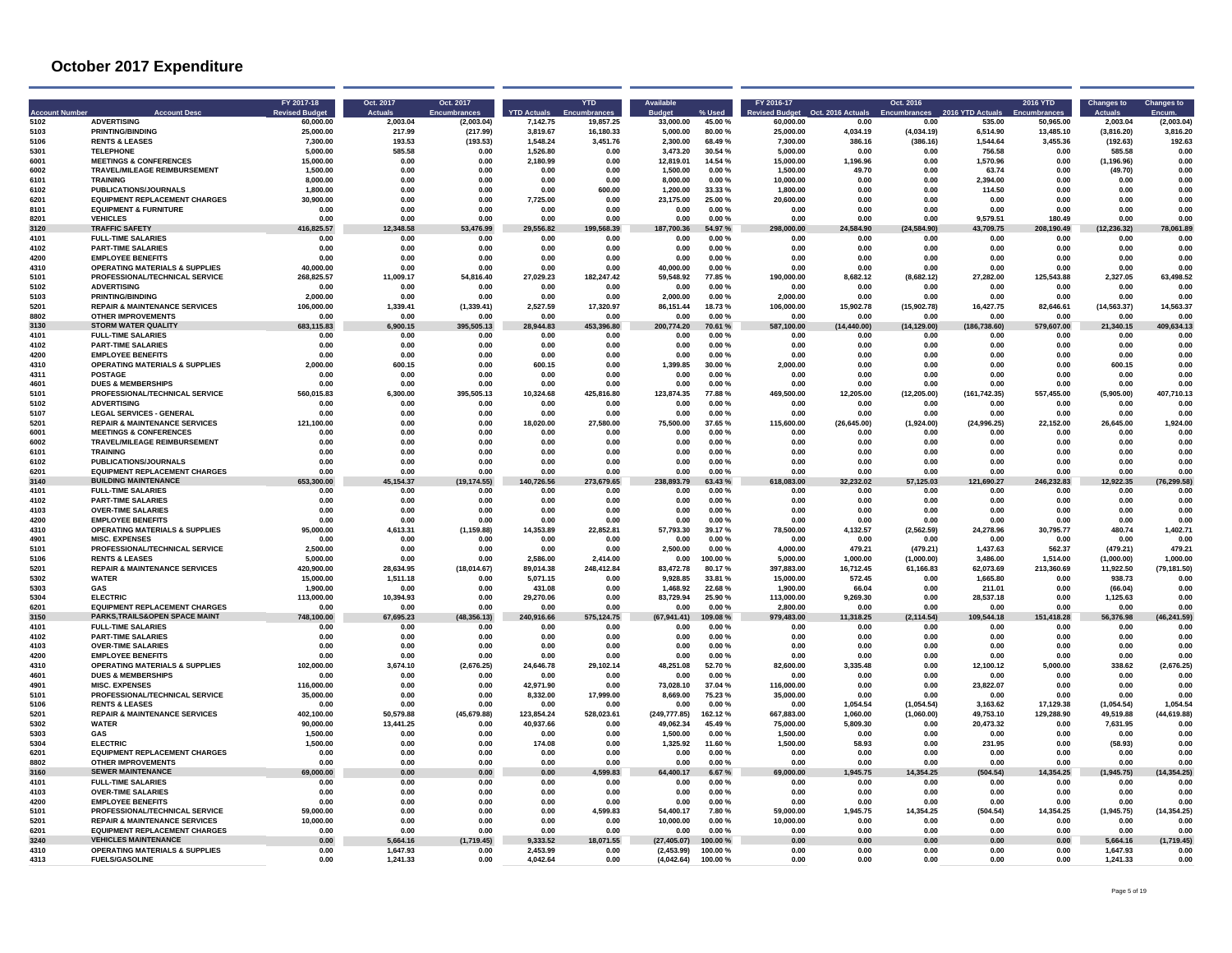| Acco         | <b>Account Desc</b>                                               | FY 2017-18<br><b>Revised Budge</b> | Oct. 2017<br><b>Actuals</b> | Oct. 2017<br><b>Encumbrances</b> | <b>YTD Actuals</b>     | <b>YTD</b><br><b>Enci</b> | Available             |                   | FY 2016-17<br>vised Budget | Oct. 2016 Actuals    | Oct. 2016<br><b>Encumbrances</b> | 2016 YTD Actual       | 2016 YTD     | <b>Changes to</b>        | <b>Changes to</b> |
|--------------|-------------------------------------------------------------------|------------------------------------|-----------------------------|----------------------------------|------------------------|---------------------------|-----------------------|-------------------|----------------------------|----------------------|----------------------------------|-----------------------|--------------|--------------------------|-------------------|
| 5201         | <b>REPAIR &amp; MAINTENANCE SERVICES</b>                          | 0.00                               | 1.094.40                    | (38.95)                          | 1.156.39               | 14.961.05                 | (16.117.44)           | 100.00%           | 0.00                       | 0.00                 | 0.00                             | 0.00                  | 0.00         | 1.094.40                 | (38.95)           |
| 5305         | <b>WIRELESS</b>                                                   | 0.00                               | 1.680.50                    | (1,680.50)                       | 1.680.50               | 3,110.50                  | (4,791.00)            | 100.00%           | 0.00                       | 0.00                 | 0.00                             | 0.00                  | 0.00         | 1.680.50                 | (1,680.50)        |
| 4110         | <b>COMMUNITY DEVELOPMENT ADMIN</b>                                | 604,500.00                         | 33.50                       | 0.00                             | 59 466 35              | 0.00                      | 545.033.65            | 9.84%             | 0.00                       | 0.00                 | 0.00                             | 0.00                  | 0.00         | 33.50                    | 0 <sub>0</sub>    |
| 4101         | <b>FULL-TIME SALARIES</b>                                         | 376,700.00                         | 0.00                        | 0.00                             | 0.00                   | 0.00                      | 376,700.00            | 0.00%             | 0.00                       | 0.00                 | 0.00                             | 0.00                  | 0.00         | 0.00                     | 0.00              |
| 4102         | <b>PART-TIME SALARIES</b>                                         | 8.100.00                           | 0.00                        | 0.00                             | 0.00                   | 0.00                      | 8.100.00              | 0.00%             | 0.00                       | 0.00                 | 0.00                             | 0.00                  | 0.00         | 0.00                     | 0.00              |
| 4103         | <b>OVER-TIME SALARIES</b>                                         | 1,100.00                           | 0.00                        | 0.00                             | 0.00                   | 0.00                      | 1,100.00              | 0.00%             | 0.00                       | 0.00                 | 0.00                             | 0.00                  | 0.00         | 0.00                     | 0.00              |
| 4104         | <b>EMPLOYEE BONUSES</b>                                           | 0.00                               | 0.00                        | 0.00                             | 0.00                   | 0.00                      | 0.00                  | 0.00%             | 0.00                       | 0.00                 | 0.00                             | 0.00                  | 0.00         | 0.00                     | 0.00              |
| 4201         | <b>HEALTH/DENTAL/VISION INSURANCE</b>                             | 42.100.00                          | 33.50                       | 0.00                             | 191.35                 | 0.00                      | 41.908.65             | 0.45%             | 0.00                       | 0.00                 | 0.00                             | 0.00                  | 0.00         | 33.50                    | 0.00              |
| 4202         | <b>FICA/MEDICARE</b>                                              | 5.600.00                           | 0.00                        | 0.00                             | 0.00                   | 0.00                      | 5,600.00              | 0.00%             | 0.00                       | 0.00                 | 0.00                             | 0.00                  | 0.00         | 0.00                     | 0.00              |
| 4203         | <b>CALPERS RETIREMENT</b>                                         | 37.900.00                          | 0.00                        | 0.00                             | 0.00                   | 0.00                      | 37,900.00             | 0.00%             | 0.00                       | 0.00                 | 0.00                             | 0.00                  | 0.00         | 0.00                     | 0.00              |
| 4204         | <b>WORKERS' COMPENSATION</b>                                      | 8.500.00                           | 0.00                        | 0.00                             | 0.00                   | 0.00                      | 8.500.00              | $0.00 \%$         | 0.00                       | 0.00                 | 0.00                             | 0.00                  | n nn         | n nn                     | 0.00              |
| 4205         | <b>OTHER BENEFITS</b>                                             | 10.700.00                          | 0.00                        | 0.00                             | 0.00                   | 0.00                      | 10.700.00             | 0.00%             | 0.00                       | 0.00                 | 0.00                             | 0.00                  | 0.00         | 0.00                     | 0.00              |
| 4206         | <b>H.S.A. CONTRIBUTION</b>                                        | 15,000.00                          | 0.00                        | 0.00                             | 0.00                   | 0.00                      | 15.000.00             | 0.00%             | 0.00                       | 0.00                 | 0.00                             | 0.00                  | 0.00         | 0.00                     | 0.00              |
| 4207         | <b>CALPERS UNFUNDED LIABILITIES</b>                               | 46,100.00                          | 0.00                        | 0.00                             | 46,100.00              | 0.00                      | 0.00                  | 100.00%           | 0.00                       | 0.00                 | 0.00                             | 0.00                  | 0.00         | 0.00                     | 0.00              |
| 6201         | <b>EQUIPMENT REPLACEMENT CHARGES</b>                              | 52,700.00                          | 0.00                        | 0.00                             | 13.175.00              | 0.00                      | 39.525.00             | 25.00%            | 0.00                       | 0.00                 | 0.00                             | 0.00                  | 0.00         | 0.00                     | 0.00              |
| 4120         | <b>PLANNING</b>                                                   | ,048,080.73                        | 36,520.02                   | 37,188.08                        | 369.016.15             | 746.61                    | 600.317.97            | 42.72%            | 825.00<br>1.55             | 75,968.64            | 588.18                           | 353,321.85            | 34,960.49    | (39, 448.62)             | 34,599.90         |
| 4101         | <b>FULL-TIME SALARIES</b>                                         | 607,500.00                         | 26.227.43                   | 0.00                             | 234.693.54             | 0.00                      | 372,806.46            | 38.63%            | 929,500.00                 | 61.860.41            | 0.00                             | 220.909.62            | 0.00         | (35, 632.98)             | 0.01              |
| 4102         | <b>PART-TIME SALARIES</b>                                         | 0.00                               | 918.45                      | 0.00                             | 6.926.01               | 0.00                      | (6.926.01)            | 100.00 %          | 0.00                       | 1,362.60             | 0.00                             | 4.815.78              | 0.00         | (444.15)                 | 0.00              |
| 4103         | <b>OVER-TIME SALARIES</b>                                         | 13,700.00                          | 337.17                      | 0.00                             | 13.656.00              | 0.00                      | 44.00                 | 99.68%            | 0.00                       | 0.00                 | 0.00                             | 0.00                  | 0.00         | 337.17                   | 0.00              |
| 4104         | <b>EMPLOYEE BONUSES</b>                                           | 0.00                               | 0.00                        | 0.00                             | 3.347.42               | 0.00                      | (3,347.42)            | 100.00%           | 0.00                       | 0.00                 | 0.00                             | 0.00                  | 0.00         | 0.00                     | 0.00              |
| 4200         | <b>EMPLOYEE BENEFITS</b>                                          | 0.00                               | 0.00                        | 0.00                             | 0.00                   | 0.00                      | 0.00                  | 0.00%             | 0.00                       | 0.00                 | 0.00                             | 0.00                  | 0.00         | 0.00                     | 0.00              |
| 4201         | HEALTH/DENTAL/VISION INSURANCE                                    | 80,700.00                          | (731.98)                    | 0.00                             | 21,174.13              | 0.00                      | 59,525.87             | 26.24 %           | 125,900.00                 | 0.00                 | 0.00                             | 0.00                  | 0.00         | (731.98)                 | 0.00              |
| 4202         | <b>FICA/MEDICARE</b>                                              | 9.000.00                           | 407.72                      | 0.00                             | 3.657.22               | 0.00                      | 5.342.78              | 40.63%            | 0.00                       | 0.00                 | 0.00                             | 0.00                  | 0.00         | 407.72                   | 0.00              |
| 4203<br>4204 | <b>CALPERS RETIREMENT</b><br><b>WORKERS' COMPENSATION</b>         | 48,400.00<br>13.200.00             | 2,350.16<br>0.00            | 0.00<br>0.00                     | 20.901.01<br>4.757.23  | 0.00<br>0.00              | 27,498.99<br>8.442.77 | 43.18%<br>36.04 % | 115,200.00<br>0.00         | 5.478.91<br>0.00     | 0.00<br>0.00                     | 20.919.26<br>5.424.51 | 0.00<br>0.00 | (3, 128.75)<br>0.00      | 0.00<br>0.00      |
|              |                                                                   |                                    |                             |                                  |                        |                           |                       |                   |                            |                      |                                  |                       |              |                          |                   |
| 4205         | <b>OTHER BENEFITS</b>                                             | 21.700.00<br>18,000.00             | 480.00                      | 0.00                             | 3,680.65               | 0.00<br>0.00              | 18,019.35<br>7.383.84 | 16.96%            | 52,800.00<br>27.000.00     | 1,893.03<br>2.365.32 | 0.00                             | 7,308.32              | 0.00         | (1.413.03)<br>(1.326.90) | 0.00<br>0.0       |
| 4206<br>4207 | <b>H.S.A. CONTRIBUTION</b><br><b>CALPERS UNFUNDED LIABILITIES</b> | 25,800.00                          | 1.038.42<br>0.00            | 0.00<br>0.00                     | 10.616.16<br>25,800.00 | 0.00                      | 0.00                  | 58.98%<br>100.00% | 0.00                       | 0.00                 | 0.00<br>0.00                     | 8.711.22<br>67.651.80 | 0.00<br>0.00 |                          | 0.0               |
| 4310         | <b>OPERATING MATERIALS &amp; SUPPLIES</b>                         | 11,486.49                          | 0.00                        | 1,486.49                         | 2,760.59               | 6,762.19                  | 1,963.71              | 82.91%            | 8,000.00                   | 531.87               | (186.82)                         | 9,063.10              | 5,612.93     | 0.00<br>(531.87)         | 1,673.31          |
| 4311         | <b>POSTAGE</b>                                                    | 0.00                               | 0.00                        | 0.00                             | 0.00                   | 0.00                      | 0.00                  | 0.00%             | 0.00                       | 0.00                 | 0.00                             | 0.00                  | 0.00         | 0.00                     | 0.00              |
| 4400         | <b>NON-CAPITAL EQUIPMENT</b>                                      | 0.00                               | 0.00                        | 0.00                             | 0.00                   | 0.00                      | 0.00                  | 0.00%             | 0.00                       | 0.00                 | 0.00                             | 0.00                  | 0.00         | 0.00                     | 0.00              |
| 4601         | <b>DUES &amp; MEMBERSHIPS</b>                                     | 5.200.00                           | 0.00                        | 0.00                             | 1.086.00               | 0.00                      | 4.114.00              | 20.88%            | 4.800.00                   | 0.00                 | 0.00                             | 980.00                | 0.00         | 0.00                     | 0.00              |
| 4701         | <b>INSURANCE PREMIUM</b>                                          | 31,100.00                          | 0.00                        | 0.00                             | 0.00                   | 0.00                      | 31,100.00             | 0.00%             | 0.00                       | 0.00                 | 0.00                             | 0.00                  | 0.00         | 0.00                     | 0.00              |
| 4901         | <b>MISC. EXPENSES</b>                                             | 0.00                               | 0.00                        | 0.00                             | 0.00                   | 0.00                      | 0.00                  | 0.00%             | 0.00                       | 0.00                 | 0.00                             | 0.00                  | 0.00         | 0.00                     | 0.00              |
| 5101         | PROFESSIONAL/TECHNICAL SERVICE                                    | 86.194.24                          | 142.94                      | 41.051.30                        | 179.94                 | 42.051.30                 | 43.963.00             | 49.00%            | 192,500.00                 | 2.225.00             | 775.00                           | 2.225.00              | 775.00       | (2,082.06)               | 40.276.30         |
| 5102         | <b>ADVERTISING</b>                                                | 25,000.00                          | 5,349.71                    | (5.349.71)                       | 10.253.78              | 13.246.22                 | 1.500.00              | 94.00%            | 25,000.00                  | 0.00                 | 0.00                             | 1.348.20              | 23.651.80    | 5.349.71                 | (5, 349.71)       |
| 5103         | PRINTING/BINDING                                                  | 25,000.00                          | 0.00                        | 0.00                             | 242.51                 | 11,773.96                 | 12,983.53             | 48.06%            | 25,725.00                  | 0.00                 | 2,000.00                         | 844.75                | 2,000.00     | 0.00                     | (2,000.00)        |
| 5106         | <b>RENTS &amp; LEASES</b>                                         | 5,300.00                           | 0.00                        | 0.00                             | 387.06                 | 4,912.94                  | 0.00                  | 100.00%           | 3,500.00                   | 0.00                 | 0.00                             | 579.24                | 2,920.76     | 0.00                     | 0.00              |
| 5301         | <b>TELEPHONE</b>                                                  | 0.00                               | 0.00                        | n nn                             | 0.00                   | 0.00                      | 0.00                  | $0.00 \%$         | 0.00                       | 0.00                 | 0.00                             | 0.00                  | 0.00         | 0.00                     | 0.00              |
| 6001         | <b>MEETINGS &amp; CONFERENCES</b>                                 | 9,000.00                           | 0.00                        | 0.00                             | 1.837.81               | 0.00                      | 7.162.19              | 20.42%            | 9.000.00                   | 0.00                 | 0.00                             | 1.556.25              | 0.00         | 0.00                     | 0.00              |
| 6002         | TRAVEL/MILEAGE REIMBURSEMENT                                      | 600.00                             | 0.00                        | 0.00                             | 71.31                  | 0.00                      | 528.69                | 11.83 %           | 800.00                     | 13.50                | 0.00                             | 68.80                 | 0.00         | (13.50)                  | 0.00              |
| 6101         | <b>TRAINING</b>                                                   | 10,000.00                          | 0.00                        | 0.00                             | 2,099.33               | 0.00                      | 7,900.67              | 20.99%            | 17,000.00                  | 0.00                 | 0.00                             | 143.00                | 0.00         | 0.00                     | 0.00              |
| 6102         | <b>PUBLICATIONS/JOURNALS</b>                                      | 1.200.00                           | 0.00                        | 0.00                             | 888.45                 | 0.00                      | 311.55                | 74.00%            | 1.200.00                   | 238.00               | 0.00                             | 773.00                | 0.00         | (238.00)                 | 0.00              |
| 6201         | <b>EQUIPMENT REPLACEMENT CHARGES</b>                              | 0.00                               | 0.00                        | 0.00                             | 0.00                   | 0.00                      | 0.00                  | 0.00%             | 15,900.00                  | 0.00                 | 0.00                             | 0.00                  | 0.00         | 0.00                     | 0.00              |
| 8101         | <b>EQUIPMENT &amp; FURNITURE</b>                                  | 0.00                               | 0.00                        | 0.00                             | 0.00                   | 0.00                      | 0.00                  | 0.00%             | 0.00                       | 0.00                 | 0.00                             | 0.00                  | 0.00         | 0.00                     | 0.00              |
| 8201         | <b>VEHICLES</b>                                                   | 0.00                               | 0.00                        | 0.00                             | 0.00                   | 0.00                      | 0.00                  | 0.00%             | 0.00                       | 0.00                 | 0.00                             | 0.00                  | 0.00         | 0.00                     | 0.00              |
| 4130         | <b>BUILDING &amp; SAFETY</b>                                      | 991,211.25                         | 14.456.73                   | 21.776.25                        | 239.935.18             | 145,018.68                | 606.257.39            | 38.84 %           | 886.800.00                 | 47,456.58            | (9,423.70)                       | 210.990.95            | 141.319.28   | (32.999.85)              | 31.199.9          |
| 4101         | <b>FULL-TIME SALARIES</b>                                         | 482.300.00                         | 10.890.39                   | 0.00                             | 96.845.47              | 0.00                      | 385.454.53            | 20.08%            | 455.400.00                 | 30.074.11            | 0.00                             | 113.849.97            | 0.00         | (19.183.72)              | 0.00              |
| 4102         | <b>PART-TIME SALARIES</b>                                         | 28,500.00                          | 1.116.39                    | 0.00                             | 9.697.84               | 0.00                      | 18.802.16             | 34.03%            | 25.200.00                  | 2.314.19             | 0.00                             | 8.839.09              | 0.00         | (1.197.80)               | 0.00              |
| 4103         | <b>OVER-TIME SALARIES</b>                                         | 1,900.00                           | 0.00                        | 0.00                             | 183.38                 | 0.00                      | 1,716.62              | 9.63%             | 0.00                       | 0.00                 | 0.00                             | 0.00                  | 0.00         | 0.00                     | 0.00              |
| 4200         | <b>EMPLOYEE BENEFITS</b>                                          | 0.00                               | 0.00                        | 0.00                             | 0.00                   | 0.00                      | 0.00                  | 0.00%             | 0.00                       | 0.00                 | 0.00                             | 0.00                  | 0.00         | 0.00                     | 0.00              |
| 4201         | <b>HEALTH/DENTAL/VISION INSURANCE</b>                             | 74,500.00                          | (425.22)                    | 0.00                             | 27,654.47              | 0.00                      | 46,845.53             | 37.12%            | 73,800.00                  | 0.00                 | 0.00                             | 0.00                  | 0.00         | (425.22)                 | 0.00              |
| 4202         | <b>FICA/MEDICARE</b>                                              | 7,400.00                           | 153.46                      | 0.00                             | 1.385.88               | 0.00                      | 6,014.12              | 18.73%            | 0.00                       | 0.00                 | 0.00                             | 0.00                  | 0.00         | 153.46                   | 0.00              |
| 4203         | <b>CALPERS RETIREMENT</b>                                         | 43.900.00                          | 909.06                      | 0.00                             | 8.718.18               | 0.00                      | 35.181.82             | 19.86 %           | 63,600.00                  | 2,688.08             | 0.00                             | 10.701.75             | 0.00         | (1,779.02)               | 0.00              |
| 4204         | <b>WORKERS' COMPENSATION</b>                                      | 11.200.00                          | . በ በበ                      | n nn                             | 1.951.08               | 0.00                      | 9 248 92              | 17 42 %           | 0.00                       | 0.00                 | . በ በበ                           | 2.599.76              | n nn         | 0.00                     | 0.00              |
| 4205         | <b>OTHER BENEFITS</b>                                             | 19,200.00                          | 240.00                      | 0.00                             | 1.703.52               | 0.00                      | 17.496.48             | 8.88%             | 26.100.00                  | 1.341.18             | 0.00                             | 5.354.43              | 0.00         | (1, 101.18)              | 0.00              |
| 4206         | <b>H.S.A. CONTRIBUTION</b>                                        | 27,000.00                          | 807.66                      | 0.00                             | 10,038.90              | 0.00                      | 16,961.10             | 37.18%            | 24,000.00                  | 1,615.32             | 0.00                             | 6.461.28              | 0.00         | (807.66)                 | 0.00              |
| 4207         | <b>CALPERS UNFUNDED LIABILITIES</b>                               | 35,000.00                          | 0.00                        | 0.00                             | 35,000.00              | 0.00                      | 0.00                  | 100.00%           | 0.00                       | 0.00                 | 0.00                             | 34,509.59             | 0.00         | 0.00                     | 0.00              |
| 4310         | <b>OPERATING MATERIALS &amp; SUPPLIES</b>                         | 3.500.00                           | 0.00                        | 0.00                             | 309.46                 | 1.690.54                  | 1.500.00              | 57.14 %           | 3.500.00                   | 69.66                | (69.66)                          | 191.04                | 1.916.40     | (69.66)                  | 69.66             |
| 4311         | <b>POSTAGE</b>                                                    | 0.00                               | 0.00                        | 0.00                             | 0.00                   | 0.00                      | 0.00                  | 0.00%             | 0.00                       | 0.00                 | 0.00                             | 0.00                  | 0.00         | 0.00                     | 0.00              |
| 4601         | <b>DUES &amp; MEMBERSHIPS</b>                                     | 900.00                             | 0.00                        | 0.00                             | 0.00                   | 0.00                      | 900.00                | 0.00%             | 700.00                     | 0.00                 | 0.00                             | 0.00                  | 0.00         | 0.00                     | 0.0               |
| 4701         | <b>INSURANCE PREMIUM</b>                                          | 15,700.00                          | 0.00                        | 0.00                             | 0.00                   | 0.00                      | 15.700.00             | 0.00%             | 0.00                       | 0.00                 | 0.00                             | 0.00                  | 0.00         | 0.00                     | 0.00              |
| 5101         | PROFESSIONAL/TECHNICAL SERVICE                                    | 223,111.25                         | 335.00                      | 21.776.25                        | 44.078.75              | 139,831.50                | 39,201.00             | 82.43 %           | 195,000.00                 | 9,217.75             | (9,217.75)                       | 22.782.00             | 138,011.75   | (8,882.75)               | 30.994.00         |
| 5102         | <b>ADVERTISING</b>                                                | 0.00                               | 0.00                        | 0.00                             | 0.00                   | 0.00                      | 0.00                  | 0.00%             | 0.00                       | 0.00                 | 0.00                             | 0.00                  | 0.00         | 0.00                     | 0.00              |
| 5103         | PRINTING/BINDING                                                  | 1,000.00                           | 0.00                        | 0.00                             | 0.00                   | 500.00                    | 500.00                | 50.00%            | 1,000.00                   | 0.00                 | 0.00                             | 0.00                  | 0.00         | 0.00                     | 0.00              |
| 5106         | <b>RENTS &amp; LEASES</b>                                         | 3,600.00                           | 0.00                        | 0.00                             | 603.36                 | 2,996.64                  | 0.00                  | 100.00%           | 1,800.00                   | 136.29               | (136.29)                         | 408.87                | 1,391.13     | (136.29)                 | 136.29            |
| 5301         | <b>TELEPHONE</b>                                                  | 5.000.00                           | 277.95                      | 0.00                             | 832.85                 | 0.00                      | 4,167.15              | 16.66%            | 4.000.00                   | 0.00                 | 0.00                             | 342.74                | 0.00         | 277.95                   | 0.00              |
| 6001         | <b>MEETINGS &amp; CONFERENCES</b>                                 | 0.00                               | 0.00                        | 0.00                             | 0.00                   | 0.00                      | 0.00                  | 0.00%             | 0.00                       | 0.00                 | 0.00                             | 208.17                | 0.00         | 0.00                     | 0.00              |
| 6002         | TRAVEL/MILEAGE REIMBURSEMENT                                      | 900.00                             | 0.00                        | 0.00                             | 0.00                   | 0.00                      | 900.00                | 0.00%             | 700.00                     | 0.00                 | 0.00                             | 0.00                  | 0.00         | 0.00                     | 0.00              |
| 6101         | <b>TRAINING</b>                                                   | 4.800.00                           | 0.00                        | 0.00                             | 780.00                 | 0.00                      | 4,020.00              | 16.25%            | 4.000.00                   | 0.00                 | 0.00                             | 1.954.00              | 0.00         | 0.00                     | 0.00              |
| 6102         | PUBLICATIONS/JOURNALS                                             | 1,800.00                           | 152.04                      | 0.00                             | 152.04                 | 0.00                      | 1,647.96              | 8.44 %            | 1,500.00                   | 0.00                 | 0.00                             | 2,788.26              | 0.00         | 152.04                   | 0.00              |
| 6201         | <b>EQUIPMENT REPLACEMENT CHARGES</b>                              | 0.00                               | 0.00                        | 0.00                             | 0.00                   | 0.00                      | 0.00                  | 0.00%             | 6,500.00                   | 0.00                 | 0.00                             | 0.00                  | 0.00         | 0.00                     | 0.00              |
| 4140         | <b>CODE ENFORCEMENT</b>                                           | 321,000.00                         | 3.733.48                    | 0.00                             | 47.837.13              | 123.30                    | 267.039.57            | 16.81%            | 136.300.00                 | 6,786.17             | 0.00                             | 36.623.40             | 0.00         | (3.052.69)               | 0.00              |
| 4101         | <b>FULL-TIME SALARIES</b>                                         | 147,700.00                         | 3,187.40                    | 0.00                             | 24,735.00              | 0.00                      | 122.965.00            | 16.75%            | 87,900.00                  | 5,851.74             | 0.00                             | 22,265.17             | 0.00         | (2,664.34)               | 0.00              |
| 4102         | <b>PART-TIME SALARIES</b>                                         | 40.400.00                          | 0.00                        | 0.00                             | 0.00                   | 0.00                      | 40.400.00             | 0.00%             | 0.00                       | 0.00                 | 0.00                             | 0.00                  | 0.00         | 0.00                     | 0.00              |
| 4103         | <b>OVER-TIME SALARIES</b>                                         | 3.400.00                           | 0.00                        | 0.00                             | 825.34                 | 0.00                      | 2.574.66              | 24.26%            | 0.00                       | 0.00                 | 0.00                             | 0.00                  | 0.00         | 0.00                     | 0.00              |
| 4104         | <b>EMPLOYEE BONUSES</b>                                           | 0.00                               | 0.00                        | 0.00                             | 0.00                   | 0.00                      | 0.00                  | 0.00%             | 0.00                       | 0.00                 | 0.00                             | 0.00                  | 0.00         | 0.00                     | 0.00              |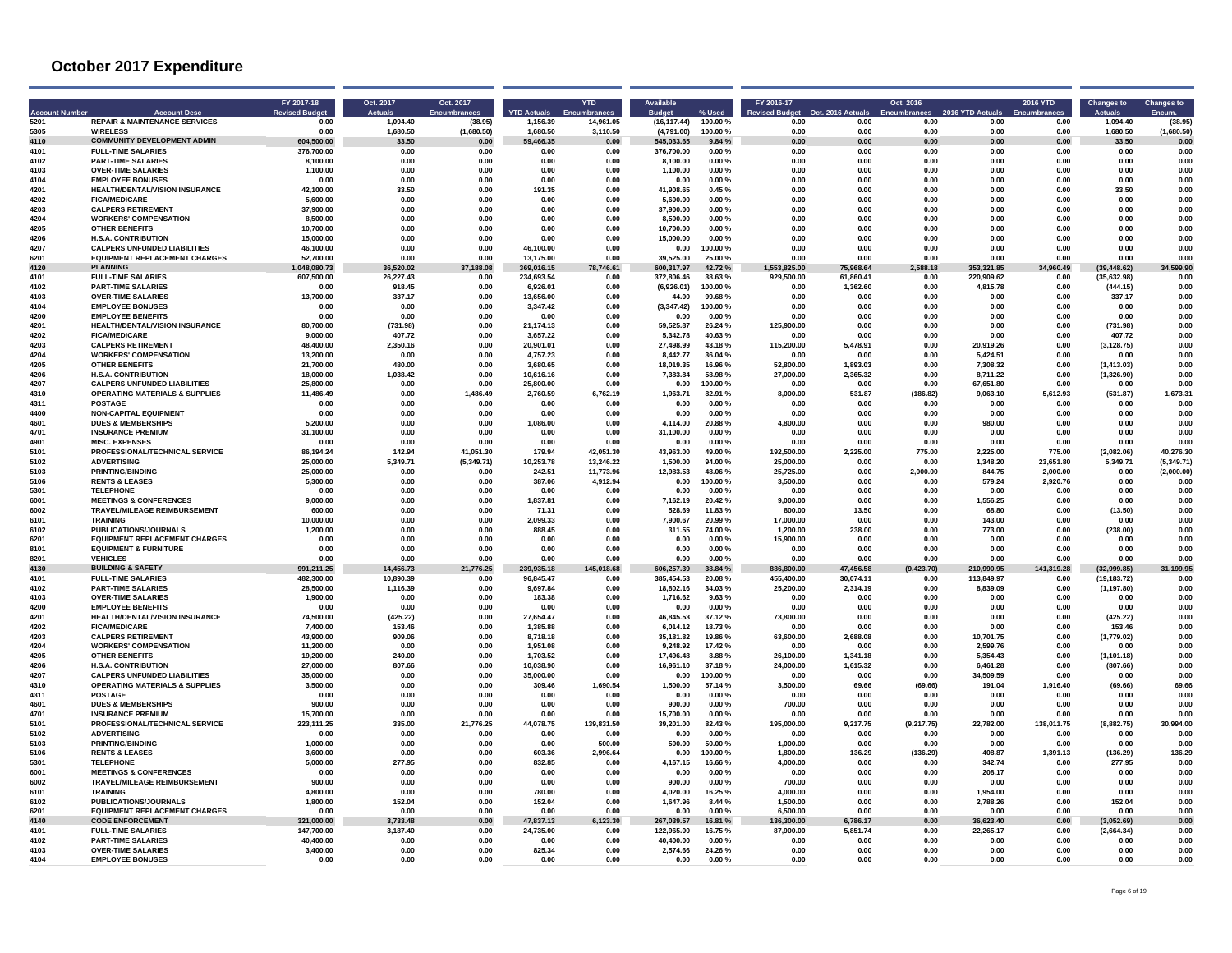|              | <b>Account Desc</b>                                   | FY 2017-18<br><b>Revised Budget</b> | Oct. 2017<br><b>Actuals</b> | Oct. 2017<br><b>Encumbrances</b> | <b>YTD Actuals</b> | <b>YTD</b>   | <b>Rudget</b>        | % Usec          | FY 2016-17<br><b>Revised Budget</b> | Oct. 2016 Actuals | Oct. 2016<br><b>Encumbrances</b> | 2016 YTD Actual: | <b>2016 YTD</b> | <b>Changes to</b> | <b>Changes to</b><br>Encum |
|--------------|-------------------------------------------------------|-------------------------------------|-----------------------------|----------------------------------|--------------------|--------------|----------------------|-----------------|-------------------------------------|-------------------|----------------------------------|------------------|-----------------|-------------------|----------------------------|
| 4200         | <b>EMPLOYEE BENEFITS</b>                              | 0.00                                | 0.00                        | 0.00                             | 0.00               | 0.00         | 0.00                 | 0.00%           | 0.00                                | 0.00              | 0.00                             | 0.00             | 0.00            | 0.00              | 0.00                       |
| 4201         | HEALTH/DENTAL/VISION INSURANCE                        | 19,600.00                           | 16.75                       | 0.00                             | 4,095.87           | 0.00         | 15,504.13            | 20.90%          | 10,400.00                           | 0.00              | 0.00                             | 0.00             | 0.00            | 16.75             | 0.00                       |
| 4202         | <b>FICA/MEDICARE</b>                                  | 2,800.00                            | 41.65                       | 0.00                             | 314.08             | 0.00         | 2,485.92             | 11.21 %         | 0.00                                | 0.00              | 0.00                             | 0.00             | 0.00            | 41.65             | 0.00                       |
| 4203         | <b>CALPERS RETIREMENT</b>                             | 15,100.00                           | 312.30                      | 0.00                             | 2.490.78           | 0.00         | 12,609.22            | 16.50 %         | 16,500.00                           | 589.22            | 0.00                             | 2.346.21         | 0.00            | (276.92)          | 0.00<br>0.00               |
| 4204<br>4205 | <b>WORKERS' COMPENSATION</b><br><b>OTHER BENEFITS</b> | 4.100.00<br>6.200.00                | 0.00<br>60.00               | 0.00<br>0.00                     | 821.01<br>496.16   | 0.00<br>0.00 | 3.278.99<br>5.703.84 | 20.02%<br>8.00% | 0.00<br>4.700.00                    | 0.00<br>229.83    | 0.00<br>0.00                     | 499.95<br>918.58 | 0.00<br>0.00    | 0.00<br>(169.83)  | 0.00                       |
| 4206         | <b>H.S.A. CONTRIBUTION</b>                            | 6.000.00                            | 115.38                      | 0.00                             | 115.50             | 0.00         | 5,884.50             | 1.93%           | 3,000.00                            | 115.38            | 0.00                             | 692.28           | 0.00            | 0.00              | 0.00                       |
| 4207         | <b>CALPERS UNFUNDED LIABILITIES</b>                   | 10,200.00                           | 0.00                        | 0.00                             | 10,200.00          | 0.00         | 0.00                 | 100.00%         | 0.00                                | 0.00              | 0.00                             | 9,901.21         | 0.00            | 0.00              | 0.00                       |
| 4311         | <b>POSTAGE</b>                                        | 0.00                                | 0.00                        | 0.00                             | 0.00               | 0.00         | 0.00                 | 0.00%           | 0.00                                | 0.00              | 0.00                             | 0.00             | 0.00            | 0.00              | 0.00                       |
| 4601         | <b>DUES &amp; MEMBERSHIPS</b>                         | 400.00                              | 0.00                        | 0.00                             | 0.00               | 0.00         | 400.00               | 0.00%           | 400.00                              | 0.00              | 0.00                             | 0.00             | 0.00            | 0.00              | 0.00                       |
| 4701         | <b>INSURANCE PREMIUM</b>                              | 2,700.00                            | 0.00                        | 0.00                             | 0.00               | 0.00         | 2,700.00             | 0.00%           | 0.00                                | 0.00              | 0.00                             | 0.00             | 0.00            | 0.00              | 0.00                       |
| 5101         | PROFESSIONAL/TECHNICAL SERVICE                        | 55,000.00                           | 0.00                        | 0.00                             | 2.983.33           | 5,840.42     | 46.176.25            | 16.04%          | 10.000.00                           | 0.00              | 0.00                             | 0.00             | 0.00            | 0.00              | 0.00                       |
| 5102         | <b>ADVERTISING</b>                                    | n nr                                | 0.00                        | 0.00                             | 0.00               | 0.00         | n nn                 | .ስ በበ %         | 0.00                                | 0.00              | 0.00                             | 0.00             | 0.00            | 0.00              | n nr                       |
| 5103         | PRINTING/BINDING                                      | 1.000.00                            | 0.00                        | 0.00                             | 717.12             | 282.88       | 0.00                 | 100.00%         | 500.00                              | 0.00              | 0.00                             | 0.00             | 0.00            | 0.00              | 0.00                       |
| 5106         | <b>RENTS &amp; LEASES</b>                             | 0.00                                | 0.00                        | 0.00                             | 0.00               | 0.00         | 0.00                 | 0.00%           | 0.00                                | 0.00              | 0.00                             | 0.00             | 0.00            | 0.00              | 0.00                       |
| 5301         | <b>TELEPHONE</b>                                      | 3,000.00                            | 0.00                        | 0.00                             | 0.00               | 0.00         | 3,000.00             | 0.00%           | 0.00                                | 0.00              | 0.00                             | 0.00             | 0.00            | 0.00              | 0.00                       |
| 6001         | <b>MEETINGS &amp; CONFERENCES</b>                     | 2.000.00                            | 0.00                        | 0.00                             | 0.00               | 0.00         | 2.000.00             | 0.00%           | 1.000.00                            | 0.00              | 0.00                             | 0.00             | 0.00            | 0.00              | 0.00                       |
| 6002         | <b>TRAVEL/MILEAGE REIMBURSEMENT</b>                   | 400.00                              | 0.00                        | 0.00                             | 42.94              | 0.00         | 357.06               | 10.75%          | 0.00                                | 0.00              | 0.00                             | 0.00             | 0.00            | 0.00              | 0.00                       |
| 6101         | <b>TRAINING</b>                                       | 1,000.00                            | $0.00\,$                    | 0.00                             | 0.00               | 0.00         | 1,000.00             | 0.00%           | 0.00                                | 0.00              | 0.00                             | 0.00             | 0.00            | 0.00              | 0.00                       |
| 6102         | <b>PUBLICATIONS/JOURNALS</b>                          | 0.00                                | 0.00                        | 0.00                             | 0.00               | 0.00         | 0.00                 | 0.00%           | 0.00                                | 0.00              | 0.00                             | 0.00             | 0.00            | 0.00              | 0.00                       |
| 6201         | <b>EQUIPMENT REPLACEMENT CHARGES</b>                  | 0.00                                | 0.00                        | 0.00                             | 0.00               | 0.00         | 0.00                 | 0.00%           | 1,900.00                            | 0.00              | 0.00                             | 0.00             | 0.00            | 0.00              | 0.00                       |
| 4150         | <b>VIEW RESTORATION</b>                               | 357.000.00                          | 12.088.89                   | (3,320.00)                       | 102.519.70         | 38.410.54    | 216.069.76           | 39.48%          | 347,200.00                          | 18.945.00         | (1,875.00)                       | 89.508.03        | 35.187.50       | (6,856.11)        | .445.00                    |
| 4101         | <b>FULL-TIME SALARIES</b>                             | 206,100.00                          | 7,700.50                    | 0.00                             | 63,090.06          | 0.00         | 143,009.94           | 30.61%          | 208,200.00                          | 14,895.46         | 0.00                             | 56,590.29        | 0.00            | (7, 194.96)       | 0.00                       |
| 4102         | <b>PART-TIME SALARIES</b>                             | 0.00                                | 0.00                        | 0.00                             | 0.00               | 0.00         | 0.00                 | 0.00%           | 0.00                                | 0.00              | 0.00                             | 0.00             | 0.00            | 0.00              | 0.00                       |
| 4103         | <b>OVER-TIME SALARIES</b>                             | 600.00                              | 0.00                        | 0.00                             | 843.52             | 0.00         | (243.52)             | 140.67%         | 0.00                                | 0.00              | 0.00                             | 0.00             | 0.00            | 0.00              | 0.00                       |
| 4104         | <b>EMPLOYEE BONUSES</b>                               | 0.00                                | 0.00                        | 0.00                             | 0.00               | 0.00         | 0.00                 | 0.00%           | 0.00                                | 0.00              | 0.00                             | 0.00             | 0.00            | 0.00              | 0.00                       |
| 4200         | <b>EMPLOYEE BENEFITS</b>                              | 0.00                                | 0.00                        | 0.00                             | 0.00               | 0.00         | 0.00                 | 0.00%           | 0.00                                | 0.00              | 0.00                             | 0.00             | 0.00            | 0.00              | 0.00                       |
| 4201         | HEALTH/DENTAL/VISION INSURANCE                        | 32.500.00                           | (267.97)                    | 0.00                             | 4,413.81           | 0.00         | 28,086.19            | 13.58%          | 34,300.00                           | 0.00              | 0.00                             | 0.00             | 0.00            | (267.97)          | 0.00                       |
| 4202         | <b>FICA/MEDICARE</b>                                  | 3.000.00                            | 97.77                       | 0.00                             | 762.03             | 0.00         | 2.237.97             | 25.40 %         | 0.00                                | 0.00              | 0.00                             | 0.00             | 0.00            | 97.77             | 0.00                       |
| 4203         | <b>CALPERS RETIREMENT</b>                             | 17.300.00                           | 657.07                      | 0.00                             | 5.240.54           | 0.00         | 12.059.46            | 30.29 %         | 39.100.00                           | 1,271.60          | 0.00                             | 5.081.08         | 0.00            | (614.53)          | 0.00                       |
| 4204         | <b>WORKERS' COMPENSATION</b>                          | 4.500.00                            | 0.00                        | 0.00                             | 1.087.41           | 0.00         | 3,412.59             | 24.16%          | 0.00                                | 0.00              | 0.00                             | 1,199.89         | 0.00            | 0.00              | 0.00                       |
| 4205         | <b>OTHER BENEFITS</b>                                 | 6.200.00                            | 120.00                      | 0.00                             | 1.000.23           | 0.00         | 5.199.77             | 16.13%          | 10,800.00                           | 441.42            | 0.00                             | 1.764.72         | 0.00            | (321.42)          | 0.00                       |
| 4206         | <b>H.S.A. CONTRIBUTION</b>                            | 12.000.00                           | 461.52                      | 0.00                             | 3.692.64           | 0.00         | 8.307.36             | 30.78%          | 6.000.00                            | 461.52            | 0.00                             | 1.846.08         | 0.00            | 0.00              | 0.00                       |
| 4207         | <b>CALPERS UNFUNDED LIABILITIES</b>                   | 13.800.00                           | 0.00                        | 0.00                             | 13.800.00          | 0.00         | 0.00                 | 100.00%         | 0.00                                | 0.00              | 0.00                             | 14.213.47        | 0.00            | 0.00              | 0.00                       |
| 4310         | <b>OPERATING MATERIALS &amp; SUPPLIES</b>             | 2.000.00                            | 0.00                        | 0.00                             | 309.46             | 1,690.54     | 0.00                 | 100.00%         | 2,000.00                            | 0.00              | 0.00                             | 0.00             | 0.00            | 0.00              | 0.00                       |
| 4701         | <b>INSURANCE PREMIUM</b>                              | 6.000.00                            | 0.00                        | 0.00                             | 0.00               | 0.00         | 6,000.00             | 0.00%           | 0.00                                | 0.00              | 0.00                             | 0.00             | 0.00            | 0.00              | 0.00                       |
| 5101         | PROFESSIONAL/TECHNICAL SERVICE                        | 53,000.00                           | 3.320.00                    | (3,320.00)                       | 8.280.00           | 36.720.00    | 8.000.00             | 84.91 %         | 44,000.00                           | 1,875.00          | (1,875.00)                       | 8,812.50         | 35,187.50       | 1.445.00          | (1,445.00)                 |
| 5201         | <b>REPAIR &amp; MAINTENANCE SERVICES</b>              | 0.00                                | 0.00                        | 0.00                             | 0.00               | 0.00         | 0.00                 | 0.00%           | 0.00                                | 0.00              | 0.00                             | 0.00             | 0.00            | 0.00              | 0.00                       |
| 6201         | <b>EQUIPMENT REPLACEMENT CHARGES</b><br><b>NCCP</b>   | 0.00                                | 0.00                        | 0.00                             | 0.00               | 0.00         | 0.00                 | 0.00%           | 2,800.00                            | 0.00              | 0.00                             | 0.00             | 0.00            | 0.00              | 0.00                       |
| 4160         | <b>FULL-TIME SALARIES</b>                             | 0.00                                | 0.00                        | 0.00                             | 0.00               | 0.00         | 0.00                 | 0.00%           | 75.000.00                           | 0.00              | 0.00                             | 0.00             | 0.00            | 0.00              | 0.00                       |
| 4101         | <b>PART-TIME SALARIES</b>                             | 0.00                                | 0.00                        | 0.00                             | 0.00               | 0.00         | 0.00                 | 0.00%           | 0.00                                | 0.00              | 0.00                             | 0.00             | 0.00            | 0.00              | 0.00                       |
| 4102         |                                                       | 0.00                                | 0.00                        | 0.00                             | 0.00               | 0.00         | 0.00                 | 0.00%           | 0.00                                | 0.00              | 0.00<br>0.00                     | 0.00             | 0.00            | 0.00              | 0.00<br>0.00               |
| 4103<br>4200 | <b>OVER-TIME SALARIES</b><br><b>EMPLOYEE BENEFITS</b> | 0.00<br>0.00                        | 0.00<br>0.00                | 0.00<br>0.00                     | 0.00<br>0.00       | 0.00<br>0.00 | 0.00<br>0.00         | 0.00%<br>0.00%  | 0.00<br>0.00                        | 0.00<br>0.00      | 0.00                             | 0.00<br>0.00     | 0.00<br>0.00    | 0.00<br>0.00      | 0.00                       |
| 5101         | PROFESSIONAL/TECHNICAL SERVICE                        | 0.00                                | 0.00                        | 0.00                             | 0.00               | 0.00         | 0.00                 | 0.00%           | 75,000.00                           | 0.00              | 0.00                             | 0.00             | 0.00            | 0.00              | 0.00                       |
| 4170         | <b>GEOLOGY</b>                                        | 150.000.00                          | 18.132.50                   | 106,867.50                       | 28.232.50          | 121.766.50   | 1.00                 | 100.00 %        | 150,000,00                          | 11,600.00         | (11.600.00)                      | 23.900.00        | 126.100.00      | 6.532.50          | 118.467.50                 |
| 510'         | PROFESSIONAL/TECHNICAL SERVICE                        | 150,000.00                          | 18.132.50                   | 106.867.50                       | 28.232.50          | 121.766.50   | 1.00                 | 100.00%         | 150,000.00                          | 11,600.00         | (11,600.00)                      | 23.900.00        | 126,100.00      | 6.532.50          | 118,467.50                 |
| 5110         | <b>RECREATION ADMINISTRATION</b>                      | 1.211.091.08                        | 26,828.15                   | 19,523.15                        | 334,642.61         | 6,397.83     | 870,050.64           | 28.16%          | 886,740.00                          | 56,210.30         | (2,823.36)                       | 215,306.66       | 59,411.81       | (29, 382.15)      | 22,346.51                  |
| 4101         | <b>FULL-TIME SALARIES</b>                             | 624.300.00                          | 18.045.55                   | 0.00                             | 144.025.61         | 0.00         | 480.274.39           | 23.07%          | 489.900.00                          | 41.311.11         | 0.00                             | 145.499.19       | 0.00            | (23, 265.56)      | n nr                       |
| 4102         | <b>PART-TIME SALARIES</b>                             | 102.600.00                          | 3,766.96                    | 0.00                             | 18.364.57          | 0.00         | 84.235.43            | 17.90%          | 82.200.00                           | 4.008.99          | 0.00                             | 21,417.53        | 0.00            | (242.03)          | 0.00                       |
| 4103         | <b>OVER-TIME SALARIES</b>                             | 200.00                              | 0.00                        | 0.00                             | 500.10             | 0.00         | (300.10)             | 250.00%         | 1,300.00                            | 0.00              | 0.00                             | 0.00             | 0.00            | 0.00              | 0.00                       |
| 4104         | <b>EMPLOYEE BONUSES</b>                               | 0.00                                | 0.00                        | 0.00                             | 0.00               | 0.00         | 0.00                 | 0.00%           | 0.00                                | 0.00              | 0.00                             | 0.00             | 0.00            | 0.00              | 0.00                       |
| 4200         | <b>EMPLOYEE BENEFITS</b>                              | 0.00                                | 0.00                        | 0.00                             | 0.00               | 0.00         | 0.00                 | 0.00%           | 0.00                                | 0.00              | 0.00                             | 0.00             | 0.00            | 0.00              | 0.00                       |
| 4201         | <b>HEALTH/DENTAL/VISION INSURANCE</b>                 | 74,300.00                           | (62.25)                     | 0.00                             | 28.623.52          | 0.00         | 45.676.48            | 38.52%          | 51.200.00                           | 574.20            | 0.00                             | 2.296.80         | 0.00            | (636.45)          | 0.00                       |
| 4202         | <b>FICA/MEDICARE</b>                                  | 10.500.00                           | 319.19                      | 0.00                             | 2.098.28           | 0.00         | 8,401.72             | 19.98%          | 0.00                                | 0.00              | 0.00                             | 0.00             | 0.00            | 319.19            | 0.00                       |
| 4203         | <b>CALPERS RETIREMENT</b>                             | 60.100.00                           | 1.819.13                    | 0.00                             | 13.611.44          | 0.00         | 46,488.56            | 22.65%          | 76.200.00                           | 3.965.70          | 0.00                             | 15.052.01        | 0.00            | (2.146.57)        | 0.00                       |
| 4204         | <b>WORKERS' COMPENSATION</b>                          | 16.000.00                           | 0.00                        | 0.00                             | 2.629.10           | 0.00         | 13,370.90            | 16.43%          | 0.00                                | 0.00              | 0.00                             | 3,274.72         | 0.00            | 0.00              | 0.00                       |
| 4205         | <b>OTHER BENEFITS</b>                                 | 24.900.00                           | 222.00                      | 0.00                             | 1.951.72           | 0.00         | 22.948.28            | 7.84 %          | 31,200.00                           | 1.343.99          | 0.00                             | 5.221.40         | 0.00            | (1, 121.99)       | 0.00                       |
| 4206         | <b>H.S.A. CONTRIBUTION</b>                            | 14,000.00                           | 115.38                      | 0.00                             | 923.52             | 0.00         | 13,076.48            | 6.60%           | 1,000.00                            | 0.00              | 0.00                             | 0.00             | 0.00            | 115.38            | 0.00                       |
| 4207         | <b>CALPERS UNFUNDED LIABILITIES</b>                   | 52,400.00                           | 0.00                        | 0.00                             | 52.400.00          | 0.00         | 0.00                 | 100.00%         | 0.00                                | 0.00              | 0.00                             | 38.974.51        | 0.00            | 0.00              | 0.00                       |
| 4310         | <b>OPERATING MATERIALS &amp; SUPPLIES</b>             | 18.000.00                           | 272.30                      | (67.93)                          | 2.570.53           | 3.808.47     | 11.621.00            | 35.44 %         | 16.000.00                           | 249.99            | (249.99)                         | 3.456.24         | 1.153.63        | 22.31             | 182.06                     |
| 4311         | <b>POSTAGE</b>                                        | 0.00                                | 0.00                        | 0.00                             | 0.00               | 0.00         | 0.00                 | 0.00%           | 0.00                                | 0.00              | 0.00                             | 0.00             | 0.00            | 0.00              | 0.00                       |
| 460          | <b>DUES &amp; MEMBERSHIPS</b>                         | 2,100.00                            | 0.00                        | 1.500.00                         | 0.00               | 1,500.00     | 600.00               | 71.43%          | 2,100.00                            | 185.00            | 0.00                             | 350.00           | 385.00          | (185.00)          | 1.500.00                   |
| 4701         | <b>INSURANCE PREMIUM</b>                              | 18.100.00                           | 0.00                        | 0.00                             | 0.00               | 0.00         | 18.100.00            | 0.00%           | 0.00                                | 0.00              | 0.00                             | 0.00             | 0.00            | 0.00              | 0.00                       |
| 5101         | PROFESSIONAL/TECHNICAL SERVICE                        | 35.000.00                           | 0.00                        | 0.00                             | 20,107.94          | 1.089.36     | 13.802.70            | 60.56 %         | 48.000.00                           | 0.00              | 0.00                             | (27, 699.78)     | 11,146.55       | 0.00              | 0.00                       |
| 5102         | <b>ADVERTISING</b>                                    | 21.000.00                           | 0.00                        | 0.00                             | 0.00               | 0.00         | 21.000.00            | 0.00%           | 12,000.00                           | 0.00              | 0.00                             | 0.00             | 0.00            | 0.00              | 0.00                       |
| 5103         | PRINTING/BINDING                                      | 2,000.00                            | 0.00                        | 0.00                             | 0.00               | 0.00         | 2,000.00             | 0.00%           | 2,340.00                            | 2,573.37          | (2,573.37)                       | 2,573.37         | 8,426.63        | (2,573.37)        | 2,573.37                   |
| 5104         | <b>MERCHANT FEES</b>                                  | 14,000.00                           | 974.31                      | 0.00                             | 3.385.09           | 0.00         | 10.614.91            | 24.18%          | 14,000.00                           | 1,108.31          | 0.00                             | 2,526.60         | 0.00            | (134.00)          | 0.00                       |
| 5301         | <b>TELEPHONE</b>                                      | 4.000.00                            | 0.00                        | 0.00                             | 0.00               | 0.00         | 4.000.00             | 0.00%           | 0.00                                | 0.00              | 0.00                             | 0.00             | 0.00            | 0.00              | n nr                       |
| 6001         | <b>MEETINGS &amp; CONFERENCES</b>                     | 11.000.00                           | 945.75                      | 0.00                             | 3.241.26           | 0.00         | 7.758.74             | 29.46%          | 11,000.00                           | 768.41            | 0.00                             | 1.834.77         | 0.00            | 177.34            | 0.00                       |
| 6002         | TRAVEL/MILEAGE REIMBURSEMENT                          | 2.000.00                            | 409.83                      | 0.00                             | 993.85             | 0.00         | 1,006.15             | 49.70%          | 2.000.00                            | 121.23            | 0.00                             | 529.30           | 0.00            | 288.60            | 0.00                       |
| 6101         | <b>TRAINING</b>                                       | 1.500.00                            | 0.00                        | 0.00                             | 0.00               | 0.00         | 1,500.00             | 0.00%           | 1.500.00                            | 0.00              | 0.00                             | 0.00             | 0.00            | 0.00              | 0.00                       |
| 6102         | <b>PUBLICATIONS/JOURNALS</b>                          | 500.00                              | 0.00                        | 0.00                             | 0.00               | 0.00         | 500.00               | 0.00%           | 400.00                              | 0.00              | 0.00                             | 0.00             | 400.00          | 0.00              | 0.00                       |
| 6201         | <b>EQUIPMENT REPLACEMENT CHARGES</b>                  | 84.500.00                           | 0.00                        | 0.00                             | 21.125.00          | 0.00         | 63,375.00            | 25.00%          | 6,500.00                            | 0.00              | 0.00                             | 0.00             | 0.00            | 0.00              | 0.01                       |
| 8101         | <b>EQUIPMENT &amp; FURNITURE</b>                      | 0.00                                | 0.00                        | 0.00                             | 0.00               | 0.00         | 0.00                 | 0.00%           | 0.00                                | 0.00              | 0.00                             | 0.00             | 0.00            | 0.00              | 0.00                       |
| 8201         | <b>VEHICLES</b>                                       | 18.091.08                           | 0.00                        | 18.091.08                        | 18.091.08          | 0.00         | 0.00                 | 100.00%         | 37,900.00                           | 0.00              | 0.00                             | 0.00             | 37,900.00       | 0.00              | 18,091.08                  |
| 5120         | OTHER RECREATIONAL FACILITIES                         | 79,761.78                           | 6.868.48                    | 141.60                           | 39,327.86          | 3,694.07     | 36,739.85            | 53.94 %         | 183,710.00                          | 8,196.99          | (185.30)                         | 43,376.02        | 7,338.15        | (1,328.51)        | 326.90                     |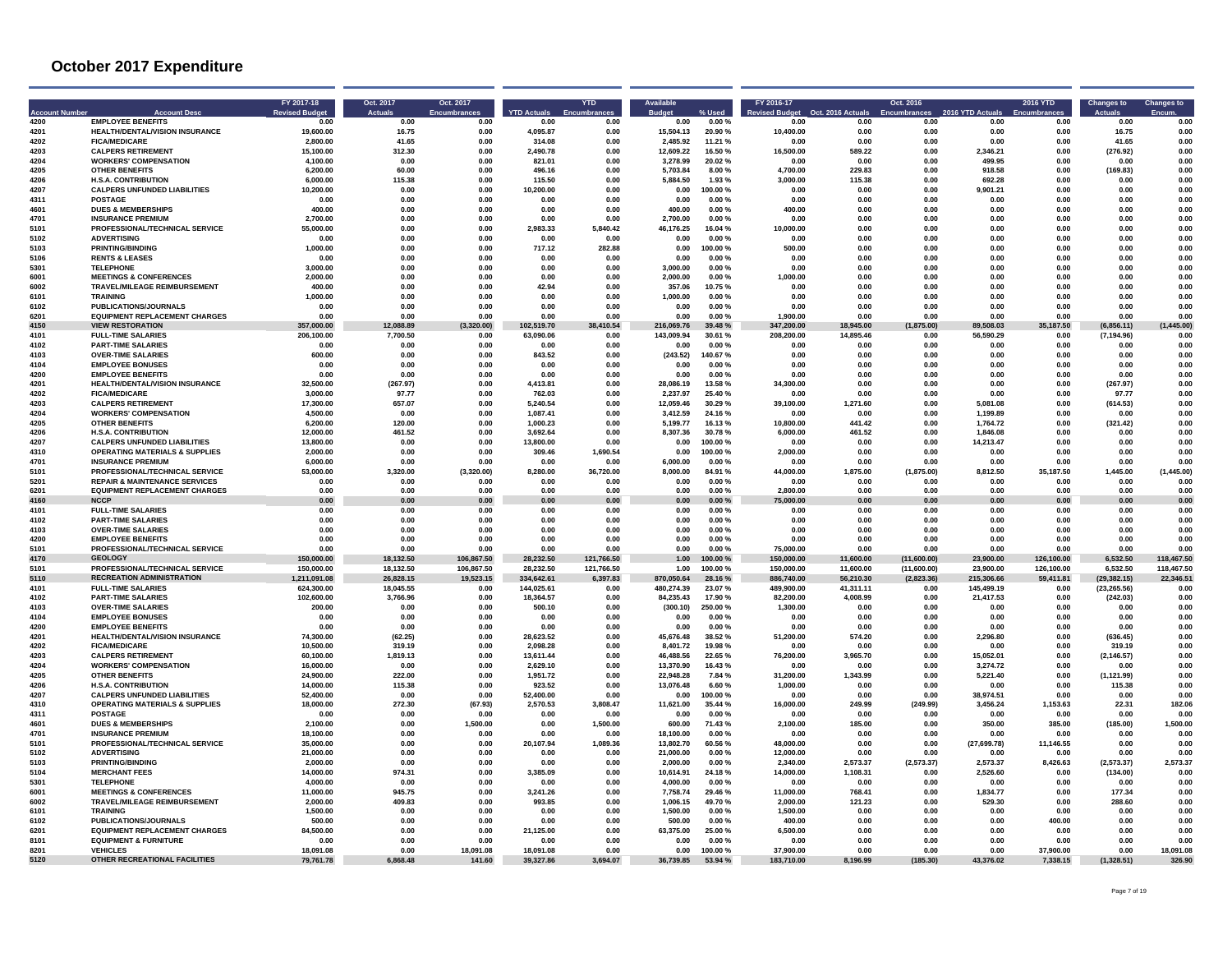| Account Numbe | <b>Account Desc</b>                                               | FY 2017-18<br><b>Revised Budge</b> | Oct. 2017<br><b>Actuals</b> | Oct. 2017<br><b>Encumbrances</b> | <b>YTD Actuals</b>    | <b>YTD</b><br>Encumbrano | <b>Available</b>     |                    | FY 2016-17<br>evised Budget | Oct. 2016 Actuals | Oct. 2016    | 2016 YTD Actuals  | <b>2016 YTD</b> | <b>Changes to</b>  | <b>Changes to</b> |
|---------------|-------------------------------------------------------------------|------------------------------------|-----------------------------|----------------------------------|-----------------------|--------------------------|----------------------|--------------------|-----------------------------|-------------------|--------------|-------------------|-----------------|--------------------|-------------------|
| 4101          | <b>FULL-TIME SALARIES</b>                                         | 0.00                               | 518.33                      | 0.00                             | 4.106.70              | 0.00                     | (4, 106.70)          | 100.00%            | 54,000.00                   | 1,002.42          | 0.00         | 3.808.36          | 0.00            | (484.09)           | 0.00              |
| 4102          | <b>PART-TIME SALARIES</b>                                         | 55.300.00                          | 3.653.66                    | 0.00                             | 30.156.35             | 0.00                     | 25.143.65            | 54.53%             | 66.000.00                   | 6.031.65          | 0.00         | 24.815.83         | 0.00            | (2, 377.99)        | 0.00              |
| 4103          | <b>OVER-TIME SALARIES</b>                                         | 0.00                               | 0.00                        | 0.00                             | 0.00                  | 0.00                     | 0.00                 | 0.00%              | 0.00                        | 0.00              | 0.00         | 0.00              | 0.00            | 0.00               | 0.00              |
| 4200          | <b>EMPLOYEE BENEFITS</b>                                          | 0.00                               | 0.00                        | 0.00                             | 0.00                  | 0.00                     | 0.00                 | 0.00%              | 2,950.00                    | 0.00              | 0.00         | 0.00              | 0.00            | 0.00               | 0.00              |
| 4201          | HEALTH/DENTAL/VISION INSURANCE                                    | 0.00                               | (169.16)                    | 0.00                             | (1, 353.28)           | 0.00                     | 1,353.28             | 100.00%            | 0.00                        | 0.00              | 0.00         | 0.00              | 0.00            | (169.16)           | 0.00<br>0.00      |
| 4202<br>4203  | <b>FICA/MEDICARE</b><br><b>CALPERS RETIREMENT</b>                 | 800.00                             | 231.83<br>106.46            | 0.00<br>0.00                     | 1.661.31<br>1.062.53  | 0.00<br>0.00             | (861.31)             | 207.63%<br>100.00% | 0.00<br>27,500.00           | 0.00<br>396.41    | 0.00<br>0.00 | 0.00<br>1.474.64  | 0.00<br>0.00    | 231.83<br>(289.95) | 0.00              |
| 4204          | <b>WORKERS' COMPENSATION</b>                                      | 0.00<br>1.300.00                   | 0.00                        | 0.00                             | 678.23                | 0.00                     | (1.062.53)<br>621.77 | 52.15 %            | 0.00                        | 0.00              | 0.00         | 949.91            | 0.00            | 0.00               | 0.00              |
| 4205          | <b>OTHER BENEFITS</b>                                             | 3,400.00                           | 0.00                        | 0.00                             | 112.68                | 0.00                     | 3,287.32             | 3.32%              | 10,700.00                   | 290.84            | 0.00         | 1,433.06          | 0.00            | (290.84)           | 0.00              |
| 4206          | <b>H.S.A. CONTRIBUTION</b>                                        | 0.00                               | 0.00                        | 0.00                             | 0.24                  | 0.00                     | (0.24)               | 100.00 %           | 0.00                        | 0.00              | 0.00         | 0.00              | 0.00            | 0.00               | 0.00              |
| 4207          | <b>CALPERS UNFUNDED LIABILITIES</b>                               | 0.00                               | 0.00                        | 0.00                             | 0.00                  | 0.00                     | 0.00                 | 0.00%              | 0.00                        | 0.00              | 0.00         | 3.944.14          | 0.00            | 0.00               | 0.00              |
| 4310          | <b>OPERATING MATERIALS &amp; SUPPLIES</b>                         | 2,661.78                           | 181.44                      | 87.52                            | 450.20                | 3,639.99                 | (1,428.41)           | 153.64 %           | 18,000.00                   | 475.67            | (185.30)     | 4,684.30          | 4,938.15        | (294.23)           | 272.82            |
| 4311          | <b>POSTAGE</b>                                                    | 0.00                               | 0.00                        | 0.00                             | 0.00                  | 0.00                     | 0.00                 | 0.00%              | 0.00                        | 0.00              | 0.00         | 0.00              | 0.00            | 0.00               | 0.00              |
| 4701          | <b>INSURANCE PREMIUM</b>                                          | 6.900.00                           | 0.00                        | n nn                             | 0.00                  | 0.00                     | 6,900.00             | 0.00%              | 0.00                        | 0.00              | 0.00         | 0.00              | 0.00            | 0.00               | 0 <sub>0</sub>    |
| 5102          | <b>ADVERTISING</b>                                                | 0.00                               | 0.00                        | 0.00                             | 0.00                  | 0.00                     | 0.00                 | 0.00%              | 0.00                        | 0.00              | 0.00         | 0.00              | 0.00            | 0.00               | 0.00              |
| 5103          | <b>PRINTING/BINDING</b>                                           | 4.500.00                           | 0.00                        | 0.00                             | 0.00                  | 0.00                     | 4.500.00             | 0.00%              | 2.160.00                    | 0.00              | 0.00         | 2.158.20          | 0.00            | 0.00               | 0.00              |
| 5106          | <b>RENTS &amp; LEASES</b>                                         | 4,900.00                           | 2,345.92                    | 54.08                            | 2.345.92              | 54.08                    | 2,500.00             | 48.98%             | 2,400.00                    | 0.00              | 0.00         | 0.00              | 2,400.00        | 2,345.92           | 54.08             |
| 5301          | <b>TELEPHONE</b>                                                  | 0.00                               | 0.00                        | 0.00                             | 106.98                | 0.00                     | (106.98)             | 100.00%            | 0.00                        | 0.00              | 0.00         | 107.58            | 0.00            | 0.00               | 0.00              |
| 6201          | <b>EQUIPMENT REPLACEMENT CHARGES</b>                              | 0.00                               | 0.00                        | 0.00                             | 0.00                  | 0.00                     | 0.00                 | 0.00%              | 0.00                        | 0.00              | 0.00         | 0.00              | 0.00            | 0.00               | 0.00              |
| 5121          | <b>EASTVIEW PARK</b>                                              | 5,000.00                           | $0.00\,$                    | 0.00                             | 0.00                  | $0.00\,$                 | 5,000.00             | 0.00%              | 0.00                        | 0.00              | $0.00\,$     | 0.00              | 0.00            | $0.00\,$           | $0.00\,$          |
| 4310          | <b>OPERATING MATERIALS &amp; SUPPLIES</b>                         | 5.000.00                           | 0.00                        | 0.00                             | 0.00                  | 0.00                     | 5,000.00             | 0.00%              | 0.00                        | 0.00              | 0.00         | 0.00              | 0.00            | 0.00               | 0.00              |
| 5122          | <b>OPEN SPACE MANAGEMENT</b>                                      | 148.600.00                         | 463.83                      | 0.00                             | .974.69               | 291.51                   | 146.333.80           | 1.52%              | 0.00                        | 0.00              | 0.00         | 0.00              | 0.00            | 463.83             | 0.00              |
| 4102          | <b>PART-TIME SALARIES</b>                                         | 103.600.00                         | 0.00                        | 0.00                             | 0.00                  | 0.00                     | 103.600.00           | 0.00%              | 0.00                        | 0.00              | 0.00         | 0.00              | 0.00            | 0.00               | 0.00              |
| 4202          | <b>FICA/MEDICARE</b>                                              | 1.500.00                           | 0.00                        | 0.00                             | 0.00                  | 0.00                     | 1.500.00             | 0.00%              | 0.00                        | 0.00              | 0.00         | 0.00              | 0.00            | 0.00               | 0.00              |
| 4203          | <b>CALPERS RETIREMENT</b>                                         | 1.500.00                           | 0.00                        | 0.00                             | 0.00                  | 0.00                     | 1,500.00             | 0.00%              | 0.00                        | 0.00              | 0.00         | 0.00              | 0.00            | 0.00               | 0.00              |
| 4204          | <b>WORKERS' COMPENSATION</b>                                      | 2.400.00                           | 0.00                        | 0.00                             | 0.00                  | 0.00                     | 2.400.00             | 0.00%              | 0.00                        | 0.00              | 0.00         | 0.00              | 0.00            | 0.00               | 0.00              |
| 4205          | <b>OTHER BENEFITS</b>                                             | 4.900.00                           | 0.00                        | 0.00                             | 0.00                  | 0.00                     | 4,900.00             | 0.00%              | 0.00                        | 0.00              | 0.00         | 0.00              | 0.00            | 0.00               | 0.00              |
| 4310          | <b>OPERATING MATERIALS &amp; SUPPLIES</b>                         | 31,000.00                          | 463.83                      | 0.00                             | 1.974.69              | 291.51                   | 28.733.80            | 7.31 %             | 0.00                        | 0.00              | 0.00         | 0.00              | 0.00            | 463.83             | 0.00<br>0.00      |
| 5101<br>5103  | PROFESSIONAL/TECHNICAL SERVICE<br><b>PRINTING/BINDING</b>         | 1.200.00<br>2.500.00               | 0.00<br>0.00                | 0.00<br>0.00                     | 0.00<br>0.00          | 0.00<br>0.00             | 1,200.00<br>2.500.00 | 0.00%<br>0.00%     | 0.00<br>0.00                | 0.00<br>0.00      | 0.00<br>0.00 | 0.00<br>0.00      | 0.00<br>0.00    | 0.00<br>0.00       | 0.00              |
| 5130          | FRED HESSE JR. PARK                                               | 206.579.27                         | 6.822.00                    | 4,479.27                         | 65,205.95             | 852.65                   | 140,520.67           | 31.98%             | 186.900.00                  | 11,926.73         | (9.64)       | 48.014.92         | 719.08          | (5.104.73)         | 4,488.91          |
| 4101          | <b>FULL-TIME SALARIES</b>                                         | 32,400.00                          | 1.224.97                    | 0.00                             | 9.665.52              | 0.00                     | 22.734.48            | 29.83%             | 31,000.00                   | 2.365.21          | 0.00         | 8.991.09          | 0.00            | (1, 140.24)        | 0.00              |
| 4102          | <b>PART-TIME SALARIES</b>                                         | 129,000.00                         | 5,032.56                    | 0.00                             | 39.675.94             | 0.00                     | 89.324.06            | 30.76%             | 116,700.00                  | 8,552.61          | 0.00         | 29,113.31         | 0.00            | (3,520.05)         | 0.00              |
| 4103          | <b>OVER-TIME SALARIES</b>                                         | 100.00                             | 0.00                        | 0.00                             | 0.00                  | 0.00                     | 100.00               | 0.00%              | 0.00                        | 0.00              | 0.00         | 0.00              | 0.00            | 0.00               | 0.00              |
| 4104          | <b>EMPLOYEE BONUSES</b>                                           | 0.00                               | 0.00                        | 0.00                             | 0.00                  | 0.00                     | 0.00                 | 0.00%              | 0.00                        | 0.00              | 0.00         | 0.00              | 0.00            | 0.00               | 0.00              |
| 4200          | <b>EMPLOYEE BENEFITS</b>                                          | 0.00                               | 0.00                        | 0.00                             | 0.00                  | 0.00                     | 0.00                 | 0.00%              | 0.00                        | 0.00              | 0.00         | 0.00              | 0.00            | 0.00               | 0.00              |
| 4201          | HEALTH/DENTAL/VISION INSURANCE                                    | 3,400.00                           | 5.86                        | 0.00                             | 1,570.02              | 0.00                     | 1,829.98             | 46.18%             | 3,400.00                    | 0.00              | 0.00         | 0.00              | 0.00            | 5.86               | 0.00              |
| 4202          | <b>FICA/MEDICARE</b>                                              | 2.300.00                           | 171.14                      | 0.00                             | 1.343.02              | 0.00                     | 956.98               | 58.39%             | 0.00                        | 0.00              | 0.00         | 0.00              | 0.00            | 171.14             | 0.00              |
| 4203          | <b>CALPERS RETIREMENT</b>                                         | 5.400.00                           | 366.47                      | 0.00                             | 2.769.09              | 0.00                     | 2,630.91             | 51.28%             | 16,500.00                   | 489.73            | 0.00         | 2,099.44          | 0.00            | (123.26)           | 0.00              |
| 4204          | <b>WORKERS' COMPENSATION</b>                                      | 3.700.00                           | 0.00                        | 0.00                             | 876.22                | 0.00                     | 2.823.78             | 23.68%             | 0.00                        | 0.00              | 0.00         | 849.92            | 0.00            | 0.00               | 0.00              |
| 4205          | <b>OTHER BENEFITS</b>                                             | 7.100.00                           | 21.00                       | 0.00                             | 265.79                | 0.00                     | 6.834.21             | 3.75 %             | 9.800.00                    | 503.02            | 0.00         | 1.572.70          | 0.00            | (482.02)           | 0.00              |
| 4206          | <b>H.S.A. CONTRIBUTION</b>                                        | 1.100.00                           | 0.00                        | 0.00                             | 0.00                  | 0.00                     | 1.100.00             | 0.00%              | 1.100.00                    | 0.00              | 0.00         | 0.00              | 0.00            | 0.00               | 0.00              |
| 4207          | <b>CALPERS UNFUNDED LIABILITIES</b>                               | 4.700.00                           | 0.00                        | 0.00                             | 4.700.00              | 0.00                     | 0.00                 | 100.00%            | 0.00                        | 0.00              | 0.00         | 5.070.01          | 0.00            | 0.00               | 0.00              |
| 4310          | <b>OPERATING MATERIALS &amp; SUPPLIES</b>                         | 10.979.27                          | (0.00)                      | 4.479.27                         | 4.340.35              | 852.65                   | 5.786.27             | 47.30 %            | 6.500.00                    | 16.16             | (9.64)       | 318.45            | 719.08          | (16.16)            | 4,488.91          |
| 4701          | <b>INSURANCE PREMIUM</b>                                          | 6,400.00                           | 0.00                        | 0.00                             | 0.00                  | 0.00                     | 6,400.00             | 0.00%              | 0.00                        | 0.00              | 0.00         | 0.00              | 0.00            | 0.00               | 0.00              |
| 6201          | <b>EQUIPMENT REPLACEMENT CHARGES</b>                              | 0.00                               | 0.00                        | 0.00                             | 0.00                  | 0.00                     | 0.00                 | 0.00%              | 1,900.00                    | 0.00              | 0.00         | 0.00              | 0.00            | 0.00               | 0.00              |
| 5140          | <b>ROBERT E. RYAN PARK</b>                                        | 120.000.00                         | 3,568.98                    | 0.00                             | 33.694.26             | 392.82                   | 85,912.92            | 28.41 %            | 110,600.00                  | 6,382.52          | (5.44)       | 30,452.07         | 355.34          | (2.813.54)         | 5.44              |
| 4101          | <b>FULL-TIME SALARIES</b>                                         | 18,500.00                          | 699.98                      | 0.00                             | 5.802.63<br>19.632.54 | 0.00                     | 12.697.37            | 31.37 %            | 17,700.00                   | 1.351.54          | 0.00         | 5.475.44          | 0.00            | (651.56)           | 0.00<br>0.00      |
| 4102<br>4103  | <b>PART-TIME SALARIES</b><br><b>OVER-TIME SALARIES</b>            | 76.600.00<br>100.00                | 2.549.00<br>0.00            | 0.00<br>0.00                     | 27.92                 | 0.00<br>0.00             | 56.967.46<br>72.08   | 25.63%<br>28.00%   | 70.700.00<br>0.00           | 4.412.62<br>0.00  | 0.00<br>0.00 | 16.736.44<br>0.00 | 0.00            | (1,863.62)<br>0.00 | 0.00              |
| 4104          | <b>EMPLOYEE BONUSES</b>                                           |                                    |                             |                                  |                       | 0.00                     |                      | 0.00%              |                             | 0.00              | 0.00         |                   | 0.00<br>0.00    |                    | 0.00              |
| 4200          | <b>EMPLOYEE BENEFITS</b>                                          | 0.00<br>0.00                       | 0.00<br>0.00                | 0.00<br>0.00                     | 0.00<br>0.00          | 0.00                     | 0.00<br>0.00         | 0.00%              | 0.00<br>0.00                | 0.00              | 0.00         | 0.00<br>0.00      | 0.00            | 0.00<br>0.00       | 0.00              |
| 4201          | HEALTH/DENTAL/VISION INSURANCE                                    | 2,000.00                           | 3.35                        | 0.00                             | 897.15                | 0.00                     | 1,102.85             | 44.85%             | 2,500.00                    | 0.00              | 0.00         | 0.00              | 0.00            | 3.35               | 0.00              |
| 4202          | <b>FICA/MEDICARE</b>                                              | 1.400.00                           | 100.41                      | n nn                             | 82014                 | 0.00                     | 579.86               | 58 57 %            | 0.00                        | 0.00              | 0.00         | n nn              | n nn            | 100.41             | n nr              |
| 4203          | <b>CALPERS RETIREMENT</b>                                         | 3,500.00                           | 195.51                      | 0.00                             | 1,492.15              | 0.00                     | 2,007.85             | 42.63%             | 11,100.00                   | 401.10            | 0.00         | 1,467.27          | 0.00            | (205.59)           | 0.00              |
| 4204          | <b>WORKERS' COMPENSATION</b>                                      | 2.200.00                           | 0.00                        | 0.00                             | 451.15                | 0.00                     | 1.748.85             | 20.50 %            | 0.00                        | 0.00              | 0.00         | 499.95            | 0.00            | 0.00               | 0.00              |
| 4205          | <b>OTHER BENEFITS</b>                                             | 4,300.00                           | 12.00                       | 0.00                             | 148.65                | 0.00                     | 4,151.35             | 3.47%              | 5,400.00                    | 211.82            | 0.00         | 931.38            | 0.00            | (199.82)           | 0.00              |
| 4206          | <b>H.S.A. CONTRIBUTION</b>                                        | 600.00                             | 0.00                        | 0.00                             | 0.00                  | 0.00                     | 600.00               | 0.00%              | 600.00                      | 0.00              | 0.00         | 0.00              | 0.00            | 0.00               | 0.00              |
| 4207          | <b>CALPERS UNFUNDED LIABILITIES</b>                               | 4.400.00                           | 0.00                        | 0.00                             | 4,400.00              | 0.00                     | 0.00                 | 100.00%            | 0.00                        | 0.00              | 0.00         | 5,296.93          | 0.00            | 0.00               | 0.00              |
| 4310          | <b>OPERATING MATERIALS &amp; SUPPLIES</b>                         | 3.000.00                           | 8.73                        | 0.00                             | 21.93                 | 392.82                   | 2,585.25             | 13.83%             | 2,600.00                    | 5.44              | (5.44)       | 44.66             | 355.34          | 3.29               | 5.44              |
| 4701          | <b>INSURANCE PREMIUM</b>                                          | 3.400.00                           | 0.00                        | 0.00                             | 0.00                  | 0.00                     | 3.400.00             | 0.00%              | 0.00                        | 0.00              | 0.00         | 0.00              | 0.00            | 0.00               | 0.00              |
| 5150          | <b>LADERA LINDA COMMUNITY CENTER</b>                              | 99.100.00                          | 2.303.91                    | 0.00                             | 23.461.71             | 591.83                   | 75.046.46            | 24.27 %            | 90.600.00                   | 4.835.59          | 0.00         | 23.445.70         | 362.10          | (2.531.68)         | 0.00              |
| 4101          | <b>FULL-TIME SALARIES</b>                                         | 22,900.00                          | 863.88                      | 0.00                             | 7.041.11              | 0.00                     | 15.858.89            | 30.75%             | 22,200.00                   | 1.688.22          | 0.00         | 6.364.73          | 0.00            | (824.34)           | 0.00              |
| 4102          | <b>PART-TIME SALARIES</b>                                         | 51.700.00                          | 1.223.01                    | 0.00                             | 9.317.95              | 0.00                     | 42,382.05            | 18.02%             | 46,400.00                   | 2,703.80          | 0.00         | 10.452.99         | 0.00            | (1,480.79)         | 0.00              |
| 4103          | <b>OVER-TIME SALARIES</b>                                         | 100.00                             | 0.00                        | 0.00                             | 0.00                  | 0.00                     | 100.00               | 0.00%              | 0.00                        | 0.00              | 0.00         | 0.00              | 0.00            | 0.00               | 0.00              |
| 4104          | <b>EMPLOYEE BONUSES</b>                                           | 0.00                               | 0.00                        | 0.00                             | 0.00                  | 0.00                     | 0.00                 | 0.00%              | 0.00                        | 0.00              | 0.00         | 0.00              | 0.00            | 0.00               | 0.00              |
| 4200          | <b>EMPLOYEE BENEFITS</b>                                          | 0.00                               | 0.00                        | 0.00                             | 0.00                  | 0.00                     | 0.00                 | 0.00%              | 0.00                        | 0.00              | 0.00         | 0.00              | 0.00            | 0.00               | 0.00              |
| 4201          | HEALTH/DENTAL/VISION INSURANCE                                    | 4.400.00                           | 7.54                        | 0.00                             | 2.270.13              | 0.00                     | 2.129.87             | 51.59 %            | 3.900.00                    | 0.00              | 0.00         | 0.00              | 0.00            | 7.54               | 0.00              |
| 4202          | <b>FICA/MEDICARE</b>                                              | 1.100.00                           | 28.02                       | 0.00                             | 222.19                | 0.00                     | 877.81               | 20.18%             | 0.00                        | 0.00              | 0.00         | 0.00              | 0.00            | 28.02              | 0.00              |
| 4203          | <b>CALPERS RETIREMENT</b>                                         | 4.700.00                           | 166.46                      | 0.00                             | 1.277.86              | 0.00                     | 3.422.14             | 27.19%             | 9.700.00                    | 353.56            | 0.00         | 1.422.43          | 0.00            | (187.10)           | 0.00              |
| 4204          | <b>WORKERS' COMPENSATION</b>                                      | 1.700.00                           | 0.00                        | 0.00                             | 404.62                | 0.00                     | 1,295.38             | 23.82%             | 0.00                        | 0.00              | 0.00         | 399.96            | 0.00            | 0.00               | 0.00              |
| 4205          | <b>OTHER BENEFITS</b>                                             | 1.500.00                           | 15.00                       | 0.00                             | 132.25                | 0.00                     | 1,367.75             | 8.80 %             | 3.900.00                    | 90.01             | 0.00         | 353.09            | 0.00            | (75.01)            | 0.00              |
| 4206<br>4207  | <b>H.S.A. CONTRIBUTION</b><br><b>CALPERS UNFUNDED LIABILITIES</b> | 1.500.00<br>2.700.00               | 0.00<br>0.00                | 0.00<br>0.00                     | 0.00<br>2.700.00      | 0.00<br>0.00             | 1.500.00<br>0.00     | 0.00%<br>100.00%   | 0.00<br>0.00                | 0.00<br>0.00      | 0.00<br>0.00 | 0.00<br>3.828.13  | 0.00<br>0.00    | 0.00<br>0.00       | 0.00<br>0.00      |
| 4310          | <b>OPERATING MATERIALS &amp; SUPPLIES</b>                         | 4.500.00                           | 0.00                        | 0.00                             | 95.60                 | 591.83                   | 3,812.57             | 15.27%             | 4,500.00                    | 0.00              | 0.00         | 624.37            | 362.10          | 0.00               | 0.00              |
| 4701          | <b>INSURANCE PREMIUM</b>                                          | 2.300.00                           | 0.00                        | 0.00                             | 0.00                  | 0.00                     | 2.300.00             | 0.00%              | 0.00                        | 0.00              | 0.00         | 0.00              | 0.00            | 0.00               | 0.00              |
| 5160          | <b>ABABLONE COVE SHORELINE PARK</b>                               | 98,300.00                          | 5,316.63                    | (155.52)                         | 43,482.97             | 4,303.58                 | 50,513.45            | 48.61 %            | 105,800.00                  | 6.509.34          | 0.00         | 25,934.19         | 363.43          | (1, 192.71)        | (155.52)          |
|               |                                                                   |                                    |                             |                                  |                       |                          |                      |                    |                             |                   |              |                   |                 |                    |                   |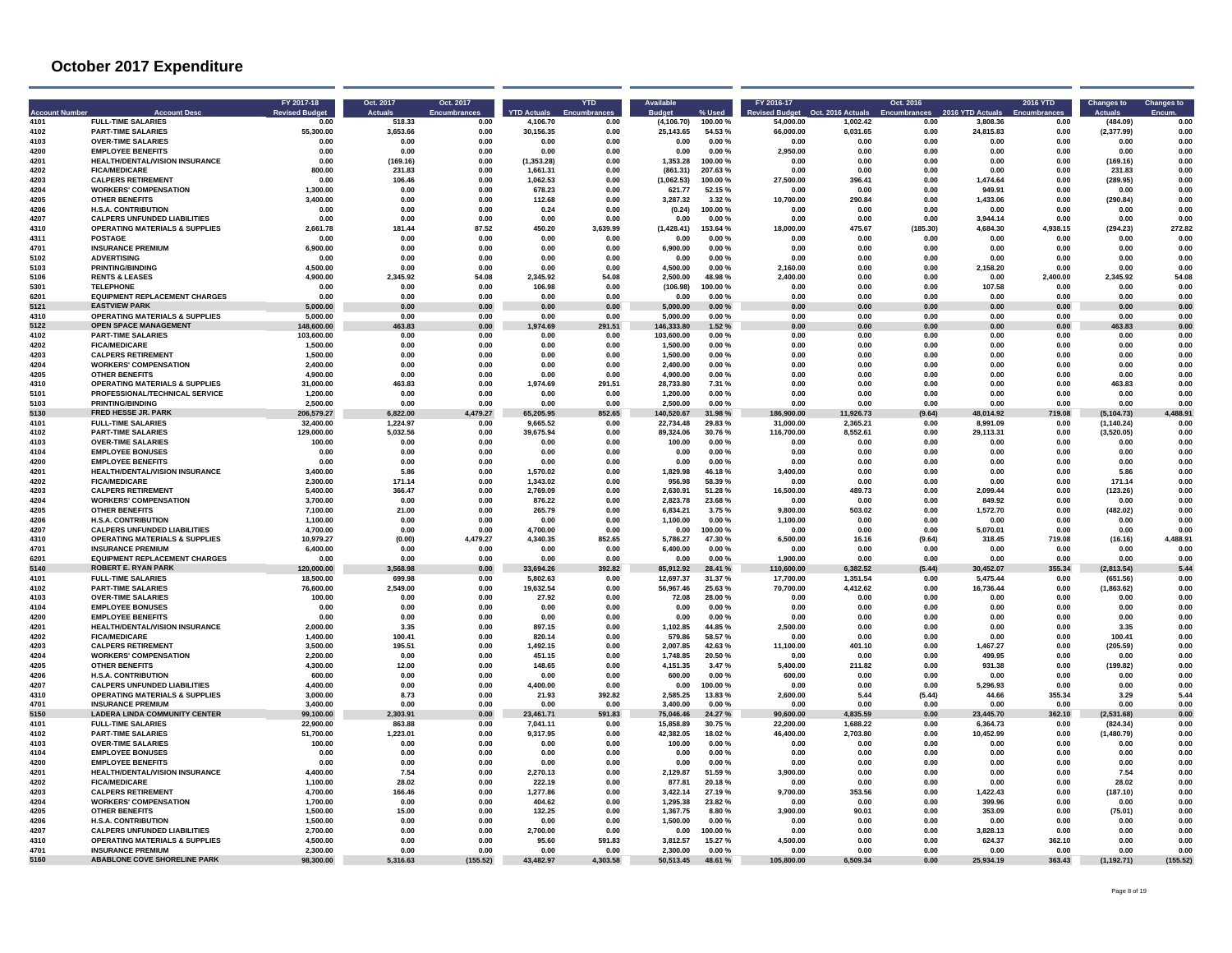| <b>Account Numbe</b> | <b>Account Desc</b>                       | FY 2017-18<br><b>Revised Budge</b> | Oct. 2017<br><b>Actuals</b> | Oct. 2017<br><b>Encumbrances</b> | <b>YTD Actuals</b> | <b>YTD</b><br>Encumbrano | <b>Available</b> |           | FY 2016-17<br>vised Budget | Oct. 2016 Actuals | Oct. 2016  | 2016 YTD Actuals | <b>2016 YTD</b> | <b>Changes to</b> | <b>Changes to</b> |
|----------------------|-------------------------------------------|------------------------------------|-----------------------------|----------------------------------|--------------------|--------------------------|------------------|-----------|----------------------------|-------------------|------------|------------------|-----------------|-------------------|-------------------|
| 4102                 | <b>PART-TIME SALARIES</b>                 | 81,400.00                          | 4.483.37                    | 0.00                             | 36,616.60          | 0.00                     | 44,783.40        | 44.98%    | 83,200.00                  | 5,793.77          | 0.00       | 22,018.77        | 0.00            | (1,310.40)        | 0.00              |
| 4103                 | <b>OVER-TIME SALARIES</b>                 | 0.00                               | 0.00                        | 0.00                             | 0.00               | 0.00                     | 0.00             | 0.00%     | 0.00                       | 0.00              | 0.00       | 0.00             | 0.00            | 0.00              | 0.00              |
| 4200                 | <b>EMPLOYEE BENEFITS</b>                  | 0.00                               | 0.00                        | 0.00                             | 0.00               | 0.00                     | 0.00             | 0.00%     | 0.00                       | 0.00              | 0.00       | 0.00             | 0.00            | 0.00              | 0.00              |
| 4202                 | <b>FICA/MEDICARE</b>                      | 1,200.00                           | 266.47                      | 0.00                             | 2,164.70           | 0.00                     | (964.70)         | 180.42%   | 0.00                       | 0.00              | 0.00       | 0.00             | 0.00            | 266.47            | 0.00              |
| 4203                 | <b>CALPERS RETIREMENT</b>                 | 2,500.00                           | 83.01                       | 0.00                             | 528.36             | 0.00                     | 1,971.64         | 21.12%    | 12,600.00                  | 114.72            | 0.00       | 460.95           | 0.00            | (31.71)           | 0.00              |
| 4204                 | <b>WORKERS' COMPENSATION</b>              | 1.900.00                           | 0.00                        | 0.00                             | 697.86             | 0.00                     | 1.202.14         | 36.74%    | 0.00                       | 0.00              | 0.00       | 474.96           | 0.00            | 0.00              | 0.00              |
| 4205                 | <b>OTHER BENEFITS</b>                     | 2,900.00                           | 0.00                        | 0.00                             | 151.17             | 0.00                     | 2.748.83         | 5.21%     | 4.100.00                   | 333.14            | 0.00       | 1.351.07         | 0.00            | (333.14)          | 0.00              |
| 4207                 | <b>CALPERS UNFUNDED LIABILITIES</b>       | 1.200.00                           | 0.00                        | 0.00                             | 1.200.00           | 0.00                     | 0.00             | 100.00%   | 0.00                       | 0.00              | 0.00       | 506.60           | 0.00            | 0.00              | 0.00              |
| 4310                 | <b>OPERATING MATERIALS &amp; SUPPLIES</b> | 5,000.00                           | 328.26                      | 0.00                             | 1,436.84           | 491.02                   | 3,072.14         | 38.56 %   | 5,000.00                   | 267.71            | $0.00\,$   | 1.121.84         | 363.43          | 60.55             | 0.00              |
| 4701                 | <b>INSURANCE PREMIUM</b>                  | 2.200.00                           | 0.00                        | 0.00                             | 0.00               | 0.00                     | 2.200.00         | 0.00%     | 0.00                       | 0.00              | 0.00       | 0.00             | 0.00            | 0.00              | 0.00              |
| 5101                 | PROFESSIONAL/TECHNICAL SERVICE            | 0.00                               | 155.52                      | (155.52)                         | 687.44             | 3,812.56                 | (4,500.00)       | 100.00%   | 0.00                       | 0.00              | 0.00       | 0.00             | 0.00            | 155.52            | (155.52)          |
| 6201                 | <b>EQUIPMENT REPLACEMENT CHARGES</b>      | 0.00                               | 0.00                        | 0.00                             | 0.00               | 0.00                     | 0.00             | 0.00%     | 900.00                     | 0.00              | 0.00       | 0.00             | 0.00            | 0.00              | 0.00              |
| 5170                 | <b>SPECIAL EVENTS &amp; PROGRAMS</b>      | 218,000.00                         | 2,467.70                    | 0.00                             | 62,897.52          | 3,447.13                 | 146,655.35       | 32.73%    | 216,700.00                 | 7,017.20          | (3,622.46) | 49,395.30        | 8,257.87        | (4,549.50)        | 3,622.46          |
| 4101                 | <b>FULL-TIME SALARIES</b>                 | 54,200.00                          | 1,533.02                    | 0.00                             | 12.180.50          | 0.00                     | 42.019.50        | 22.47%    | 52,300.00                  | 2,966.88          | 0.00       | 11,255.85        | 0.00            | (1,433.86)        | 0.00              |
| 4102                 | <b>PART-TIME SALARIES</b>                 | 36,800.00                          | 0.00                        | 0.00                             | 4.217.45           | 0.00                     | 32.582.55        | 11.46%    | 10.300.00                  | 0.00              | 0.00       | 3.583.29         | 0.00            | 0.00              | 0.00              |
| 4103                 | <b>OVER-TIME SALARIES</b>                 | 100.00                             | 0.00                        | 0.00                             | 0.00               | 0.00                     | 100.00           | 0.00%     | 100.00                     | 0.00              | 0.00       | 0.00             | 0.00            | 0.00              | 0.00              |
| 4104                 | <b>EMPLOYEE BONUSES</b>                   | 0.00                               | 0.00                        | 0.00                             | 0.00               | 0.00                     | 0.00             | 0.00%     | 0.00                       | 0.00              | 0.00       | 0.00             | 0.00            | 0.00              | 0.00              |
| 4200                 | <b>EMPLOYEE BENEFITS</b>                  | 0.00                               | 0.00                        | 0.00                             | 0.00               | 0.00                     | 0.00             | 0.00%     | 0.00                       | 0.00              | 0.00       | 0.00             | 0.00            | 0.00              | 0.00              |
| 4201                 | <b>HEALTH/DENTAL/VISION INSURANCE</b>     | 10.100.00                          | 22.51                       | 0.00                             | 4,970.88           | 0.00                     | 5.129.12         | 49.22%    | 8,200.00                   | 31.90             | 0.00       | 127.60           | 0.00            | (9.39)            | 0.00              |
| 4202                 | <b>FICA/MEDICARE</b>                      | 1.300.00                           | 20.37                       | 0.00                             | 224.11             | 0.00                     | 1.075.89         | 17.23 %   | 0.00                       | 0.00              | 0.00       | 0.00             | 0.00            | 20.37             | 0.00              |
| 4203                 | <b>CALPERS RETIREMENT</b>                 | 5.900.00                           | 133.36                      | 0.00                             | 1.144.56           | 0.00                     | 4,755.44         | 19.41 %   | 8.600.00                   | 258.37            | 0.00       | 1.092.20         | 0.00            | (125.01)          | 0.00              |
| 4204                 | <b>WORKERS' COMPENSATION</b>              | 2.000.00                           | 0.00                        | 0.00                             | 438.34             | 0.00                     | 1.561.66         | 21.90%    | 0.00                       | 0.00              | 0.00       | 349.97           | 0.00            | 0.00              | 0.00              |
| 4205                 | <b>OTHER BENEFITS</b>                     | 3.500.00                           | 36.00                       | 0.00                             | 359.16             | 0.00                     | 3.140.84         | 10.26%    | 3.700.00                   | 116.26            | 0.00       | 698.99           | 0.00            | (80.26)           | 0.00              |
| 4206                 | <b>H.S.A. CONTRIBUTION</b>                | 2.900.00                           | 0.00                        | 0.00                             | 0.00               | 0.00                     | 2.900.00         | 0.00%     | 200.00                     | 0.00              | 0.00       | 0.00             | 0.00            | 0.00              | 0.00              |
| 4207                 | <b>CALPERS UNFUNDED LIABILITIES</b>       | 5,700.00                           | 0.00                        | 0.00                             | 5,700.00           | 0.00                     | 0.00             | 100.00%   | 0.00                       | 0.00              | 0.00       | 3,019.08         | 0.00            | 0.00              | 0.00              |
| 4310                 | <b>OPERATING MATERIALS &amp; SUPPLIES</b> | 21.000.00                          | 722.44                      | 0.00                             | 2.989.84           | 2.118.20                 | 15.891.96        | 24.32%    | 65,000.00                  | 56.65             | 0.00       | 1.112.45         | 2.477.06        | 665.79            | 0.00              |
| 4701                 | <b>INSURANCE PREMIUM</b>                  | 2,300.00                           | 0.00                        | 0.00                             | 0.00               | 0.00                     | 2,300.00         | 0.00%     | 0.00                       | 0.00              | 0.00       | 0.00             | 0.00            | 0.00              | 0.01              |
| 5101                 | PROFESSIONAL/TECHNICAL SERVICE            | 56.200.00                          | (0.00)                      | 0.00                             | 30.254.22          | 5.247.39                 | 20.698.39        | 63.17%    | 51.500.00                  | 2,593.12          | (2,656.44) | 24,744.64        | 3,533.04        | (2, 593.12)       | 2.656.4           |
| 5102                 | <b>ADVERTISING</b>                        | 2.500.00                           | 0.00                        | 0.00                             | 0.00               | 0.00                     | 2,500.00         | 0.00%     | 5,000.00                   | 0.00              | 0.00       | 0.00             | 0.00            | 0.00              | 0.00              |
| 5103                 | <b>PRINTING/BINDING</b>                   | 7.500.00                           | 0.00                        | 0.00                             | 418.46             | 1.081.54                 | 6.000.00         | 20.00%    | 7.500.00                   | 753.46            | (753.46)   | 1.456.51         | 2.043.49        | (753.46)          | 753.46            |
| 5106                 | <b>RENTS &amp; LEASES</b>                 | 6.000.00                           | 0.00                        | 0.00                             | 0.00               | 0.00                     | 6,000.00         | 0.00%     | 4,300.00                   | 240.56            | (212.56)   | 1,954.72         | 204.28          | (240.56)          | 212.56            |
| 5171                 | <b>CITY RUN SPORTS &amp; ACTIVITIES</b>   | 18,700.00                          | 0.00                        | 0.00                             | 522.33             | 0.00                     | 18.177.67        | 2.79%     | 0.00                       | 0.00              | 0.00       | 0.00             | 0.00            | 0.00              | 0.00              |
| 4102                 | <b>PART-TIME SALARIES</b>                 | 6,100.00                           | 0.00                        | 0.00                             | 522.33             | 0.00                     | 5,577.67         | 8.56%     | 0.00                       | 0.00              | 0.00       | 0.00             | 0.00            | 0.00              | 0.00              |
| 4202                 | <b>FICA/MEDICARE</b>                      | 100.00                             | 0.00                        | 0.00                             | 0.00               | 0.00                     | 100.00           | $0.00 \%$ | 0.00                       | 0.00              | 0.00       | 0.00             | 0.00            | 0.00              | 0.00              |
| 4204                 | <b>WORKERS' COMPENSATION</b>              | 100.00                             | 0.00                        | 0.00                             | 0.00               | 0.00                     | 100.00           | 0.00%     | 0.00                       | 0.00              | 0.00       | 0.00             | 0.00            | 0.00              | 0.00              |
| 4205                 | <b>OTHER BENEFITS</b>                     | 400.00                             | 0.00                        | 0.00                             | 0.00               | 0.00                     | 400.00           | 0.00%     | 0.00                       | 0.00              | 0.00       | 0.00             | 0.00            | 0.00              | 0.00              |
| 4310                 | <b>OPERATING MATERIALS &amp; SUPPLIES</b> | 10,000.00                          | 0.00                        | 0.00                             | 0.00               | 0.00                     | 10,000.00        | 0.00%     | 0.00                       | 0.00              | 0.00       | 0.00             | 0.00            | 0.00              | 0.00              |
| 5103                 | PRINTING/BINDING                          | 2,000.00                           | 0.00                        | 0.00                             | 0.00               | 0.00                     | 2.000.00         | 0.00%     | 0.00                       | 0.00              | 0.00       | 0.00             | 0.00            | 0.00              | 0.00              |
| 5180                 | POINT VICENTE INTER, CENTER               | 425,300.00                         | 16,818.34                   | 931.57                           | 142,245.71         | ,262.42                  | 274,791.87       | 35.39 %   | 250.00                     | 31,932.01         | (1,632.05) | 133,949.51       | 305.96          | (15, 113.67)      | ,563.62           |
| 0140                 | <b>INVENTORY - HELD FOR RESALE</b>        | 0.00                               | 0.00                        | 0.00                             | 0.00               | 0.00                     | 0.00             | 0.00%     | 0.00                       | 0.00              | $0.00\,$   | 0.00             | 0.00            | 0.00              | 0.00              |
| 4101                 | <b>FULL-TIME SALARIES</b>                 | 77.900.00                          | 5.077.38                    | 0.00                             | 38.866.28          | 0.00                     | 39.033.72        | 49.89%    | 130.100.00                 | 9,971.41          | 0.00       | 26.225.84        | 0.00            | (4,894.03)        | 0.00              |
| 4102                 | <b>PART-TIME SALARIES</b>                 | 192.800.00                         | 6.241.03                    | 0.00                             | 51.827.07          | 0.00                     | 140.972.93       | 26.88%    | 128.800.00                 | 13.283.79         | 0.00       | 55.198.15        | 0.00            | (7.042.76)        | 0.00              |
| 4103                 | <b>OVER-TIME SALARIES</b>                 | 0.00                               | 0.00                        | 0.00                             | 312.14             | 0.00                     | (312.14)         | 100.00%   | 0.00                       | 0.00              | 0.00       | 0.00             | 0.00            | 0.00              | 0.00              |
| 4104                 | <b>EMPLOYEE BONUSES</b>                   | 0.00                               | 0.00                        | 0.00                             | 0.00               | 0.00                     | 0.00             | 0.00%     | 0.00                       | 0.00              | 0.00       | 0.00             | 0.00            | 0.00              | 0.00              |
| 4200                 | <b>EMPLOYEE BENEFITS</b>                  | 0.00                               | 0.00                        | 0.00                             | 0.00               | 0.00                     | 0.00             | 0.00%     | 2,950.00                   | 0.00              | 0.00       | 0.00             | 0.00            | 0.00              | 0.00              |
| 4201                 | HEALTH/DENTAL/VISION INSURANCE            | 11.700.00                          | (192.49)                    | 0.00                             | 3.605.65           | 0.00                     | 8.094.35         | 30.82%    | 11.200.00                  | 0.00              | 0.00       | 0.00             | 0.00            | (192.49)          | 0.00              |
| 4202                 | <b>FICA/MEDICARE</b>                      | 3.900.00                           | 226.21                      | 0.00                             | 1.697.19           | 0.00                     | 2,202.81         | 43.51 %   | 0.00                       | 0.00              | 0.00       | 0.00             | 0.00            | 226.21            | 0.00              |
| 4203                 | <b>CALPERS RETIREMENT</b>                 | 16,400.00                          | 856.08                      | 0.00                             | 6.786.04           | 0.00                     | 9.613.96         | 41.38%    | 36,500.00                  | 1.754.93          | 0.00       | 6.526.92         | 0.00            | (898.85)          | 0.00              |
| 4204                 | <b>WORKERS' COMPENSATION</b>              | 6.200.00                           | 0.00                        | 0.00                             | 1.464.87           | 0.00                     | 4.735.13         | 23.63%    | 0.00                       | 0.00              | 0.00       | 1.324.88         | 0.00            | 0.00              | 0.00              |
| 4205                 | <b>OTHER BENEFITS</b>                     | 6.900.00                           | 84.81                       | 0.00                             | 783.45             | 0.00                     | 6.116.55         | 11.35 %   | 13,400.00                  | 643.54            | 0.00       | 2.226.59         | 0.00            | (558.73)          | 0.00              |
| 4206                 | <b>H.S.A. CONTRIBUTION</b>                | 0.00                               | 115.38                      | 0.00                             | 923.16             | 0.00                     | (923.16)         | 100.00%   | 0.00                       | 173.10            | 0.00       | 173.10           | 0.00            | (57.72)           | 0.00              |
| 4207                 | <b>CALPERS UNFUNDED LIABILITIES</b>       | 10.600.00                          | 0.00                        | 0.00                             | 10.600.00          | 0.00                     | 0.00             | 100.00%   | 0.00                       | 0.00              | 0.00       | 16,032.15        | 0.00            | 0.00              | 0.00              |
| 4310                 | <b>OPERATING MATERIALS &amp; SUPPLIES</b> | 89,500.00                          | 109.21                      | 931.57                           | 3,472.04           | 7,671.08                 | 78,356.88        | 12.45 %   | 81,500.00                  | 6,071.27          | (1,632.05) | 25,436.83        | 31,737.04       | (5,962.06)        | 2,563.62          |
| 4311                 | POSTAGE                                   | 0.00                               | 0.00                        | <b>በ በበ</b>                      | 0.00               | 0.00                     | n nn             | .ስ. በሰ %  | 0.00                       | 0.00              | 0.00       | 0.00             | 0.00            | 0.00              | n nr              |
| 4312                 | <b>INVENTORY</b>                          | 0.00                               | 4,300.73                    | 0.00                             | 21,628.00          | 0.00                     | (21,628.00)      | 100.00%   | 0.00                       | 0.00              | 0.00       | 0.00             | 0.00            | 4,300.73          | 0.00              |
| 4601                 | <b>DUES &amp; MEMBERSHIPS</b>             | 0.00                               | 0.00                        | 0.00                             | 0.00               | 0.00                     | 0.00             | 0.00%     | 0.00                       | 0.00              | 0.00       | 540.00           | 0.00            | 0.00              | 0.00              |
| 4701                 | <b>INSURANCE PREMIUM</b>                  | 8,100.00                           | 0.00                        | 0.00                             | 0.00               | 0.00                     | 8,100.00         | 0.00%     | 0.00                       | 0.00              | 0.00       | 0.00             | 0.00            | 0.00              | 0.00              |
| 5101                 | PROFESSIONAL/TECHNICAL SERVICE            | 0.00                               | 0.00                        | 0.00                             | 0.00               | 0.00                     | 0.00             | 0.00%     | 0.00                       | 0.00              | 0.00       | 0.00             | 0.00            | 0.00              | 0.00              |
| 5102                 | <b>ADVERTISING</b>                        | 0.00                               | 0.00                        | 0.00                             | 0.00               | 0.00                     | 0.00             | 0.00%     | 0.00                       | 0.00              | 0.00       | 0.00             | 0.00            | 0.00              | 0.00              |
| 5103                 | PRINTING/BINDING                          | 0.00                               | 0.00                        | 0.00                             | 208.66             | 591.34                   | (800.00)         | 100.00%   | 0.00                       | 0.00              | 0.00       | 231.08           | 568.92          | 0.00              | 0.00              |
| 5106                 | <b>RENTS &amp; LEASES</b>                 | 500.00                             | 0.00                        | 0.00                             | 0.00               | 0.00                     | 500.00           | 0.00%     | 500.00                     | 0.00              | 0.00       | 0.00             | 0.00            | 0.00              | 0.00              |
| 6001                 | <b>MEETINGS &amp; CONFERENCES</b>         | 500.00                             | 0.00                        | 0.00                             | 0.00               | 0.00                     | 500.00           | 0.00%     | 500.00                     | 0.00              | 0.00       | 0.00             | 0.00            | 0.00              | 0.00              |
| 6002                 | TRAVEL/MILEAGE REIMBURSEMENT              | 300.00                             | 0.00                        | 0.00                             | 71.16              | 0.00                     | 228.84           | 23.67%    | 300.00                     | 33.97             | 0.00       | 33.97            | 0.00            | (33.97)           | 0.00              |
| 6101                 | <b>TRAINING</b>                           | 0.00                               | 0.00                        | 0.00                             | 0.00               | 0.00                     | 0.00             | 0.00%     | 0.00                       | 0.00              | 0.00       | 0.00             | 0.00            | 0.00              | 0.00              |
| 6102                 | <b>PUBLICATIONS/JOURNALS</b>              | 0.00                               | 0.00                        | 0.00                             | 0.00               | 0.00                     | 0.00             | 0.00%     | 0.00                       | 0.00              | 0.00       | 0.00             | 0.00            | 0.00              | 0.00              |
| 6201                 | <b>EQUIPMENT REPLACEMENT CHARGES</b>      | 0.00                               | 0.00                        | 0.00                             | 0.00               | 0.00                     | 0.00             | 0.00%     | 7.500.00                   | 0.00              | 0.00       | 0.00             | 0.00            | 0.00              | 0.00              |
| 5190                 | <b>REACH</b>                              | 66.700.00                          | 3,730.18                    | 0.00                             | 16,357.15          | 0.00                     | 50,342.85        | 24.52%    | 41,300.00                  | 2,762.73          | 0.00       | 13,016.41        | 0.00            | 967.45            | 0.00              |
| 4101                 | <b>FULL-TIME SALARIES</b>                 | 0.00                               | 0.00                        | 0.00                             | 0.00               | 0.00                     | 0.00             | 0.00%     | 0.00                       | 0.00              | 0.00       | 0.00             | 0.00            | 0.00              | 0.00              |
| 4102                 | <b>PART-TIME SALARIES</b>                 | 43.900.00                          | 2,544.19                    | 0.00                             | 10.493.42          | 0.00                     | 33.406.58        | 23.90%    | 25.900.00                  | 2.047.33          | 0.00       | 7,105.78         | 0.00            | 496.86            | 0.00              |
| 4103                 | <b>OVER-TIME SALARIES</b>                 | 0.00                               | 0.00                        | 0.00                             | 0.00               | 0.00                     | 0.00             | $0.00 \%$ | 0.00                       | 0.00              | 0.00       | 0.00             | 0.00            | 0.00              | 0.00              |
| 4200                 | <b>EMPLOYEE BENEFITS</b>                  | 0.00                               | 0.00                        | 0.00                             | 0.00               | 0.00                     | 0.00             | 0.00%     | 0.00                       | 0.00              | 0.00       | 0.00             | 0.00            | 0.00              | 0.00              |
| 4202                 | <b>FICA/MEDICARE</b>                      | 600.00                             | 108.32                      | 0.00                             | 497.31             | 0.00                     | 102.69           | 82.83%    | 0.00                       | 0.00              | 0.00       | 0.00             | 0.00            | 108.32            | 0.00              |
| 4203                 | <b>CALPERS RETIREMENT</b>                 | 2.400.00                           | 119.68                      | 0.00                             | 382.70             | 0.00                     | 2.017.30         | 15.96 %   | 3.800.00                   | 183.18            | 0.00       | 605.61           | 0.00            | (63.50)           | 0.00              |
| 4204                 | <b>WORKERS' COMPENSATION</b>              | 1.000.00                           | 0.00                        | 0.00                             | 206.32             | 0.00                     | 793.68           | 20.60%    | 0.00                       | 0.00              | 0.00       | 149.99           | 0.00            | 0.00              | 0.00              |
| 4205                 | <b>OTHER BENEFITS</b>                     | 1,300.00                           | 0.00                        | 0.00                             | 7.47               | 0.00                     | 1,292.53         | 0.54 %    | 1,300.00                   | 42.00             | 0.00       | 173.08           | 0.00            | (42.00)           | 0.00              |
| 4207                 | <b>CALPERS UNFUNDED LIABILITIES</b>       | 3.000.00                           | 0.00                        | 0.00                             | 3.000.00           | 0.00                     | 0.00             | 100.00 %  | 0.00                       | 0.00              | 0.00       | 2.933.46         | 0.00            | 0.00              | 0.00              |
| 4310                 | <b>OPERATING MATERIALS &amp; SUPPLIES</b> | 13,500.00                          | 957.99                      | 0.00                             | 1.769.93           | 0.00                     | 11,730.07        | 13.11 %   | 10,000.00                  | 444.32            | 0.00       | 2.002.59         | 0.00            | 513.67            | 0.00              |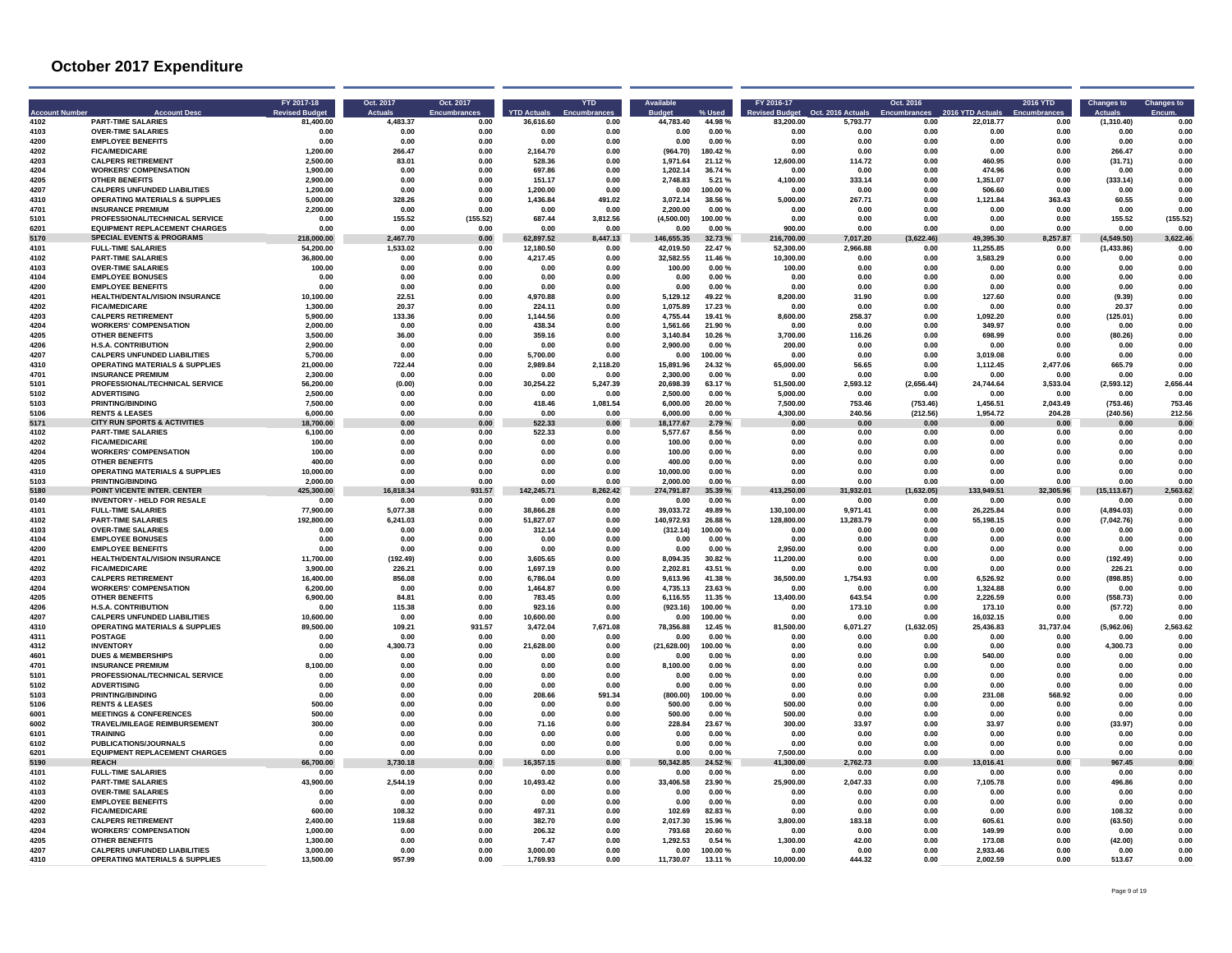| 4311         | <b>POSTAGE</b>                                                 | <b>Account Dese</b>                       | FY 2017-18<br><b>Revised Budge</b><br>0.00 | Oct. 2017<br><b>Actuals</b><br>0.00 | Oct. 2017<br><b>Encumbrances</b><br>0.00 | <b>YTD Actuals</b><br>0.00 | <b>YTD</b><br>0.00       | <b>Rudge</b><br>0.00  | % User<br>0.00%      | FY 2016-17<br><b>Revised Budget</b><br>0.00 | Oct. 2016 Actuals<br>0.00 | Oct. 2016<br>Encumbrances<br>0.00 | 2016 YTD Actuals<br>0.00 | <b>2016 YTD</b><br>0.00 | <b>Changes to</b><br>0.00 | <b>Changes to</b><br>0.00 |
|--------------|----------------------------------------------------------------|-------------------------------------------|--------------------------------------------|-------------------------------------|------------------------------------------|----------------------------|--------------------------|-----------------------|----------------------|---------------------------------------------|---------------------------|-----------------------------------|--------------------------|-------------------------|---------------------------|---------------------------|
| 4601         | <b>DUES &amp; MEMBERSHIPS</b>                                  |                                           | 0.00                                       | 0.00                                | 0.00                                     | 0.00                       | 0.00                     | 0.00                  | 0.00%                | 0.00                                        | 0.00                      | 0.00                              | 0.00                     | 0.00                    | 0.00                      | 0.00                      |
| 4701         | <b>INSURANCE PREMIUM</b>                                       |                                           | 700.00                                     | 0.00                                | 0.00                                     | 0.00                       | 0.00                     | 700.00                | 0.00%                | 0.00                                        | 0.00                      | 0.00                              | 0.00                     | 0.00                    | 0.00                      | 0.00                      |
| 5102         | <b>ADVERTISING</b>                                             |                                           | 0.00                                       | 0.00                                | 0.00                                     | 0.00                       | 0.00                     | 0.00                  | 0.00%                | 0.00                                        | 0.00                      | 0.00                              | 0.00                     | 0.00                    | 0.00                      | 0.00                      |
| 5103         | <b>PRINTING/BINDING</b>                                        |                                           | 0.00<br>0.00                               | 0.00                                | 0.00                                     | 0.00                       | 0.00<br>0.00             | 0.00                  | 0.00%                | 0.00                                        | 0.00<br>0.00              | 0.00                              | 0.00<br>0.00             | 0.00<br>0.00            | 0.00                      | 0.00                      |
| 5106<br>6001 | <b>RENTS &amp; LEASES</b><br><b>MEETINGS &amp; CONFERENCES</b> |                                           | 0.00                                       | 0.00<br>0.00                        | 0.00<br>0.00                             | 0.00<br>0.00               | 0.00                     | 0.00<br>0.00          | 0.00%<br>0.00%       | 0.00<br>0.00                                | 0.00                      | 0.00<br>0.00                      | 0.00                     | 0.00                    | 0.00<br>0.00              | 0.00<br>0.00              |
| 6002         |                                                                | TRAVEL/MILEAGE REIMBURSEMENT              | 300.00                                     | 0.00                                | 0.00                                     | 0.00                       | 0.00                     | 300.00                | 0.00%                | 300.00                                      | 45.90                     | 0.00                              | 45.90                    | 0.00                    | (45.90)                   | 0.00                      |
| 6101         | <b>TRAINING</b>                                                |                                           | 0.00                                       | 0.00                                | 0.00                                     | 0.00                       | 0.00                     | 0.00                  | 0.00%                | 0.00                                        | 0.00                      | 0.00                              | 0.00                     | 0.00                    | 0.00                      | 0.00                      |
| 6102         | <b>PUBLICATIONS/JOURNALS</b>                                   |                                           | 0.00                                       | 0.00                                | 0.00                                     | 0.00                       | 0.00                     | 0.00                  | 0.00%                | 0.00                                        | 0.00                      | 0.00                              | 0.00                     | 0.00                    | 0.00                      | 0.00                      |
| 6201         |                                                                | <b>EQUIPMENT REPLACEMENT CHARGES</b>      | 0.00                                       | 0.00                                | 0.00                                     | 0.00                       | 0.00                     | 0.00                  | 0.00%                | 0.00                                        | 0.00                      | 0.00                              | 0.00                     | 0.00                    | 0.00                      | 0.00                      |
| 5210<br>4101 | <b>SUPPORT SERVICES</b><br><b>FULL-TIME SALARIES</b>           |                                           | 26.000.00<br>15,600.00                     | 2,316.86<br>586.60                  | 0.00<br>0.00                             | 24,913.75<br>4.654.46      | 0.00<br>0.00             | 1.086.25<br>10.945.54 | 95.82%<br>29.83 %    | 79.200.00<br>14.900.00                      | 4,688.61<br>1,128.66      | 0.00<br>0.00                      | 23.054.42<br>4.289.36    | 0.00<br>0.00            | (2, 371.75)<br>(542.06)   | 0.00<br>0.00              |
| 4102         | <b>PART-TIME SALARIES</b>                                      |                                           | 0.00                                       | 1,000.15                            | 0.00                                     | 10,970.70                  | 0.00                     | (10,970.70)           | 100.00%              | 49.400.00                                   | 2.886.38                  | 0.00                              | 11.704.18                | 0.00                    | (1,886.23)                | 0.00                      |
| 4103         | <b>OVER-TIME SALARIES</b>                                      |                                           | 0.00                                       | 0.00                                | 0.00                                     | 0.00                       | 0.00                     | 0.00                  | 0.00%                | 0.00                                        | 0.00                      | 0.00                              | 0.00                     | 0.00                    | 0.00                      | 0.00                      |
| 4104         | <b>EMPLOYEE BONUSES</b>                                        |                                           | 0.00                                       | 0.00                                | 0.00                                     | 0.00                       | 0.00                     | 0.00                  | 0.00%                | 0.00                                        | 0.00                      | 0.00                              | 0.00                     | 0.00                    | 0.00                      | 0.00                      |
| 4200         | <b>EMPLOYEE BENEFITS</b>                                       |                                           | 0.00                                       | 0.00                                | 0.00                                     | 0.00<br>1.666.66           | 0.00                     | 0.00                  | 0.00%                | 0.00<br>2.400.00                            | 0.00                      | 0.00                              | 0.00                     | 0.00                    | 0.00                      | 0.00                      |
| 4201<br>4202 | <b>FICA/MEDICARE</b>                                           | HEALTH/DENTAL/VISION INSURANCE            | 3,100.00<br>200.00                         | 5.37<br>60.15                       | 0.00<br>0.00                             | 453.19                     | 0.00<br>0.00             | 1.433.34<br>(253.19)  | 53.77%<br>226.50%    | 0.00                                        | 31.90<br>0.00             | 0.00<br>0.00                      | 127.60<br>0.00           | 0.00<br>0.00            | (26.53)<br>60.15          | 0.00<br>0.00              |
| 4203         | <b>CALPERS RETIREMENT</b>                                      |                                           | 1,300.00                                   | 75.69                               | 0.00                                     | 1,034.79                   | 0.00                     | 265.21                | 79.62%               | 8,000.00                                    | 254.47                    | 0.00                              | 995.57                   | 0.00                    | (178.78)                  | 0.00                      |
| 4204         | <b>WORKERS' COMPENSATION</b>                                   |                                           | 300.00                                     | 0.00                                | 0.00                                     | 297.35                     | 0.00                     | 2.65                  | 99.00%               | 0.00                                        | 0.00                      | 0.00                              | 399.96                   | 0.00                    | 0.00                      | 0.00                      |
| 4205         | <b>OTHER BENEFITS</b>                                          |                                           | 600.00                                     | 12.00                               | 0.00                                     | 121.40                     | 0.00                     | 478.60                | 20.17%               | 4.300.00                                    | 156.44                    | 0.00                              | 705.53                   | 0.00                    | (144.44)                  | 0.00                      |
| 4206         | <b>H.S.A. CONTRIBUTION</b>                                     |                                           | 1.100.00                                   | 576.90                              | 0.00                                     | 4.615.20                   | 0.00                     | (3.515.20)            | 419.55%              | 200.00                                      | 230.76                    | 0.00                              | 923.04                   | 0.00                    | 346.14                    | 0.00                      |
| 4207<br>4701 | <b>INSURANCE PREMIUM</b>                                       | <b>CALPERS UNFUNDED LIABILITIES</b>       | 1.100.00<br>2,700.00                       | 0.00<br>0.00                        | 0.00<br>0.00                             | 1.100.00<br>0.00           | 0.00<br>0.00             | 0.00<br>2,700.00      | 100.00%<br>0.00%     | 0.00<br>0.00                                | 0.00<br>0.00              | 0.00<br>0.00                      | 3.909.18<br>0.00         | 0.00<br>0.00            | 0.00<br>0.00              | 0.00<br>0.00              |
| 6110         | <b>SHERIFF CONTRACT</b>                                        |                                           | 6.135.200.00                               | 0.00                                | 0.00                                     | 1.117.021.62               | 5,018,178.38             | 0.00                  | 100.00%              | 5.369.200.00                                | 0.00                      | 0.00                              | 887.411.55               | 3,797,188.45            | 0.00                      | 0.00                      |
| 5101         |                                                                | PROFESSIONAL/TECHNICAL SERVICE            | 6,135,200.00                               | 0.00                                | 0.00                                     | 1,117,021.62               | 5,018,178.38             | 0.00                  | 100.00%              | 5,369,200.00                                | 0.00                      | 0.00                              | 887,411.55               | 3,797,188.45            | 0.00                      | 0.00                      |
| 6120         | <b>SPECIAL PROGRAMS</b>                                        |                                           | 1,667,423.68                               | 3,011.40                            | 841,923.68                               | 1.802.43                   | 957,025.32               | 708.595.93            | 57.50 %              | 1.356.230.00                                | 87,713.20                 | (71, 397.63)                      | 548.360.50               | 698,391.83              | (84,701,80)               | 913,321.31                |
| 4101         | <b>FULL-TIME SALARIES</b>                                      |                                           | 64.500.00                                  | 2.409.77                            | 0.00                                     | 19,219.39                  | 0.00                     | 45,280.61             | 29.80 %              | 71.700.00                                   | 0.00                      | 0.00                              | 0.00                     | 0.00                    | 2.409.77                  | 0.00                      |
| 4102<br>4103 | <b>PART-TIME SALARIES</b><br><b>OVER-TIME SALARIES</b>         |                                           | 0.00<br>0.00                               | 0.00<br>0.00                        | 0.00<br>0.00                             | 0.00<br>361.46             | 0.00<br>0.00             | 0.00<br>(361.46)      | $0.00 \%$<br>100.00% | 0.00<br>0.00                                | 0.00<br>0.00              | 0.00<br>0.00                      | 0.00<br>0.00             | 0.00<br>0.00            | 0.00<br>0.00              | 0.00<br>0.00              |
| 4200         | <b>EMPLOYEE BENEFITS</b>                                       |                                           | 0.00                                       | 0.00                                | 0.00                                     | 0.00                       | 0.00                     | 0.00                  | 0.00%                | 0.00                                        | 0.00                      | 0.00                              | 0.00                     | 0.00                    | 0.00                      | 0.00                      |
| 4201         |                                                                | HEALTH/DENTAL/VISION INSURANCE            | 400.00                                     | 31.19                               | 0.00                                     | 2,111.19                   | 0.00                     | (1,711.19)            | 527.75%              | 9,200.00                                    | 0.00                      | 0.00                              | 0.00                     | 0.00                    | 31.19                     | 0.00                      |
| 4202         | <b>FICA/MEDICARE</b>                                           |                                           | 900.00                                     | 32.80                               | 0.00                                     | 250.86                     | 0.00                     | 649.14                | 27.89%               | 0.00                                        | 0.00                      | 0.00                              | 0.00                     | 0.00                    | 32.80                     | 0.00                      |
| 4203         | <b>CALPERS RETIREMENT</b>                                      |                                           | 4.200.00                                   | 157.43                              | 0.00                                     | 1.255.60                   | 0.00                     | 2.944.40              | 29.90%               | 5.200.00                                    | 0.00                      | 0.00                              | 0.00                     | 0.00                    | 157.43                    | 0.00                      |
| 4204<br>4205 | <b>WORKERS' COMPENSATION</b><br><b>OTHER BENEFITS</b>          |                                           | 1,400.00<br>3.100.00                       | 0.00<br>48.00                       | 0.00<br>0.00                             | 366.86<br>397.27           | 0.00<br>0.00             | 1,033.14<br>2,702.73  | 26.21 %<br>12.81%    | 0.00<br>3,200.00                            | 0.00<br>0.00              | 0.00<br>0.00                      | 424.96<br>0.00           | 0.00<br>0.00            | 0.00<br>48.00             | 0.00<br>0.00              |
| 4206         | <b>H.S.A. CONTRIBUTION</b>                                     |                                           | 0.00                                       | 0.00                                | 0.00                                     | 0.00                       | 0.00                     | 0.00                  | $0.00 \%$            | 3.000.00                                    | 0.00                      | 0.00                              | 0.00                     | 0.00                    | 0.00                      | 0.00                      |
| 4310         |                                                                | <b>OPERATING MATERIALS &amp; SUPPLIES</b> | 221.957.00                                 | 0.00                                | 215.957.00                               | (43.213.18)                | 216,802.83               | 48,367.35             | 78.21 %              | 695.930.00                                  | 0.00                      | 0.00                              | 422.469.06               | 245.510.72              | 0.00                      | 215.957.00                |
| 4311         | POSTAGE                                                        |                                           | 0.00                                       | 0.00                                | 0.00                                     | 0.00                       | 0.00                     | 0.00                  | 0.00%                | 0.00                                        | 0.00                      | 0.00                              | 0.00                     | 0.00                    | 0.00                      | 0.00                      |
| 4601         | <b>DUES &amp; MEMBERSHIPS</b>                                  |                                           | 0.00                                       | 0.00                                | 0.00                                     | 0.00                       | 0.00                     | 0.00                  | 0.00%                | 0.00                                        | 0.00                      | 0.00                              | 0.00                     | 0.00                    | 0.00                      | 0.00                      |
| 4701<br>4901 | <b>INSURANCE PREMIUM</b><br><b>MISC. EXPENSES</b>              |                                           | 1.500.00<br>491.500.00                     | 0.00<br>0.00                        | 0.00<br>491.500.00                       | 0.00<br>0.00               | 0.00<br>491.500.00       | 1.500.00<br>0.00      | 0.00%<br>100.00%     | 0.00<br>0.00                                | 0.00<br>0.00              | 0.00<br>0.00                      | 0.00<br>0.00             | 0.00<br>0.00            | 0.00<br>0.00              | 0.00<br>491,500.00        |
| 5101         |                                                                | PROFESSIONAL/TECHNICAL SERVICE            | 50,266.68                                  | 0.00                                | 14,466.68                                | 4,052.69                   | 43,865.07                | 2,348.92              | 95.33 %              | 35,800.00                                   | (761.67)                  | (1,451.79)                        | 155.25                   | 45,959.47               | 761.67                    | 15.918.47                 |
| 5102         | <b>ADVERTISING</b>                                             |                                           | 0.00                                       | 0.00                                | 0.00                                     | 0.00                       | 0.00                     | 0.00                  | 0.00%                | 0.00                                        | 0.00                      | 0.00                              | 0.00                     | 0.00                    | 0.00                      | 0.00                      |
| 5103         | <b>PRINTING/BINDING</b>                                        |                                           | 4,000.00                                   | 0.00                                | 0.00                                     | 0.00                       | 0.00                     | 4,000.00              | 0.00%                | 4,000.00                                    | 0.00                      | 0.00                              | 0.00                     | 0.00                    | 0.00                      | 0.00                      |
| 5111         | <b>PUBLIC SAFETY - TRAFFIC</b>                                 |                                           | 16,000.00                                  | 0.00                                | 0.00                                     | 0.00                       | 0.00                     | 16.000.00             | 0.00%                | 16,000.00                                   | 0.00                      | 16,000.00                         | 0.00                     | 16,000.00               | 0.00                      | (16.000.00)               |
| 5112<br>5113 | PUBLIC SAFETY - COASTAL<br><b>PUBLIC SAFETY- WESTERN</b>       |                                           | 39.000.00<br>8.000.00                      | 0.00<br>0.00                        | 0.00<br>0.00                             | 960.20<br>1,869.19         | 38,039.80<br>6,130.81    | 0.00<br>0.00          | 100.00%<br>100.00%   | 39,000.00<br>8,000.00                       | 3,250.84<br>0.00          | (3, 250.84)<br>0.00               | 9,572.57<br>36.75        | 29,427.43<br>7,963.25   | (3,250.84)<br>0.00        | 3,250.84<br>0.00          |
| 5114         | <b>PUBLIC SAFETY - SUMMER</b>                                  |                                           | 10.000.00                                  | 0.00                                | 0.00                                     | 0.00                       | 0.00                     | 10.000.00             | 0.00%                | 10.000.00                                   | 0.00                      | 0.00                              | 45.94                    | 9.954.06                | 0.00                      | 0.00                      |
| 5115         |                                                                | PUBLIC SAFETY - SUPPLEMENTAL              | 53.000.00                                  | 0.00                                | 0.00                                     | 12.313.19                  | 40.686.81                | 0.00                  | 100.00%              | 15,000.00                                   | 0.00                      | 0.00                              | 68.91                    | 14.931.09               | 0.00                      | 0.00                      |
| 5116         | <b>PUBLIC SAFETY - PRESERVE</b>                                |                                           | 567,000.00                                 | 0.00                                | 0.00                                     | 0.00                       | 0.00                     | 567,000.00            | 0.00%                | 440,200.00                                  | 82,695.00                 | (82, 695.00)                      | 112,483.75               | 327,716.25              | (82, 695.00)              | 82,695.00                 |
| 5201         |                                                                | <b>REPAIR &amp; MAINTENANCE SERVICES</b>  | 0.00                                       | 0.00                                | 0.00                                     | 0.00                       | 0.00                     | 0.00                  | 0.00%                | 0.00                                        | 0.00                      | 0.00                              | 70.44                    | 929.56                  | 0.00                      | 0.00                      |
| 5301<br>6001 | <b>TELEPHONE</b><br><b>MEETINGS &amp; CONFERENCES</b>          |                                           | 10,000.00<br>0.00                          | 332.21<br>0.00                      | 0.00<br>0.00                             | 1,682.71<br>0.00           | 0.00<br>0.00             | 8,317.29<br>0.00      | 16.83%<br>0.00%      | 0.00<br>0.00                                | 2,529.03<br>0.00          | 0.00<br>0.00                      | 3,032.87<br>0.00         | 0.00<br>0.00            | (2, 196.82)<br>0.00       | 0.00<br>0.00              |
| 6002         |                                                                | TRAVEL/MILEAGE REIMBURSEMENT              | 0.00                                       | 0.00                                | 0.00                                     | 0.00                       | 0.00                     | 0.00                  | 0.00%                | 0.00                                        | 0.00                      | 0.00                              | 0.00                     | 0.00                    | 0.00                      | 0.00                      |
| 6101         | <b>TRAINING</b>                                                |                                           | 0.00                                       | 0.00                                | 0.00                                     | 0.00                       | 0.00                     | 0.00                  | 0.00%                | 0.00                                        | 0.00                      | 0.00                              | 0.00                     | 0.00                    | 0.00                      | 0.00                      |
| 6102         | <b>PUBLICATIONS/JOURNALS</b>                                   |                                           | 0.00                                       | 0.00                                | 0.00                                     | 0.00                       | 0.00                     | 0.00                  | 0.00%                | 0.00                                        | 0.00                      | 0.00                              | 0.00                     | 0.00                    | 0.00                      | 0.00                      |
| 6201         |                                                                | <b>EQUIPMENT REPLACEMENT CHARGES</b>      | 700.00                                     | 0.00                                | 0.00                                     | 175.00                     | 0.00                     | 525.00                | 25.00 %              | 0.00                                        | 0.00                      | 0.00                              | 0.00                     | 0.00                    | 0.00                      | 0.00                      |
| 8201<br>6130 | <b>VEHICLES</b><br><b>ANIMAL CONTROL</b>                       |                                           | 120,000.00<br>136.000.00                   | 0.00<br>0.00                        | 120,000.00<br>0.00                       | 0.00<br>22.081.51          | 120,000.00<br>120,644.99 | 0.00<br>(6.726.50)    | 100.00%<br>104.95%   | 0.00<br>,000.00                             | 0.00<br>8.907.46          | 0.00<br>(5.351.96)                | 0.00<br>20.221.30        | 0.00<br>100,524.02      | 0.00<br>907.46)           | 120.000.00<br>5.351.96    |
| 4101         | <b>FULL-TIME SALARIES</b>                                      |                                           | 0.00                                       | 0.00                                | 0.00                                     | 0.00                       | 0.00                     | 0.00                  | 0.00%                | 0.00                                        | 0.00                      | 0.00                              | 0.00                     | 0.00                    | 0.00                      | 0.00                      |
| 4102         | <b>PART-TIME SALARIES</b>                                      |                                           | 0.00                                       | 0.00                                | 0.00                                     | 0.00                       | 0.00                     | 0.00                  | 0.00%                | 0.00                                        | 0.00                      | 0.00                              | 0.00                     | 0.00                    | 0.00                      | 0.00                      |
| 4103         | <b>OVER-TIME SALARIES</b>                                      |                                           | 0.00                                       | 0.00                                | 0.00                                     | 0.00                       | 0.00                     | 0.00                  | 0.00%                | 0.00                                        | 0.00                      | 0.00                              | 0.00                     | 0.00                    | 0.00                      | 0.00                      |
| 4200<br>4310 | <b>EMPLOYEE BENEFITS</b>                                       |                                           | 0.00<br>0.00                               | 0.00<br>0.00                        | 0.00<br>0.00                             | 0.00<br>0.00               | 0.00<br>0.00             | 0.00<br>0.00          | 0.00%                | 0.00<br>0.00                                | 0.00<br>0.00              | 0.00<br>0.00                      | 0.00<br>0.00             | 0.00<br>0.00            | 0.00<br>0.00              | 0.00<br>0.00              |
| 4311         | <b>POSTAGE</b>                                                 | <b>OPERATING MATERIALS &amp; SUPPLIES</b> | 0.00                                       | 0.00                                | 0.00                                     | 0.00                       | 0.00                     | 0.00                  | 0.00%<br>0.00%       | 0.00                                        | 0.00                      | 0.00                              | 0.00                     | 0.00                    | 0.00                      | 0.00                      |
| 4601         | <b>DUES &amp; MEMBERSHIPS</b>                                  |                                           | 0.00                                       | 0.00                                | 0.00                                     | 0.00                       | 0.00                     | 0.00                  | 0.00%                | 0.00                                        | 0.00                      | 0.00                              | 0.00                     | 0.00                    | 0.00                      | 0.00                      |
| 4701         | <b>INSURANCE PREMIUM</b>                                       |                                           | 0.00                                       | 0.00                                | 0.00                                     | 2.748.36                   | 0.00                     | (2.748.36)            | 100.00%              | 0.00                                        | 0.00                      | 0.00                              | 0.00                     | 0.00                    | 0.00                      | 0.00                      |
| 4901         | <b>MISC. EXPENSES</b>                                          |                                           | 0.00                                       | 0.00                                | 0.00                                     | 0.00                       | $0.00\,$                 | 0.00                  | 0.00%                | 0.00                                        | 0.00                      | 0.00                              | 0.00                     | 0.00                    | 0.00                      | 0.00                      |
| 5101<br>5102 | <b>ADVERTISING</b>                                             | PROFESSIONAL/TECHNICAL SERVICE            | 136.000.00                                 | 0.00<br>0.00                        | 0.00<br>0.00                             | 19,333.15                  | 120,644.99               | (3,978.14)            | 102.93%              | 117.000.00                                  | 8,907.46<br>0.00          | (5,351.96)<br>0.00                | 20,221.30                | 100,524.02              | (8,907.46)                | 5,351.96                  |
| 5103         | <b>PRINTING/BINDING</b>                                        |                                           | 0.00<br>0.00                               | 0.00                                | 0.00                                     | 0.00<br>0.00               | 0.00<br>0.00             | 0.00<br>0.00          | 0.00%<br>0.00%       | 0.00<br>0.00                                | 0.00                      | 0.00                              | 0.00<br>0.00             | 0.00<br>0.00            | 0.00<br>0.00              | 0.00<br>0.00              |
| 6001         | <b>MEETINGS &amp; CONFERENCES</b>                              |                                           | 0.00                                       | 0.00                                | 0.00                                     | 0.00                       | 0.00                     | 0.00                  | 0.00%                | 0.00                                        | 0.00                      | 0.00                              | 0.00                     | 0.00                    | 0.00                      | 0.00                      |
| 6002         |                                                                | TRAVEL/MILEAGE REIMBURSEMENT              | 0.00                                       | 0.00                                | 0.00                                     | 0.00                       | 0.00                     | 0.00                  | 0.00%                | 0.00                                        | 0.00                      | 0.00                              | 0.00                     | 0.00                    | 0.00                      | 0.00                      |
| 6101         | <b>TRAINING</b>                                                |                                           | 0.00                                       | 0.00                                | 0.00                                     | 0.00                       | 0.00                     | 0.00                  | 0.00%                | 0.00                                        | 0.00                      | 0.00                              | 0.00                     | 0.00                    | 0.00                      | 0.00                      |
| 6102         | PUBLICATIONS/JOURNALS                                          |                                           | 0.00                                       | 0.00                                | 0.00                                     | 0.00                       | 0.00                     | 0.00                  | 0.00%                | 0.00                                        | 0.00                      | 0.00                              | 0.00                     | 0.00                    | 0.00                      | 0.00                      |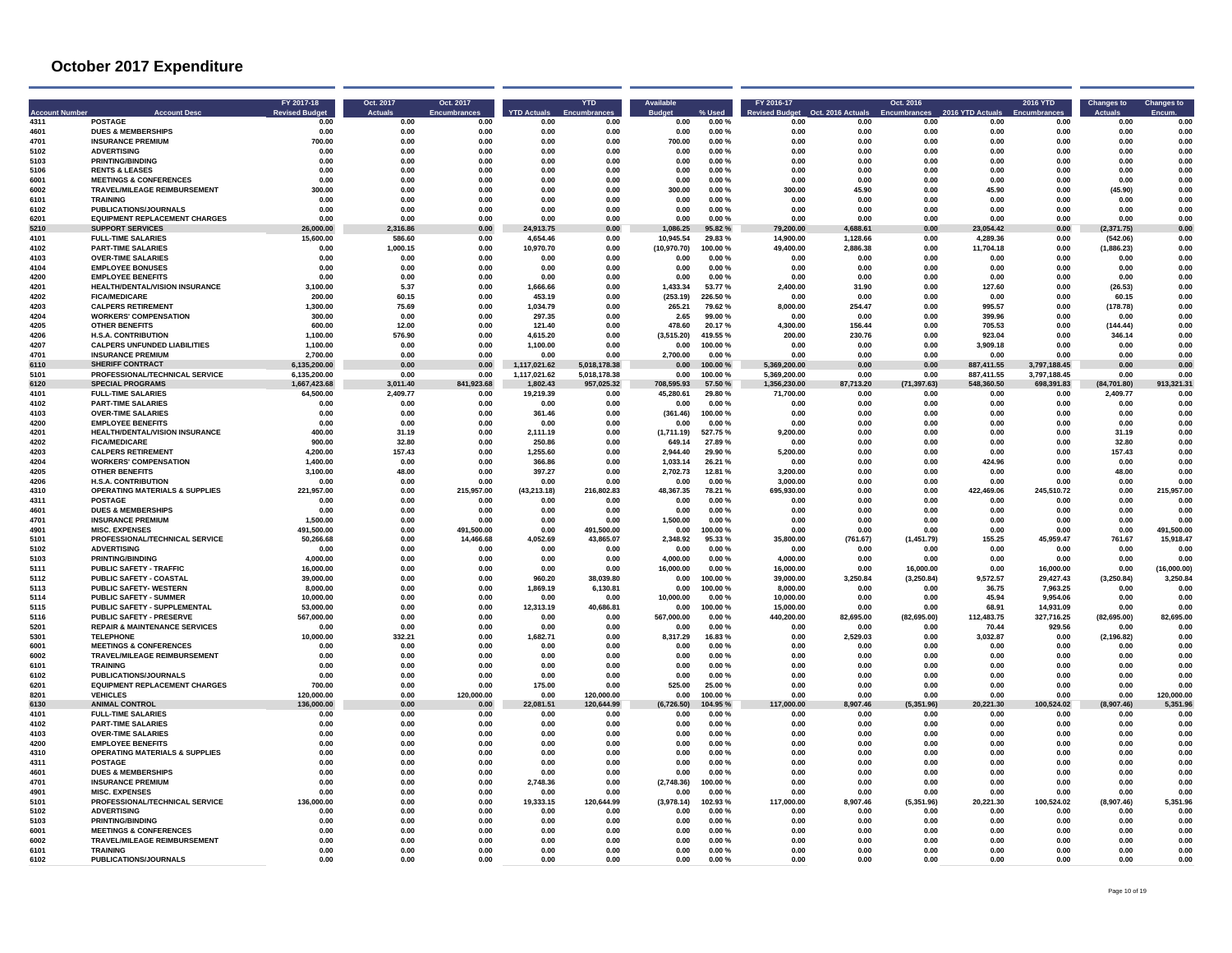|              | <b>Account Desc</b>                                                      | FY 2017-18<br><b>Revised Budge</b> | Oct. 2017<br><b>Actuals</b> | Oct. 2017<br><b>Encumbrances</b> | <b>YTD Actuals</b> | <b>YTD</b>   | <b>Budc</b>        |                     | FY 2016-17<br>evised Budget | Oct. 2016 Actual: | Oct. 2016          | 2016 YTD Actuals  | 2016 YTD           | <b>Changes to</b>  | <b>Changes to</b> |
|--------------|--------------------------------------------------------------------------|------------------------------------|-----------------------------|----------------------------------|--------------------|--------------|--------------------|---------------------|-----------------------------|-------------------|--------------------|-------------------|--------------------|--------------------|-------------------|
| 6201         | <b>EQUIPMENT REPLACEMENT CHARGES</b>                                     | 0.00                               | 0.00                        | 0.00                             | 0.00               | 0.00         | 0.00               | 0.00%               | 0.00                        | 0.00              | 0.00               | 0.00              | 0.00               | 0.00               | 0.00              |
| 6140         | <b>NEIGHBORHOOD WATCH</b>                                                | 0.00                               | 0.00                        | 0.00                             | 0.00               | 0.00         | 0.00               | 0.00%               | 0.00                        | 0.00              | 0.00               | 0.00              | 0.00               | 0.00               | 0.00              |
| 4310         | <b>OPERATING MATERIALS &amp; SUPPLIES</b>                                | 0.00                               | 0.00                        | 0.00                             | 0.00               | 0.00         | 0.00               | 0.00%               | 0.00                        | 0.00              | 0.00               | 0.00              | 0.00               | 0.00               | 0.00              |
| 5101<br>6001 | PROFESSIONAL/TECHNICAL SERVICE<br><b>MEETINGS &amp; CONFERENCES</b>      | 0.00<br>0.00                       | 0.00<br>0.00                | 0.00<br>0.00                     | 0.00<br>0.00       | 0.00<br>0.00 | 0.00<br>0.00       | 0.00%<br>0.00%      | 0.00<br>0.00                | 0.00<br>0.00      | 0.00<br>0.00       | 0.00<br>0.00      | 0.00<br>0.00       | 0.00<br>0.00       | 0.00<br>0.00      |
| 8110         | <b>GRANT ADMINISTRATION</b>                                              | 0.00                               | 0.00                        | 0.00                             | 0.00               | 0.00         | 0.00               | 0.00%               | 0.00                        | 0.00              | 0.00               | 0.00              | 0.00               | 0.00               | 0.00              |
| 8001         | <b>ADA IMPROVE - PROF/TECH</b>                                           | 0.00                               | 0.00                        | 0.00                             | 0.00               | 0.00         | 0.00               | 0.00%               | 0.00                        | 0.00              | 0.00               | 0.00              | 0.00               | 0.00               | 0.00              |
| 8810         | <b>ADA IMPROVEMENTS</b>                                                  | 0.00                               | $0.00\,$                    | 0.00                             | 0.00               | 0.00         | 0.00               | $0.00 \%$           | 0.00                        | 0.00              | 0.00               | 0.00              | 0.00               | 0.00               | 0.00              |
| 8001         | <b>ADA IMPROVE - PROF/TECH</b>                                           | 0.00                               | 0.00                        | 0.00                             | 0.00               | 0.00         | 0.00               | 0.00%               | 0.00                        | 0.00              | 0.00               | 0.00              | 0.00               | 0.00               | 0.00              |
| 9101         | <b>EMERGENCY OPERATION CENTER</b>                                        | 0.00                               | 0.00                        | 0.00                             | 0.00               | 0.00         | 0.00               | 0.00%               | 0.00                        | 0.00              | 0.00               | 0.00              | 0.00               | 0.00               | 0.00              |
| 4310         | <b>OPERATING MATERIALS &amp; SUPPLIES</b>                                | 0.00                               | 0.00                        | 0.00                             | 0.00               | 0.00         | 0.00               | 0.00%               | 0.00                        | 0.00              | 0.00               | 0.00              | 0.00               | 0.00               | 0.00              |
| 4401         | <b>COMPUTERS</b>                                                         | 0.00                               | 0.00                        | 0.00                             | 0.00               | 0.00         | 0.00               | 0.00%               | 0.00                        | 0.00              | 0.00               | 0.00              | 0.00               | 0.00               | 0.00              |
| 4901         | <b>MISC. EXPENSES</b>                                                    | 0.00                               | 0.00                        | 0.00                             | 0.00               | 0.00         | 0.00               | 0.00%               | 0.00                        | 0.00              | 0.00               | 0.00              | 0.00               | 0.00               | 0.00              |
| 5100         | PROFESSIONAL/TECHNICAL SERVICE                                           | 0.00                               | 0.00                        | 0.00                             | 0.00               | 0.00         | 0.00               | 0.00%               | 0.00                        | 0.00              | 0.00               | 0.00              | 0.00               | 0.00               | 0.00              |
| 5106<br>5201 | <b>RENTS &amp; LEASES</b><br><b>REPAIR &amp; MAINTENANCE SERVICES</b>    | 0.00<br>0.00                       | 0.00<br>0.00                | 0.00<br>0.00                     | 0.00<br>0.00       | 0.00<br>0.00 | 0.00<br>0.00       | $0.00 \%$<br>0.00%  | 0.00<br>0.00                | 0.00<br>0.00      | 0.00<br>0.00       | 0.00<br>0.00      | 0.00<br>0.00       | 0.00<br>0.00       | 0.00<br>0.00      |
| 8101         | <b>EQUIPMENT &amp; FURNITURE</b>                                         | 0.00                               | 0.00                        | 0.00                             | 0.00               | 0.00         | 0.00               | 0.00%               | 0.00                        | 0.00              | 0.00               | 0.00              | 0.00               | 0.00               | 0.00              |
| 8201         | <b>VEHICLES</b>                                                          | 0.00                               | 0.00                        | 0.00                             | 0.00               | 0.00         | 0.00               | 0.00%               | 0.00                        | 0.00              | 0.00               | 0.00              | 0.00               | 0.00               | 0.00              |
| 8801         | <b>INFRASTRUCTURES</b>                                                   | 0.00                               | 0.00                        | 0.00                             | 0.00               | 0.00         | 0.00               | 0.00%               | 0.00                        | 0.00              | 0.00               | 0.00              | 0.00               | 0.00               | 0.00              |
| 8802         | <b>OTHER IMPROVEMENTS</b>                                                | 0.00                               | 0.00                        | 0.00                             | 0.00               | 0.00         | 0.00               | 0.00%               | 0.00                        | 0.00              | 0.00               | 0.00              | 0.00               | 0.00               | 0.00              |
| 202          | <b>GAS TAX</b>                                                           | 446.40<br>1.848                    | 72,085.42                   | 745.15                           | 437,978.30         | 730.73       | 325.737.37         | 82.38%              | 83.00                       | ,463.74           | (122.992.55)       | 319,339.91        | 453.94             | (94, 378.32)       | 737.70            |
| 0000         | <b>UNASSIGNED</b>                                                        | 0.00                               | 0.00                        | 0.00                             | 0.00               | 0.00         | 0.00               | 0.00%               | 0.00                        | 0.00              | 0.00               | 0.00              | 0.00               | 0.00               | 0.00              |
| 9330         | <b>TRANSFER - INFRASTRUCTURE</b>                                         | 0.00                               | 0.00                        | 0.00                             | 0.00               | 0.00         | 0.00               | 0.00%               | 0.00                        | 0.00              | 0.00               | 0.00              | 0.00               | 0.00               | 0.00              |
| 3120         | <b>TRAFFIC SAFETY</b>                                                    | 30,000.00                          | 683.12                      | 0.00                             | 399.63             | 0.00         | 25,600.37          | 14.67%              | 500.00                      | 556.39            | 0.00               | 704.97            | 90,000.00          | 873.27)            | 0.00              |
| 4101         | <b>FULL-TIME SALARIES</b>                                                | 0.00                               | 0.00                        | 0.00                             | 0.00               | 0.00         | 0.00               | 0.00%               | 0.00                        | 0.00              | 0.00               | 0.00              | 0.00               | 0.00               | 0.00              |
| 4102<br>4103 | <b>PART-TIME SALARIES</b><br><b>OVER-TIME SALARIES</b>                   | 0.00<br>0.00                       | 0.00                        | 0.00<br>0.00                     | 0.00               | 0.00<br>0.00 | 0.00               | 0.00%<br>0.00%      | 0.00<br>0.00                | 0.00<br>0.00      | 0.00<br>0.00       | 0.00              | 0.00<br>0.00       | 0.00<br>0.00       | 0.00<br>0.00      |
| 4200         | <b>EMPLOYEE BENEFITS</b>                                                 | 0.00                               | 0.00<br>0.00                | 0.00                             | 0.00<br>0.00       | 0.00         | 0.00<br>0.00       | 0.00%               | 0.00                        | 0.00              | 0.00               | 0.00<br>0.00      | 0.00               | 0.00               | 0.00              |
| 5101         | PROFESSIONAL/TECHNICAL SERVICE                                           | 20,000.00                          | 0.00                        | 0.00                             | 0.00               | 0.00         | 20.000.00          | 0.00%               | 8.500.00                    | 0.00              | 0.00               | 0.00              | 0.00               | 0.00               | 0.00              |
| 5201         | <b>REPAIR &amp; MAINTENANCE SERVICES</b>                                 | 10.000.00                          | 0.00                        | 0.00                             | 0.00               | 0.00         | 10.000.00          | 0.00%               | 10.000.00                   | 0.00              | 0.00               | (41.14)           | 0.00               | 0.00               | 0.00              |
| 5304         | <b>ELECTRIC</b>                                                          | 0.00                               | 683.12                      | 0.00                             | 4.399.63           | 0.00         | (4.399.63)         | 100.00%             | 0.00                        | 1.556.39          | 0.00               | 3.746.11          | 0.00               | (873.27)           | 0.00              |
| 8802         | <b>OTHER IMPROVEMENTS</b>                                                | 0.00                               | 0.00                        | 0.00                             | 0.00               | 0.00         | 0.00               | 0.00%               | 0.00                        | 0.00              | 0.00               | 0.00              | 90,000.00          | 0.00               | 0.00              |
| 3170         | STREET PAVEMENT MAINTENANCE                                              | 245,000.00                         | 2,016.00                    | (2,016.00)                       | 58,169.00          | 331.00       | 0.00               | 00.00 %             | 000.00                      | 0.00              | 0.00               | 0.00              | 0.00               | 016.00             | (2.016.00)        |
| 4101         | <b>FULL-TIME SALARIES</b>                                                | 0.00                               | 0.00                        | 0.00                             | 0.00               | 0.00         | 0.00               | 0.00%               | 0.00                        | 0.00              | 0.00               | 0.00              | 0.00               | 0.00               | 0.00              |
| 4102         | <b>PART-TIME SALARIES</b>                                                | 0.00                               | 0.00                        | 0.00                             | 0.00               | 0.00         | 0.00               | $0.00 \%$           | 0.00                        | 0.00              | 0.00               | 0.00              | 0.00               | 0.00               | 0.00              |
| 4103         | <b>OVER-TIME SALARIES</b>                                                | 0.00                               | 0.00                        | 0.00                             | 0.00               | 0.00         | 0.00               | 0.00%               | 0.00                        | 0.00              | 0.00               | 0.00              | 0.00               | 0.00               | 0.00              |
| 4200         | <b>EMPLOYEE BENEFITS</b>                                                 | 0.00                               | 0.00                        | 0.00                             | 0.00               | 0.00         | 0.00               | 0.00%               | 0.00                        | 0.00              | 0.00               | 0.00              | 0.00               | 0.00               | 0.00              |
| 4310<br>4311 | <b>OPERATING MATERIALS &amp; SUPPLIES</b><br><b>POSTAGE</b>              | 0.00<br>0.00                       | 0.00<br>0.00                | 0.00<br>0.00                     | 0.00<br>0.00       | 0.00<br>0.00 | 0.00<br>0.00       | 0.00%<br>$0.00 \%$  | 0.00<br>0.00                | 0.00<br>0.00      | 0.00<br>0.00       | 0.00<br>0.00      | 0.00<br>0.00       | 0.00<br>0.00       | 0.00<br>0.00      |
| 4901         | <b>MISC. EXPENSES</b>                                                    | 0.00                               | 0.00                        | 0.00                             | 0.00               | 0.00         | 0.00               | 0.00%               | 0.00                        | 0.00              | 0.00               | 0.00              | 0.00               | 0.00               | 0.00              |
| 5101         | PROFESSIONAL/TECHNICAL SERVICE                                           | 0.00                               | 0.00                        | 0.00                             | 0.00               | 0.00         | 0.00               | 0.00%               | 0.00                        | 0.00              | 0.00               | 0.00              | 0.00               | 0.00               | 0.00              |
| 5102         | <b>ADVERTISING</b>                                                       | 0.00                               | 0.00                        | 0.00                             | 0.00               | 0.00         | 0.00               | 0.00%               | 0.00                        | 0.00              | 0.00               | 0.00              | 0.00               | 0.00               | 0.00              |
| 5103         | <b>PRINTING/RINDING</b>                                                  | 0.00                               | 0.00                        | 0.00                             | 0.00               | 0.00         | 0.00               | $0.00 \%$           | 0.00                        | 0.00              | 0.00               | 0.00              | 0.00               | 0.00               | 0.00              |
| 5201         | <b>REPAIR &amp; MAINTENANCE SERVICES</b>                                 | 245,000.00                         | 2.016.00                    | (2,016.00)                       | 58,169.00          | 186,831.00   | 0.00               | 100.00%             | 245,000.00                  | 0.00              | 0.00               | 0.00              | 0.00               | 2,016.00           | (2,016.00)        |
| 3180         | STREET LANDSCAPE MAINTENANCE                                             | 1,284,100.00                       | 60.114.30                   | (49, 455.59)                     | 179.983.67         | 844,836.99   | 259.279.34         | 79.81 %             | 1,677,383.00                | 164,907.35        | (122, 992.55)      | 315.634.94        | 943,993.94         | (104.793.05)       | 73,536.96         |
| 4101         | <b>FULL-TIME SALARIES</b>                                                | 0.00                               | 0.00                        | 0.00                             | 0.00               | 0.00         | 0.00               | 0.00%               | 0.00                        | 0.00              | 0.00               | 0.00              | 0.00               | 0.00               | 0.00              |
| 4102         | <b>PART-TIME SALARIES</b>                                                | 0.00                               | 0.00                        | 0.00                             | 0.00               | 0.00         | 0.00               | 0.00%               | 0.00                        | 0.00              | 0.00               | 0.00              | 0.00               | 0.00               | 0.00              |
| 4103         | <b>OVER-TIME SALARIES</b>                                                | 0.00                               | 0.00                        | 0.00                             | 0.00               | 0.00         | 0.00               | 0.00%               | 0.00                        | 0.00              | 0.00               | 0.00              | 0.00               | 0.00               | 0.00              |
| 4200         | <b>EMPLOYEE BENEFITS</b>                                                 | 0.00                               | 0.00                        | 0.00                             | 0.00               | 0.00         | 0.00               | 0.00%               | 0.00                        | 0.00              | 0.00               | 0.00              | 0.00               | 0.00               | 0.00              |
| 4310<br>4311 | <b>OPERATING MATERIALS &amp; SUPPLIES</b><br><b>POSTAGE</b>              | 250.000.00<br>0.00                 | 1,020.21<br>0.00            | (1,020.21)<br>0.00               | 7,991.50<br>0.00   | 28.593.89    | 213,414.61<br>0.00 | 14.63%<br>$0.00 \%$ | 160,000.00<br>0.00          | 510.86<br>0.00    | (53.95)<br>0.00    | 10,217.56<br>0.00 | 29,388.29<br>0.00  | 509.35<br>0.00     | (966.26)<br>n nn  |
| 4901         | <b>MISC. EXPENSES</b>                                                    | 0.00                               | 0.00                        | 0.00                             | 0.00               | 0.00<br>0.00 | 0.00               | 0.00%               | 0.00                        | 0.00              | 0.00               | 0.00              | 0.00               | 0.00               | 0.00              |
| 5101         | PROFESSIONAL/TECHNICAL SERVICE                                           | 15,000.00                          | 0.00                        | 0.00                             | 0.00               | 6,000.00     | 9,000.00           | 40.00%              | 15.000.00                   | 0.00              | 0.00               | 0.00              | 0.00               | 0.00               | 0.00              |
| 5102         | <b>ADVERTISING</b>                                                       | 0.00                               | 0.00                        | 0.00                             | 0.00               | 0.00         | 0.00               | 0.00%               | 0.00                        | 0.00              | 0.00               | 0.00              | 0.00               | 0.00               | 0.00              |
| 5103         | <b>PRINTING/BINDING</b>                                                  | 0.00                               | 0.00                        | 0.00                             | 0.00               | 0.00         | 0.00               | $0.00 \%$           | 0.00                        | 0.00              | 0.00               | 0.00              | 0.00               | 0.00               | 0.00              |
| 5106         | <b>RENTS &amp; LEASES</b>                                                | 0.00                               | 0.00                        | 0.00                             | 0.00               | 0.00         | 0.00               | 0.00%               | 0.00                        | 0.00              | 0.00               | 0.00              | 0.00               | 0.00               | 0.00              |
| 5201         | <b>REPAIR &amp; MAINTENANCE SERVICES</b>                                 | 913.100.00                         | 48,435.38                   | (48, 435.38)                     | 134.700.76         | 810,243.10   | (31, 843.86)       | 103.49%             | 1,416,383.00                | 153,466.23        | (122, 938.60)      | 278.615.23        | 914,605.65         | (105, 030.85)      | 74,503.22         |
| 5301         | <b>TELEPHONE</b>                                                         | 0.00                               | 2.794.15                    | 0.00                             | 2.794.15           | 0.00         | (2,794.15)         | 100.00%             | 0.00                        | 0.00              | 0.00               | 167.17            | 0.00               | 2,794.15           | 0.00              |
| 5302         | <b>WATER</b>                                                             | 100.000.00                         | 7.458.87                    | 0.00                             | 33.082.27          | 0.00         | 66.917.73          | 33.08%              | 80,000.00                   | 10.464.11         | 0.00               | 25.224.73         | 0.00               | (3.005.24)         | 0.00              |
| 5303         | GAS                                                                      | 0.00                               | 0.00                        | 0.00                             | 0.00               | 0.00         | 0.00               | 0.00%               | 0.00                        | 0.00              | 0.00               | 0.00              | 0.00               | 0.00               | 0.00              |
| 5304         | <b>ELECTRIC</b>                                                          | 6,000.00                           | 405.69                      | 0.00                             | 1,414.99           | 0.00         | 4,585.01           | 23.58%              | 6,000.00                    | 466.15            | 0.00               | 1,410.25          | 0.00               | (60.46)            | 0.00              |
| 6201<br>9330 | <b>EQUIPMENT REPLACEMENT CHARGES</b><br><b>TRANSFER - INFRASTRUCTURE</b> | 0.00<br>0.00                       | 0.00<br>0.00                | 0.00<br>0.00                     | 0.00<br>0.00       | 0.00<br>0.00 | 0.00<br>0.00       | 0.00%<br>0.00%      | 0.00<br>0.00                | 0.00<br>0.00      | 0.00<br>0.00       | 0.00<br>0.00      | 0.00<br>0.00       | 0.00<br>0.00       | 0.00<br>0.00      |
| 3220         | <b>LANDSLIDE</b>                                                         | 55.460.00                          | 0.00                        | 15,460.00                        | 0.00               | 15.460.00    | 40.000.00          | 27.88%              | 40.000.00                   | 0.00              | 0.00               | 0.00              | 15.460.00          | 0.00               | 15.460.00         |
| 5201         | <b>REPAIR &amp; MAINTENANCE SERVICES</b>                                 | 55,460.00                          | 0.00                        | 15,460.00                        | 0.00               | 15,460.00    | 40.000.00          | 27.88%              | 40,000.00                   | 0.00              | 0.00               | 0.00              | 15,460.00          | 0.00               | 15.460.00         |
| 8801         | <b>SIDEWALK REPAIR &amp; REPLACEMENT</b>                                 | 233,886.40                         | 9.272.00                    | 223,756.74                       | 195.426.00         | 37,602.74    | 857.66             | 99.63%              | 0.00                        | 0.00              | 0.00               | 0.00              | 0.00               | 9.272.00           | 223.756.74        |
| 8006         | SIDEWALK - INSPECTION SERVICES                                           | 31,988.40                          | 9.272.00                    | 21.858.74                        | 11.878.00          | 19,252.74    | 857.66             | 97.32%              | 0.00                        | 0.00              | 0.00               | 0.00              | 0.00               | 9,272.00           | 21.858.74         |
| 8010         | SIDEWALK - MAINTENANCE/REPAIRS                                           | 0.00                               | 0.00                        | 0.00                             | 0.00               | 0.00         | 0.00               | 0.00%               | 0.00                        | 0.00              | 0.00               | 0.00              | 0.00               | 0.00               | 0.00              |
| 8802         | SIDEWALK REPAIR - OTHR IMPROV                                            | 201,898.00                         | 0.00                        | 201,898.00                       | 183,548.00         | 18,350.00    | 0.00               | 100.00%             | 0.00                        | 0.00              | 0.00               | 0.00              | 0.00               | 0.00               | 201.898.00        |
| 8812         | HAWTHORNE BLVD. TRAFFIC SIGNAL                                           | 0.00                               | 0.00                        | 0.00                             | 0.00               | 0.00         | 0.00               | 0.00%               | 0.00                        | 0.00              | 0.00               | 0.00              | 0.00               | 0.00               | 0.00              |
| 8802         | HAWTHORNE SYNCH - OTHER IMPROV                                           | 0.00                               | 0.00                        | 0.00                             | 0.00               | 0.00         | 0.00               | 0.00%               | 0.00                        | 0.00              | 0.00               | 0.00              | 0.00               | 0.00               | 0.00              |
| 203          | <b>1972 ACT LANDSCAPE/LIGHT</b>                                          | 0.00                               | 255.28                      | 255.28                           | 452.72             | 2,084.21     | (2,536.93)         | 100.00%             | 273,720.00                  | 3,500.00          | (3.500.00)         | 20,025.00         | 7,500.00           | (3, 244.72)        | 3,244.72          |
| 0000         | <b>UNASSIGNE</b>                                                         | 0.00                               | 255.28                      | (255.28)                         | 452.72             | 2.084.21     | (2.536.93)         | 100.00%             | 273,720.00                  | 3,500.00          | (3,500.00)         | 20.025.00         | 7,500.00           | (3,244.72)         | 3.244.72          |
| 4311<br>5101 | <b>POSTAGE</b>                                                           | 0.00<br>0.00                       | 0.00<br>0.00                | 0.00<br>0.00                     | 0.00<br>0.00       | 0.00<br>0.00 | 0.00<br>0.00       | 0.00%<br>$0.00 \%$  | 0.00                        | 0.00<br>3.500.00  | 0.00               | 0.00              | 0.00               | 0.00               | 0.00              |
| 5102         | PROFESSIONAL/TECHNICAL SERVICE<br><b>ADVERTISING</b>                     | 0.00                               | 0.00                        | 0.00                             | 0.00               | 0.00         | 0.00               | 0.00%               | 11.600.00<br>500.00         | 0.00              | (3.500.00)<br>0.00 | 3.500.00<br>0.00  | 7.000.00<br>500.00 | (3,500.00)<br>0.00 | 3.500.00<br>0.00  |
| 5103         | <b>PRINTING/BINDING</b>                                                  | 0.00                               | 0.00                        | 0.00                             | 0.00               | 0.00         | 0.00               | 0.00%               | 0.00                        | 0.00              | 0.00               | 0.00              | 0.00               | 0.00               | 0.00              |
|              |                                                                          |                                    |                             |                                  |                    |              |                    |                     |                             |                   |                    |                   |                    |                    |                   |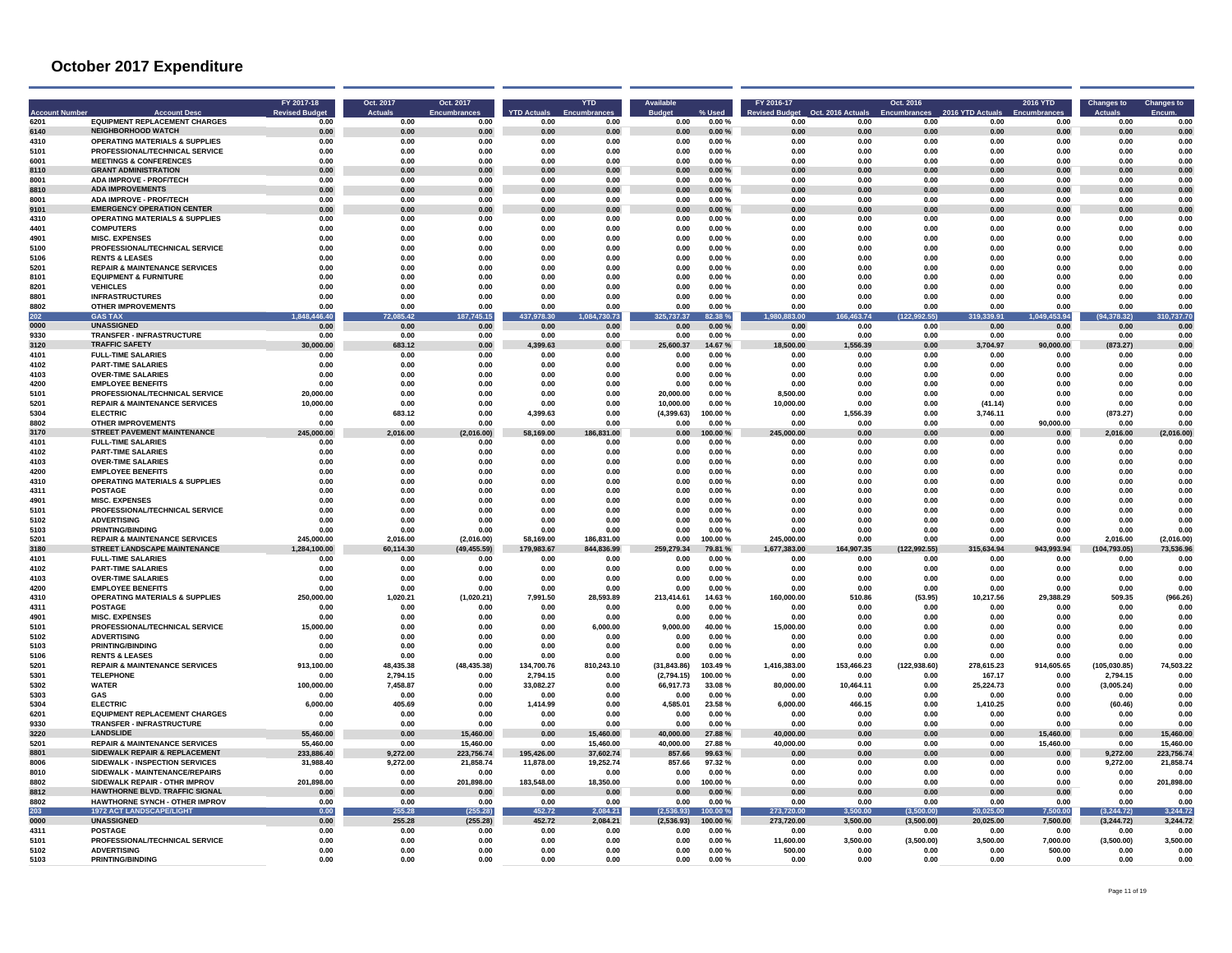|              | <b>Account Des</b>                                            | FY 2017-18<br><b>Revised Budge</b> | Oct. 2017<br><b>Actuals</b> | Oct. 2017<br><b>Encumbrances</b> | <b>YTD Actuals</b>      | <b>YTD</b>              | <b>Available</b>             |                   | FY 2016-17<br>evised Budget | Oct. 2016 Actual       | Oct. 2016        | 2016 YTD Actual          | 2016 YTD               | <b>Changes to</b>            | <b>Changes to</b>     |
|--------------|---------------------------------------------------------------|------------------------------------|-----------------------------|----------------------------------|-------------------------|-------------------------|------------------------------|-------------------|-----------------------------|------------------------|------------------|--------------------------|------------------------|------------------------------|-----------------------|
| 5107         | <b>LEGAL SERVICES - GENERAL</b>                               | 0.00                               | 0.00                        | 0.00                             | 0.00                    | 0.00                    | 0.00                         | 0.00%             | 0.00                        | 0.00                   | 0.00             | 0.00                     | 0.00                   | 0.00                         | 0.00                  |
| 5201<br>5304 | <b>REPAIR &amp; MAINTENANCE SERVICES</b><br><b>ELECTRIC</b>   | 0.00                               | 255.28                      | (255.28)                         | 452.72                  | 2.084.21                | (2,536.93)                   | 100.00%           | 194.520.00<br>1.000.00      | 0.00                   | 0.00             | 0.00                     | 0.00                   | 255.28                       | (255.28)<br>0.00      |
| 6203         | <b>ADMINISTRATIVE OVERHEAD</b>                                | 0.00<br>0.00                       | 0.00<br>0.00                | 0.00<br>0.00                     | 0.00<br>0.00            | 0.00<br>0.00            | 0.00<br>0.00                 | 0.00%<br>0.00%    | 66,100.00                   | 0.00<br>0.00           | 0.00<br>0.00     | 0.00<br>16,525.00        | 0.00<br>0.00           | 0.00<br>0.00                 | 0.00                  |
| 9202         | <b>TRANSFER - STREET MAINTENANCE</b>                          | 0.00                               | 0.00                        | 0.00                             | 0.00                    | 0.00                    | 0.00                         | 0.00%             | 0.00                        | 0.00                   | 0.00             | 0.00                     | 0.00                   | 0.00                         | 0.00                  |
| 9330         | <b>TRANSFER - INFRASTRUCTURE</b>                              | 0.00                               | 0.00                        | 0.00                             | 0.00                    | 0.00                    | 0.00                         | 0.00%             | 0.00                        | 0.00                   | 0.00             | 0.00                     | 0.00                   | 0.00                         | 0.00                  |
| 209          | <b>EL PRADO LIGHTING DISTRICT</b>                             | 800.00                             | 55 17                       | (55.17)                          | 97.84                   | 450.39                  | 251.77                       | 68.50%            | nn nn                       | 0.00                   | 0.00             | 0.00                     | 0.00                   | 55.17                        | (55.17)               |
| 0000         | <b>UNASSIGNED</b>                                             | 800.00                             | 55.17                       | (55.17)                          | 97.84                   | 450.39                  | 251.77                       | 68.50 %           | 800.00                      | 0.00                   | 0.00             | 0.00                     | 0.00                   | 55.17                        | (55.17)               |
| 5101         | PROFESSIONAL/TECHNICAL SERVICE                                | 0.00                               | 0.00                        | 0.00                             | 0.00                    | 0.00                    | 0.00                         | 0.00%             | 0.00                        | 0.00                   | 0.00             | 0.00                     | 0.00                   | 0.00                         | 0.00                  |
| 5201         | <b>REPAIR &amp; MAINTENANCE SERVICES</b>                      | 500.00                             | 55.17                       | (55.17)                          | 97.84                   | 450.39                  | (48.23)                      | 109.60%           | 500.00                      | 0.00                   | $0.00\,$         | 0.00                     | 0.00                   | 55.17                        | (55.17)               |
| 5304         | <b>ELECTRIC</b>                                               | 300.00<br>1 487 000 00             | 0.00                        | 0.00                             | 0.00                    | 0.00                    | 300.00                       | 0.00%             | 300.00<br>487,000.00        | 0.00                   | 0.00<br>0.00     | 0.00                     | 0.00                   | 0.00                         | 0.00                  |
| 211<br>0000  | <b>1911 ACT STREET LIGHTING</b><br><b>UNASSIGNED</b>          | 1,487,000.00                       | 520.00<br>0.00              | 8,480.00<br>12,000.00            | 103,331.23<br>99,491.23 | 31,360.00<br>12,600.00  | 1.352.308.77<br>1,374,908.77 | 9.06%<br>7.54 %   | 487,000.00                  | 23,881.86<br>23,881.86 | 0.00             | 106,831.19<br>106,831.19 | 14,575.95<br>14,575.95 | (20, 361.86)<br>(23, 881.86) | 8,480.00<br>12,000.00 |
| 4310         | <b>OPERATING MATERIALS &amp; SUPPLIES</b>                     | 0.00                               | 0.00                        | 0.00                             | 0.00                    | 0.00                    | 0.00                         | 0.00%             | 0.00                        | 0.00                   | 0.00             | 344.00                   | 256.00                 | 0.00                         | 0.00                  |
| 5101         | PROFESSIONAL/TECHNICAL SERVICE                                | 7,900.00                           | 0.00                        | 0.00                             | 0.00                    | 0.00                    | 7.900.00                     | 0.00%             | 7,900.00                    | 0.00                   | 0.00             | 0.00                     | 0.00                   | 0.00                         | 0.00                  |
| 5201         | <b>REPAIR &amp; MAINTENANCE SERVICES</b>                      | 75.000.00                          | 0.00                        | 0.00                             | 0.00                    | 0.00                    | 75,000.00                    | 0.00%             | 75,000.00                   | (1.958.63)             | 0.00             | 8,721.42                 | 14.319.95              | 1,958.63                     | 0.00                  |
| 5304         | <b>ELECTRIC</b>                                               | 323.000.00                         | 0.00                        | 12.000.00                        | 79.216.23               | 12,600.00               | 231.183.77                   | 28.43%            | 323,000.00                  | 25.840.49              | 0.00             | 77.490.77                | 0.00                   | (25, 840.49)                 | 12,000.00             |
| 6203         | <b>ADMINISTRATIVE OVERHEAD</b>                                | 81.100.00                          | 0.00                        | 0.00                             | 20,275.00               | 0.00                    | 60,825.00                    | 25.00%            | 81.100.00                   | 0.00                   | 0.00             | 20,275.00                | 0.00                   | 0.00                         | 0.00                  |
| 8802         | <b>OTHER IMPROVEMENTS</b>                                     | 1.000.000.00                       | 0.00                        | 0.00                             | n nn                    | 0.00                    | 1.000.000.00                 | 0.00%             | 0.00                        | 0.00                   | 0.00             | 0.00                     | 0.00                   | 0.00                         | 0.00                  |
| 9202         | <b>TRANSFER - STREET MAINTENANCE</b>                          | 0.00                               | 0.00                        | 0.00                             | 0.00                    | 0.00                    | 0.00                         | 0.00%             | 0.00                        | 0.00                   | 0.00             | 0.00                     | 0.00                   | 0.00                         | 0.00                  |
| 9330<br>8411 | <b>TRANSFER - INFRASTRUCTURE</b><br>PVIC PARKING LOT LIGHTING | 0.00<br>0.00                       | 0.00<br>$0.00\,$            | 0.00<br>0.00                     | 0.00<br>0.00            | 0.00<br>7,600.00        | 0.00<br>(7,600.00)           | 0.00%<br>100.00%  | 0.00<br>0.00                | 0.00<br>0.00           | 0.00<br>0.00     | 0.00<br>0.00             | 0.00<br>$0.00\,$       | 0.00<br>0.00                 | 0.00<br>0.00          |
| 8403         | <b>PARKS IMPROVEMENTS</b>                                     | 0.00                               | 0.00                        | 0.00                             | 0.00                    | 7.600.00                | (7.600.00)                   | 100.00%           | 0.00                        | 0.00                   | 0.00             | 0.00                     | 0.00                   | 0.00                         | 0.00                  |
| 8821         | <b>STREET LIGHTS ACQUISITION</b>                              | 0.00                               | 3,520.00                    | (3.520.00)                       | 3.840.00                | 11.160.00               | (15.000.00)                  | 100.00 %          | 0.00                        | 0.00                   | 0.00             | 0.00                     | 0.00                   | 3,520.00                     | (3,520.00)            |
| 8099         | <b>MISC./OTHER EXPENSES</b>                                   | 0.00                               | 3,520.00                    | (3,520.00)                       | 3,840.00                | 11,160.00               | (15,000.00)                  | 100.00%           | 0.00                        | 0.00                   | 0.00             | 0.00                     | 0.00                   | 3,520.00                     | (3,520.00)            |
| 212          | <b>BEAUTIFICATION</b>                                         | 475,000.00                         | 0.00                        | 0.00                             | 0.00                    | 17,320.00               | 457,680.00                   | 3.65%             | 0.00                        | 0.00                   | 0.00             | 0.00                     | 0.00                   | 0.00                         | 0.00                  |
| 0000         | <b>UNASSIGNED</b>                                             | 475.000.00                         | 0.00                        | 0.00                             | 0.00                    | 0.00                    | 475.000.00                   | 0.00%             | 0.00                        | 0.00                   | 0.00             | 0.00                     | 0.00                   | 0.00                         | 0.00                  |
| 4101         | <b>FULL-TIME SALARIES</b>                                     | 0.00                               | 0.00                        | 0.00                             | 0.00                    | 0.00                    | 0.00                         | 0.00%             | 0.00                        | 0.00                   | 0.00             | 0.00                     | 0.00                   | 0.00                         | 0.00                  |
| 4102         | <b>PART-TIME SALARIES</b>                                     | 0.00                               | 0.00                        | 0.00                             | 0.00                    | 0.00                    | 0.00                         | 0.00%             | 0.00                        | 0.00                   | 0.00             | 0.00                     | 0.00                   | 0.00                         | 0.00                  |
| 4103<br>4200 | <b>OVER-TIME SALARIES</b><br><b>EMPLOYEE BENEFITS</b>         | 0.00<br>0.00                       | 0.00<br>0.00                | 0.00<br>0.00                     | 0.00<br>0.00            | 0.00<br>0.00            | 0.00<br>0.00                 | 0.00%<br>0.00%    | 0.00<br>0.00                | 0.00<br>0.00           | 0.00<br>0.00     | 0.00<br>0.00             | 0.00<br>0.00           | 0.00<br>0.00                 | 0.00<br>0.00          |
| 4901         | <b>MISC EXPENSES</b>                                          | 0.00                               | 0.00                        | 0.00                             | 0.00                    | 0.00                    | 0.00                         | 0.00%             | 0.00                        | 0.00                   | 0.00             | 0.00                     | 0.00                   | 0.00                         | 0.00                  |
| 5101         | PROFESSIONAL/TECHNICAL SERVICE                                | 0.00                               | 0.00                        | 0.00                             | 0.00                    | 0.00                    | 0.00                         | 0.00%             | 0.00                        | 0.00                   | 0.00             | 0.00                     | 0.00                   | 0.00                         | 0.00                  |
| 6203         | <b>ADMINISTRATIVE OVERHEAD</b>                                | 0.00                               | 0.00                        | 0.00                             | 0.00                    | 0.00                    | 0.00                         | 0.00%             | 0.00                        | 0.00                   | 0.00             | 0.00                     | 0.00                   | 0.00                         | 0.00                  |
| 8802         | <b>OTHER IMPROVEMENTS</b>                                     | 475.000.00                         | 0.00                        | 0.00                             | 0.00                    | 0.00                    | 475,000.00                   | 0.00%             | 0.00                        | 0.00                   | 0.00             | 0.00                     | 0.00                   | 0.00                         | 0.00                  |
| 9202         | <b>TRANSFER - STREET MAINTENANCE</b>                          | 0.00                               | 0.00                        | 0.00                             | 0.00                    | 0.00                    | 0.00                         | 0.00%             | 0.00                        | 0.00                   | 0.00             | 0.00                     | 0.00                   | 0.00                         | 0.00                  |
| 9330         | <b>TRANSFER - INFRASTRUCTURE</b>                              | 0.00                               | 0.00                        | 0.00                             | 0.00                    | 0.00                    | 0.00                         | 0.00%             | 0.00                        | 0.00                   | 0.00             | 0.00                     | 0.00                   | 0.00                         | 0.00                  |
| 8820         | PVDW MEDIAN IMPROVEMENT                                       | 0.00                               | 0.00                        | 0.00                             | 0.00                    | 17,320.00               | (17,320.00)                  | 100.00 %          | 0.00                        | 0.00                   | 0.00             | 0.00                     | 0.00                   | 0.00                         | 0.00                  |
| 8802<br>213  | <b>OTHER IMPROVEMENTS</b><br><b>WASTE REDUCTION</b>           | 0.00<br>293.200.00                 | 0.00<br>9.370.05            | 0.00<br>11,924.25                | 0.00<br>74,537.77       | 17,320.00<br>118,615.46 | (17, 320.00)<br>100.046.77   | 100.00%<br>65.88% | 0.00<br>1.697.00            | 0.00<br>8.398.06       | 0.00<br>(421.44) | 0.00<br>48.659.27        | 0.00<br>51,483.56      | 0.00<br>971.99               | 0.00<br>2,345.69      |
| 0000         | <b>UNASSIGNED</b>                                             | 293,200.00                         | 9,370.05                    | 11,924.25                        | 74,537.77               | 118,615.46              | 100,046.77                   | 65.88%            | 292,697.00                  | 8,398.06               | (421.44)         | 48,659.27                | 51,483.56              | 971.99                       | 12,345.69             |
| 4101         | <b>FULL-TIME SALARIES</b>                                     | 54,200.00                          | 2,026.70                    | 0.00                             | 16,250.18               | 0.00                    | 37,949.82                    | 29.98%            | 52,400.00                   | 3,954.54               | 0.00             | 15,023.94                | 0.00                   | (1,927.84)                   | 0.00                  |
| 4102         | <b>PART-TIME SALARIES</b>                                     | 0.00                               | 0.00                        | 0.00                             | 0.00                    | 0.00                    | 0.00                         | 0.00%             | 0.00                        | 0.00                   | 0.00             | 0.00                     | 0.00                   | 0.00                         | 0.00                  |
| 4103         | <b>OVER-TIME SALARIES</b>                                     | 0.00                               | 0.00                        | 0.00                             | 0.00                    | 0.00                    | 0.00                         | 0.00%             | 0.00                        | 0.00                   | 0.00             | 0.00                     | 0.00                   | 0.00                         | 0.00                  |
| 4104         | <b>EMPLOYEE BONUSES</b>                                       | 0.00                               | 0.00                        | 0.00                             | 0.00                    | 0.00                    | 0.00                         | 0.00%             | 0.00                        | 0.00                   | 0.00             | 0.00                     | 0.00                   | 0.00                         | 0.00                  |
| 4200         | <b>EMPLOYEE BENEFITS</b>                                      | 0.00                               | 0.00                        | 0.00                             | 0.00                    | 0.00                    | 0.00                         | 0.00%             | 1,200.00                    | 0.00                   | 0.00             | 0.00                     | 0.00                   | 0.00                         | 0.00                  |
| 4201         | HEALTH/DENTAL/VISION INSURANCE<br><b>FICA/MEDICARE</b>        | 8.900.00<br>800.00                 | 21.61<br>26.74              | 0.00<br>0.00                     | 5.110.00<br>201.47      | 0.00<br>0.00            | 3,790.00<br>598.53           | 57.42%<br>25.13%  | 9.100.00<br>0.00            | 0.00<br>0.00           | 0.00<br>0.00     | 0.00<br>0.00             | 0.00<br>0.00           | 21.61<br>26.74               | 0.00<br>0.00          |
| 4202<br>4203 | <b>CALPERS RETIREMENT</b>                                     | 5.500.00                           | 204.90                      | 0.00                             | 1.634.20                | 0.00                    | 3.865.80                     | 29.71%            | 9.800.00                    | 398.18                 | 0.00             | 1.591.05                 | 0.00                   | (193.28)                     | 0.00                  |
| 4204         | <b>WORKERS' COMPENSATION</b>                                  | 1,200.00                           | 0.00                        | 0.00                             | 276.90                  | 0.00                    | 923.10                       | 23.08%            | 0.00                        | 0.00                   | 0.00             | 299.97                   | 0.00                   | 0.00                         | 0.00                  |
| 4205         | <b>OTHER BENEFITS</b>                                         | 1.600.00                           | 30.00                       | 0.00                             | 251.35                  | 0.00                    | 1.348.65                     | 15.69%            | 0.00                        | 108.78                 | 0.00             | 434.90                   | 0.00                   | (78.78)                      | 0.00                  |
| 4206         | <b>H.S.A. CONTRIBUTION</b>                                    | 3.000.00                           | 230.76                      | 0.00                             | 1.846.08                | 0.00                    | 1.153.92                     | 61.53 %           | 1,500.00                    | 461.52                 | 0.00             | 1.846.08                 | 0.00                   | (230.76)                     | 0.00                  |
| 4207         | <b>CALPERS UNFUNDED LIABILITIES</b>                           | 6,600.00                           | 0.00                        | 0.00                             | 6.600.00                | 0.00                    | 0.00                         | 100.00 %          | 0.00                        | 0.00                   | 0.00             | 6.691.13                 | 0.00                   | 0.00                         | 0.00                  |
| 4310         | <b>OPERATING MATERIALS &amp; SUPPLIES</b>                     | 22.000.00                          | 0.00                        | 706.83                           | 157.32                  | 1.249.51                | 20.593.17                    | 6.40%             | 12,000.00                   | 43.60                  | 0.00             | 43.60                    | 0.00                   | (43.60)                      | 706.83                |
| 4311         | <b>POSTAGE</b>                                                | 6.000.00                           | 0.00                        | 0.00                             | 0.00                    | 6.000.00                | 0.00                         | 100.00 %          | 6.000.00                    | 0.00                   | 0.00             | 4.092.00                 | 0.00                   | 0.00                         | 0.00                  |
| 4601         | <b>DUES &amp; MEMBERSHIPS</b><br><b>INSURANCE PREMIUM</b>     | 700.00<br>0.00                     | 0.00<br>0.00                | 0.00                             | 145.00                  | 0.00                    | 555.00<br>0.00               | 20.71%            | 700.00                      | 0.00                   | 0.00<br>0.00     | 3,591.24                 | 0.00                   | 0.00                         | 0.00<br>0.00          |
| 4701<br>4901 | <b>MISC. EXPENSES</b>                                         | 14.300.00                          | 500.00                      | 0.00<br>0.00                     | 0.00<br>3.065.00        | 0.00<br>0.00            | 11,235.00                    | 0.00%<br>21.43%   | 3.000.00<br>14.500.00       | 0.00<br>1.000.00       | 0.00             | 0.00<br>2,500.00         | 0.00<br>0.00           | 0.00<br>(500.00)             | 0.00                  |
| 5101         | PROFESSIONAL/TECHNICAL SERVICE                                | 48.000.00                          | 243.00                      | 14,757.00                        | 6.450.66                | 45,741.00               | (4, 191.66)                  | 108.73%           | 48,000.00                   | 0.00                   | 0.00             | 5,838.00                 | 35,930.00              | 243.00                       | 14,757.00             |
| 5102         | <b>ADVERTISING</b>                                            | 14.500.00                          | 1.622.50                    | 877.50                           | 3.422.50                | 19,177.50               | (8, 100.00)                  | 155.86%           | 15,500.00                   | 650.00                 | 1.360.00         | 2.750.00                 | 4.760.00               | 972.50                       | (482.50)              |
| 5103         | <b>PRINTING/RINDING</b>                                       | 12.000.00                          | 0.00                        | 0.00                             | 0.00                    | 0.00                    | 12,000.00                    | 0.00%             | 12,000.00                   | 1,781.44               | (1,781.44)       | 1,781.44                 | 10,793.56              | (1,781.44)                   | 1.781.44              |
| 5107         | <b>LEGAL SERVICES - GENERAL</b>                               | 0.00                               | 0.00                        | 0.00                             | 0.00                    | 0.00                    | 0.00                         | 0.00%             | 0.00                        | 0.00                   | 0.00             | 0.00                     | 0.00                   | 0.00                         | 0.00                  |
| 5201         | <b>REPAIR &amp; MAINTENANCE SERVICES</b>                      | 84,200.00                          | 4,417.08                    | (4, 417.08)                      | 26.884.96               | 46,447.45               | 10.867.59                    | 87.09 %           | 97,097.00                   | 0.00                   | 0.00             | 0.00                     | 0.00                   | 4,417.08                     | (4, 417.08)           |
| 6001         | <b>MEETINGS &amp; CONFERENCES</b>                             | 800.00                             | 0.00                        | 0.00                             | 18.00                   | 0.00                    | 782.00                       | 2.25%             | 800.00                      | 0.00                   | 0.00             | 0.00                     | 0.00                   | 0.00                         | 0.00                  |
| 6002<br>6101 | <b>TRAVEL/MILEAGE REIMBURSEMENT</b><br><b>TRAINING</b>        | 300.00                             | 46.76                       | 0.00                             | 74.15                   | 0.00                    | 225.85                       | 24.67%            | 500.00                      | 0.00<br>0.00           | 0.00             | 25.92                    | 0.00                   | 46.76                        | 0.00<br>0.00          |
| 6102         | PUBLICATIONS/JOURNALS                                         | 0.00<br>0.00                       | 0.00<br>0.00                | 0.00<br>0.00                     | 0.00<br>0.00            | 0.00<br>0.00            | 0.00<br>0.00                 | 0.00%<br>0.00%    | 0.00<br>0.00                | 0.00                   | 0.00<br>0.00     | 0.00<br>0.00             | 0.00<br>0.00           | 0.00<br>0.00                 | 0.00                  |
| 6203         | <b>ADMINISTRATIVE OVERHEAD</b>                                | 8,600.00                           | 0.00                        | 0.00                             | 2.150.00                | 0.00                    | 6.450.00                     | 25.00%            | 8.600.00                    | 0.00                   | 0.00             | 2,150.00                 | 0.00                   | 0.00                         | 0.00                  |
| 9101         | <b>TRANSFER - GENERAL FUND</b>                                | 0.00                               | 0.00                        | 0.00                             | 0.00                    | 0.00                    | 0.00                         | 0.00%             | 0.00                        | 0.00                   | 0.00             | 0.00                     | 0.00                   | 0.00                         | 0.00                  |
| 9202         | <b>TRANSFER - STREET MAINTENANCE</b>                          | 0.00                               | 0.00                        | 0.00                             | 0.00                    | 0.00                    | 0.00                         | 0.00%             | 0.00                        | 0.00                   | 0.00             | 0.00                     | 0.00                   | 0.00                         | 0.00                  |
| 214          | <b>AIR QUALITY MANAGEMENT</b>                                 | 50,000,00                          | 0.00                        | 0.00                             | 0.00                    | 50,000.00               | n nn                         | 00.00%            | 50.000.00                   | 0.00                   | 0.00             | 25,000.00                | 25.000.00              | 0.00                         | 0.00                  |
| 0000         | <b>UNASSIGNED</b>                                             | 50.000.00                          | 0.00                        | 0.00                             | 0.00                    | 50,000.00               | 0.00                         | 100.00%           | 50,000.00                   | 0.00                   | 0.00             | 25,000.00                | 25,000.00              | 0.00                         | 0.00                  |
| 4601         | <b>DUES &amp; MEMBERSHIPS</b>                                 | 0.00                               | 0.00                        | 0.00                             | 0.00                    | 0.00                    | 0.00                         | 0.00%             | 0.00                        | 0.00                   | 0.00             | 0.00                     | 0.00                   | 0.00                         | 0.00                  |
| 5201         | <b>REPAIR &amp; MAINTENANCE SERVICES</b>                      | 50,000.00                          | 0.00                        | 0.00                             | 0.00                    | 50,000.00               | 0.00                         | 100.00%           | 50,000.00                   | 0.00                   | 0.00             | 25,000.00                | 25.000.00              | 0.00                         | 0.00                  |
| 8201<br>9330 | <b>VEHICLES</b><br><b>TRANSFER - INFRASTRUCTURE</b>           | 0.00<br>0.00                       | 0.00<br>0.00                | 0.00<br>0.00                     | 0.00<br>0.00            | 0.00<br>0.00            | 0.00<br>0.00                 | 0.00%<br>0.00%    | 0.00<br>0.00                | 0.00<br>0.00           | 0.00<br>0.00     | 0.00<br>0.00             | 0.00<br>0.00           | 0.00<br>0.00                 | 0.00<br>0.00          |
| 215          | <b>PROPOSITION C</b>                                          | 600,000,00                         | 0.00                        | 0.00                             | 0.00                    | 582,000.00              | 18.000.00                    | 97.00 %           | 672.00                      | 7.980.00               | (7.980.00)       | 7.980.00                 | 512.020.00             | (7.980.00)                   | 7,980.00              |
|              |                                                               |                                    |                             |                                  |                         |                         |                              |                   |                             |                        |                  |                          |                        |                              |                       |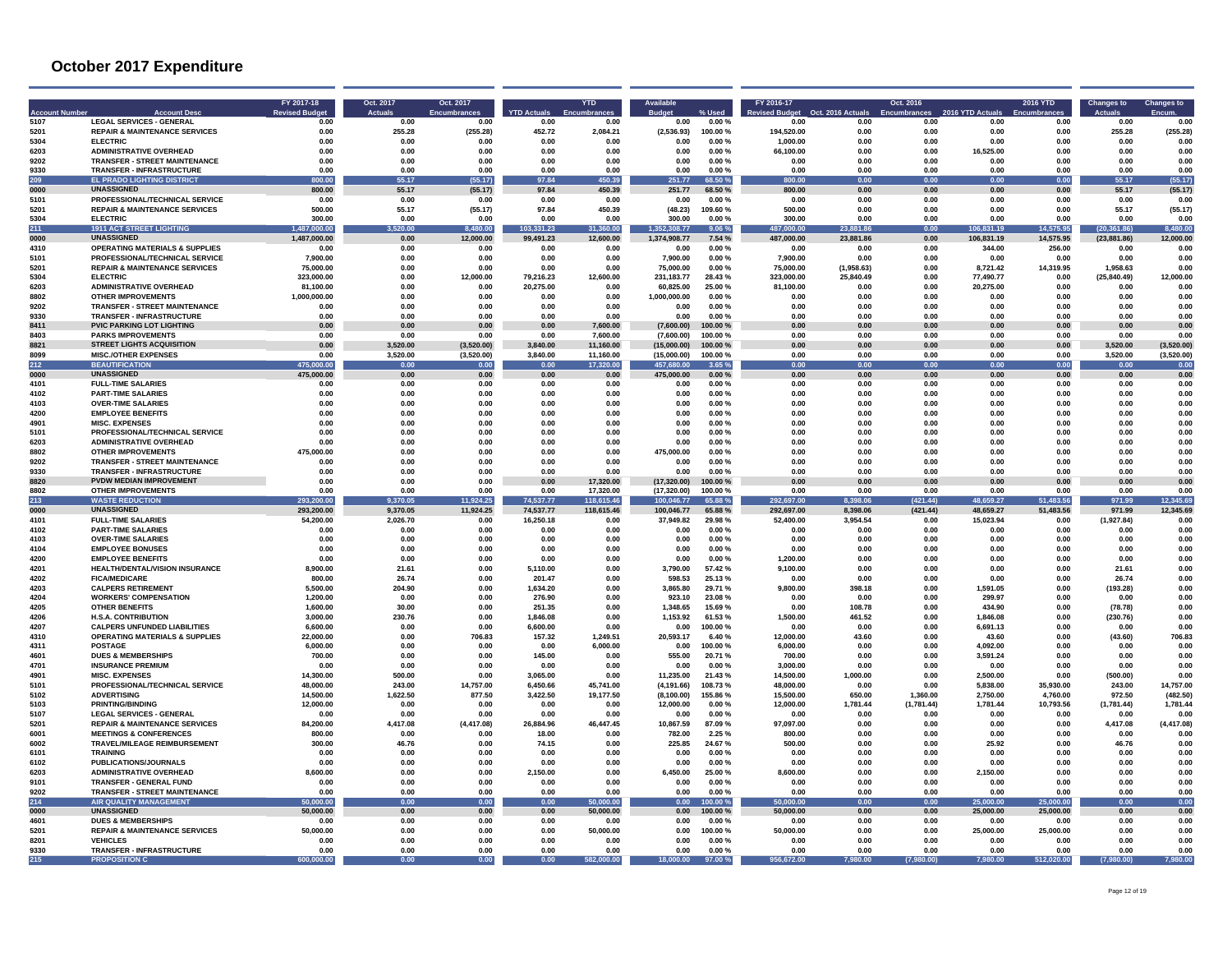|                              |                                                                       | FY 2017-18                         | Oct. 2017              | Oct. 2017                   |                            | <b>YTD</b>           |                             |                    | FY 2016-17                          |                               | Oct. 2016                         |                              | <b>2016 YTD</b>            | <b>Changes to</b>            | <b>Changes to</b>    |
|------------------------------|-----------------------------------------------------------------------|------------------------------------|------------------------|-----------------------------|----------------------------|----------------------|-----------------------------|--------------------|-------------------------------------|-------------------------------|-----------------------------------|------------------------------|----------------------------|------------------------------|----------------------|
| <b>Account Numbe</b><br>0000 | <b>Account Desc</b><br><b>UNASSIGNED</b>                              | <b>Revised Budge</b><br>600.000.00 | <b>Actuals</b><br>0.00 | <b>Encumbrances</b><br>0.00 | <b>YTD Actuals</b><br>0.00 | Encumbrances<br>0.00 | <b>Budget</b><br>600.000.00 | % Used<br>0.00%    | <b>Revised Budget</b><br>956.672.00 | Oct. 2016 Actuals<br>7,980.00 | <b>Encumbrances</b><br>(7,980.00) | 2016 YTD Actuals<br>7,980.00 | Encumbrances<br>512,020.00 | <b>Actuals</b><br>(7,980.00) | Encum.<br>7.980.00   |
| 4101                         | <b>FULL-TIME SALARIES</b>                                             | 0.00                               | 0.00                   | 0.00                        | 0.00                       | 0.00                 | 0.00                        | 0.00%              | 0.00                                | 0.00                          | 0.00                              | 0.00                         | 0.00                       | 0.00                         | 0.01                 |
| 4200                         | <b>EMPLOYEE BENEFITS</b>                                              | 0.00                               | 0.00                   | 0.00                        | 0.00                       | 0.00                 | 0.00                        | 0.00%              | 0.00                                | 0.00                          | 0.00                              | 0.00                         | 0.00                       | 0.00                         | 0.00                 |
| 5101                         | PROFESSIONAL/TECHNICAL SERVICE                                        | 18,000.00                          | 0.00                   | 0.00                        | 0.00                       | 0.00                 | 18.000.00                   | 0.00%              | 18,000.00                           | 0.00                          | 0.00                              | 0.00                         | 0.00                       | 0.00                         | 0.00                 |
| 5201                         | <b>REPAIR &amp; MAINTENANCE SERVICES</b>                              | 582,000,00                         | <b>በ በበ</b>            | n nn                        | .ስ. ሰበ                     | 0.00                 | 582.000.00                  | $0.00 \%$          | 938.672.00                          | 7.980.00                      | (7,980.00)                        | 7.980.00                     | 512.020.00                 | (7.980.00)                   | 7,980.00             |
| 9202                         | <b>TRANSFER - STREET MAINTENANCE</b>                                  | 0.00                               | 0.00                   | 0.00                        | 0.00                       | 0.00                 | 0.00                        | 0.00%              | 0.00                                | 0.00                          | 0.00                              | 0.00                         | 0.00                       | 0.00                         | 0.00                 |
| 9330                         | <b>TRANSFER - INFRASTRUCTURE</b>                                      | 0.00                               | 0.00                   | 0.00                        | 0.00                       | 0.00                 | 0.00                        | 0.00%              | 0.00                                | 0.00                          | 0.00                              | 0.00                         | 0.00                       | 0.00                         | 0.00                 |
| 8302<br>8006                 | PORTUGUESE BEND RESURFACE<br><b>INSPECTION SERVICES</b>               | 0.00<br>0.00                       | 0.00<br>0.00           | 0.00<br>0.00                | 0.00<br>0.00               | ,000.00<br>0.00      | 00.00)<br>0.00              | 00.00 %<br>0.00%   | 0.00<br>0.00                        | 0.00<br>0.00                  | 0.00<br>0.00                      | 0.00<br>0.00                 | 0.00<br>0.00               | 0.00<br>0.00                 | 0.00<br>0.00         |
| 8010                         | <b>MAINTENANCE/REPAIRS</b>                                            | 0.00                               | 0.00                   | 0.00                        | 0.00                       | 582,000.00           | (582.000.00)                | 100.00%            | 0.00                                | 0.00                          | 0.00                              | 0.00                         | 0.00                       | 0.00                         | 0.00                 |
| 8802                         | <b>OTHER IMPROVEMENTS</b>                                             | 0.00                               | 0.00                   | 0.00                        | 0.00                       | 0.00                 | 0.00                        | 0.00%              | 0.00                                | 0.00                          | 0.00                              | 0.00                         | 0.00                       | 0.00                         | 0.00                 |
| 216                          | <b>PROPOSITION</b>                                                    | 954,610.48                         | 299.08                 | 11.40                       | 096.19                     | 775,514.29           | 27,000.00                   | 97.17%             | 638,300.00                          | 531.31                        | 531.31                            | 306,188.31                   | 306,825.69                 | ,767.77                      | 219,542.71           |
| 0000                         | <b>UNASSIGNED</b>                                                     | 648,300.00                         | 0.00                   | 0.00                        | 0.00                       | 621,300.00           | 27.000.00                   | 95.84 %            | 638,300.00                          | 531.31                        | (531.31)                          | 306.188.31                   | 306,825.69                 | (531.31)                     | 531.31               |
| 4101                         | <b>FULL-TIME SALARIES</b>                                             | 0.00                               | 0.00                   | 0.00                        | 0.00                       | 0.00                 | 0.00                        | 0.00%              | 0.00                                | 0.00                          | 0.00                              | 0.00                         | 0.00                       | 0.00                         | 0.00                 |
| 4102                         | <b>PART-TIME SALARIES</b>                                             | 0.00                               | 0.00                   | 0.00                        | 0.00                       | 0.00                 | 0.00                        | 0.00%              | 0.00                                | 0.00                          | 0.00                              | 0.00                         | 0.00                       | 0.00                         | 0.00                 |
| 4103<br>4200                 | <b>OVER-TIME SALARIES</b><br><b>EMPLOYEE BENEFITS</b>                 | 0.00<br>0.00                       | 0.00<br>0.00           | 0.00<br>0.00                | 0.00<br>0.00               | 0.00<br>0.00         | 0.00<br>0.00                | 0.00%<br>$0.00 \%$ | 0.00<br>0.00                        | 0.00<br>0.00                  | 0.00                              | 0.00                         | 0.00<br>0.00               | 0.00<br>0.00                 | 0.00<br>0.00         |
| 4310                         | <b>OPERATING MATERIALS &amp; SUPPLIES</b>                             | 0.00                               | 0.00                   | 0.00                        | 0.00                       | 0.00                 | 0.00                        | 0.00%              | 0.00                                | 0.00                          | 0.00<br>0.00                      | 0.00<br>0.00                 | 0.00                       | 0.00                         | 0.00                 |
| 4311                         | <b>POSTAGE</b>                                                        | 0.00                               | 0.00                   | 0.00                        | 0.00                       | 0.00                 | 0.00                        | 0.00%              | 0.00                                | 0.00                          | 0.00                              | 0.00                         | 0.00                       | 0.00                         | 0.00                 |
| 490                          | <b>MISC. EXPENSES</b>                                                 | 0.00                               | 0.00                   | 0.00                        | 0.00                       | 0.00                 | 0.00                        | 0.00%              | 0.00                                | 0.00                          | 0.00                              | 0.00                         | 0.00                       | 0.00                         | 0.00                 |
| 5102                         | <b>ADVERTISING</b>                                                    | 0.00                               | 0.00                   | 0.00                        | 0.00                       | 0.00                 | 0.00                        | 0.00%              | 0.00                                | 0.00                          | 0.00                              | 0.00                         | 0.00                       | 0.00                         | 0.00                 |
| 5103                         | PRINTING/BINDING                                                      | 2.000.00                           | 0.00                   | 0.00                        | 0.00                       | 0.00                 | 2.000.00                    | 0.00%              | 2.000.00                            | 531.31                        | (531.31)                          | 531.31                       | 1.168.69                   | (531.31)                     | 531.31               |
| 5201                         | <b>REPAIR &amp; MAINTENANCE SERVICES</b>                              | 626.300.00                         | 0.00                   | 0.00                        | 0.00                       | 621<br>.300.00       | 5.000.00                    | 99.20%             | 616,300.00                          | 0.00                          | 0.00                              | 305.657.00                   | 305.657.00                 | 0.00                         | 0.00                 |
| 8802                         | <b>OTHER IMPROVEMENTS</b><br>TRANSFER - 1972 ACT I ANDSCAPE           | 20.000.00                          | 0.00                   | 0.00                        | 0.00                       | 0.00                 | 20.000.00                   | 0.00%              | 20,000.00                           | 0.00                          | 0.00                              | 0.00                         | 0.00                       | 0.00                         | 0.00                 |
| 9203<br>9330                 | <b>TRANSFER - INFRASTRUCTURE</b>                                      | n nn<br>0.00                       | n nn<br>0.00           | 0.00<br>0.00                | 0.00<br>0.00               | 0.00<br>0.00         | 0.00<br>0.00                | $0.00 \%$<br>0.00% | 0.00<br>0.00                        | 0.00<br>0.00                  | 0.00<br>0.00                      | 0.00<br>0.00                 | 0.00<br>0.00               | 0.00<br>0.00                 | 0.00<br>0.00         |
| 8031                         | <b>STREET IMPROVEMENTS</b>                                            | 0.00                               | 0.00                   | 0.00                        | 0.00                       | 0.00                 | 0.00                        | 0.00%              | 0.00                                | 0.00                          | 0.00                              | 0.00                         | 0.00                       | 0.00                         | 0.00                 |
| 8802                         | <b>OTHER IMPROVEMENTS</b>                                             | 0.00                               | 0.00                   | 0.00                        | 0.00                       | 0.00                 | 0.00                        | 0.00%              | 0.00                                | 0.00                          | 0.00                              | 0.00                         | 0.00                       | 0.00                         | 0.00                 |
| 8406                         | <b>LOWER HESSE PARK</b>                                               | 120.055.00                         | 41.421.69              | 78,633.31                   | 41.421.69                  | 78,633.31            | 0.00                        | 100.00%            | 0.00                                | 0.00                          | 0.00                              | 0.00                         | 0.00                       | 41,421.69                    | 78,633.31            |
| 8403                         | <b>LOWER HESSE - PARKS IMPROVE</b>                                    | 120,055.00                         | 41,421.69              | 78,633.31                   | 41,421.69                  | 78,633.31            | 0.00                        | 100.00%            | 0.00                                | 0.00                          | 0.00                              | 0.00                         | 0.00                       | 41,421.69                    | 78,633.31            |
| 8803                         | HAWTHORNE PEDESTRIAN LINKAGE                                          | 186.255.48                         | 45.877.39              | 140.378.09                  | 110.674.50                 | 75.580.98            | 0.00                        | 100.00%            | 0.00                                | 0.00                          | 0.00                              | 0.00                         | 0.00                       | 45.877.39                    | 140,378.09           |
| 8802                         | <b>HAWTHORNE LINK - OTHER IMPROV</b>                                  | 186,255.48                         | 45,877.39              | 140,378.09                  | 110,674.50                 | 75,580.98            | 0.00                        | 100.00%            | 0.00                                | 0.00                          | 0.00                              | 0.00                         | 0.00                       | 45,877.39                    | 140,378.09           |
| 217<br>0000                  | <b>PUBLIC SAFETY GRANTS</b><br><b>UNASSIGNED</b>                      | 140,000,00<br>140,000.00           | 0.00<br>0.00           | 0.00<br>0.00                | 35,000.00<br>35,000.00     | 0.00<br>0.00         | 105<br>00.00<br>105,000.00  | 25.00 %<br>25.00 % | 00.00<br>100,000.00                 | 0.00<br>0.00                  | 0.00<br>0.00                      | 0.00<br>0.00                 | 0.00<br>0.00               | 0.00<br>0.00                 | 0.00<br>0.00         |
| 4901                         | <b>MISC. EXPENSES</b>                                                 | 0.00                               | 0.00                   | 0.00                        | 0.00                       | 0.00                 | 0.00                        | 0.00%              | 0.00                                | 0.00                          | 0.00                              | 0.00                         | 0.00                       | 0.00                         | 0.00                 |
| 9101                         | TRANSFER - GENERAL FUND                                               | 140,000.00                         | 0.00                   | 0.00                        | 35,000.00                  | 0.00                 | 105,000.00                  | 25.00%             | 100,000.00                          | 0.00                          | 0.00                              | 0.00                         | 0.00                       | 0.00                         | 0.00                 |
| 218                          | <b>RDA HOUSING SET-ASIDI</b>                                          | 0.00                               | 0.00                   | 0.00                        | 0.00                       | 0.00                 | 0.00                        | $0.00 \%$          | 0.00                                | 0.00                          | 0.00                              | 0.00                         | 0.00                       | 0.00                         | 0.00                 |
| 0000                         | <b>UNASSIGNED</b>                                                     | 0.00                               | 0.00                   | 0.00                        | 0.00                       | 0.00                 | 0.00                        | 0.00%              | 0.00                                | 0.00                          | 0.00                              | 0.00                         | 0.00                       | 0.00                         | 0.00                 |
| 490                          | <b>MISC. EXPENSES</b>                                                 | 0.00                               | 0.00                   | 0.00                        | 0.00                       | 0.00                 | 0.00                        | 0.00%              | 0.00                                | 0.00                          | 0.00                              | 0.00                         | 0.00                       | 0.00                         | 0.00                 |
| 5101                         | PROFESSIONAL/TECHNICAL SERVICE                                        | 0.00                               | 0.00                   | 0.00                        | 0.00                       | 0.00                 | 0.00                        | 0.00%              | 0.00                                | 0.00                          | 0.00                              | 0.00                         | 0.00                       | 0.00                         | 0.00                 |
| 8802                         | <b>OTHER IMPROVEMENTS</b><br>LAND                                     | 0.00                               | 0.00                   | 0.00                        | 0.00                       | 0.00                 | 0.00                        | $0.00 \%$          | 0.00                                | 0.00                          | 0.00                              | 0.00                         | 0.00                       | 0.00                         | 0.00                 |
| 8803<br>9101                 | TRANSFER - GENERAL FUND                                               | 0.00<br>0.00                       | 0.00<br>0.00           | 0.00<br>0.00                | 0.00<br>0.00               | 0.00<br>0.00         | 0.00<br>0.00                | 0.00%<br>0.00%     | 0.00<br>0.00                        | 0.00<br>0.00                  | 0.00<br>0.00                      | 0.00<br>0.00                 | 0.00<br>0.00               | 0.00<br>0.00                 | 0.00<br>0.00         |
| 220                          | <b>MEASURER</b>                                                       | 00.00                              | 0.00                   | 0.00                        | 0.00                       | 0.00                 | 000.00                      | 0.00%              | 0.00                                | 0.01                          | 0.00                              | 0.00                         | 0.00                       | 0.00                         | 0.00                 |
| 0000                         | <b>UNASSIGNED</b>                                                     | 650.000.00                         | 0.00                   | 0.00                        | 0.00                       | 0.00                 | 650,000.00                  | 0.00%              | 0.00                                | 0.00                          | 0.00                              | 0.00                         | 0.00                       | 0.00                         | 0.00                 |
| 4101                         | <b>FULL-TIME SALARIES</b>                                             | 0.00                               | 0.00                   | 0.00                        | 0.00                       | 0.00                 | 0.00                        | 0.00%              | 0.00                                | 0.00                          | 0.00                              | 0.00                         | 0.00                       | 0.00                         | 0.00                 |
| 4200                         | <b>EMPLOYEE BENEFITS</b>                                              | 0.00                               | 0.00                   | 0.00                        | 0.00                       | 0.00                 | 0.00                        | 0.00%              | 0.00                                | 0.00                          | 0.00                              | 0.00                         | 0.00                       | 0.00                         | 0.00                 |
| 8802                         | <b>OTHER IMPROVEMENTS</b>                                             | 650,000.00                         | 0.00                   | 0.00                        | 0.00                       | 0.00                 | 650,000.00                  | 0.00%              | 0.00                                | 0.00                          | 0.00                              | 0.00                         | 0.00                       | 0.00                         | 0.00                 |
| 9330                         | <b>TRANSFER - INFRASTRUCTURE</b>                                      | 0.00                               | 0.00                   | 0.00                        | 0.00                       | 0.00                 | 0.00                        | 0.00%              | 0.00                                | 0.00                          | 0.00                              | 0.00                         | 0.00                       | 0.00                         | 0.00                 |
| 8801<br>8006                 | SIDEWALK REPAIR & REPLACEMENT<br>SIDEWALK - INSPECTION SERVICES       | 0.00<br>0.00                       | 0.00<br>0.00           | 0.00<br>0.00                | 0.00<br>0.00               | 0.00<br>0.00         | 0.00<br>0.00                | 0.00%<br>0.00%     | 0.00<br>0.00                        | 0.00<br>0.00                  | 0.00<br>0.00                      | 0.00<br>0.00                 | 0.00<br>0.00               | 0.00<br>0.00                 | 0.00<br>0.00         |
| 8010                         | SIDEWALK - MAINTENANCE/REPAIRS                                        | 0.00                               | 0.00                   | 0.00                        | 0.00                       | 0.00                 | 0.00                        | 0.00%              | 0.00                                | 0.00                          | 0.00                              | 0.00                         | 0.00                       | 0.00                         | 0.00                 |
| 8808                         | <b>CRENSHAW BLVD, REHAB</b>                                           | 0.00                               | 0.00                   | 0.00                        | 0.00                       | 0.00                 | 0.00                        | 0.00%              | 0.00                                | 0.00                          | 0.00                              | 0.00                         | 0.00                       | 0.00                         | 0.00                 |
| 8004                         | <b>ARCHITECTURE DESIGN SERVICES</b>                                   | 0.00                               | 0.00                   | 0.00                        | 0.00                       | 0.00                 | 0.00                        | 0.00%              | 0.00                                | 0.00                          | 0.00                              | 0.00                         | 0.00                       | 0.00                         | 0.00                 |
| 8809                         | <b>WESTERN AVE. TRAFFIC CONGEST</b>                                   | 0.00                               | 0.00                   | 0.00                        | 0.00                       | 0.00                 | 0.00                        | 0.00%              | 0.00                                | 0.00                          | 0.00                              | 0.00                         | 0.00                       | 0.00                         | 0.00                 |
| 8802                         | <b>OTHER IMPROVEMENTS</b>                                             | 0.00                               | 0.00                   | 0.00                        | 0.00                       | 0.00                 | 0.00                        | 0.00%              | 0.00                                | 0.00                          | 0.00                              | 0.00                         | 0.00                       | 0.00                         | 0.00                 |
| 8810                         | <b>ADA IMPROVEMENTS</b>                                               | 0.00                               | 0.00                   | 0.00                        | 0.00                       | 0.00                 | 0.00                        | 0.00%              | 0.00                                | 0.OC                          | 0.00                              | 0.00                         | 0.00                       | 0.00                         | 0.00                 |
| 8006<br>221                  | SIDEWALK - INSPECTION SERVICES<br><b>MEASURE N</b>                    | 0.00<br>536.200.00                 | 0.00<br>10.507.60      | 0.00<br>(10, 507.60)        | 0.00<br>60.739.95          | 0.00<br>112,521.30   | 0.00<br>362.938.75          | 0.00%<br>32.31 %   | 0.00<br>0.00                        | 0.00<br>0.00                  | 0.00<br>0.00                      | 0.00<br>0.00                 | 0.00<br>0.00               | 0.00<br>10,507.60            | 0.00<br>(10, 507.60) |
| 0000                         | <b>UNASSIGNED</b>                                                     | 536,200.00                         | 10,507.60              | (10, 507.60)                | 60,739.95                  | 112,521.30           | 362.938.75                  | 32.31 %            | 0.00                                | 0.00                          | 0.00                              | 0.00                         | 0.00                       | 10,507.60                    | (10, 507.60)         |
| 5201                         | <b>REPAIR &amp; MAINTENANCE SERVICES</b>                              | 535.200.00                         | 10,507.60              | (10, 507.60)                | 60,739.95                  | 112,521.30           | 361.938.75                  | 32.37%             | 0.00                                | 0.00                          | 0.00                              | 0.00                         | 0.00                       | 10,507.60                    | (10, 507.60)         |
| 5304                         | <b>ELETRIC</b>                                                        | 1.000.00                           | 0.00                   | 0.00                        | 0.00                       | 0.00                 | 1,000.00                    | 0.00%              | 0.00                                | 0.00                          | 0.00                              | 0.00                         | 0.00                       | 0.00                         | 0.00                 |
| 222                          | <b>HABITAT RESTORATION</b>                                            | 174,300.00                         | 0.00                   | 0.00                        | 158.00<br>47               | 133,295.00           | (6, 153.00)                 | 103.53 %           | 500.00                              | 35,125.00                     | (35, 125.00)                      | 70,250.00                    | 70,250.00                  | (35, 125.00)                 | 35,125.00            |
| 0000                         | <b>UNASSIGNED</b>                                                     | 174.300.00                         | 0.00                   | 0.00                        | 47.158.00                  | 133.295.00           | (6.153.00)                  | 103.53 %           | 166.500.00                          | 35.125.00                     | (35, 125.00)                      | 70.250.00                    | 70,250.00                  | (35, 125.00)                 | 35,125.00            |
| 5101                         | PROFESSIONAL/TECHNICAL SERVICE                                        | 155.300.00                         | 0.00                   | 0.00                        | 37,658.00                  | 123.795.00           | (6, 153.00)                 | 103.96%            | 148.000.00                          | 30,500.00                     | (30, 500.00)                      | 61.000.00                    | 61.000.00                  | (30.500.00)                  | 30,500.00            |
| 5201<br>8802                 | <b>REPAIR &amp; MAINTENANCE SERVICES</b><br><b>OTHER IMPROVEMENTS</b> | 19,000.00<br>0.00                  | 0.00<br>0.00           | 0.00<br>0.00                | 9,500.00                   | 9,500.00             | 0.00<br>0.00                | 100.00%<br>0.00%   | 18,500.00<br>0.00                   | 4,625.00<br>0.00              | (4,625.00)<br>0.00                | 9,250.00<br>0.00             | 9,250.00                   | (4,625.00)<br>0.00           | 4,625.00<br>0.00     |
| 223                          | <b>SUBREGION ONE MAINTENANCE</b>                                      | 44,800.00                          | 3,600.32               | (2,671.80)                  | 0.00<br>7.442.40           | 0.00<br>21,813.55    | 15,544.05                   | 65.30 %            | 44,800.00                           | 1,129.63                      | 0.00                              | 6,176.29                     | 0.00<br>9,693.07           | 2,470.69                     | (2,671.80)           |
| 0000                         | <b>UNASSIGNED</b>                                                     | 44.800.00                          | 3.600.32               | (2,671.80)                  | 7.442.40                   | 21,813.55            | 15.544.05                   | 65.30 %            | 44,800.00                           | 1,129.63                      | 0.00                              | 6.176.29                     | 9.693.07                   | 2.470.69                     | (2,671.80)           |
| 5201                         | <b>REPAIR &amp; MAINTENANCE SERVICES</b>                              | 24,000.00                          | 2,671.80               | (2,671.80)                  | 4,738.21                   | 21,813.55            | (2,551.76)                  | 110.63%            | 24,000.00                           | 195.96                        | 0.00                              | 3,581.78                     | 9,693.07                   | 2,475.84                     | (2,671.80)           |
| 5302                         | <b>WATER</b>                                                          | 20,000.00                          | 874.49                 | 0.00                        | 2.550.85                   | 0.00                 | 17.449.15                   | 12.76%             | 20.000.00                           | 882.62                        | 0.00                              | 2.439.65                     | 0.00                       | (8.13)                       | 0.00                 |
| 5304                         | <b>ELECTRIC</b>                                                       | 800.00                             | 54.03                  | 0.00                        | 153.34                     | 0.00                 | 646.66                      | 19.13%             | 800.00                              | 51.05                         | 0.00                              | 154.86                       | 0.00                       | 2.98                         | 0.00                 |
| 224                          | <b>MEASURE</b><br><b>AINTENANCE</b>                                   | 0.000.00                           | 0.00                   | 0.00                        | 22,500.00                  | 0.00                 | 67.500.00                   | 25.00%             | 0.000.00                            | 0.00                          | 0.00                              | 0.00                         | 0.00                       | 0.00                         | 0.00                 |
| 0000                         | <b>UNASSIGNED</b>                                                     | 90,000.00                          | 0.00                   | 0.00                        | 22,500.00                  | 0.00                 | 67,500.00                   | 25.00 %            | 90,000.00                           | 0.00                          | 0.00                              | 0.00                         | $0.00\,$                   | 0.00                         | $0.00\,$             |
| 5201                         | <b>REPAIR &amp; MAINTENANCE SERVICES</b>                              | 0.00                               | 0.00                   | 0.00                        | 0.00                       | 0.00                 | 0.00                        | 0.00%<br>25.00 %   | 0.00                                | 0.00                          | 0.00                              | 0.00<br>0.00                 | 0.00                       | 0.00                         | 0.00<br>0.00         |
| 9101<br>225                  | TRANSFER - GENERAL FUND<br><b>ABALONE COVE SEWER DISTRICT</b>         | 90,000.00<br>252.625.00            | 0.00<br>5.576.61       | 0.00<br>(3.045.00)          | 22,500.00<br>62.830.19     | 0.00<br>42,275.72    | 67,500.00<br>147.519.09     | 41.61%             | 90,000.00<br>249.400.00             | 0.00<br>4.121.37              | 0.00<br>(3.042.20)                | 37.342.02                    | 0.00<br>56.550.57          | 0.00<br>.455.24              | (2.80)               |
|                              |                                                                       |                                    |                        |                             |                            |                      |                             |                    |                                     |                               |                                   |                              |                            |                              |                      |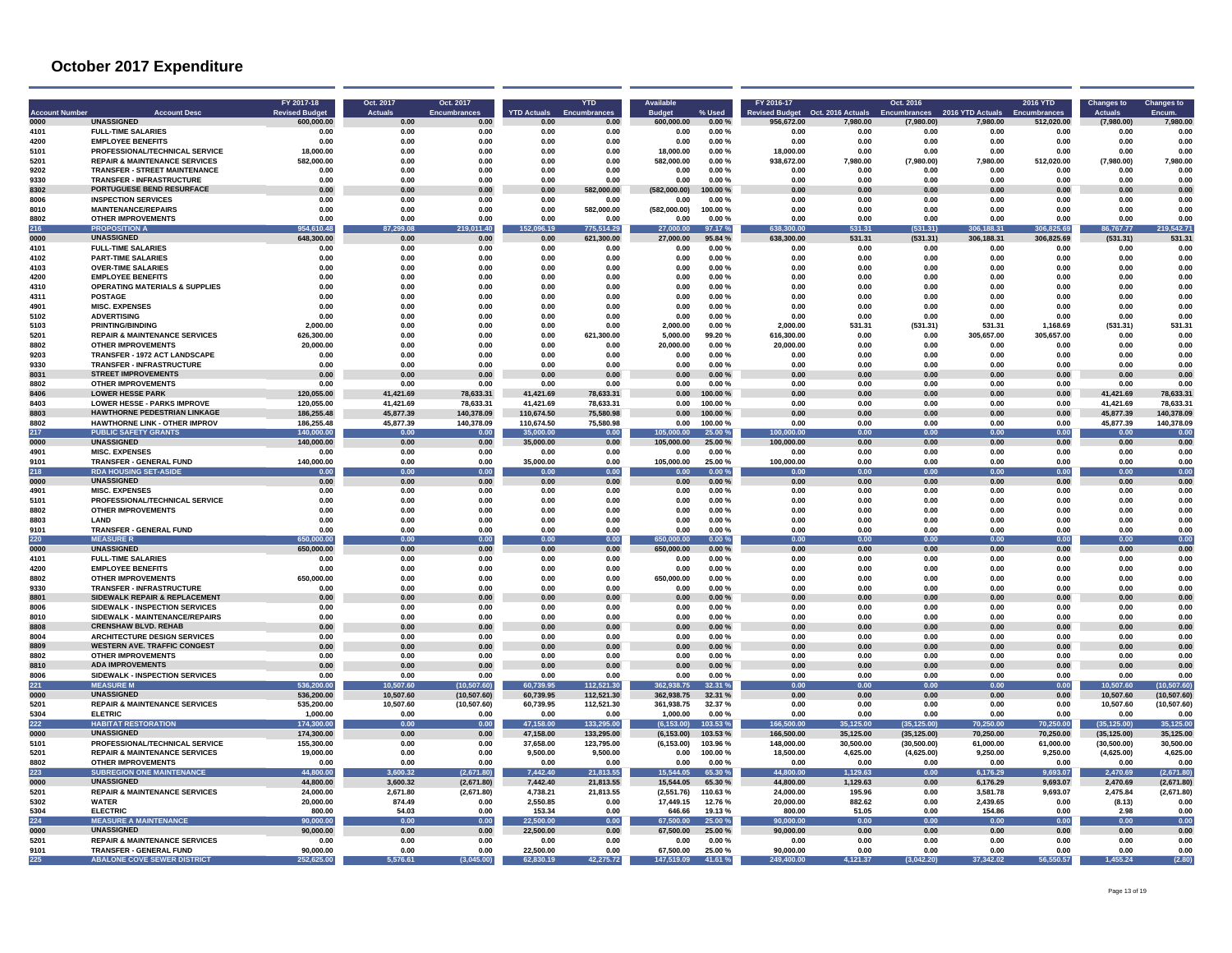| <b>Account Number</b><br>nnn | <b>Account Desc</b><br><b>UNASSIGNED</b>                                    | FY 2017-18<br><b>Revised Budget</b><br>252.625.00 | Oct. 2017<br><b>Actuals</b><br>5.576.61 | Oct. 2017<br><b>Encumbrances</b><br>(3,045.00) | <b>YTD Actuals</b><br>62.830.19 | <b>YTD</b><br>Encumbrances<br>42,275.72 | <b>Budget</b><br>147.519.09 | % Used<br>41.61%    | FY 2016-17<br><b>Revised Budget</b><br>249.400.00 | Oct. 2016 Actuals<br>4,121.37 | Oct. 2016<br>Encumbrances<br>(3,042.20) | 2016 YTD Actuals<br>37,342.02 | 2016 YTD<br><b>Encumbrances</b><br>56,550.57 | <b>Changes to</b><br><b>Actuals</b><br>1 455 24 | <b>Changes to</b><br>Encum.<br>(2.80) |
|------------------------------|-----------------------------------------------------------------------------|---------------------------------------------------|-----------------------------------------|------------------------------------------------|---------------------------------|-----------------------------------------|-----------------------------|---------------------|---------------------------------------------------|-------------------------------|-----------------------------------------|-------------------------------|----------------------------------------------|-------------------------------------------------|---------------------------------------|
| 4101                         | <b>FULL-TIME SALARIES</b>                                                   | 9.600.00                                          | 359.24                                  | 0.00                                           | 2,367.03                        | 0.00                                    | 7,232.97                    | 24.66%              | 9.100.00                                          | 700.96                        | 0.00                                    | 2,663.06                      | 0.00                                         | (341.72)                                        | 0.00                                  |
| 4102                         | <b>PART-TIME SALARIES</b>                                                   | 0.00                                              | 0.00                                    | 0.00                                           | 0.00                            | 0.00                                    | 0.00                        | 0.00%               | 0.00                                              | 0.00                          | 0.00                                    | 0.00                          | 0.00                                         | 0.00                                            | 0.00                                  |
| 4103                         | <b>OVER-TIME SALARIES</b>                                                   | 0.00                                              | 0.00                                    | 0.00                                           | 0.00                            | 0.00                                    | 0.00                        | 0.00%               | 0.00                                              | 0.00                          | 0.00                                    | 0.00                          | 0.00                                         | 0.00                                            | 0.00                                  |
| 4104<br>4200                 | <b>EMPLOYEE BONUSES</b><br><b>EMPLOYEE BENEFITS</b>                         | 0.00<br>0.00                                      | <b>0.00</b><br>0.00                     | <b>በ በበ</b><br>0.00                            | 605.00<br>0.00                  | 0.00<br>0.00                            | (605.00)                    | 100.00%<br>0.00%    | 0.00<br>200.00                                    | n nn<br>0.00                  | n nn<br>0.00                            | n nn<br>0.00                  | n nn<br>0.00                                 | 0.00<br>0.00                                    | 0.00<br>0.00                          |
| 4201                         | HEALTH/DENTAL/VISION INSURANCE                                              | 1.000.00                                          | 2.11                                    | 0.00                                           | 544.59                          | 0.00                                    | 0.00<br>455.41              | 54.50%              | 1,100.00                                          | 0.00                          | 0.00                                    | 0.00                          | 0.00                                         | 2.11                                            | 0.00                                  |
| 4202                         | <b>FICA/MEDICARE</b>                                                        | 100.00                                            | 4.74                                    | 0.00                                           | 37.04                           | 0.00                                    | 62.96                       | 37.00%              | 0.00                                              | 0.00                          | $0.00\,$                                | 0.00                          | 0.00                                         | 4.74                                            | 0.00                                  |
| 4203                         | <b>CALPERS RETIREMENT</b>                                                   | 1.000.00                                          | 36.32                                   | 0.00                                           | 289.67                          | 0.00                                    | 710.33                      | 29.00 %             | 1.700.00                                          | 70.58                         | 0.00                                    | 282.02                        | 0.00                                         | (34.26)                                         | 0.00                                  |
| 4204                         | <b>WORKERS' COMPENSATION</b>                                                | 200.00                                            | 0.00                                    | 0.00                                           | 65.45                           | 0.00                                    | 134.55                      | 32.50 %             | 0.00                                              | 0.00                          | 0.00                                    | 50.00                         | 0.00                                         | 0.00                                            | 0.00                                  |
| 4205                         | <b>OTHER BENEFITS</b>                                                       | 300.00                                            | 4.20                                    | 0.00                                           | 35.67                           | 0.00                                    | 264.33                      | 12.00%              | 0.00                                              | 17.16                         | 0.00                                    | 68.63                         | 0.00                                         | (12.96)                                         | 0.00                                  |
| 4206<br>4207                 | <b>H.S.A. CONTRIBUTION</b><br><b>CALPERS UNFUNDED LIABILITIES</b>           | 400.00<br>1.200.00                                | 0.00<br><b>0.00</b>                     | 0.00<br><b>በ በበ</b>                            | 0.00<br>1,200.00                | 0.00<br>0.00                            | 400.00<br>0.00              | 0.00%<br>100.00%    | 400.00<br>0.00                                    | 0.00<br>n nn                  | 0.00<br>n nn                            | 0.00<br>1,186.03              | 0.00<br>n nn                                 | 0.00<br>0.00                                    | 0.00<br>0.00                          |
| 4701                         | <b>INSURANCE PREMIUM</b>                                                    | 0.00                                              | 0.00                                    | 0.00                                           | 0.00                            | 0.00                                    | 0.00                        | 0.00%               | 200.00                                            | 0.00                          | 0.00                                    | 0.00                          | 0.00                                         | 0.00                                            | 0.00                                  |
| 5101                         | PROFESSIONAL/TECHNICAL SERVICE                                              | 11,225.00                                         | 3,375.00                                | (1, 250.00)                                    | 6,011.40                        | 1,088.60                                | 4,125.00                    | 63.25%              | 9,100.00                                          | 2,342.20                      | (2,342.20)                              | 2,566.80                      | 1,283.20                                     | 1,032.80                                        | 1,092.20                              |
| 5102                         | <b>ADVERTISING</b>                                                          | 500.00                                            | 0.00                                    | 0.00                                           | 0.00                            | 0.00                                    | 500.00                      | 0.00%               | 500.00                                            | 0.00                          | 0.00                                    | 0.00                          | 0.00                                         | 0.00                                            | 0.00                                  |
| 5201<br>5304                 | <b>REPAIR &amp; MAINTENANCE SERVICES</b><br><b>ELECTRIC</b>                 | 223.100.00<br>4.000.00                            | 1.795.00<br>0.00                        | (1,795.00)<br>0.00                             | 50.661.73<br>1.012.61           | 41.187.12<br>0.00                       | 131.251.15<br>2.987.39      | 41.17%<br>25.33%    | 223.100.00<br>4.000.00                            | 700.00<br>290.47              | (700.00)<br>0.00                        | 29.732.63<br>792.85           | 55.267.37<br>0.00                            | 1.095.00<br>(290.47)                            | (1,095.00)<br>0.00                    |
| 8802                         | <b>OTHER IMPROVEMENTS</b>                                                   | 0.00                                              | 0.00                                    | 0.00                                           | 0.00                            | 0.00                                    | 0.00                        | 0.00%               | 0.00                                              | 0.00                          | 0.00                                    | 0.00                          | 0.00                                         | 0.00                                            | 0.00                                  |
| 226                          | <b>RPV TV</b>                                                               | 0.00                                              | 0.00                                    | 0.00                                           | 0.00                            | 0.00                                    | 0.00                        | 0.00%               | 0.00                                              | 0.00                          | 0.00                                    | 0.00                          | 0.00                                         | 0.00                                            | 0.00                                  |
| 0000                         | <b>UNASSIGNED</b>                                                           | 0.00                                              | 0.00                                    | 0.00                                           | 0.00                            | 0.00                                    | 0.00                        | 0.00%               | 0.00                                              | 0.00                          | 0.00                                    | 0.00                          | 0.00                                         | 0.00                                            | 0.00                                  |
| 4102                         | <b>PART-TIME SALARIES</b>                                                   | 0.00                                              | 0.00                                    | 0.00                                           | 0.00                            | 0.00                                    | 0.00                        | 0.00%               | 0.00                                              | 0.00                          | 0.00                                    | 0.00                          | 0.00                                         | 0.00                                            | 0.00                                  |
| 4200<br>4205                 | <b>EMPLOYEE BENEFITS</b><br><b>OTHER BENEFITS</b>                           | 0.00<br>0.00                                      | 0.00<br>0.00                            | 0.00<br>0.00                                   | 0.00<br>0.00                    | 0.00<br>0.00                            | 0.00<br>0.00                | 0.00%<br>0.00%      | 0.00<br>0.00                                      | 0.00<br>0.00                  | 0.00<br>0.00                            | 0.00<br>0.00                  | 0.00<br>0.00                                 | 0.00<br>0.00                                    | 0.00<br>0.00                          |
| 4310                         | <b>OPERATING MATERIALS &amp; SUPPLIES</b>                                   | 0.00                                              | 0.00                                    | 0.00                                           | 0.00                            | 0.00                                    | 0.00                        | 0.00%               | 0.00                                              | 0.00                          | 0.00                                    | 0.00                          | 0.00                                         | 0.00                                            | 0.00                                  |
| 4601                         | <b>DUES &amp; MEMBERSHIPS</b>                                               | 0.00                                              | 0.00                                    | 0.00                                           | 0.00                            | 0.00                                    | 0.00                        | $0.00 \%$           | 0.00                                              | 0.00                          | 0.00                                    | 0.00                          | 0.00                                         | 0.00                                            | 0.00                                  |
| 5101                         | PROFESSIONAL/TECHNICAL SERVICE                                              | 0.00                                              | 0.00                                    | 0.00                                           | 0.00                            | 0.00                                    | 0.00                        | 0.00%               | 0.00                                              | 0.00                          | 0.00                                    | 0.00                          | 0.00                                         | 0.00                                            | 0.00                                  |
| 5201                         | <b>REPAIR &amp; MAINTENANCE SERVICES</b>                                    | 0.00                                              | 0.00                                    | 0.00                                           | 0.00                            | 0.00                                    | 0.00                        | 0.00%               | 0.00                                              | 0.00                          | 0.00                                    | 0.00                          | 0.00                                         | 0.00                                            | 0.00                                  |
| 6201<br>6202                 | <b>EQUIPMENT REPLACEMENT CHARGES</b><br><b>EMPLOYEE BENEFIT CHARGES</b>     | 0.00<br>0.00                                      | 0.00<br>0.00                            | 0.00<br>0.00                                   | 0.00<br>0.00                    | 0.00<br>0.00                            | 0.00<br>0.00                | 0.00%<br>$0.00 \%$  | 0.00<br>0.00                                      | 0.00<br>0.00                  | 0.00<br>0.00                            | 0.00<br>0.00                  | 0.00<br>0.00                                 | 0.00<br>0.00                                    | 0.00<br>0.00                          |
| 9101                         | TRANSFER - GENERAL FUND                                                     | 0.00                                              | 0.00                                    | 0.00                                           | 0.00                            | 0.00                                    | 0.00                        | 0.00%               | 0.00                                              | 0.00                          | 0.00                                    | 0.00                          | 0.00                                         | 0.00                                            | 0.00                                  |
| 227                          | <b>GINSBURG CULTURAL ART BLD</b>                                            | 0.00                                              | 0.00                                    | 0.00                                           | 0.00                            | 0.00                                    | 0.00                        | 0.00%               | 0.00                                              | 0.00                          | 0.00                                    | 0.00                          | 0.00                                         | 0.00                                            | 0.00                                  |
| 0000                         | <b>UNASSIGNED</b>                                                           | 0.00                                              | 0.00                                    | 0.00                                           | 0.00                            | 0.00                                    | 0.00                        | 0.00%               | 0.00                                              | 0.00                          | 0.00                                    | 0.00                          | 0.00                                         | 0.00                                            | 0.00                                  |
| 4310                         | <b>OPERATING MATERIALS &amp; SUPPLIES</b>                                   | 0.00                                              | 0.00                                    | 0.00                                           | 0.00                            | 0.00                                    | 0.00                        | 0.00%               | 0.00                                              | 0.00                          | 0.00                                    | 0.00                          | 0.00                                         | 0.00                                            | 0.00                                  |
| 4901<br>5101                 | <b>MISC. EXPENSES</b><br>PROFESSIONAL/TECHNICAL SERVICE                     | 0.00<br>0.00                                      | 0.00<br>0.00                            | 0.00<br>0.00                                   | 0.00<br>0.00                    | 0.00<br>0.00                            | 0.00<br>0.00                | 0.00%<br>0.00%      | 0.00<br>0.00                                      | 0.00<br>0.00                  | 0.00<br>0.00                            | 0.00<br>0.00                  | 0.00<br>0.00                                 | 0.00<br>0.00                                    | 0.00<br>0.00                          |
| 8802                         | <b>OTHER IMPROVEMENTS</b>                                                   | 0.00                                              | 0.00                                    | 0.00                                           | 0.00                            | 0.00                                    | 0.00                        | 0.00%               | 0.00                                              | 0.00                          | 0.00                                    | 0.00                          | 0.00                                         | 0.00                                            | 0.00                                  |
| 9330                         | <b>TRANSFER - INFRASTRUCTURE</b>                                            | 0.00                                              | 0.00                                    | 0.00                                           | 0.00                            | 0.00                                    | 0.00                        | 0.00%               | 0.00                                              | 0.00                          | 0.00                                    | 0.00                          | 0.00                                         | 0.00                                            | 0.00                                  |
| 228                          | <b>DONOR RESTRICTED CONTRIBUTION</b>                                        | 312.892.75                                        | 1,517.95                                | 6,374.80                                       | 980.45                          | 11,029.66                               | 298.882.64                  | 4.48%               | 480.209.00                                        | 2,350.82                      | 13,673.93                               | 2,529.29                      | 18,495.46                                    | (832.87)                                        | 7,299.13                              |
| 0000<br>4310                 | <b>UNASSIGNED</b><br><b>OPERATING MATERIALS &amp; SUPPLIES</b>              | 12.892.75<br>5.000.00                             | 1,517.95<br>1,517.95                    | 6,374.80                                       | 2,980.45<br>1,517.95            | 11,029.66<br>4,599.41                   | (1, 117.36)<br>(1, 117.36)  | 108.66%<br>122.34 % | 480,209.00<br>9,184.00                            | 2,350.82<br>0.00              | 13,673.93<br>0.00                       | 2,529.29<br>0.00              | 18,495.46<br>0.00                            | (832.87)<br>1,517.95                            | (7, 299.13)<br>(1,517.95)             |
| 5101                         | PROFESSIONAL/TECHNICAL SERVICE                                              | 0.00                                              | 0.00                                    | (1,517.95)<br>0.00                             | 0.00                            | 0.00                                    | 0.00                        | 0.00%               | 0.00                                              | 306.82                        | (306.82)                                | 485.29                        | 4.514.71                                     | (306.82)                                        | 306.82                                |
| 5201                         | <b>REPAIR &amp; MAINTENANCE SERVICES</b>                                    | 7,892.75                                          | 0.00                                    | 7,892.75                                       | 1,462.50                        | 6,430.25                                | 0.00                        | 100.00%             | 16,025.00                                         | 2,044.00                      | 13,980.75                               | 2,044.00                      | 13,980.75                                    | (2,044.00)                                      | (6,088.00)                            |
| 9330                         | <b>TRANSFER - INFRASTRUCTURE</b>                                            | 0.00                                              | 0.00                                    | 0.00                                           | 0.00                            | 0.00                                    | 0.00                        | 0.00%               | 455,000.00                                        | 0.00                          | 0.00                                    | 0.00                          | 0.00                                         | 0.00                                            | 0.00                                  |
| 8501                         | <b>PVIC EXHIBIT REPLACEMENT</b>                                             | 300.000.00                                        | 0.00                                    | 0.00                                           | 0.00                            | 0.00                                    | 300.000.00                  | 0.00%               | 0.00                                              | 0.00                          | 0.00                                    | 0.00                          | 0.00                                         | 0.00                                            | 0.00                                  |
| 8004<br>8403                 | <b>PVIC - ARCHITECTURE DESIGN</b><br><b>PARKS IMPROVEMENTS</b>              | 0.00<br>300,000.00                                | 0.00<br>0.00                            | 0.00<br>0.00                                   | 0.00<br>0.00                    | 0.00<br>0.00                            | 0.00<br>300,000.00          | $0.00 \%$<br>0.00%  | 0.00<br>0.00                                      | 0.00<br>0.00                  | 0.00<br>0.00                            | 0.00<br>0.00                  | 0.00<br>0.00                                 | 0.00<br>0.00                                    | 0.00<br>0.00                          |
| 285                          | IA PORTUGUESE BEND MAINTENANCE                                              | 155,720.00                                        | 606.21                                  | 39,466.73                                      | 38,170.16                       | 71,318.94                               | 46,230.90                   | 70.31 %             | 114,900.00                                        | 362.29                        | 0.00                                    | 1,069.91                      | 80,314.00                                    | 3,243.92                                        | 39,466.73                             |
| 0000                         | <b>IINASSIGNED</b>                                                          | 155.720.00                                        | 3,606.21                                | 39.466.73                                      | 38,170.16                       | 71.318.94                               | 46.230.90                   | 70.31 %             | 114.900.00                                        | 362.29                        | 0.00                                    | 1.069.91                      | 80.314.00                                    | 3,243.92                                        | 39,466.73                             |
| 5101                         | PROFESSIONAL/TECHNICAL SERVICE                                              | 89.220.00                                         | 0.00                                    | 40.820.00                                      | 0.00                            | 40.820.00                               | 48.400.00                   | 45.75%              | 48.400.00                                         | 0.00                          | 0.00                                    | 0.00                          | 80,314.00                                    | 0.00                                            | 40.820.00                             |
| 5201<br>5304                 | <b>REPAIR &amp; MAINTENANCE SERVICES</b><br><b>ELECTRIC</b>                 | 59,500.00<br>7,000.00                             | 3,353.27<br>252.94                      | (1, 353.27)<br>0.00                            | 37,170.63<br>999.53             | 30,498.94<br>0.00                       | (8, 169.57)<br>6,000.47     | 113.73%<br>14.29%   | 59,500.00<br>7,000.00                             | 0.00<br>362.29                | 0.00<br>0.00                            | 0.00<br>1,069.91              | 0.00<br>0.00                                 | 3,353.27<br>(109.35)                            | (1, 353.27)                           |
| 310                          | <b>CDBG</b>                                                                 | 305.060.00                                        | 1,765.00                                | 163,995.00                                     | 9.650.00                        | 204,730.00                              | 90.680.00                   | 70.27 %             | 343.000.00                                        | 935.00                        | 27,465.00                               | 935.00                        | 38,675.00                                    | 830.00                                          | 0.00<br>136.530.00                    |
| 0000                         | <b>UNASSIGNED</b>                                                           | 0.00                                              | 0.00                                    | 0.00                                           | 4.820.00                        | 0.00                                    | (4.820.00)                  | 100.00%             | 0.00                                              | 0.00                          | 0.00                                    | 0.00                          | 0.00                                         | 0.00                                            | 0.00                                  |
| 4901                         | <b>MISC. EXPENSES</b>                                                       | 0.00                                              | 0.00                                    | 0.00                                           | 4,820.00                        | 0.00                                    | (4,820.00)                  | 100.00%             | 0.00                                              | 0.00                          | 0.00                                    | 0.00                          | 0.00                                         | $\bf 0.00$                                      | 0.00                                  |
| 8802                         | <b>OTHER IMPROVEMENTS</b>                                                   | 0.00                                              | 0.00                                    | 0.00                                           | 0.00                            | 0.00                                    | 0.00                        | 0.00%               | 0.00                                              | 0.00                          | 0.00                                    | 0.00                          | 0.00                                         | 0.00                                            | 0.00                                  |
| 9330<br>8110                 | <b>TRANSFER - INFRASTRUCTURE</b><br><b>GRANT ADMINISTRATION</b>             | 0.00<br>0.00                                      | 0.00<br>0.00                            | 0.00<br>0.00                                   | 0.00<br>0.00                    | 0.00<br>0.00                            | 0.00<br>0.00                | 0.00%<br>$0.00 \%$  | 0.00<br>0.00                                      | 0.00<br>0.00                  | 0.00<br>0.00                            | 0.00<br>0.00                  | 0.00<br>0.00                                 | 0.00<br>0.00                                    | 0.00<br>0.00                          |
| 4101                         | <b>FULL-TIME SALARIES</b>                                                   | 0.00                                              | 0.00                                    | 0.00                                           | 0.00                            | 0.00                                    | 0.00                        | 0.00%               | 0.00                                              | 0.00                          | 0.00                                    | 0.00                          | 0.00                                         | 0.00                                            | 0.00                                  |
| 4102                         | <b>PART-TIME SALARIES</b>                                                   | 0.00                                              | 0.00                                    | 0.00                                           | 0.00                            | 0.00                                    | 0.00                        | 0.00%               | 0.00                                              | 0.00                          | 0.00                                    | 0.00                          | 0.00                                         | 0.00                                            | 0.00                                  |
| 4103                         | <b>OVER-TIME SALARIES</b>                                                   | 0.00                                              | 0.00                                    | 0.00                                           | 0.00                            | 0.00                                    | 0.00                        | 0.00%               | 0.00                                              | 0.00                          | 0.00                                    | 0.00                          | 0.00                                         | 0.00                                            | 0.00                                  |
| 4310<br>4311                 | <b>OPERATING MATERIALS &amp; SUPPLIES</b><br><b>POSTAGE</b>                 | 0.00<br>0.00                                      | 0.00                                    | 0.00<br>0.00                                   | 0.00<br>0.00                    | 0.00<br>0.00                            | 0.00<br>0.00                | 0.00%<br>0.00%      | 0.00<br>0.00                                      | 0.00<br>0.00                  | 0.00<br>0.00                            | 0.00<br>0.00                  | 0.00<br>0.00                                 | 0.00                                            | 0.00<br>0.00                          |
| 5101                         | PROFESSIONAL/TECHNICAL SERVICE                                              | 0.00                                              | 0.00<br>0.00                            | 0.00                                           | 0.00                            | 0.00                                    | 0.00                        | 0.00%               | 0.00                                              | 0.00                          | 0.00                                    | 0.00                          | 0.00                                         | 0.00<br>0.00                                    | 0.00                                  |
| 5102                         | <b>ADVERTISING</b>                                                          | 0.00                                              | 0.00                                    | 0.00                                           | 0.00                            | 0.00                                    | 0.00                        | 0.00%               | 0.00                                              | 0.00                          | 0.00                                    | 0.00                          | 0.00                                         | 0.00                                            | 0.00                                  |
| 5103                         | PRINTING/BINDING                                                            | 0.00                                              | 0.00                                    | 0.00                                           | 0.00                            | 0.00                                    | 0.00                        | $0.00 \%$           | 0.00                                              | 0.00                          | 0.00                                    | 0.00                          | 0.00                                         | 0.00                                            | 0.00                                  |
| 8802                         | <b>OTHER IMPROVEMENTS</b>                                                   | 0.00                                              | 0.00                                    | 0.00                                           | 0.00                            | 0.00                                    | 0.00                        | 0.00%               | 0.00                                              | 0.00                          | 0.00                                    | 0.00                          | 0.00                                         | 0.00                                            | 0.00                                  |
| 8413<br>8002                 | DEL CERRO PARK IMPROVEMENT<br><b>DEL CERRO - CONSTRUCT MGMT</b>             | 0.00<br>0.00                                      | 0.00<br>0.00                            | 0.00<br>0.00                                   | 0.00<br>0.00                    | 0.00<br>0.00                            | 0.00<br>0.00                | 0.00%<br>0.00%      | 0.00<br>0.00                                      | 0.00<br>0.00                  | 0.00<br>0.00                            | 0.00<br>0.00                  | 0.00<br>0.00                                 | 0.00<br>0.00                                    | 0.00<br>0.00                          |
| 8004                         | DEL CERRO - ARCHITECT DESIGN                                                | 0.00                                              | 0.00                                    | 0.00                                           | 0.00                            | 0.00                                    | 0.00                        | 0.00%               | 0.00                                              | 0.00                          | 0.00                                    | 0.00                          | 0.00                                         | 0.00                                            | 0.00                                  |
| 8403                         | <b>DEL CERRO - PARKS IMPROVE</b>                                            | 0.00                                              | 0.00                                    | 0.00                                           | 0.00                            | 0.00                                    | 0.00                        | 0.00%               | 0.00                                              | 0.00                          | 0.00                                    | 0.00                          | 0.00                                         | 0.00                                            | 0.00                                  |
| 8810                         | <b>ADA IMPROVEMENTS</b>                                                     | 060.00<br>305                                     | 765.00                                  | 163,995.00                                     | 30.00                           | 730.00                                  | 500.00                      | 8.69 %              | 00.00                                             | 935.00                        | ,465.00                                 | 35.00                         | 75.00                                        | 30.00                                           | 530.00                                |
| 4101                         | <b>FULL-TIME SALARIES</b>                                                   | 0.00                                              | 0.00                                    | 0.00                                           | 0.00                            | 0.00                                    | 0.00                        | 0.00%               | 0.00                                              | 0.00                          | 0.00                                    | 0.00                          | 0.00                                         | 0.00                                            | 0.00                                  |
| 4310<br>5101                 | <b>OPERATING MATERIALS &amp; SUPPLIES</b><br>PROFESSIONAL/TECHNICAL SERVICE | 0.00<br>0.00                                      | 0.00<br>0.00                            | 0.00<br>0.00                                   | 0.00<br>0.00                    | 0.00<br>0.00                            | 0.00<br>0.00                | 0.00%<br>0.00%      | 0.00<br>0.00                                      | 0.00<br>0.00                  | 0.00<br>0.00                            | 0.00<br>0.00                  | 0.00<br>0.00                                 | 0.00<br>0.00                                    | 0.00<br>0.00                          |
| 5102                         | <b>ADVERTISING</b>                                                          | 0.00                                              | 0.00                                    | 0.00                                           | 0.00                            | 0.00                                    | 0.00                        | 0.00%               | 0.00                                              | 0.00                          | 0.00                                    | 0.00                          | 0.00                                         | 0.00                                            | 0.00                                  |
| 8001                         | <b>ADA IMPROV - PROF/TECH</b>                                               | 0.00                                              | 0.00                                    | 0.00                                           | 0.00                            | 0.00                                    | 0.00                        | 0.00%               | 0.00                                              | 0.00                          | 0.00                                    | 0.00                          | 0.00                                         | 0.00                                            | 0.00                                  |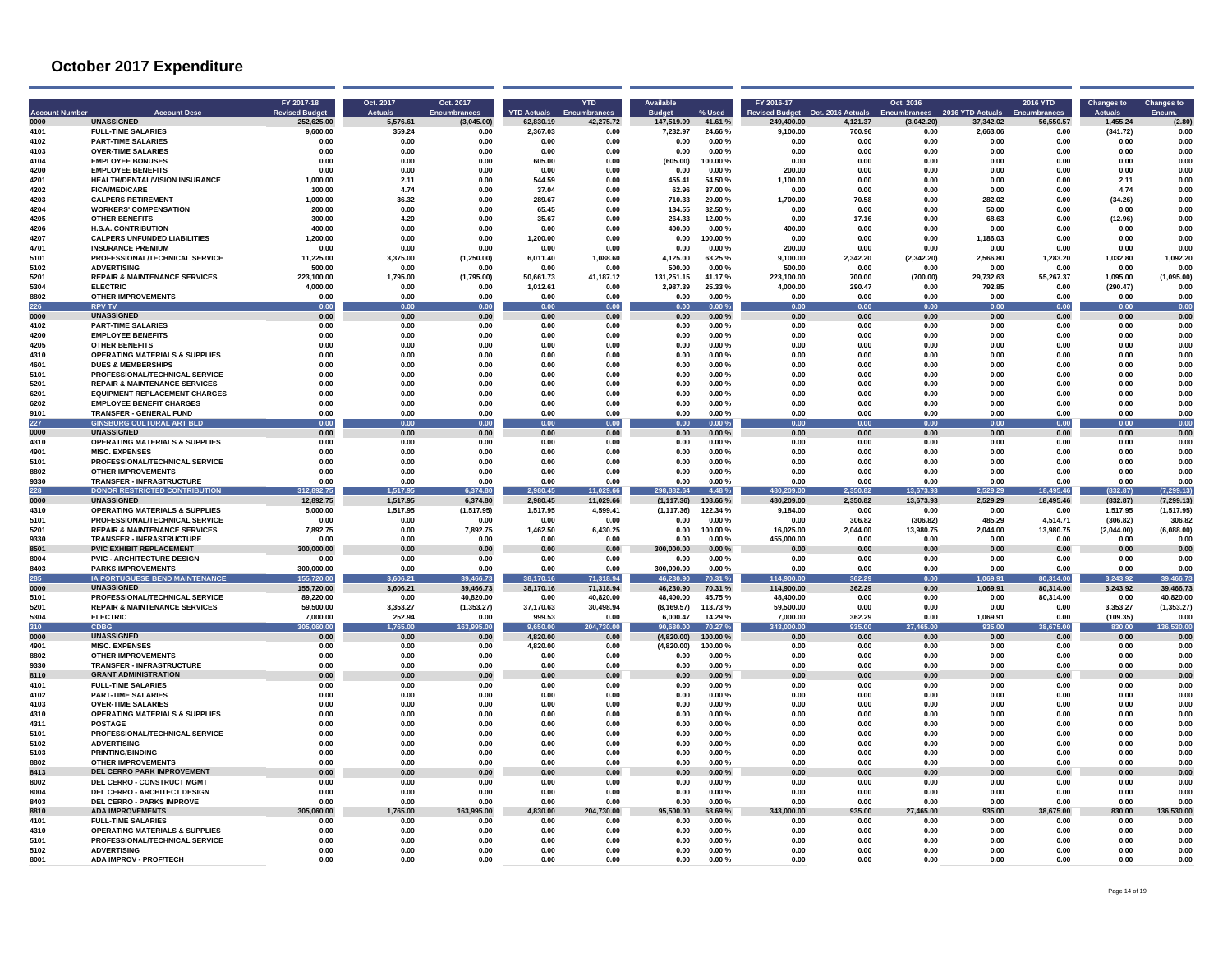| 8802         | <b>Account Dese</b><br><b>OTHER IMPROVEMENTS</b>                     | FY 2017-18<br><b>Revised Budge</b><br>305.060.00 | Oct. 2017<br><b>Actuals</b><br>1.765.00 | Oct. 2017<br>Encumbrances<br>163.995.00 | <b>YTD Actuals</b><br>4.830.00 | <b>YTD</b><br>imbrance:<br>204.730.00 | 95.500.00                  | % Used<br>68.69%   | FY 2016-17<br><b>ised Budget</b><br>343,000.00 | Oct. 2016 Actuals<br>935.00 | Oct. 2016<br><b>Encumbrances</b><br>27,465.00 | 2016 YTD Actuals<br>935.00 | <b>2016 YTD</b><br>38.675.00 | <b>Changes to</b><br>830.00 | <b>Changes to</b><br>136,530.00 |
|--------------|----------------------------------------------------------------------|--------------------------------------------------|-----------------------------------------|-----------------------------------------|--------------------------------|---------------------------------------|----------------------------|--------------------|------------------------------------------------|-----------------------------|-----------------------------------------------|----------------------------|------------------------------|-----------------------------|---------------------------------|
| 330          | <b>INFRASTRUCTURE IMPROVEMENTS</b>                                   | 10,334,330.11                                    | 1.374.041.45                            | 6,890,124.32                            | 2,747,377.83                   | 7,246,696.57                          | 340.255.71                 | 96.71 %            | 15, 161, 541.00                                | ,123,567.6                  | .185.997.6                                    | 1.299.178.07               | 5,794,362.65                 | 250,473.78                  | 5,704,126.71                    |
| 0000         | <b>UNASSIGNED</b>                                                    | 0.00                                             | 0.00                                    | 0.00                                    | 0.00                           | 0.00                                  | 0.00                       | $0.00 \%$          | 0.00                                           | 0.00                        | 0.00                                          | 0.00                       | 0.00                         | 0.00                        | 0.00                            |
| 9501<br>9681 | TRANSFER - WATER QUALITY<br><b>TRANSFER - FOURMENT REPLACE</b>       | 0.00<br>0.00                                     | 0.00<br>0.00                            | 0.00<br>0.00                            | 0.00<br>n nn                   | 0.00<br>0.00                          | 0.00<br>n nn               | 0.00%<br>0.00 %    | 0.00<br>0.00                                   | 0.00<br>n nn                | 0.00<br>n nn                                  | 0.00<br>n nn               | 0.00<br>n nn                 | 0.00<br>n nn                | 0.00<br>n nn                    |
| 8001         | PAVEMENT MANAGEMENT PROGRAM                                          | 0.00                                             | 0.00                                    | 0.00                                    | 0.00                           | 0.00                                  | 0.00                       | 0.00%              | 0.00                                           | 0.00                        | 0.00                                          | 0.00                       | 0.00                         | 0.00                        | 0.00                            |
| 8001         | <b>PAVEMENT PROG - PROF/TECH</b>                                     | 0.00                                             | 0.00                                    | 0.00                                    | 0.00                           | 0.00                                  | 0.00                       | 0.00%              | 0.00                                           | 0.00                        | 0.00                                          | 0.00                       | 0.00                         | 0.00                        | 0.00                            |
| 8802         | PUBLIC FAC - OTHER IMPROVE                                           | 0.00                                             | 0.00                                    | 0.00                                    | 0.00                           | 0.00                                  | 0.00                       | 0.00%              | 0.00                                           | 0.00                        | 0.00                                          | 0.00                       | 0.00                         | 0.00                        | 0.00                            |
| 8031         | <b>STREET IMPROVEMENTS</b>                                           | 4,094,745.00                                     | 0.00                                    | 207.191.00                              | 959.25                         | 226.061.75                            | 3.862.724.00               | 5.67%              | 12.25<br>683.00                                | 929.051.10                  | 1.295<br>921.18                               | 972.374.02                 | 4.810<br>577.26              | (929)<br>051.10)            | (1.088.730.18)                  |
| 4101         | <b>FULL-TIME SALARIES</b>                                            | 0.00                                             | 0.00                                    | 0.00                                    | 0.00                           | 0.00                                  | 0.00                       | 0.00%              | 0.00                                           | 0.00                        | 0.00                                          | 0.00                       | 0.00                         | 0.00                        | 0.00                            |
| 4103<br>4200 | <b>OVER-TIME SALARIES</b><br><b>EMPLOYEE BENEFITS</b>                | 0.00<br>0.00                                     | 0.00<br>0.00                            | 0.00<br>0.00                            | 0.00<br>0.00                   | 0.00<br>0.00                          | 0.00<br>0.00               | 0.00%<br>0.00%     | 0.00<br>0.00                                   | 0.00<br>0.00                | 0.00<br>0.00                                  | 0.00<br>0.00               | 0.00<br>0.00                 | 0.00<br>0.00                | 0.00<br>0.00                    |
| 5101         | PROFESSIONAL/TECHNICAL SERVICE                                       | 90.000.00                                        | 0.00                                    | 10.000.00                               | 0.00                           | 10.000.00                             | 80,000.00                  | 11.11 %            | 10,487.00                                      | 0.00                        | 0.00                                          | 16.437.10                  | 114.049.90                   | 0.00                        | 10.000.00                       |
| 5201         | <b>REPAIR &amp; MAINTENANCE SERVICES</b>                             | n nr                                             | 0.00                                    | 0.00                                    | 0.00                           | 0.00                                  | 0.00                       | 0.00%              | 0.00                                           | 0.00                        | 0.00                                          | 0.00                       | 0.00                         | 0.00                        | 0.00                            |
| 8001         | PROFESSIONAL/TECH SERVICES                                           | 44,745.00                                        | 0.00                                    | 44,745.00                               | 0.00                           | 44,745.00                             | 0.00                       | 100.00%            | 0.00                                           | 0.00                        | 0.00                                          | 0.00                       | 0.00                         | 0.00                        | 44.745.00                       |
| 8099         | <b>STREET IMP MISC/OTHER EXPENSES</b>                                | 0.00                                             | 0.00                                    | 0.00                                    | 0.00                           | 0.00                                  | 0.00                       | 0.00%              | 0.00                                           | 0.00                        | 0.00                                          | 0.00                       | 0.00                         | 0.00                        | 0.00                            |
| 8802<br>8032 | <b>OTHER IMPROVEMENTS</b><br><b>STORM DRAIN IMPROVEMENTS</b>         | 3.960.000.00<br>251.100.00                       | 0.00<br>0.00                            | 152.446.00<br>0.00                      | 5.959.25<br>0.00               | 171,316.75<br>0.00                    | 3.782.724.00<br>251.100.00 | 4 48 %<br>0.00%    | 12.242.196.00<br>460.000.00                    | 929.051.10<br>0.00          | 1,295,921.18<br>0.00                          | 955,936.92<br>0.00         | 4,696,527.36<br>0.00         | (929, 051.10)<br>0.00       | (1, 143, 475.18)<br>0.00        |
| 5101         | PROFESSIONAL/TECHNICAL SERVICE                                       | 0.00                                             | 0.00                                    | 0.00                                    | 0.00                           | 0.00                                  | 0.00                       | 0.00%              | 0.00                                           | 0.00                        | 0.00                                          | 0.00                       | 0.00                         | 0.00                        | 0.00                            |
| 8801         | <b>INFRASTRUCTURES</b>                                               | 0.00                                             | 0.00                                    | 0.00                                    | 0.00                           | 0.00                                  | 0.00                       | 0.00%              | 0.00                                           | 0.00                        | 0.00                                          | 0.00                       | 0.00                         | 0.00                        | 0.00                            |
| 8802         | <b>OTHER IMPROVEMENTS</b>                                            | 251.100.00                                       | 0.00                                    | 0.00                                    | 0.00                           | 0.00                                  | 251.100.00                 | 0.00%              | 460.000.00                                     | 0.00                        | 0.00                                          | 0.00                       | 0.00                         | 0.00                        | 0.00                            |
| 8033         | PARKS, TRAIL&OPEN SPACE IMPRO                                        | 200.000.00                                       | 2.016.00                                | (2,016.00)                              | 016.00                         | ,984.00                               | 195.000.00                 | 2.50%              | 381,837.00                                     | 72,152.37                   | 12,440.63                                     | 178,678.81                 | 286,571.63                   | 136.37)<br>(70,             | (14.456.63)                     |
| 4101         | <b>FULL-TIME SALARIES</b>                                            | 0.00                                             | 0.00                                    | 0.00                                    | 0.00                           | 0.00                                  | 0.00                       | 0.00%              | 0.00                                           | 0.00                        | 0.00                                          | 0.00                       | 0.00                         | 0.00                        | 0.00                            |
| 4200<br>5101 | <b>EMPLOYEE BENEFITS</b><br>PROFESSIONAL/TECHNICAL SERVICE           | 0.00<br>0.00                                     | 0.00<br>0.00                            | 0.00<br>0.00                            | 0.00<br>0.00                   | 0.00<br>0.00                          | 0.00<br>0.00               | 0.00%<br>$0.00 \%$ | 0.00<br>0.00                                   | 0.00<br>10,132.37           | 0.00<br>(10, 132.37)                          | 0.00<br>10,132.37          | 0.00<br>93.567.63            | 0.00<br>(10, 132.37)        | 0.00<br>10,132.37               |
| 8401         | <b>BUILDINGS</b>                                                     | 0.00                                             | 0.00                                    | 0.00                                    | 0.00                           | 0.00                                  | 0.00                       | 0.00%              | 0.00                                           | 0.00                        | 0.00                                          | 0.00                       | 0.00                         | 0.00                        | 0.00                            |
| 880          | <b>INFRASTRUCTURES</b>                                               | 0.00                                             | 0.00                                    | 0.00                                    | 0.00                           | 0.00                                  | 0.00                       | 0.00%              | 0.00                                           | 0.00                        | 0.00                                          | 0.00                       | 0.00                         | 0.00                        | 0.00                            |
| 8802         | <b>OTHER IMPROVEMENTS</b>                                            | 200,000.00                                       | 2,016.00                                | (2,016.00)                              | 2,016.00                       | 2,984.00                              | 195,000.00                 | 2.50 %             | 381,837.00                                     | 62,020.00                   | 22,573.00                                     | 168,546.44                 | 193,004.00                   | (60,004.00)                 | (24, 589.00)                    |
| 8803         | LAND                                                                 | 0.00                                             | 0.00                                    | 0.00                                    | 0.00                           | 0.00                                  | 0.00                       | 0.00%              | 0.00                                           | 0.00                        | 0.00                                          | 0.00                       | 0.00                         | 0.00                        | 0.00                            |
| 8035         | <b>SEWER IMPROVEMENTS</b>                                            | 175.000.00                                       | 0.00                                    | 0.00                                    | 0.00                           | 0.00                                  | 175.000.00                 | 0.00%              | 200,000.00                                     | 0.00                        | 0.00                                          | 0.00                       | 0.00                         | 0.00                        | 0.00                            |
| 510'<br>8801 | <b>PROFESSIONAL/TECHNICAL SERVICE</b><br><b>INFRASTRUCTURES</b>      | 175,000.00<br>0.00                               | 0.00<br>0.00                            | 0.00<br>0.00                            | 0.00<br>0.00                   | 0.00<br>0.00                          | 175,000.00<br>0.00         | 0.00%<br>0.00%     | 0.00<br>0.00                                   | 0.00<br>0.00                | 0.00<br>0.00                                  | 0.00<br>0.00               | 0.00<br>0.00                 | 0.00<br>0.00                | 0.00<br>0.00                    |
| 8802         | <b>OTHER IMPROVEMENTS</b>                                            | 0.00                                             | 0.00                                    | 0.00                                    | 0.00                           | 0.00                                  | 0.00                       | $0.00 \%$          | 200,000.00                                     | 0.00                        | 0.00                                          | 0.00                       | 0.00                         | 0.00                        | 0.00                            |
| 8036         | <b>BUILDING IMPROVEMENTS</b>                                         | 260.000.00                                       | 0.00                                    | 3.630.00                                | 0.00                           | 8.630.00                              | 256,370.00                 | 1.40%              | 322,000.00                                     | 6,089.20                    | (6.089.20)                                    | 6,089.20                   | 1,410.80                     | (6,089.20)                  | 9,719.20                        |
| 4311         | <b>POSTAGE</b>                                                       | 0.00                                             | 0.00                                    | 0.00                                    | 0.00                           | 0.00                                  | 0.00                       | 0.00%              | 0.00                                           | 0.00                        | 0.00                                          | 0.00                       | 0.00                         | 0.00                        | 0.00                            |
| 5101         | PROFESSIONAL/TECHNICAL SERVICE                                       | 0.00                                             | 0.00                                    | 0.00                                    | 0.00                           | 0.00                                  | 0.00                       | 0.00%              | 0.00                                           | 0.00                        | 0.00                                          | 0.00                       | 0.00                         | 0.00                        | 0.00                            |
| 5103<br>8101 | <b>PRINTING/BINDING</b><br><b>EQUIPMENT &amp; FURNITURE</b>          | 0.00<br>0.00                                     | 0.00<br>0.00                            | 0.00<br>0.00                            | n nn<br>0.00                   | 0.00<br>0.00                          | 0.00<br>0.00               | $0.00 \%$<br>0.00% | 0.00<br>0.00                                   | n nn<br>6,089.20            | n nn<br>(6,089.20)                            | n nn<br>6,089.20           | 0.00<br>1,410.80             | 0.00<br>(6,089.20)          | 0.00<br>6,089.20                |
| 8802         | <b>OTHER IMPROVEMENTS</b>                                            | 260.000.00                                       | 0.00                                    | 3.630.00                                | 0.00                           | 3.630.00                              | 256.370.00                 | 1.40%              | 322.000.00                                     | 0.00                        | 0.00                                          | 0.00                       | 0.00                         | 0.00                        | 3.630.00                        |
| 8043         | <b>LANDSLIDE IMPROVEMENTS</b>                                        | 140.000.00                                       | 0.00                                    | 0.00                                    | 0.00                           | 0.00                                  | 140.000.00                 | $0.00 \%$          | ,256,798.00                                    | 1,911.00                    | (51.911.00)                                   | 77,672.04                  | 66.96<br>660                 | (51, 911.00)                | 51,911.00                       |
| 5101         | PROFESSIONAL/TECHNICAL SERVICE                                       | 40.000.00                                        | 0.00                                    | 0.00                                    | 0.00                           | 0.00                                  | 40.000.00                  | $0.00 \%$          | 75,000,00                                      | 0.00                        | 0.00                                          | 0.00                       | 0.00                         | 0.00                        | 0.00                            |
| 5102         | <b>ADVERTISING</b>                                                   | 0.00                                             | 0.00                                    | 0.00                                    | 0.00                           | 0.00                                  | 0.00                       | 0.00%              | 0.00                                           | 0.00                        | 0.00                                          | 0.00                       | 0.00                         | 0.00                        | 0.00                            |
| 5103         | <b>PRINTING/BINDING</b>                                              | 0.00                                             | 0.00                                    | 0.00                                    | 0.00                           | 0.00                                  | 0.00                       | 0.00%              | 0.00                                           | 0.00                        | 0.00                                          | 0.00                       | 0.00                         | 0.00                        | 0.00                            |
| 8802<br>8101 | <b>OTHER IMPROVEMENTS</b><br><b>ENGINEERING REV/LABOR COMP</b>       | 100.000.00                                       | 0.00<br>0.00                            | 0.00<br>17.910.00                       | 0.00<br>0.00                   | 0.00<br>17.910.00                     | 100,000.00<br>0.00         | 0.00%<br>100.00%   | 1,181,798.00<br>n nn                           | 51,911.00<br>n nn           | (51, 911.00)<br>n nn                          | 77,672.04<br>n nn          | 660,166.96<br>0.00           | (51, 911.00)<br>0.00        | 51.911.00<br>17.910.00          |
| 800'         | <b>ENGINNEERING REVIEW -PROF/TECH</b>                                | 17,910.00<br>17,910.00                           | 0.00                                    | 17.910.00                               | 0.00                           | 17,910.00                             | 0.00                       | 100.00%            | 0.00                                           | 0.00                        | 0.00                                          | 0.00                       | 0.00                         | 0.00                        | 17.910.00                       |
| 8102         | <b>INFRASTRUCTURE MGMT.PLAN</b>                                      | 0.00                                             | 0.00                                    | 0.00                                    | 0.00                           | 0.00                                  | 0.00                       | 0.00%              | 0.00                                           | 0.00                        | 0.00                                          | 0.00                       | 0.00                         | 0.00                        | 0.00                            |
| 8001         | IMP - PROFESSIONAL /TECH                                             | 0.00                                             | 0.00                                    | 0.00                                    | 0.00                           | 0.00                                  | 0.00                       | 0.00%              | 0.00                                           | 0.00                        | 0.00                                          | 0.00                       | 0.00                         | 0.00                        | 0.00                            |
| 8103         | <b>SANITARY SEWER CAP ANALYSIS</b>                                   | 0.00                                             | 0.00                                    | 0.00                                    | 0.00                           | 0.00                                  | 0.00                       | 0.00%              | 0.00                                           | 0.00                        | 0.00                                          | 0.00                       | 0.00                         | 0.00                        | 0.00                            |
| 8001         | SANITARY SEWER - PROF/TECH                                           | 0.00                                             | 0.00                                    | 0.00                                    | 0.00                           | 0.00                                  | 0.00                       | 0.00%              | 0.00                                           | 0.00                        | 0.00                                          | 0.00                       | 0.00                         | 0.00                        | 0.00                            |
| 8110<br>4101 | <b>GRANT ADMINISTRATION</b><br><b>FULL-TIME SALARIES</b>             | 155,000.00<br>0.00                               | 2,638.29<br>0.00                        | 17,145.71<br>0.00                       | 638.29<br>0.00                 | 42,145.71<br>0.00                     | 110,216.00<br>0.00         | 28.89%<br>0.00%    | 223.00<br>0.00                                 | 64,364.00<br>0.00           | (64, 364.00)<br>0.00                          | 64,364.00<br>0.00          | 35,636.00<br>0.00            | 725.71)<br>0.00             | 81,509.71<br>0.00               |
| 4102         | <b>PART-TIME SALARIES</b>                                            | 0.00                                             | 0.00                                    | 0.00                                    | 0.00                           | 0.00                                  | 0.00                       | $0.00 \%$          | 0.00                                           | 0.00                        | 0.00                                          | 0.00                       | 0.00                         | 0.00                        | 0.00                            |
| 4103         | <b>OVER-TIME SALARIES</b>                                            | 0.00                                             | 0.00                                    | 0.00                                    | 0.00                           | 0.00                                  | 0.00                       | 0.00%              | 0.00                                           | 0.00                        | 0.00                                          | 0.00                       | 0.00                         | 0.00                        | 0.00                            |
| 4200         | <b>EMPLOYEE BENEFITS</b>                                             | 0.00                                             | 0.00                                    | 0.00                                    | 0.00                           | 0.00                                  | 0.00                       | 0.00%              | 0.00                                           | 0.00                        | 0.00                                          | 0.00                       | 0.00                         | 0.00                        | 0.00                            |
| 4310         | <b>OPERATING MATERIALS &amp; SUPPLIES</b>                            | 0.00                                             | 0.00                                    | 0.00                                    | 0.00                           | 0.00                                  | 0.00                       | 0.00%              | 0.00                                           | 0.00                        | 0.00                                          | 0.00                       | 0.00                         | 0.00                        | 0.00                            |
| 4311         | <b>POSTAGE</b>                                                       | 0.00                                             | 0.00                                    | 0.00                                    | 0.00                           | 0.00                                  | 0.00                       | $0.00 \%$          | 0.00                                           | 0.00                        | 0.00                                          | 0.00                       | 0.00                         | 0.00                        | 0.00                            |
| 4901<br>5101 | <b>MISC. EXPENSES</b><br>PROFESSIONAL/TECHNICAL SERVICE              | 0.00<br>155.000.00                               | 0.00<br>0.00                            | 0.00<br>19.784.00                       | 0.00<br>0.00                   | 0.00<br>19.784.00                     | 0.00<br>135,216.00         | 0.00%<br>12.76%    | 0.00<br>288,223.00                             | 0.00<br>64.364.00           | 0.00<br>(64, 364.00)                          | 0.00<br>64.364.00          | 0.00<br>35,636.00            | 0.00<br>(64, 364.00)        | 0.00<br>84,148.00               |
| 5102         | <b>ADVERTISING</b>                                                   | 0.00                                             | 0.00                                    | 0.00                                    | 0.00                           | 0.00                                  | 0.00                       | 0.00%              | 0.00                                           | 0.00                        | 0.00                                          | 0.00                       | 0.00                         | 0.00                        | 0.00                            |
| 5103         | <b>PRINTING/BINDING</b>                                              | 0.00                                             | 0.00                                    | 0.00                                    | 0.00                           | 0.00                                  | 0.00                       | 0.00%              | 0.00                                           | 0.00                        | 0.00                                          | 0.00                       | 0.00                         | 0.00                        | 0.00                            |
| 5201         | <b>REPAIR &amp; MAINTENANCE SERVICES</b>                             | 0.00                                             | 0.00                                    | 0.00                                    | 0.00                           | 0.00                                  | 0.00                       | 0.00%              | 0.00                                           | 0.00                        | 0.00                                          | 0.00                       | 0.00                         | 0.00                        | 0.00                            |
| 8001         | <b>GRANT ADMIN - PROFESSION/TECH</b>                                 | 0.00                                             | 2,638.29                                | (2,638.29)                              | 2,638.29                       | 22,361.71                             | (25,000.00)                | 100.00%            | 0.00                                           | 0.00                        | 0.00                                          | 0.00                       | 0.00                         | 2,638.29                    | (2,638.29)                      |
| 8802         | <b>OTHER IMPROVEMENTS</b><br><b>ACLAD SEWER REHAB PROGRAM</b>        | 0.00                                             | 0.00                                    | 0.00                                    | 0.00                           | 0.00                                  | 0.00                       | 0.00%              | 0.00                                           | 0.00                        | 0.00                                          | 0.00                       | 0.00                         | 0.00                        | 0.00                            |
| 8202<br>8806 | <b>ACLAD - LANDSLIDE IMPROVEMENT</b>                                 | 0.00<br>0.00                                     | 0.00<br>0.00                            | 0.00<br>0.00                            | 0.00<br>0.00                   | 0.00<br>0.00                          | 0.00<br>0.00               | 0.00%<br>0.00%     | 0.00<br>0.00                                   | 0.00<br>0.00                | 0.00<br>0.00                                  | 0.00<br>0.00               | 0.00<br>0.00                 | 0.00<br>0.00                | 0.00<br>0.00                    |
| 8203         | <b>ACLAD SEWER RATE STUDY</b>                                        | 0.00                                             | 0.00                                    | 0.00                                    | 0.00                           | 0.00                                  | 0.00                       | 0.00%              | 0.00                                           | 0.00                        | 0.00                                          | 0.00                       | 0.00                         | 0.00                        | 0.00                            |
| 8001         | <b>ACLAD - PROFESSIONAL/TECH</b>                                     | 0.00                                             | 0.00                                    | 0.00                                    | 0.00                           | 0.00                                  | 0.00                       | 0.00%              | 0.00                                           | 0.00                        | 0.00                                          | 0.00                       | 0.00                         | 0.00                        | 0.00                            |
| 8301         | <b>PVDS REALIGNMENT - EAST END</b>                                   | 40.745.00                                        | 0.00                                    | 40.745.00                               | 0.00                           | 40.745.00                             | 0.00                       | 100.00%            | 0.00                                           | 0.00                        | 0.00                                          | 0.00                       | 0.00                         | 0.00                        | 40.745.00                       |
| 8003         | <b>PVDS - ENVIRONMENTAL REVIEW</b>                                   | 40,745.00                                        | 0.00                                    | 40,745.00                               | 0.00                           | 40,745.00                             | 0.00                       | 100.00%            | 0.00                                           | 0.00                        | 0.00                                          | 0.00                       | 0.00                         | 0.00                        | 40,745.00                       |
| 8802         | <b>PVDS - OTHER IMPROVE</b>                                          | 0.00                                             | 0.00                                    | 0.00                                    | 0.00                           | 0.00                                  | 0.00                       | 0.00%              | 0.00                                           | 0.00                        | 0.00                                          | 0.00                       | 0.00                         | 0.00                        | 0.00                            |
| 8303<br>8001 | PB LANDSLIDE DEWATERING WELLS<br><b>DEWATERING WELLS - PROF/TECH</b> | 0.00<br>0.00                                     | 0.00<br>0.00                            | 0.00<br>0.00                            | 0.00<br>0.00                   | 0.00<br>0.00                          | 0.00<br>0.00               | 0.00%<br>$0.00 \%$ | 0.00<br>0.00                                   | 0.00<br>0.00                | 0.00<br>0.00                                  | 0.00<br>0.00               | 0.00<br>0.00                 | 0.00<br>0.00                | 0.00<br>0.00                    |
| 8002         | <b>DEWATERING - CONSTRUCTION MGMT</b>                                | 0.00                                             | 0.00                                    | 0.00                                    | 0.00                           | 0.00                                  | 0.00                       | 0.00%              | 0.00                                           | 0.00                        | 0.00                                          | 0.00                       | 0.00                         | 0.00                        | 0.00                            |
| 8802         | <b>DEWATERING - OTHER IMPROVE</b>                                    | 0.00                                             | 0.00                                    | 0.00                                    | 0.00                           | 0.00                                  | 0.00                       | 0.00%              | 0.00                                           | 0.00                        | 0.00                                          | 0.00                       | 0.00                         | 0.00                        | 0.00                            |
| 8304         | PB LANDSLIDE AREA STRATEGIC                                          | 0.00                                             | 640.00                                  | (640.00)                                | 8.160.00                       | 26,840.00                             | (35,000.00)                | 100.00%            | 0.00                                           | 0.00                        | 0.00                                          | 0.00                       | 0.00                         | 640.00                      | (640.00)                        |
| 8001         | <b>LANDSLIDE - PROF/TECH</b>                                         | 0.00                                             | 640.00                                  | (640.00)                                | 8.160.00                       | 26,840.00                             | (35.000.00)                | 100.00%            | 0.00                                           | 0.00                        | 0.00                                          | 0.00                       | 0.00                         | 640.00                      | (640.00)                        |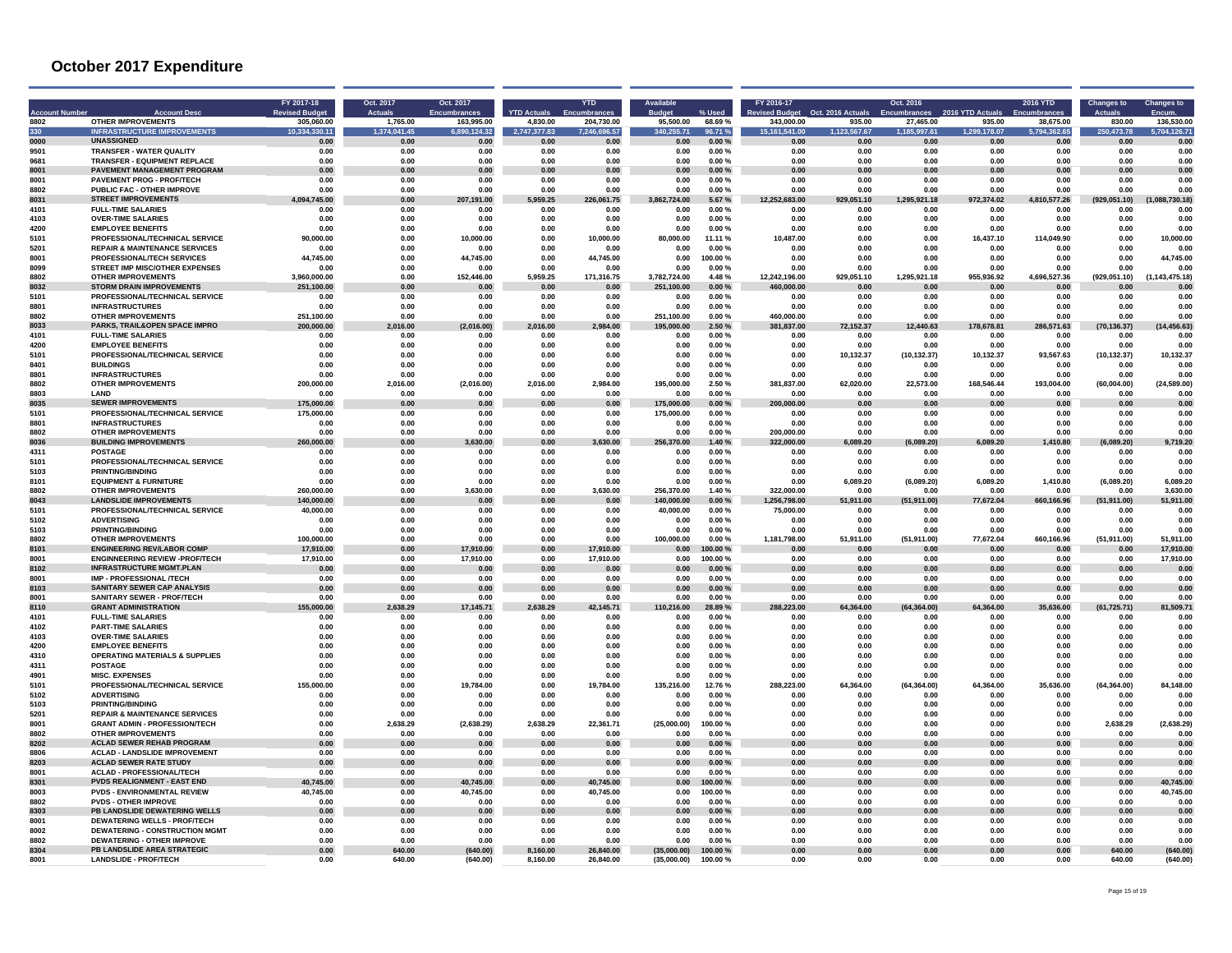| <b>Ccount Number</b> | <b>Account Desc</b>                                                           | FY 2017-18<br><b>Revised Budget</b> | Oct. 2017<br><b>Actuals</b> | Oct. 2017<br>Encumbrances  | <b>YTD Actuals</b>      | <b>YTD</b><br>Encumbrances | <b>Budget</b>               | % Used             | FY 2016-17<br><b>Revised Budget</b> | Oct. 2016 Actuals | Oct. 2016<br><b>Encumbrances</b> | 2016 YTD Actuals | <b>2016 YTD</b><br><b>Encumbrances</b> | <b>Changes to</b><br><b>Actuals</b> | <b>Changes to</b><br>Encum. |
|----------------------|-------------------------------------------------------------------------------|-------------------------------------|-----------------------------|----------------------------|-------------------------|----------------------------|-----------------------------|--------------------|-------------------------------------|-------------------|----------------------------------|------------------|----------------------------------------|-------------------------------------|-----------------------------|
| 8403<br>8001         | <b>SUNNYSIDE RIDGE TRAIL</b><br>SUNNYSIDE RIDGE - PROF/TECH                   | 83.154.21<br>0.00                   | 0.00<br>0.00                | 83.154.21<br>0.00          | 0.00<br>0.00            | 83.154.21<br>0.00          | 0.00<br>0.00                | 100.00%<br>0.00%   | 0.00<br>0.00                        | 0.00<br>0.00      | 0.00<br>0.00                     | 0.00<br>0.00     | 0.00<br>0.00                           | 0.00<br>0.00                        | 83,154.21<br>0.00           |
| 8002                 | SUNNYSIDE RIDGE - CONSTR MGM1                                                 | 0.00                                | 0.00                        | 0.00                       | 0.00                    | 0.00                       | 0.00                        | 0.00%              | 0.00                                | 0.00              | 0.00                             | 0.00             | 0.00                                   | 0.00                                | 0.00                        |
| 8099                 | SUNNYSIDE RIDGE - MISC./OTHER                                                 | 0.00                                | 0.00                        | 0.00                       | 0.00                    | 0.00                       | 0.00                        | 0.00%              | 0.00                                | 0.00              | 0.00                             | 0.00             | 0.00                                   | 0.00                                | 0.00                        |
| 8404                 | <b>SUNNYSIDE RIDGE - TRAILS IMPRV</b>                                         | 83.154.21                           | <b>0.00</b>                 | 83.154.21                  | 0.00                    | 83.154.21                  | n nn                        | 100.00 %           | 0.00                                | n nn              | n nn                             | n nn             | n nn                                   | n nn                                | 83.154.21                   |
| 8404                 | <b>COASTAL BLUFF FENCE</b>                                                    | 115.018.00                          | 0.00                        | 115.018.00                 | 37.484.00               | 77,534.00                  | 0.00                        | 100.00%            | 0.00                                | 0.00              | 0.00                             | 0.00             | 0.00                                   | 0.00                                | 115.018.00                  |
| 8099<br>8404         | <b>COASTAL B MISC./OTHER EXPENSES</b>                                         | 0.00                                | 0.00                        | 0.00                       | 0.00                    | 0.00                       | 0.00                        | 0.00%              | 0.00                                | 0.00<br>0.00      | 0.00<br>0.00                     | 0.00             | 0.00                                   | 0.00                                | 0.00                        |
| 8802                 | <b>COASTAL BLUFF - TRAILS IMPROVE</b><br><b>COASTAL BLUFF - OTHER IMPROVE</b> | 115,018.00<br>0.00                  | 0.00<br>0.00                | 115,018.00<br>0.00         | 37,484.00<br>0.00       | 77,534.00<br>0.00          | 0.00<br>0.00                | 100.00%<br>0.00%   | 0.00<br>0.00                        | 0.00              | 0.00                             | 0.00<br>0.00     | 0.00<br>0.00                           | 0.00<br>0.00                        | 115,018.00<br>0.00          |
| 8405                 | <b>LADERA LINDA COMMUNITY CNTR</b>                                            | 9.871.00                            | 0.00                        | 9.871.00                   | 9.871.00                | 0.00                       | 0.00                        | 100.00 %           | 0.00                                | 0.00              | 0.00                             | 0.00             | 0.00                                   | 0.00                                | 9,871.00                    |
| 8001                 | LL MASTER PLAN - PROF/TECH                                                    | 0.00                                | 0.00                        | 0.00                       | 0.00                    | 0.00                       | 0.00                        | 0.00%              | 0.00                                | 0.00              | 0.00                             | 0.00             | 0.00                                   | 0.00                                | 0.00                        |
| 8004                 | <b>LLINDA PLAN - ARCHITECT DESIGN</b>                                         | 9.871.00                            | 0.00                        | 9,871.00                   | 9,871.00                | 0.00                       | 0.00                        | 100.00%            | 0.00                                | 0.00              | 0.00                             | 0.00             | 0.00                                   | 0.00                                | 9,871.00                    |
| 8406                 | <b>LOWER HESSE PARK</b>                                                       | 0.00                                | 0.00                        | 0.00                       | 0.00                    | 0.00                       | 0.00                        | 0.00%              | 0.00                                | 0.00              | 0.00                             | 0.00             | 0.00                                   | 0.00                                | 0.00                        |
| 8403<br>8411         | <b>LOWER HESSE - PARKS IMPROV</b><br><b>PVIC PARKING LOT LIGHTING</b>         | 0.00<br>0.00                        | 0.00<br>0.00                | 0.00<br>0.00               | 0.00<br>0.00            | 0.00<br>0.00               | 0.00<br>0.00                | 0.00%<br>0.00%     | 0.00<br>0.00                        | 0.00<br>0.00      | 0.00<br>0.00                     | 0.00<br>0.00     | 0.00<br>0.00                           | 0.00<br>0.00                        | 0.00<br>0.00                |
| 8802                 | <b>PVIC - OTHER IMPROVEMENTS</b>                                              | 0.00                                | 0.00                        | 0.00                       | 0.00                    | 0.00                       | 0.00                        | 0.00%              | 0.00                                | 0.00              | 0.00                             | 0.00             | 0.00                                   | 0.00                                | 0.00                        |
| 8412                 | <b>ADA IMPROVEMENT - HESSE PARK</b>                                           | 0.00                                | 0.00                        | 0.00                       | 0.00                    | 0.00                       | 0.00                        | 0.00%              | 0.00                                | 0.00              | 0.00                             | 0.00             | 0.00                                   | 0.00                                | 0.00                        |
| 8004                 | <b>ADA HESSE - ARCHITECT DESIGN</b>                                           | 0.00                                | 0.00                        | 0.00                       | 0.00                    | 0.00                       | 0.00                        | 0.00%              | 0.00                                | 0.00              | 0.00                             | 0.00             | 0.00                                   | 0.00                                | 0.00                        |
| 8413                 | DEL CERRO PARK IMPROVEMENT                                                    | 0.00                                | 0.00                        | 0.00                       | 0.00                    | 0.00                       | 0.00                        | 0.00%              | 0.00                                | 0.00              | 0.00                             | 0.00             | 0.00                                   | 0.00                                | 0.00                        |
| 8004                 | DEL CERRO - ARCHITECT DESIGN                                                  | 0.00                                | 0.00                        | 0.00                       | 0.00                    | 0.00                       | 0.00                        | 0.00%              | 0.00                                | 0.00              | 0.00                             | 0.00             | 0.00                                   | 0.00                                | 0.00                        |
| 8501<br>8099         | <b>PVIC EXHIBIT REPLACEMENT</b><br><b>PVIC - MISC./OTHER EXPENSES</b>         | 0.00<br>0.00                        | 78.023.70<br>0.00           | (78, 023.70)<br>0.00       | 78.023.70<br>0.00       | 10,019.30<br>0.00          | (88,043.00)<br>0.00         | 00.00 %<br>0.00%   | 0.00<br>0.00                        | 0.00<br>0.00      | 0.00<br>0.00                     | 0.00<br>0.00     | 0.00<br>0.00                           | 78,023.70<br>0.00                   | (78, 023.70)<br>0.00        |
| 8402                 | <b>PVIC - BUILDING IMPROVEMENTS</b>                                           | 0.00                                | 78,023.70                   | (78,023.70)                | 78.023.70               | 10,019.30                  | (88.043.00)                 | 100.00%            | 0.00                                | 0.00              | 0.00                             | 0.00             | 0.00                                   | 78.023.70                           | (78, 023.70)                |
| 8502                 | <b>RPVTV BUILDING IMPROVEMENT</b>                                             | 149,800.00                          | 0.00                        | 0.00                       | 0.00                    | 0.00                       | 149.800.00                  | 0.00%              | 0.00                                | 0.00              | 0.00                             | 0.00             | 0.00                                   | 0.00                                | 0.00                        |
| 8004                 | <b>RPVTV - ARCHITECTURE DESIGN</b>                                            | 0.00                                | 0.00                        | 0.00                       | 0.00                    | 0.00                       | 0.00                        | $0.00 \%$          | 0.00                                | 0.00              | 0.00                             | 0.00             | 0.00                                   | 0.00                                | 0.00                        |
| 8099                 | <b>RPVTV - MISC./OTHER EXPENSES</b>                                           | 0.00                                | 0.00                        | 0.00                       | 0.00                    | 0.00                       | 0.00                        | 0.00%              | 0.00                                | 0.00              | 0.00                             | 0.00             | 0.00                                   | 0.00                                | 0.00                        |
| 8402                 | <b>RPVTV - BUILDING IMPROVEMENTS</b>                                          | 149,800.00                          | 0.00                        | 0.00                       | 0.00                    | 0.00                       | 149.800.00                  | 0.00%              | 0.00                                | 0.00              | 0.00                             | 0.00             | 0.00                                   | 0.00                                | 0.00                        |
| 8503<br>8009         | <b>CIVIC CENTER</b><br><b>CIVIC CENTER - PROJECT DEV</b>                      | 237,300.00<br>0.00                  | 0.00<br>0.00                | 0.00<br>0.00               | 0.00<br>0.00            | 0.00<br>0.00               | 237,300.00<br>0.00          | $0.00 \%$<br>0.00% | 0.00<br>0.00                        | 0.00<br>0.00      | 0.00<br>0.00                     | 0.00<br>0.00     | 0.00<br>0.00                           | 0.00<br>0.00                        | 0.00<br>0.00                |
| 8099                 | <b>CIVIC CENTER - MISC./OTHER</b>                                             | 0.00                                | 0.00                        | 0.00                       | 0.00                    | 0.00                       | 0.00                        | 0.00%              | 0.00                                | 0.00              | 0.00                             | 0.00             | 0.00                                   | 0.00                                | 0.00                        |
| 8402                 | <b>CIVIC CENTER - BUILDING IMPROVE</b>                                        | 237.300.00                          | 0.00                        | 0.00                       | 0.00                    | 0.00                       | 237.300.00                  | 0.00%              | 0.00                                | 0.00              | 0.00                             | 0.00             | 0.00                                   | 0.00                                | 0.00                        |
| 8504                 | <b>CITYWIDE ADA TRANSITION PLAN</b>                                           | 446.112.90                          | 0.00                        | 446,112.90                 | 512.48                  | 450,600.42                 | (5.000.00)                  | 101.12%            | 0.00                                | 0.00              | 0.00                             | 0.00             | 0.00                                   | 0.00                                | 446,112.90                  |
| 8004                 | <b>ADA - ARCHITECTURE DESIGN</b>                                              | 0.00                                | 0.00                        | 0.00                       | 0.00                    | 0.00                       | 0.00                        | $0.00 \%$          | 0.00                                | 0.00              | 0.00                             | 0.00             | 0.00                                   | 0.00                                | 0.00                        |
| 8802                 | CITY ADA TRANS - OTHER IMPROVE                                                | 446.112.90                          | 0.00                        | 446.112.90                 | 512.48                  | 450.600.42                 | (5.000.00)                  | 101.12%            | 0.00                                | 0.00              | 0.00                             | 0.00             | 0.00                                   | 0.00                                | 446,112.90                  |
| 8707<br>8802         | <b>STORM DRAIN DEFICIENCY IMPRO</b><br>SDDIP - OTHER IMPROVEMENTS             | 200.551.00<br>0.00                  | 0.00<br>0.00                | 196,351.66<br>0.00         | 0.00<br>0.00            | 196,351.66<br>0.00         | 4,199.34<br>0.00            | 97.91 %<br>0.00%   | 0.00<br>0.00                        | 0.00<br>0.00      | 0.00<br>0.00                     | 0.00<br>0.00     | 0.00<br>0.00                           | 0.00<br>0.00                        | 196,351.66<br>0.00          |
| 8807                 | SDDIP - STORMWATER IMPROVE                                                    | 200,551.00                          | 0.00                        | 196,351.66                 | n nn                    | 196,351.66                 | 4,199.34                    | 97.91%             | 0.00                                | 0.00              | 0.00                             | 0.00             | 0.00                                   | 0.00                                | 196,351.66                  |
| 8709                 | <b>CONNECTOR PIPE SCREENS</b>                                                 | 0.00                                | 0.00                        | 0.00                       | 0.00                    | 0.00                       | 0.00                        | 0.00%              | 0.00                                | 0.00              | 0.00                             | 0.00             | 0.00                                   | 0.00                                | 0.00                        |
| 8807                 | <b>CONNECTOR PIPE - STORMWATER</b>                                            | 0.00                                | 0.00                        | 0.00                       | 0.00                    | 0.00                       | 0.00                        | 0.00%              | 0.00                                | 0.00              | 0.00                             | 0.00             | 0.00                                   | 0.00                                | 0.00                        |
| 8803                 | <b>HAWTHORNE PEDESTRIAN LINKAGE</b>                                           | 1,265,062.52                        | 257,428.04                  | 1,007,634.48               | 652,665.27              | 634,397.25                 | (22,000.00)                 | 101.74 %           | 0.00                                | 0.00              | 0.00                             | 0.00             | $\bf 0.00$                             | 428.04<br>257                       | 007,634.48                  |
| 8001                 | <b>HAWTHORNE PED PROF/TECH</b>                                                | 0.00                                | 0.00                        | 0.00                       | 0.00                    | 0.00                       | 0.00                        | $0.00 \%$          | 0.00                                | 0.00              | 0.00                             | 0.00             | 0.00                                   | 0.00                                | 0.00                        |
| 8002<br>8004         | <b>HAWTHORNE LINK - CONST MGMT</b><br><b>HAWTHORNE LINK ARCHITECT DSGN</b>    | 101.870.00<br>0.00                  | 1.232.00<br>0.00            | 100.638.00<br>0.00         | 34,618.50<br>0.00       | 89,251.50<br>0.00          | (22,000.00)<br>0.00         | 121.60%<br>0.00%   | 0.00<br>0.00                        | 0.00<br>0.00      | 0.00<br>0.00                     | 0.00<br>0.00     | 0.00<br>0.00                           | 1,232.00<br>0.00                    | 100,638.00<br>0.00          |
| 8802                 | <b>HAWTHORNE LINK - OTHER IMPROV</b>                                          | 1,163,192.52                        | 256.196.04                  | 906,996.48                 | 618,046.77              | 545,145.75                 | 0.00                        | 100.00%            | 0.00                                | 0.00              | 0.00                             | 0.00             | 0.00                                   | 256,196.04                          | 906.996.48                  |
| 8804                 | <b>HAWTHORNE BLVD, BEAUTIFICATION</b>                                         | 0.00                                | 0.00                        | 0.00                       | 0.00                    | 0.00                       | 0.00                        | 0.00%              | 0.00                                | n nn              | 0.00                             | n nn             | 0.00                                   | n nn                                | 0.00                        |
| 8802                 | <b>HAWTHORNE BEAUTY OTHER IMPROVE</b>                                         | 0.00                                | 0.00                        | 0.00                       | 0.00                    | 0.00                       | 0.00                        | 0.00%              | 0.00                                | 0.00              | 0.00                             | 0.00             | 0.00                                   | 0.00                                | 0.00                        |
| 8805                 | <b>MIRALESTE ARTERIAL ST. REHAB</b>                                           | 1.733.501.20                        | 1,007,345.02                | 726.156.18                 | 1.552.324.22            | 181.176.98                 | 0.00                        | 100.00%            | 0.00                                | 0.00              | 0.00                             | 0.00             | 0.00                                   | 345.02<br>1.007                     | 726.156.18                  |
| 8004<br>8006         | <b>MIRALESTE - ARCHITECT DESIGN</b><br><b>MIRALESTE - INSPECTION SVS</b>      | 20,612.20<br>88.477.00              | 0.00<br>0.00                | 20,612.20<br>88.477.00     | 0.00<br>28.123.70       | 20,612.20<br>60.353.30     | 0.00<br>0.00                | 100.00%<br>100.00% | 0.00<br>0.00                        | 0.00<br>0.00      | 0.00<br>0.00                     | 0.00<br>0.00     | 0.00<br>0.00                           | 0.00<br>0.00                        | 20.612.20<br>88.477.00      |
| 8804                 | <b>MIRALESTE - ARTERIAL ST IMPROV</b>                                         | 1.624.412.00                        | 1,007,345.02                | 617,066.98                 | 1,524,200.52            | 100,211.48                 | 0.00                        | 100.00%            | 0.00                                | 0.00              | 0.00                             | 0.00             | 0.00                                   | 1,007,345.02                        | 617,066.98                  |
| 8806                 | PVDS BIKE LANE IMPROVEMENTS                                                   | 0.00                                | 0.00                        | 0.00                       | 0.00                    | 0.00                       | 0.00                        | 0.00%              | 0.00                                | 0.00              | 0.00                             | 0.00             | 0.00                                   | 0.00                                | 0.00                        |
| 8005                 | <b>BIKE LANE - ENGINEERING DESIGN</b>                                         | 0.00                                | 0.00                        | 0.00                       | 0.00                    | 0.00                       | 0.00                        | 0.00%              | 0.00                                | 0.00              | 0.00                             | 0.00             | 0.00                                   | 0.00                                | 0.00                        |
| 8802                 | <b>PVDS BIKE - OTHER IMPROVE</b>                                              | 0.00                                | 0.00                        | 0.00                       | 0.00                    | 0.00                       | 0.00                        | $0.00 \%$          | 0.00                                | 0.00              | 0.00                             | 0.00             | 0.00                                   | 0.00                                | 0.00                        |
| 8807                 | PVDE AT BRONCO IMPROVEMENTS                                                   | 46,200.00                           | 0.00                        | 0.00                       | 0.00                    | 0.00                       | 46.200.00                   | 0.00%              | 0.00                                | 0.00              | 0.00                             | 0.00             | 0.00                                   | 0.00                                | 0.00                        |
| 8802<br>8805         | <b>PVDE BRONCO - OTHER IMPROVE</b><br><b>PVDE @ BRONCO - RES ST IMPROV</b>    | 0.00                                | 0.00                        | 0.00                       | 0.00<br>0.00            | 0.00                       | 0.00                        | 0.00%              | 0.00<br>0.00                        | 0.00<br>0.00      | 0.00<br>0.00                     | 0.00<br>0.00     | 0.00                                   | 0.00<br>0.00                        | 0.00<br>0.00                |
| 8811                 | <b>ARTERIAL WALLS &amp; FENCES REPL</b>                                       | 46,200.00<br>0.00                   | 0.00<br>0.00                | 0.00<br>20,205.00          | 16.929.50               | 0.00<br>28,275.50          | 46,200.00<br>(45.205.00)    | 0.00%<br>100.00%   | 0.00                                | 0.OC              | n nn                             | n nn             | 0.00<br>0.00                           | 0.00                                | 20.205.00                   |
| 8802                 | <b>ARTERIAL WALL - OTHER IMPROVE</b>                                          | 0.00                                | 0.00                        | 20,205.00                  | 16,929.50               | 28,275.50                  | (45, 205.00)                | 100.00%            | 0.00                                | 0.00              | 0.00                             | 0.00             | 0.00                                   | 0.00                                | 20,205.00                   |
| 8812                 | HAWTHORNE BLVD. TRAFFIC SIGNAL                                                | 25.914.88                           | 20.742.40                   | 25,642.48                  | 20.742.40               | 25,642.48                  | (20, 470.00)                | 178.99%            | 0.00                                | 0.00              | 0.00                             | 0.00             | 0.00                                   | 742.40                              | 25.642.48                   |
| 800                  | PROFESSIONAL/TECH SERVICES                                                    | 0.00                                | 0.00                        | 20.470.00                  | 0.00                    | 20,470.00                  | (20.470.00)                 | 100.00 %           | 0.00                                | 0.00              | 0.00                             | 0.00             | 0.00                                   | 0.00                                | 20,470.00                   |
| 8002                 | <b>HAWTHORNE SYNCH - CONSTR MGMT</b>                                          | 0.00                                | 0.00                        | 0.00                       | 0.00                    | 0.00                       | 0.00                        | 0.00%              | 0.00                                | 0.00              | 0.00                             | 0.00             | 0.00                                   | 0.00                                | 0.00                        |
| 8006<br>8099         | <b>HAWTHORNE SYNCH - INSPECTION</b><br><b>HAWTHORN SYNCH - MISC./EXP</b>      | 4.203.00<br>0.00                    | 0.00<br>0.00                | 4,203.00<br>0.00           | 0.00<br>0.00            | 4,203.00<br>0.00           | 0.00<br>0.00                | 100.00%<br>0.00%   | 0.00<br>0.00                        | 0.00<br>0.00      | 0.00<br>0.00                     | 0.00<br>0.00     | 0.00<br>0.00                           | 0.00<br>0.00                        | 4,203.00                    |
| 8802                 | <b>HAWTHORNE SYNCH - OTHER IMPROV</b>                                         | 21.711.88                           | 20.742.40                   | 969.48                     | 20.742.40               | 969.48                     | 0.00                        | 100.00%            | 0.00                                | 0.00              | 0.00                             | 0.00             | 0.00                                   | 20,742.40                           | 969.48                      |
| 8814                 | <b>PVDE GUARDRAIL REPLACEMENT</b>                                             | 13,760.00                           | 0.00                        | 81,455.00                  | 19.061.70               | 62.393.30                  | (67, 695.00)                | 591.97%            | 0.00                                | 0.00              | 0.00                             | 0.00             | 0.00                                   | 0.00                                | 81.455.00                   |
| 8002                 | PVDE GUARDRAIL - CONSTR MGMT                                                  | 13,760.00                           | 0.00                        | 13,760.00                  | 0.00                    | 13,760.00                  | 0.00                        | 100.00%            | 0.00                                | 0.00              | 0.00                             | 0.00             | 0.00                                   | 0.00                                | 13,760.00                   |
| 8005                 | <b>PVDE GUARDRAIL - ENGINEER SRVS</b>                                         | 0.00                                | 0.00                        | 0.00                       | 0.00                    | 0.00                       | 0.00                        | 0.00%              | 0.00                                | 0.00              | 0.00                             | 0.00             | 0.00                                   | 0.00                                | 0.00                        |
| 8802                 | PVDE GUARDRAIL - OTHER IMPROV                                                 | 0.00                                | 0.00                        | 67,695.00                  | 19,061.70               | 48,633.30                  | (67, 695.00)                | 100.00 %           | 0.00                                | 0.00              | 0.00                             | 0.00             | 0.00                                   | 0.00                                | 67,695.00                   |
| 8817<br>8004         | <b>STREET REHAB CYCLE 1 - AREA 7</b><br><b>AREA 7 - ARCHITECTURE DESIGN</b>   | 278.857.40<br>174.057.40            | 5.208.00<br>0.00            | 3.577.854.40<br>174.057.40 | 340.990.02<br>32,359.02 | 4.742.108.01<br>86,669.01  | (4,804,240.63)<br>55.029.37 | 1822.83%<br>68.38% | 0.00<br>0.00                        | 0.00<br>0.00      | 0.00<br>0.00                     | 0.00<br>0.00     | 0.00<br>0.00                           | 5.208.00<br>0.00                    | 3.577.854.40<br>174,057.40  |
| 8099                 | <b>AREA 7 - MISCJOTHER EXPENSES</b>                                           | 5.000.00                            | 0.00                        | 5.000.00                   | 0.00                    | 5.000.00                   | 0.00                        | 100.00 %           | 0.00                                | 0.00              | 0.00                             | 0.00             | 0.00                                   | 0.00                                | 5.000.00                    |
| 8805                 | <b>AREA 7 - RESIDENT ST IMPRVMNT</b>                                          | 99.800.00                           | 5.208.00                    | 3.398.797.00               | 308.631.00              | 4.650.439.00               | (4,859,270.00)              | 4969.01 %          | 0.00                                | 0.00              | 0.00                             | 0.00             | 0.00                                   | 5.208.00                            | 3.398.797.00                |
| 8818                 | STREET REHAB CYCLE 2 - AREA 8                                                 | 391.703.00                          | 0.00                        | 391.703.00                 | 0.00                    | 391.703.00                 | 0.00                        | 100.00 %           | 0.00                                | 0.00              | 0.00                             | 0.00             | 0.00                                   | 0.00                                | 391.703.00                  |
| 8004                 | <b>AREA 8 - ARCHITECT DESIGN</b>                                              | 391,703.00                          | 0.00                        | 391,703.00                 | 0.00                    | 391,703.00                 | 0.00                        | 100.00%            | 0.00                                | 0.00              | 0.00                             | 0.00             | 0.00                                   | 0.00                                | 391,703.00                  |
| 8822                 | <b>WESTERN AVE, ALPR</b>                                                      | 0.00                                | 0.00                        | 0.00                       | 0.00                    | 0.00                       | 0.00                        | 0.00%              | 0.00                                | 0.00              | 0.00                             | 0.00             | 0.00                                   | 0.00                                | 0.00                        |
| 8099<br>8823         | <b>WESTERN ALPR - MISC, EXPENSES</b><br><b>CREST RD. EMBANKMENT REPAIR</b>    | 0.00                                | 0.00<br>0.00                | 0.00<br>0.00               | 0.00<br>0.00            | 0.00<br>0.00               | 0.00<br>0.00                | 0.00%<br>0.00%     | 0.00<br>0.00                        | 0.00<br>0.00      | 0.00<br>0.00                     | 0.00<br>0.00     | 0.00                                   | 0.00<br>0.00                        | 0.00<br>0.00                |
|                      |                                                                               | 0.00                                |                             |                            |                         |                            |                             |                    |                                     |                   |                                  |                  | 0.00                                   |                                     |                             |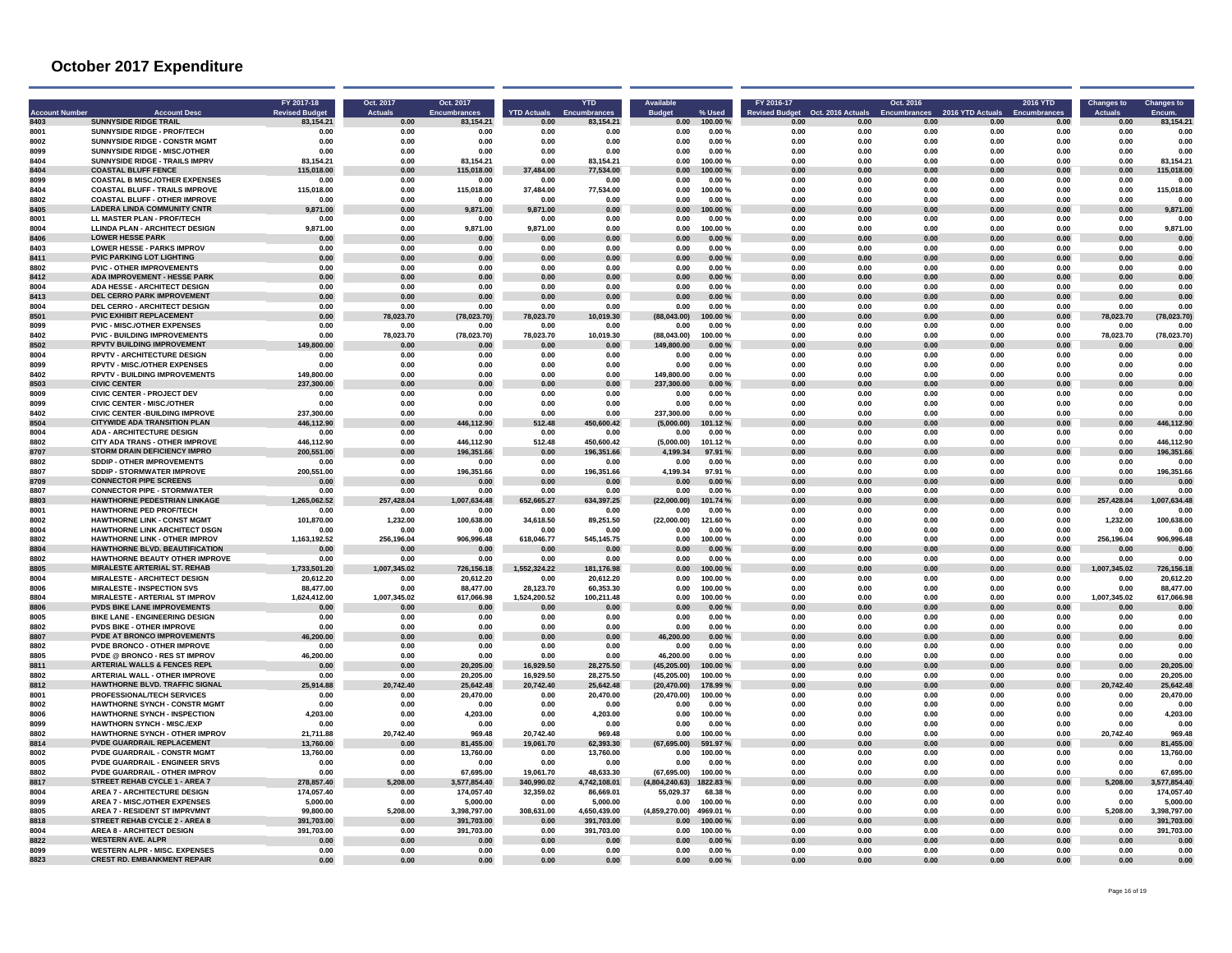|              | <b>Account Dese</b>                                                    | FY 2017-18<br><b>Revised Budge</b> | Oct. 2017<br><b>Actuals</b> | Oct. 2017<br><b>Encumbrances</b> | <b>YTD Actuals</b> | <b>YTD</b>             | <b>Budge</b>               |                     | FY 2016-17      | Oct. 2016 Actuals | Oct. 2016<br>Encumbrance | 2016 YTD Actual | 2016 YTD     | Changes to    | <b>Changes to</b>      |
|--------------|------------------------------------------------------------------------|------------------------------------|-----------------------------|----------------------------------|--------------------|------------------------|----------------------------|---------------------|-----------------|-------------------|--------------------------|-----------------|--------------|---------------|------------------------|
| 8010         | <b>CREST RD. EMBANK - REPAIRS</b>                                      | 0.00                               | 0.00                        | 0.00                             | 0.00               | 0.00                   | 0.00                       | 0.00%               | 0.00            | 0.00              | 0.00                     | 0.00            | 0.00         | 0.00          | 0.00                   |
| 8826         | STREET REHAB CYCLE 7-AREA 2&6                                          | 3.024.00                           | 0.00                        | 3,024.00                         | 0.00               | 3.024.00               | 0.00                       | 100.00%             | 0.00            | 0.00              | 0.00                     | 0.00            | 0.00         | 0.00          | 3,024.00               |
| 8002         | <b>AREA 2&amp;6 - CONSTRUCTION MGMT</b>                                | 0.00                               | 0.00                        | 0.00                             | 0.00               | 0.00                   | 0.00                       | 0.00%               | 0.00            | 0.00              | 0.00                     | 0.00            | 0.00         | 0.00          | 0.00                   |
| 8004         | <b>AREA 2&amp;6 - ARCHITECT DESIGN</b>                                 | 3,024.00                           | 0.00                        | 3,024.00                         | 0.00               | 3,024.00               | 0.00                       | 100.00%             | 0.00            | 0.00              | 0.00                     | 0.00            | 0.00         | 0.00          | 3,024.00               |
| 8805         | AREA 2&6 - RESIDENTIAL ST IMPR                                         | 0.00                               | 0.00                        | 0.00                             | 0.00               | 0.00                   | 0.00                       | 0.00%               | 0.00            | 0.00              | 0.00                     | 0.00            | 0.00         | 0.00          | 0.00                   |
| 331          | <b>FEDERAL GRANTS</b>                                                  | 131.300.00                         | 0.00                        | 0.00                             | 0.00               | 0.00                   | 1,131,300.00               | 0.00%               | 0.00            | 0.00              | 0.00                     | 0.00            | 0.00         | 0.00          | 0.00                   |
| 8806         | <b>PVDS BIKE LANE IMPROVEMENTS</b>                                     | 678.500.00                         | 0.00                        | 0.00                             | 0.00               | 0.00                   | 678,500.00                 | 0.00%               | 0.00            | 0.00              | 0.00                     | 0.00            | 0.00         | 0.00          | 0.00                   |
| 8805         | <b>RESIDENTIAL STREET IMPRVMNT</b>                                     | 678.500.00                         | 0.00                        | 0.00                             | 0.00               | 0.00                   | 678,500.00                 | 0.00%               | 0.00            | 0.00              | 0.00                     | 0.00            | 0.00         | 0.00          | 0.00                   |
| 8807         | <b>PVDE AT BRONCO IMPROVEMENTS</b>                                     | 452,800.00                         | 0.00                        | 0.00                             | 0.00               | 0.00                   | 452,800.00                 | $0.00 \%$           | $\bf 0.00$      | 0.00              | 0.00                     | 0.00            | $0.00\,$     | 0.00          | 0.00                   |
| 8805         | <b>RESIDENTIAL STREET IMPRVMNT</b>                                     | 452.800.00                         | 0.00                        | 0.00                             | 0.00               | 0.00                   | 452,800.00                 | 0.00%               | 0.00            | 0.00              | 0.00                     | 0.00            | 0.00         | 0.00          | 0.00                   |
| 332          | <b>STATE GRANTS</b>                                                    | 600.000.00                         | 0.00                        | 0.00                             | 0.00               | 0.00                   | 600.000.01                 | 0.00%               | 0.00            | 0.00              | 0.00                     | 0.00            | 0.00         | 0.00          | 0.00                   |
| 0000<br>8802 | <b>UNASSIGNED</b>                                                      | 600,000.00                         | 0.00                        | 0.00<br>0.00                     | 0.00<br>0.00       | 0.00                   | 600,000.00                 | 0.00%               | 0.00            | 0.00              | 0.00<br>0.00             | 0.00<br>0.00    | 0.00<br>0.00 | 0.00<br>0.00  | 0.00                   |
| 8709         | <b>OTHER IMPROVEMENTS</b><br><b>CONNECTOR PIPE SCREENS</b>             | 600,000.00<br>0.00                 | 0.00<br>0.00                | 0.00                             | 0.00               | 0.00<br>0.00           | 600,000.00<br>0.00         | 0.00%<br>0.00%      | 0.00<br>0.00    | 0.00<br>0.00      | 0.00                     | 0.00            | 0.00         | 0.00          | 0.00<br>0.00           |
| 8807         | <b>STORMWATER IMPROVEMENTS</b>                                         | 0.00                               | 0.00                        | 0.00                             | 0.00               | 0.00                   | 0.00                       | 0.00%               | 0.00            | 0.00              | 0.00                     | 0.00            | 0.00         | 0.00          | 0.00                   |
| 8825         | <b>CREST ROAD REHAB</b>                                                | 0.00                               | 0.00                        | 0.00                             | 0.00               | 0.00                   | 0.00                       | $0.00 \%$           | 0.00            | 0.00              | 0.00                     | 0.00            | 0.00         | 0.00          | 0.00                   |
| 8805         | <b>CREST RD REHAB - RES ST IMPROV</b>                                  | 0.00                               | 0.00                        | 0.00                             | 0.00               | 0.00                   | 0.00                       | 0.00%               | 0.00            | 0.00              | 0.00                     | 0.00            | 0.00         | 0.00          | 0.00                   |
| 334          | <b>QUIMBY PARK DEVELOPMENT</b>                                         | 1.619.295.00                       | 388.339.57                  | 674,930.43                       | 269.57<br>43       | 629,000.43             | 556.025.00                 | 65.66 %             | 575.00<br>1.002 | 0.00              | 0.00                     | n nn            | 0.00         | 339.57<br>388 | 674,930.43             |
| 0000         | <b>UNASSIGNED</b>                                                      | 650,000.00                         | 0.00                        | 69,975.00                        | 0.00               | 69,975.00              | 580,025.00                 | 10.77%              | 1,002,575.00    | 0.00              | 0.00                     | 0.00            | 0.00         | 0.00          | 69,975.00              |
| 5100         | PROFESSIONAL/TECHNICAL SERVICE                                         | 0.00                               | $0.00\,$                    | 0.00                             | 0.00               | 0.00                   | 0.00                       | 0.00%               | 0.00            | 0.00              | 0.00                     | 0.00            | 0.00         | 0.00          | 0.00                   |
| 5101         | PROFESSIONAL/TECHNICAL SERVICE                                         | 0.00                               | 0.00                        | 0.00                             | 0.00               | 0.00                   | 0.00                       | 0.00%               | 0.00            | 0.00              | 0.00                     | 0.00            | 0.00         | 0.00          | 0.00                   |
| 8801         | <b>INFRASTRUCTURES</b>                                                 | 0.00                               | 0.00                        | 0.00                             | 0.00               | 0.00                   | 0.00                       | 0.00%               | 0.00            | 0.00              | 0.00                     | 0.00            | 0.00         | 0.00          | 0.00                   |
| 8802         | <b>OTHER IMPROVEMENTS</b>                                              | 650.000.00                         | 0.00                        | 69.975.00                        | 0.00               | 69,975.00              | 580.025.00                 | 10.77%              | 1,002,575.00    | 0.00              | 0.00                     | 0.00            | 0.00         | 0.00          | 69,975.00              |
| 9330         | <b>TRANSFER - INFRASTRUCTURE</b>                                       | 0.00                               | 0.00                        | 0.00                             | 0.00               | 0.00                   | 0.00                       | 0.00%               | 0.00            | 0.00              | 0.00                     | 0.00            | 0.00         | 0.00          | 0.00                   |
| 8402         | <b>EASTVIEW PARK - DOG PARK</b>                                        | 315.920.00                         | 171,812.01                  | 144,107.99                       | '42.01<br>21       | 98,177.99              | 0.00                       | 00.00 %             | 0.00            | 0.00              | 0.00                     | 0.00            | 0.00         | 171,812.01    | 44,107.99              |
| 8403         | <b>EASTVIEW DOG PARKS IMPROVE</b>                                      | 315.920.00                         | 171.812.01                  | 144.107.99                       | 217.742.01         | 98.177.99              | 0.00                       | 100.00%             | 0.00            | 0.00              | 0.00                     | 0.00            | 0.00         | 171.812.01    | 144,107.99             |
| 8802         | <b>OTHER IMPROVEMENTS</b>                                              | 0.00                               | 0.00                        | 0.00                             | 0.00               | 0.00                   | 0.00                       | 0.00%               | 0.00            | 0.00              | 0.00                     | 0.00            | 0.00         | 0.00          | 0.00                   |
| 8405         | <b>LADERA LINDA COMMUNITY CNTR</b>                                     | 0.00                               | 0.00                        | 0.00                             | 0.00               | 0.00                   | 0.00                       | $0.00 \%$           | 0.00            | 0.00              | 0.00                     | 0.00            | 0.00         | 0.00          | 0.00                   |
| 8004         | <b>ARCHITECTURE DESIGN SERVICES</b>                                    | 0.00                               | 0.00                        | 0.00                             | 0.00               | 0.00                   | $0.00\,$                   | 0.00%               | 0.00            | 0.00              | 0.00                     | 0.00            | 0.00         | 0.00          | 0.00                   |
| 8402         | <b>BUILDING IMPROVEMENTS</b>                                           | 0.00                               | 0.00                        | 0.00                             | 0.00               | 0.00                   | 0.00                       | 0.00%               | 0.00            | 0.00              | 0.00                     | 0.00            | 0.00         | 0.00          | 0.00                   |
| 8406         | <b>LOWER HESSE PARK</b>                                                | 653.<br>375.00                     | 216,527.56                  | 436,847.44                       | 216,527.56         | 436.847.44             | 0.00                       | 100.00%             | 0.00            | 0.00              | 0.00                     | 0.00            | 0.00         | 216,527.56    | 436,847.44             |
| 8002         | <b>LOWER HESSE - CONSTR MGMT</b>                                       | 0.00                               | 0.00                        | 0.00                             | 0.00               | 0.00                   | 0.00                       | 0.00%               | 0.00            | 0.00              | 0.00                     | 0.00            | 0.00         | 0.00          | 0.00                   |
| 8004         | <b>ARCHITECTURE DESIGN SERVICES</b><br><b>LOWER HESSE - INSPECTION</b> | 0.00                               | 0.00                        | 0.00<br>25.800.00                | 0.00<br>0.00       | 0.00<br>25,800.00      | 0.00                       | 0.00%               | 0.00<br>n nn    | 0.00<br>0.00      | 0.00<br>0.00             | 0.00            | 0.00         | 0.00<br>0.00  | 0.00<br>25,800.00      |
| 8006<br>8403 | <b>LOWER HESSE - PARKS IMPROVE</b>                                     | 25.800.00<br>627.575.00            | 0.00<br>216.527.56          | 411.047.44                       | 216.527.56         | 411.047.44             | 0.00<br>0.00               | 100.00%<br>100.00%  | 0.00            | 0.00              | 0.00                     | 0.00<br>0.00    | 0.00<br>0.00 | 216.527.56    | 411.047.44             |
| 8802         | <b>OTHER IMPROVEMENTS</b>                                              | 0.00                               | 0.00                        | 0.00                             | 0.00               | 0.00                   | 0.00                       | 0.00%               | 0.00            | 0.00              | 0.00                     | 0.00            | 0.00         | 0.00          | 0.00                   |
| 8407         | <b>ABALONE COVE BEACH</b>                                              | 0.00                               | 0.00                        | 0.00                             | 0.00               | 0.00                   | 0.00                       | 0.00%               | 0.00            | 0.00              | 0.00                     | 0.00            | 0.00         | 0.00          | 0.00                   |
| 8404         | <b>TRAILS/OPEN SPACE IMPROVEMNT</b>                                    | 0.00                               | 0.00                        | 0.00                             | 0.00               | 0.00                   | 0.00                       | 0.00%               | 0.00            | 0.00              | 0.00                     | 0.00            | 0.00         | 0.00          | 0.00                   |
| 8802         | <b>OTHER IMPROVEMENTS</b>                                              | 0.00                               | 0.00                        | 0.00                             | 0.00               | 0.00                   | 0.00                       | 0.00%               | 0.00            | 0.00              | 0.00                     | 0.00            | 0.00         | 0.00          | 0.00                   |
| 8410         | <b>CONESTOGA TRAIL CONNECTION</b>                                      | $0.00\,$                           | 0.00                        | 24,000.00                        | 0.00               | 000.00                 | (24,000.00)                | 100.00%             | 0.00            | 0.00              | 0.00                     | 0.00            | $0.00\,$     | 0.00          | 24.000.00              |
| 8004         | <b>ARCHITECTURE DESIGN SERVICES</b>                                    | 0.00                               | 0.00                        | 0.00                             | 0.00               | 0.00                   | 0.00                       | 0.00%               | 0.00            | 0.00              | 0.00                     | 0.00            | 0.00         | 0.00          | 0.00                   |
| 8404         | <b>TRAILS/OPEN SPACE IMPROVEMNT</b>                                    | 0.00                               | 0.00                        | 24.000.00                        | 0.00               | 24,000.00              | (24,000.00)                | 100.00 %            | 0.00            | 0.00              | 0.00                     | 0.00            | 0.00         | 0.00          | 24,000.00              |
| 336          | <b>LOW-MODERATE INCOME HOUSING</b>                                     | 0.00                               | 0.00                        | 0.00                             | 0.00               | 0.00                   | 0.00                       | 0.00%               | 0.00            | 0.00              | 0.00                     | 0.00            | 0.00         | 0.00          | 0.00                   |
| 0000         | <b>UNASSIGNED</b>                                                      | 0.00                               | 0.00                        | 0.00                             | 0.00               | 0.00                   | 0.00                       | 0.00%               | 0.00            | 0.00              | 0.00                     | 0.00            | 0.00         | 0.00          | 0.00                   |
| 5101         | PROFESSIONAL/TECHNICAL SERVICE                                         | 0.00                               | 0.00                        | 0.00                             | 0.00               | 0.00                   | 0.00                       | 0.00%               | 0.00            | 0.00              | 0.00                     | 0.00            | 0.00         | 0.00          | 0.00                   |
| 5201         | <b>REPAIR &amp; MAINTENANCE SERVICES</b>                               | 0.00                               | 0.00                        | 0.00                             | 0.00               | 0.00                   | 0.00                       | 0.00%               | 0.00            | 0.00              | 0.00                     | 0.00            | 0.00         | 0.00          | 0.00                   |
| 8802         | <b>OTHER IMPROVEMENTS</b>                                              | 0.00                               | 0.00                        | 0.00                             | 0.00               | 0.00                   | 0.00                       | 0.00%               | 0.00            | 0.00              | 0.00                     | 0.00            | 0.00         | 0.00          | 0.00                   |
| 8803         | LAND                                                                   | 0.00                               | 0.00                        | 0.00                             | 0.00               | 0.00                   | 0.00                       | 0.00%               | 0.00            | 0.00              | 0.00                     | 0.00            | 0.00         | 0.00          | 0.00                   |
| 9330         | <b>TRANSFER - INFRASTRUCTURE</b>                                       | 0.00                               | 0.00                        | 0.00                             | 0.00               | 0.00                   | 0.00                       | 0.00%               | 0.00            | 0.00              | 0.00                     | 0.00            | 0.00         | 0.00          | 0.00                   |
| 337          | <b>AFFORDABLE HOUSING PROJECTS</b><br><b>UNASSIGNED</b>                | 0.00                               | 0.00                        | 0.00                             | 0.00               | 0.00                   | 0.00                       | 0.00%               | 0.00            | 0.00              | 0.00                     | 0.00            | 0.00         | 0.00          | 0.00                   |
| 0000<br>5101 | PROFESSIONAL/TECHNICAL SERVICE                                         | 0.00<br>0.00                       | 0.00<br>0.00                | 0.00<br>0.00                     | 0.00<br>0.00       | 0.00<br>0.00           | 0.00<br>0.00               | 0.00%<br>0.00%      | 0.00<br>0.00    | 0.00<br>0.00      | 0.00<br>0.00             | 0.00<br>0.00    | 0.00<br>0.00 | 0.00<br>0.00  | 0.00<br>0.00           |
|              |                                                                        | 0.00                               | 0.00                        | 0.00                             | 0.00               | 0.00                   | 0.00                       |                     | 0.00            |                   |                          | 0.00            | 0.00         | 0.00          | 0.00                   |
| 5201<br>8802 | <b>REPAIR &amp; MAINTENANCE SERVICES</b><br><b>OTHER IMPROVEMENTS</b>  | n nn                               | 0.00                        | 0.00                             | n nn               | <b>0.00</b>            | 0.00                       | 0.00%<br>0.00%      | 0.00            | 0.00<br>0.00      | 0.00<br>0.00             | 0.00            | 0.00         | n nn          | 0.00                   |
| 8803         | LAND                                                                   | 0.00                               | 0.00                        | 0.00                             | 0.00               | 0.00                   | 0.00                       | 0.00%               | 0.00            | 0.00              | 0.00                     | 0.00            | 0.00         | 0.00          | 0.00                   |
| 9330         | <b>TRANSFER - INFRASTRUCTURE</b>                                       | 0.00                               | 0.00                        | 0.00                             | 0.00               | 0.00                   | 0.00                       | 0.00%               | 0.00            | 0.00              | 0.00                     | 0.00            | 0.00         | 0.00          | 0.00                   |
| 338          | <b>DEV IMPACT MITIGATION (EET)</b>                                     | 0.00                               | 0.00                        | 0.00                             | 0.00               | 0.00                   | 0.00                       | 0.00%               | 770,137.00      | 0.00              | 0.00                     | 0.00            | 0.00         | 0.00          | 0.00                   |
| 0000         | <b>UNASSIGNED</b>                                                      | 0.00                               | 0.00                        | 0.00                             | 0.00               | 0.00                   | 0.00                       | 0.00%               | 770,137.00      | 0.00              | 0.00                     | 0.00            | 0.00         | 0.00          | 0.00                   |
| 4310         | <b>OPERATING MATERIALS &amp; SUPPLIES</b>                              | 0.00                               | 0.00                        | 0.00                             | 0.00               | 0.00                   | 0.00                       | 0.00%               | 0.00            | 0.00              | 0.00                     | 0.00            | 0.00         | 0.00          | 0.00                   |
| 5101         | PROFESSIONAL/TECHNICAL SERVICE                                         | 0.00                               | 0.00                        | 0.00                             | 0.00               | 0.00                   | $0.00\,$                   | 0.00%               | 0.00            | 0.00              | 0.00                     | 0.00            | 0.00         | 0.00          | 0.00                   |
| 8099         | <b>MISC./OTHER EXPENSES</b>                                            | 0.00                               | 0.00                        | 0.00                             | 0.00               | 0.00                   | 0.00                       | 0.00%               | 0.00            | 0.00              | 0.00                     | 0.00            | 0.00         | 0.00          | 0.00                   |
| 8801         | <b>INFRASTRUCTURES</b>                                                 | 0.00                               | 0.00                        | 0.00                             | 0.00               | 0.00                   | 0.00                       | 0.00%               | 0.00            | 0.00              | 0.00                     | 0.00            | 0.00         | 0.00          | 0.00                   |
| 8802         | <b>OTHER IMPROVEMENTS</b>                                              | 0.00                               | 0.00                        | 0.00                             | 0.00               | 0.00                   | $0.00\,$                   | 0.00%               | 770,137.00      | 0.00              | 0.00                     | 0.00            | 0.00         | 0.00          | 0.00                   |
| 8803         | LAND                                                                   | 0.00                               | 0.00                        | 0.00                             | 0.00               | 0.00                   | 0.00                       | 0.00%               | 0.00            | 0.00              | 0.00                     | 0.00            | 0.00         | 0.00          | 0.00                   |
| 9330         | <b>TRANSFER - INFRASTRUCTURE</b>                                       | 0.00                               | 0.00                        | 0.00                             | 0.00               | 0.00                   | 0.00                       | 0.00%               | 0.00            | 0.00              | 0.00                     | 0.00            | 0.00         | 0.00          | 0.00                   |
| 340          | <b>BICYCLE/PEDESTRIAN ACCESS</b>                                       | 00.00                              | 0.00                        | 00.00                            | 0.00               | 82.500.00              | 0.00                       | 00.00%              | 82.500.00       | 0.00              | 0.00                     | 0.00            | 0.00         | 0.00          | 82.500.00              |
| 0000         | <b>UNASSIGNED</b>                                                      | 82,500.00                          | 0.00                        | 0.00                             | 0.00               | 0.00                   | 82,500.00                  | 0.00%               | 82,500.00       | 0.00              | 0.00                     | 0.00            | 0.00         | 0.00          | 0.00                   |
| 4901         | <b>MISC. EXPENSES</b>                                                  | 0.00                               | 0.00                        | 0.00                             | 0.00               | 0.00                   | 0.00                       | 0.00%               | 0.00            | 0.00              | 0.00                     | 0.00            | 0.00         | 0.00          | 0.00                   |
| 8802         | <b>OTHER IMPROVEMENTS</b>                                              | 82.500.00                          | 0.00                        | 0.00                             | 0.00               | 0.00                   | 82.500.00                  | 0.00%               | 82.500.00       | 0.00              | 0.00                     | 0.00            | 0.00         | 0.00          | 0.00                   |
| 9330         | <b>TRANSFER - INFRASTRUCTURE</b>                                       | 0.00                               | 0.00                        | 0.00                             | 0.00               | 0.00                   | 0.00                       | 0.00%               | 0.00            | 0.00              | 0.00                     | 0.00            | 0.00         | 0.00          | 0.00                   |
| 8817<br>8805 | STREET REHAB CYCLE 1 - AREA 7<br><b>AREA 7 - RESIDENT ST IMPRVMNT</b>  | 0.00<br>0.00                       | 0.00<br>0.00                | 82,500.00<br>82,500.00           | 0.00<br>0.00       | 82,500.00<br>82,500.00 | (82.500.00)<br>(82,500.00) | 100.00%<br>100.00 % | 0.00<br>0.00    | 0.00<br>0.00      | 0.00<br>0.00             | 0.00<br>0.00    | 0.00<br>0.00 | 0.00<br>0.00  | 82,500.00<br>82,500.00 |
| 341          | <b>UTILITY UNDERGROUNDIN</b>                                           | 0.00                               | 0.00                        |                                  | 0.00               |                        | 0.00                       | 0.00%               | 0.00            | 0.00              | 0.00                     | 0.00            | 0.00         | 0.00          |                        |
| 0000         | <b>UNASSIGNED</b>                                                      | 0.00                               | 0.00                        | 0.00<br>0.00                     | 0.00               | 0.00<br>0.00           | 0.00                       | 0.00%               | 0.00            | 0.00              | 0.00                     | 0.00            | 0.00         | 0.00          | 0.00<br>0.00           |
| 5101         | PROFESSIONAL/TECHNICAL SERVICE                                         | 0.00                               | 0.00                        | 0.00                             | 0.00               | 0.00                   | 0.00                       | 0.00%               | 0.00            | 0.00              | 0.00                     | 0.00            | 0.00         | 0.00          | 0.00                   |
| 8801         | <b>INFRASTRUCTURES</b>                                                 | 0.00                               | 0.00                        | 0.00                             | 0.00               | 0.00                   | 0.00                       | 0.00%               | 0.00            | 0.00              | 0.00                     | 0.00            | 0.00         | 0.00          | 0.00                   |
| 8802         | <b>OTHER IMPROVEMENTS</b>                                              | 0.00                               | 0.00                        | 0.00                             | 0.00               | 0.00                   | 0.00                       | 0.00%               | 0.00            | 0.00              | 0.00                     | 0.00            | 0.00         | 0.00          | 0.00                   |
|              |                                                                        |                                    |                             |                                  |                    |                        |                            |                     |                 |                   |                          |                 |              |               |                        |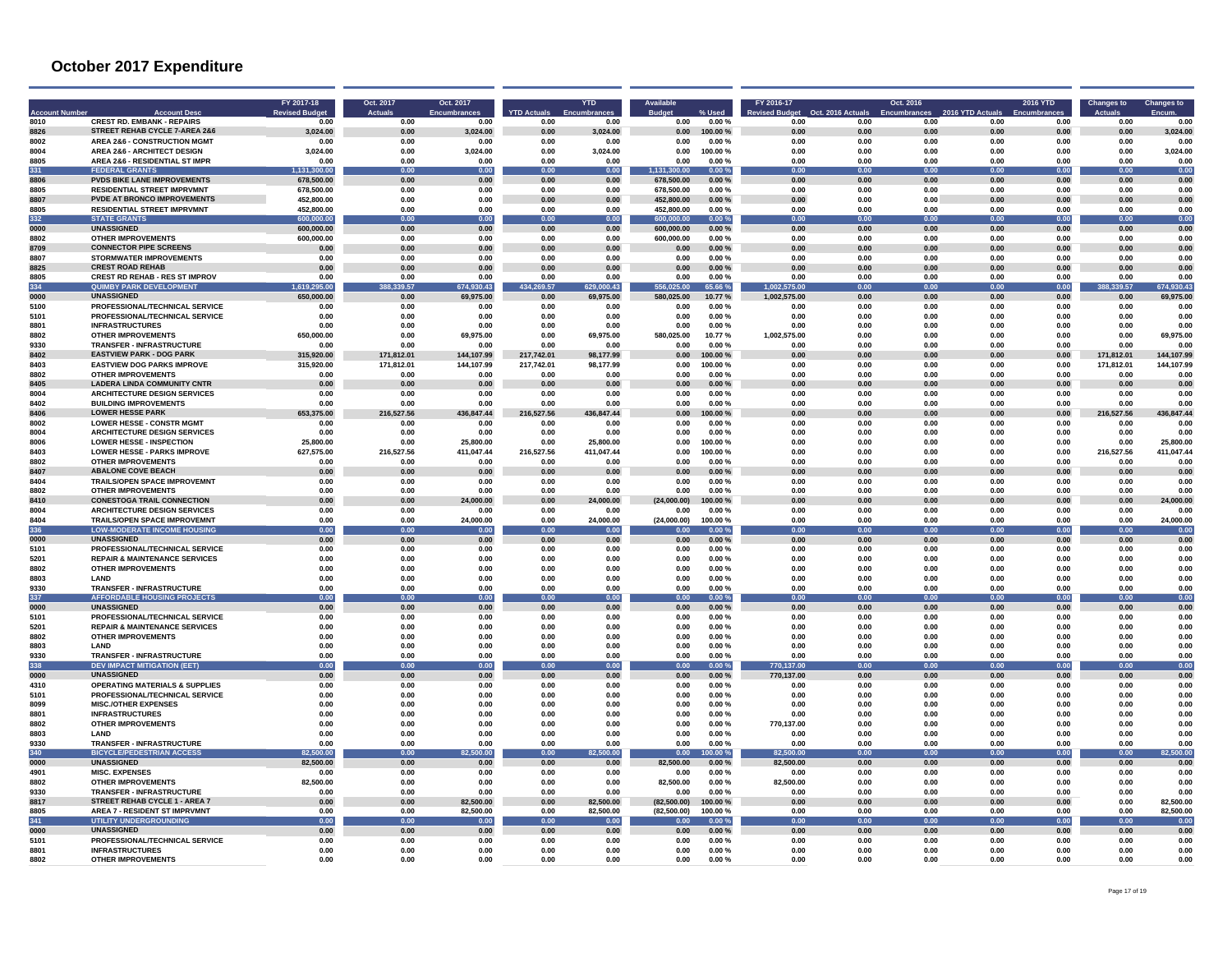|                  | <b>Account Desi</b>                                                | FY 2017-18<br><b>Revised Budget</b> | Oct. 2017<br><b>Actuals</b> | Oct. 2017<br><b>Encumbrances</b> | <b>YTD Actuals</b>   | <b>YTD</b>           | <b>Budge</b> | % Used           | FY 2016-17<br><b>Revised Budget</b> | Oct. 2016 Actuals | Oct. 2016    | 2016 YTD Actuals | <b>2016 YTD</b> | <b>Changes to</b>  | <b>Changes to</b><br>Encum |
|------------------|--------------------------------------------------------------------|-------------------------------------|-----------------------------|----------------------------------|----------------------|----------------------|--------------|------------------|-------------------------------------|-------------------|--------------|------------------|-----------------|--------------------|----------------------------|
| 9330             | <b>TRANSFER - INFRASTRUCTURE</b>                                   | 0.00                                | 0.00                        | 0.00                             | 0.00                 | 0.00                 | 0.00         | 0.00%            | 0.00                                | 0.00              | 0.00         | 0.00             | 0.00            | 0.00               | 0.00                       |
| 342              | <b>ROADWAY BEAUTIFICATION</b>                                      | 0.00                                | 0.00                        | 0.00                             | 0.00                 | 0.00                 | 0.00         | 0.00%            | 0.00                                | 0.00              | 0.00         | 0.00             | 0.00            | 0.00               | 0.00                       |
| 0000             | <b>UNASSIGNED</b>                                                  | 0.00                                | 0.00                        | 0.00                             | 0.00                 | $0.00\,$             | 0.00         | 0.00%            | 0.00                                | 0.00              | $0.00\,$     | 0.00             | $0.00\,$        | 0.00               | 0.00                       |
| 5101<br>8801     | PROFESSIONAL/TECHNICAL SERVICE                                     | 0.00<br>n nn                        | 0.00<br><b>0.00</b>         | 0.00<br>n nn                     | 0.00<br>n nn         | 0.00                 | 0.00<br>0.00 | 0.00%            | 0.00                                | 0.00              | 0.00<br>0.00 | 0.00<br>0.00     | 0.00            | 0.00               | 0.00<br>n nr               |
| 8802             | <b>INFRASTRUCTURES</b><br><b>OTHER IMPROVEMENTS</b>                | 0.00                                | 0.00                        | 0.00                             | 0.00                 | 0.00<br>0.00         | 0.00         | 0.00%<br>0.00%   | 0.00<br>0.00                        | 0.00<br>0.00      | 0.00         | 0.00             | 0.00<br>0.00    | 0.00<br>0.00       | 0.00                       |
| 9330             | <b>TRANSFER - INFRASTRUCTURE</b>                                   | 0.00                                | 0.00                        | 0.00                             | 0.00                 | 0.00                 | 0.00         | 0.00%            | 0.00                                | 0.00              | 0.00         | 0.00             | 0.00            | 0.00               | 0.00                       |
| 375              | <b>RDA PORTUGUESE BEND PROJECTS</b>                                | 0.00                                | 0.00                        | 0.00                             | 0.00                 | 0.00                 | 0.00         | 0.00%            | 0.00                                | 0.00              | 0.00         | 0.00             | 0.00            | 0.00               | 0.00                       |
| nnnn             | <b>UNASSIGNED</b>                                                  | 0.00                                | 0.00                        | 0.00                             | 0.00                 | 0.00                 | 0.00         | 0.00%            | 0.00                                | 0.00              | 0.00         | 0.00             | 0.00            | 0.00               | 0.00                       |
| 4310             | <b>OPERATING MATERIALS &amp; SUPPLIES</b>                          | 0.00                                | 0.00                        | 0.00                             | 0.00                 | 0.00                 | 0.00         | 0.00%            | 0.00                                | 0.00              | 0.00         | 0.00             | 0.00            | 0.00               | 0.00                       |
| 4601             | <b>DUES &amp; MEMBERSHIPS</b>                                      | 0.00                                | 0.00                        | 0.00                             | 0.00                 | 0.00                 | 0.00         | 0.00%            | 0.00                                | 0.00              | 0.00         | 0.00             | 0.00            | 0.00               | 0.00                       |
| 4701             | <b>INSURANCE PREMIUM</b>                                           | 0.00                                | 0.00                        | 0.00                             | 0.00                 | 0.00                 | 0.00         | 0.00%            | 0.00                                | 0.00              | 0.00         | 0.00             | 0.00            | 0.00               | 0.00                       |
| 5101             | PROFESSIONAL/TECHNICAL SERVICE                                     | 0.00                                | 0.00                        | 0.00                             | 0.00                 | 0.00                 | 0.00         | 0.00%            | 0.00                                | 0.00              | 0.00         | 0.00             | 0.00            | 0.00               | 0.00                       |
| 5107             | <b>LEGAL SERVICES - GENERAL</b>                                    | 0.00                                | 0.00                        | 0.00                             | 0.00                 | 0.00                 | 0.00         | 0.00%            | 0.00                                | 0.00              | 0.00         | 0.00             | 0.00            | 0.00               | 0.00                       |
| 8802             | <b>OTHER IMPROVEMENTS</b>                                          | 0.00                                | 0.00                        | 0.00                             | 0.00                 | 0.00                 | 0.00         | 0.00%            | 0.00                                | 0.00              | 0.00         | 0.00             | 0.00            | 0.00               | 0.00                       |
| 9330             | <b>TRANSFER - INFRASTRUCTURE</b>                                   | 0.00                                | 0.00                        | 0.00                             | 0.00                 | 0.00                 | 0.00         | 0.00%            | 0.00                                | 0.00              | 0.00         | 0.00             | 0.00            | 0.00               | 0.00                       |
| 380              | <b>RDA ABALONE COVE PROJECTS</b>                                   | 0.00                                | n nn                        | 0.00                             | n nn                 | 0.00                 | 0.00         | $0.00 \%$        | n on                                | 0.00              | 0.00         | n nn             | 0.00            | 0.00               | 0.00                       |
| 0000             | <b>UNASSIGNED</b>                                                  | 0.00                                | 0.00                        | 0.00                             | 0.00                 | 0.00                 | 0.00         | 0.00%            | 0.00                                | 0.00              | 0.00         | 0.00             | 0.00            | 0.00               | 0.00                       |
| 5101             | PROFESSIONAL/TECHNICAL SERVICE                                     | 0.00                                | 0.00                        | 0.00                             | 0.00                 | 0.00                 | 0.00         | 0.00%            | 0.00                                | 0.00              | 0.00         | 0.00             | 0.00            | 0.00               | 0.00                       |
| 5107             | <b>LEGAL SERVICES - GENERAL</b>                                    | 0.00                                | 0.00                        | 0.00                             | 0.00                 | 0.00                 | 0.00         | 0.00%            | 0.00                                | 0.00              | 0.00         | 0.00             | 0.00            | 0.00               | 0.00                       |
| 8802             | <b>OTHER IMPROVEMENTS</b>                                          | 0.00                                | 0.00                        | 0.00                             | 0.00                 | 0.00                 | 0.00         | 0.00%            | 0.00                                | 0.00              | 0.00         | 0.00             | 0.00            | 0.00               | 0.00                       |
| 9330             | <b>TRANSFER - INFRASTRUCTURE</b>                                   | 0.00                                | 0.00                        | 0.00                             | 0.00                 | 0.00                 | 0.00         | 0.00%            | 0.00                                | 0.00              | 0.00         | 0.00             | 0.00            | 0.00               | 0.00                       |
| 410<br>0000      | <b>RDA DEBT SERVICE</b><br><b>UNASSIGNED</b>                       | 0.00<br>0.00                        | 0.00<br>0.00                | 0.00<br>0.00                     | 0.00<br>0.00         | 0.00<br>0.00         | 0.00<br>0.00 | 0.00%<br>0.00%   | 0.00<br>0.00                        | 0.00<br>0.00      | 0.00<br>0.00 | 0.00<br>0.00     | 0.00            | 0.00<br>0.00       | 0.00<br>0.00               |
|                  | <b>MISC EXPENSES</b>                                               |                                     |                             |                                  |                      |                      |              |                  |                                     |                   |              |                  | 0.00            |                    |                            |
| 4901<br>5101     | PROFESSIONAL/TECHNICAL SERVICE                                     | 0.00<br>0.00                        | 0.00<br>0.00                | 0.00<br>0.00                     | 0.00<br>0.00         | 0.00<br>0.00         | 0.00<br>0.00 | 0.00%<br>0.00%   | 0.00<br>0.00                        | 0.00<br>0.00      | 0.00<br>0.00 | 0.00<br>0.00     | 0.00<br>0.00    | 0.00<br>0.00       | 0.00<br>0.00               |
| 5105             | <b>INTEREST EXPENSES</b>                                           | 0.00                                | 0.00                        | 0.00                             | 0.00                 | 0.00                 | 0.00         | 0.00%            | 0.00                                | 0.00              | 0.00         | 0.00             | 0.00            | 0.00               | 0.00                       |
| 7101             | <b>PRINCIPAL</b>                                                   | 0.00                                | 0.00                        | 0.00                             | 0.00                 | 0.00                 | 0.00         | 0.00%            | 0.00                                | 0.00              | 0.00         | 0.00             | 0.00            | 0.00               | 0.00                       |
| 7102             | <b>INTEREST EXPENSES</b>                                           | 0.00                                | 0.00                        | 0.00                             | 0.00                 | 0.00                 | 0.00         | 0.00%            | 0.00                                | 0.00              | 0.00         | 0.00             | 0.00            | 0.00               | 0.00                       |
| 9101             | TRANSFER - GENERAL FUND                                            | 0.00                                | 0.00                        | 0.00                             | 0.00                 | 0.00                 | 0.00         | 0.00%            | 0.00                                | 0.00              | 0.00         | 0.00             | 0.00            | 0.00               | 0.00                       |
| 501              | <b>WATER QUALITY/FLOOD PROTECTION</b>                              | 09.25<br>4.73                       | 21.25                       | 29.09                            | 1,457,825.82         | ,978.59<br>2.919     | 04.84        | 92.44 %          | 4.37<br>914.00                      | 546.93            | 594.76       | 140.46<br>227    | 651.13          | 873,574.32         | 3,416,034.33               |
| 0000             | <b>UNASSIGNED</b>                                                  | 0.00                                | 0.00                        | 0.00                             | 1,054.07             | 0.00                 | (1,054.07)   | 100.00%          | 4,377,914.00                        | 57,546.93         | 29,594.76    | 227,140.46       | 1,131,651.13    | (57, 546.93)       | (29.594.76)                |
| 4101             | <b>FULL-TIME SALARIES</b>                                          | 0.00                                | 0.00                        | 0.00                             | 0.00                 | 0.00                 | 0.00         | 0.00%            | 114.500.00                          | 8.642.84          | 0.00         | 32.837.69        | 0.00            | (8.642.84)         | 0.00                       |
| 4103             | <b>OVER-TIME SALARIES</b>                                          | 0.00                                | 0.00                        | 0.00                             | 0.00                 | 0.00                 | 0.00         | 0.00%            | 0.00                                | 0.00              | 0.00         | 0.00             | 0.00            | 0.00               | 0.00                       |
| 4200             | <b>EMPLOYEE BENEFITS</b>                                           | 0.00                                | 0.00                        | 0.00                             | 0.00                 | 0.00                 | 0.00         | 0.00%            | 2,600.00                            | 0.00              | 0.00         | 0.00             | 0.00            | 0.00               | 0.00                       |
| 4201             | HEALTH/DENTAL/VISION INSURANCE                                     | 0.00                                | 0.00                        | 0.00                             | 904.07               | 0.00                 | (904.07)     | 100.00%          | 8,000.00                            | 223.30            | 0.00         | 893.20           | 0.00            | (223.30)           | 0.00                       |
| 4202             | <b>FICA/MEDICARE</b>                                               | 0.00                                | 0.00                        | 0.00                             | 0.00                 | 0.00                 | 0.00         | 0.00%            | 0.00                                | 0.00              | 0.00         | 0.00             | 0.00            | 0.00               | n nr                       |
| 4203             | <b>CALPERS RETIREMENT</b>                                          | 0.00                                | 0.00                        | 0.00                             | 0.00                 | 0.00                 | 0.00         | 0.00%            | 20.000.00                           | 839.18            | 0.00         | 3,353.33         | 0.00            | (839.18)           | 0.00                       |
| 4204             | <b>WORKERS' COMPENSATION</b>                                       | 0.00                                | 0.00                        | 0.00                             | 0.00                 | 0.00                 | 0.00         | 0.00%            | 0.00                                | 0.00              | 0.00         | 649.94           | 0.00            | 0.00               | 0.00                       |
| 4205             | <b>OTHER BENEFITS</b>                                              | 0.00                                | 0.00                        | 0.00                             | 0.00                 | 0.00                 | 0.00         | 0.00%            | 0.00                                | 318.09            | 0.00         | 1.009.71         | 0.00            | (318.09)           | 0.00                       |
| 4206             | <b>H.S.A. CONTRIBUTION</b>                                         | 0.00                                | 0.00                        | 0.00                             | 0.00                 | 0.00                 | 0.00         | 0.00%            | 1,400.00                            | 692.28            | 0.00         | 2.769.12         | 0.00            | (692.28)           | 0.00                       |
| 4207             | <b>CALPERS UNFUNDED LIABILITIES</b>                                | 0.00                                | 0.00                        | 0.00                             | 0.00                 | 0.00                 | 0.00         | 0.00%            | 0.00                                | 0.00              | 0.00         | 13.127.30        | 0.00            | 0.00               | 0.00                       |
| 4310<br>4701     | <b>OPERATING MATERIALS &amp; SUPPLIES</b>                          | 0.00<br>0.00                        | 0.00<br>0.00                | 0.00<br>0.00                     | 0.00<br>0.00         | 0.00<br>0.00         | 0.00<br>0.00 | 0.00%            | 0.00                                | 0.00              | 0.00<br>0.00 | 0.00             | 0.00            | 0.00<br>0.00       | 0.00<br>0.00               |
| 480 <sup>-</sup> | <b>INSURANCE PREMIUM</b><br><b>FURNITURE &amp; EQUIPMENT DEP</b>   | n nn                                | <b>0.00</b>                 | 0.00                             | 0.00                 | 0.00                 | 0.00         | 0.00%<br>0.00%   | 3,300.00<br>0.00                    | 0.00<br>0.00      | 0.00         | 0.00<br>0.00     | 0.00<br>0.00    | n nn               | 0.00                       |
| 490              | <b>MISC. EXPENSES</b>                                              | 0.00                                | 0.00                        | 0.00                             | 0.00                 | 0.00                 | 0.00         | 0.00%            | 0.00                                | 0.00              | 0.00         | 0.00             | 0.00            | 0.00               | 0.00                       |
| 5101             | PROFESSIONAL/TECHNICAL SERVICE                                     | 0.00                                | 0.00                        | 0.00                             | 0.00                 | 0.00                 | 0.00         | 0.00%            | 303.944.00                          | 30.206.74         | (30.206.74)  | 47,096.99        | 256,847.31      | (30, 206.74)       | 30,206.74                  |
| 5102             | <b>ADVERTISING</b>                                                 | 0.00                                | 0.00                        | 0.00                             | 0.00                 | 0.00                 | 0.00         | 0.00%            | 0.00                                | 0.00              | 0.00         | 0.00             | 0.00            | 0.00               | 0.01                       |
| 5103             | <b>PRINTING/BINDING</b>                                            | 0.00                                | 0.00                        | 0.00                             | 0.00                 | 0.00                 | 0.00         | 0.00%            | 0.00                                | 0.00              | 0.00         | 0.00             | 0.00            | 0.00               | 0.01                       |
| 5201             | <b>REPAIR &amp; MAINTENANCE SERVICES</b>                           | 0.00                                | 0.00                        | 0.00                             | 0.00                 | 0.00                 | 0.00         | 0.00%            | 0.00                                | 0.00              | 0.00         | 0.00             | 0.00            | 0.00               | 0.00                       |
| 8099             | <b>MISC./OTHER EXPENSES</b>                                        | 0.00                                | 0.00                        | 0.00                             | 0.00                 | 0.00                 | 0.00         | 0.00%            | 0.00                                | 0.00              | 0.00         | 0.00             | 0.00            | 0.00               | 0.00                       |
| 8802             | <b>OTHER IMPROVEMENTS</b>                                          | 0.00                                | 0.00                        | 0.00                             | 150.00               | 0.00                 | (150.00)     | 100.00%          | 3.924.170.00                        | 16.624.50         | 59.801.50    | 125,403.18       | 874.803.82      | (16, 624.50)       | (59.801.50)                |
| 8803             | LAND                                                               | 0.00                                | 0.00                        | 0.00                             | 0.00                 | 0.00                 | 0.00         | 0.00%            | 0.00                                | 0.00              | 0.00         | 0.00             | 0.00            | 0.00               | 0.00                       |
| 9330             | <b>TRANSFER - INFRASTRUCTURE</b>                                   | 0.00                                | 0.00                        | 0.00                             | 0.00                 | 0.00                 | 0.00         | 0.00%            | 0.00                                | 0.00              | 0.00         | 0.00             | 0.00            | 0.00               | 0.00                       |
| 8701             | <b>STORM DRAIN LINING PROGRAM</b>                                  | 605.242.80                          | 0.00                        | 516.80<br>217                    | 0.00                 | 516.80               | 387.726.00   | 35.94 %          | 0.00                                | 0.00              | 0.00         | 0.00             | 0.00            | 0.00               | 16.80                      |
| 8002             | <b>STORM DRAIN LINING - CONSTMGMT</b>                              | 0.00                                | 0.00                        | 0.00                             | 0.00                 | 0.00                 | 0.00         | 0.00%            | 0.00                                | 0.00              | 0.00         | 0.00             | 0.00            | 0.00               | 0.00                       |
| 8006             | <b>STORM DRAIN LINING-INSPECTION</b>                               | 0.00                                | 0.00                        | 0.00                             | 0.00                 | 0.00                 | 0.00         | 0.00%            | 0.00                                | 0.00              | 0.00         | 0.00             | 0.00            | 0.00               | n nr                       |
| 8807             | STORM DRAIN LINING IMPROVEMENT                                     | 605.242.80                          | 0.00                        | 217,516.80                       | 0.00                 | 217,516.80           | 387,726.00   | 35.94 %          | 0.00                                | 0.00              | 0.00         | 0.00             | 0.00            | 0.00               | 217,516.80                 |
| 8702             | STORM DRAIN POINT REPAIR PROG                                      | 2,178,120.09                        | 579.921.25                  | 1,598,397.59                     | 1,080,926.75         | 1,097,392.09         | (198.75)     | 100.01 %         | 0.00                                | 0.00              | 0.00         | 0.00             | 0.00            | 579.921.25         | 1,598,397.59               |
| 8004             | POINT REPAIR - ARCHITECT DSGN                                      | 54.520.09                           | 0.00                        | 54.520.09                        | 11.778.00            | 42,742.09            | 0.00         | 100.00%          | 0.00                                | 0.00              | 0.00         | 0.00             | 0.00            | 0.00               | 54,520.09                  |
| 8006             | POINT REPAIR - INSPECTION                                          | 35.000.00                           | 20.891.25                   | 14.307.50                        | 35.198.75            | 0.00                 | (198.75)     | 100.57%          | 0.00                                | 0.00              | 0.00         | 0.00             | 0.00            | 20.891.25          | 14.307.50                  |
| 8807<br>8706     | POINT REPAIR PROJECT IMPROVE<br><b>ALTAMIRA CANYON CULVERT MOD</b> | 2.088.600.00<br>0.00                | 559,030.00<br>0.00          | 1,529,570.00<br>0.00             | 1,033,950.00<br>0.00 | 1.054.650.00<br>0.00 | 0.00<br>0.00 | 100.00%<br>0.00% | 0.00<br>0.00                        | 0.00<br>0.00      | 0.00<br>0.00 | 0.00<br>0.00     | 0.00<br>0.00    | 559,030.00<br>0.00 | 1,529,570.00<br>0.01       |
| 8004             | <b>ALTAMIRA CULVERT MOD - DESIGN</b>                               |                                     |                             |                                  | 0.00                 |                      | 0.00         | 0.00%            | 0.00                                | 0.00              | 0.00         |                  | 0.00            | 0.00               | 0.00                       |
| 8807             | ALTAMIRA - STORMWATER IMPROVE                                      | 0.00<br>0.00                        | 0.00<br>0.00                | 0.00<br>0.00                     | 0.00                 | 0.00<br>0.00         | 0.00         | 0.00%            | n nn                                | 0.00              | 0.00         | 0.00<br>0.00     | 0.00            | 0.00               | n nr                       |
| 8707             | <b>STORM DRAIN DEFICIENCY IMPRO</b>                                | 1,874,124.97                        | 351,200.00                  | 1,551,393.31                     | 375,845.00           | 1,526,748.31         | (28, 468.34) | 101.52%          | 0.00                                | 0.00              | 0.00         | 0.00             | 0.00            | 351,200.00         | 1,551,393.31               |
| 8002             | <b>SDDIP CONSTRUCTION MGMT</b>                                     | 78.620.00                           | 0.00                        | 102.889.00                       | 24.645.00            | 78.244.00            | (24.269.00)  | 130.87%          | 0.00                                | 0.00              | 0.00         | 0.00             | 0.00            | 0.00               | 102.889.00                 |
| 8004             | SDDIP - ARCHITECT DESIGN                                           | 3,823.11                            | 0.00                        | 3,823.11                         | 0.00                 | 3,823.11             | 0.00         | 100.00%          | 0.00                                | 0.00              | 0.00         | 0.00             | 0.00            | 0.00               | 3,823.11                   |
| 8005             | SDDIP - ENGINEERING SERVICES                                       | 21.781.86                           | 0.00                        | 21.781.86                        | 0.00                 | 21.781.86            | 0.00         | 100.00%          | 0.00                                | 0.00              | 0.00         | 0.00             | 0.00            | 0.00               | 21.781.8                   |
| 8807             | SDDIP - STORMWATER IMPROVE                                         | 1,769,900.00                        | 351,200.00                  | 1,422,899.34                     | 351,200.00           | 1,422,899.34         | (4.199.34)   | 100.24 %         | 0.00                                | 0.00              | 0.00         | 0.00             | 0.00            | 351,200.00         | 1,422,899.3                |
| 8708             | <b>ALTAMIRA CANYON DRAINAGE</b>                                    | 78,321.39                           | 0.00                        | 78.321.39                        | 0.00                 | 78.321.39            | 0.00         | 100.00%          | 0.00                                | 0.00              | 0.00         | 0.00             | 0.00            | 0.00               | 78.321.3                   |
| 8001             | <b>ALTAMIRA DRAINAGE - PROF/TECH</b>                               | 78,321.39                           | 0.00                        | 78.321.39                        | 0.00                 | 78.321.39            | 0.00         | 100.00%          | 0.00                                | 0.00              | 0.00         | 0.00             | 0.00            | 0.00               | 78.321.39                  |
| 8099             | <b>ALTAMIRA DRAIN - MISC.EXPENSES</b>                              | 0.00                                | 0.00                        | 0.00                             | 0.00                 | 0.00                 | 0.00         | 0.00%            | 0.00                                | 0.00              | 0.00         | 0.00             | 0.00            | 0.00               | 0.01                       |
| 8807             | <b>ALTAMIRA - STORMWATER IMPROVE</b>                               | 0.00                                | 0.00                        | 0.00                             | 0.00                 | 0.00                 | 0.00         | 0.00%            | 0.00                                | 0.00              | 0.00         | 0.00             | 0.00            | 0.00               | 0.00                       |
| 8710             | <b>SAN RAMON PROJECT</b>                                           | 0.00                                | 0.00                        | 0.00                             | 0.00                 | 0.00                 | 0.00         | 0.00%            | 0.00                                | 0.00              | 0.00         | 0.00             | 0.00            | 0.00               | 0.00                       |
| 8001             | SAN RAMON PROJ - PROF/TECH                                         | 0.00                                | 0.00                        | 0.00                             | 0.00                 | 0.00                 | 0.00         | 0.00%            | 0.00                                | 0.00              | 0.00         | 0.00             | 0.00            | 0.00               | 0.00                       |
| 681              | <b>EQUIPMENT REPLACEMENT</b>                                       | 65.28                               | 1.591.15                    | 262.514.03                       | 82.920.21            | 184,448.31           | 1.840.996.76 | 12.68%           | 736,178,00                          | 28.357.46         | 2.529.75     | 57.452.36        | 285.834.97      | (26.766.31)        | 259.984.28                 |